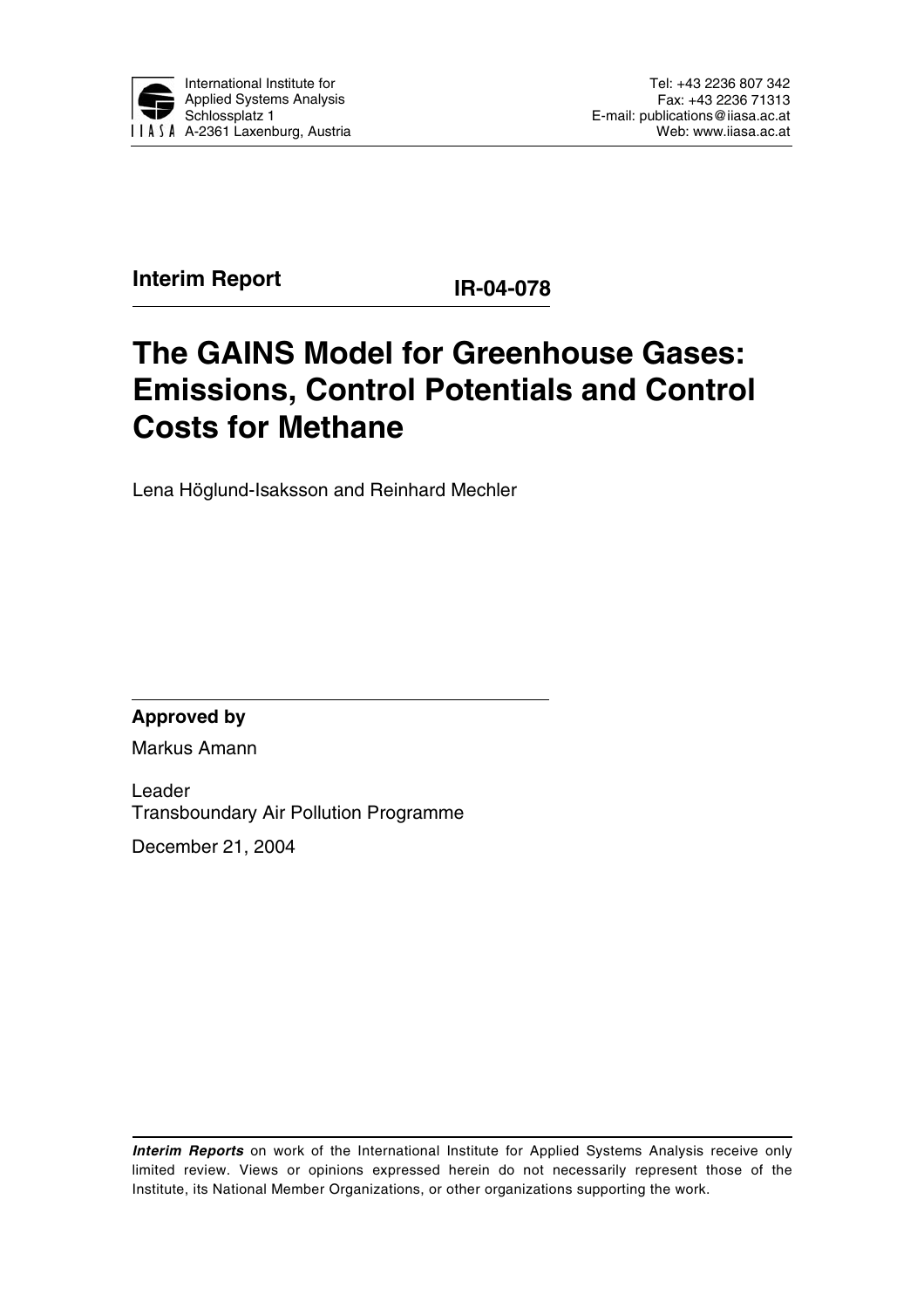## **Abstract**

This report estimates current and future emissions of methane in 42 regions in Europe, assesses the potential for reducing emissions and quantifies the costs of the available emission control measures. The report identifies 28 control measures, ranging from animal feed changes over waste management options to various approaches for gas recovery and utilization. For each of these options, the report examines country-specific applicability and removal efficiency and determines the costs.

As a result, methane emissions in Europe are estimated for the year 1990 at 64,200 kt CH4. Assuming the penetration of emission controls as laid down in the current legislation, emissions would decline up to 2020 by 11,700 kt  $CH_4$  per year. Full application of the presently available emission control measures could achieve an additional decline in European methane emissions by 24,000 kt per year. 75 percent of this potential could be attained at a cost of less than two billion  $\epsilon$ /year or 50  $\epsilon$ /t CO<sub>2</sub>–equivalent, while the further 5,000 kt CH<sub>4</sub>/year would require costs of 12 billion €/year.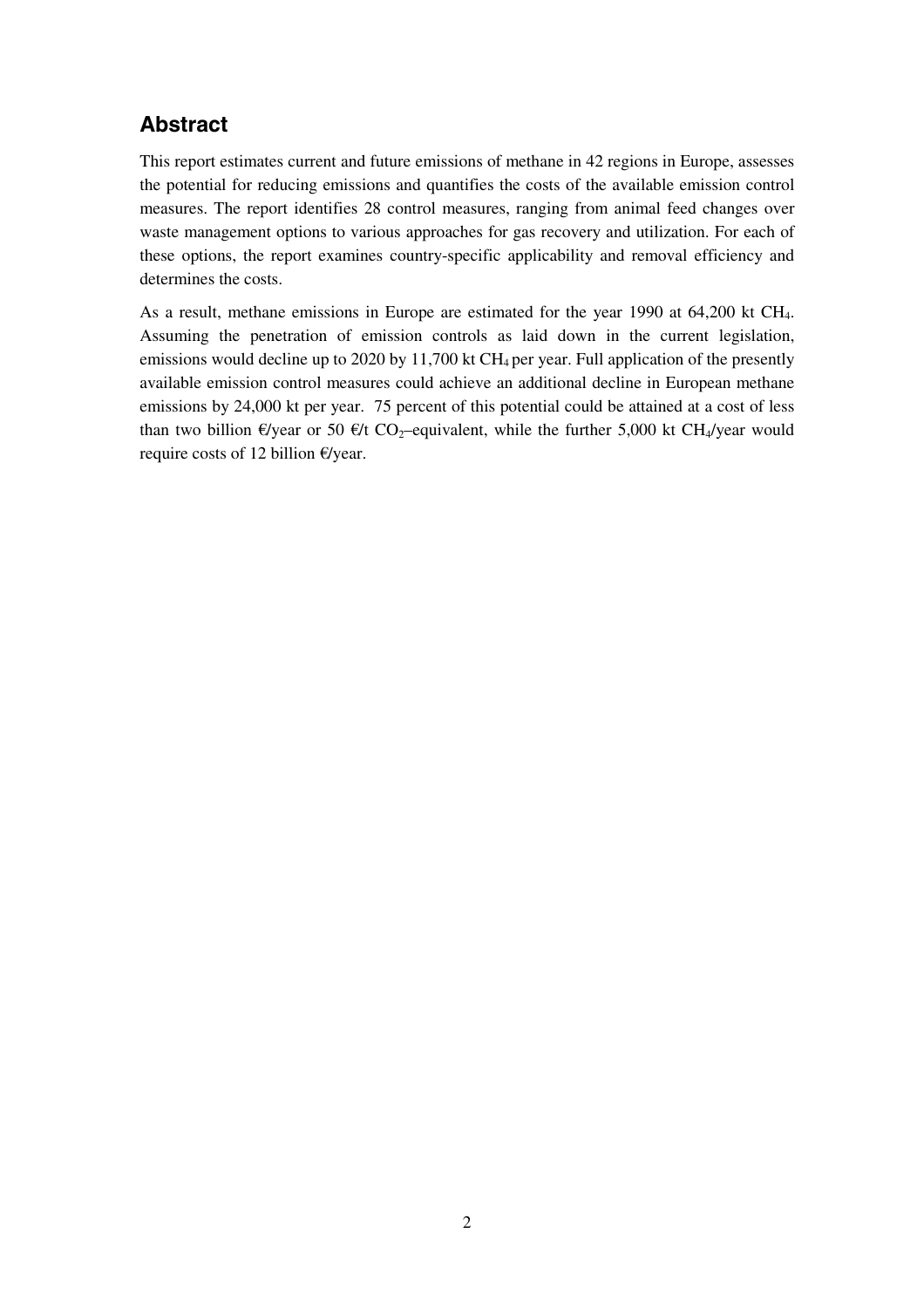### **Acknowledgements**

The authors gratefully acknowledge the financial support for their work received from the Netherlands' Ministry for Housing, Spatial Planning and the Environment.

The authors are also indebted to Martin Adams, Judith Bates and Ann Gardiner (AEA-Technology, Harwell, UK), Chris Hendriks (ECOFYS, Netherlands), Martha van Eerdt (RIVM), Jan Bresky and Jerker Enarsson (STORA-ENSO), G.J. Monteny (Agrotechnology and Food Innovations B.V., Wageningen), and Holger Ecke (IIASA) for contributing important information.

### **About the authors**

Lena Höglund-Isaksson and Reinhard Mechler work in the Transboundary Air Pollution project of the International Institute for Applied Systems Analysis (IIASA).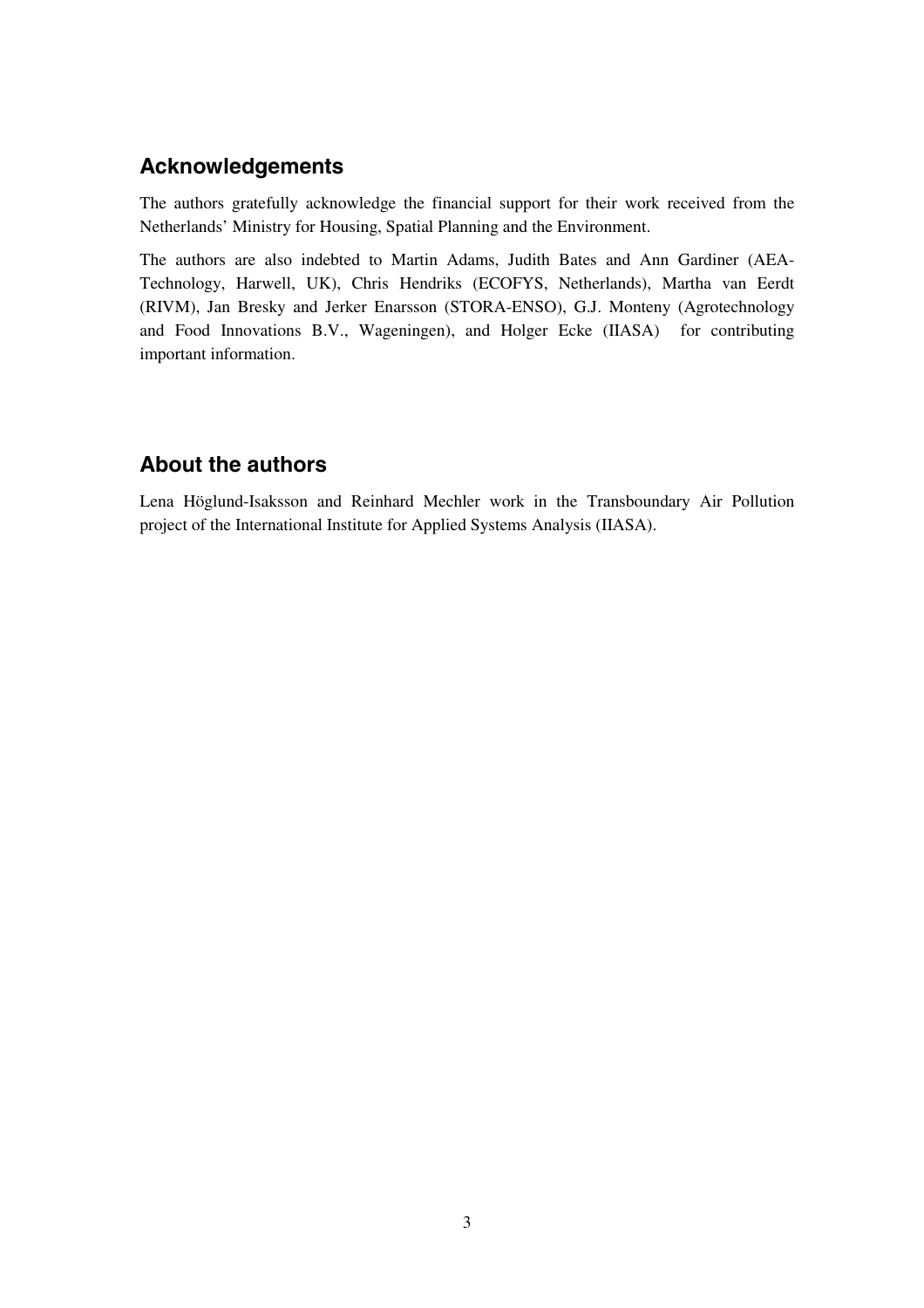## **Table of contents**

| $\mathbf{1}$   |     | Introduction                                                             | 6  |
|----------------|-----|--------------------------------------------------------------------------|----|
|                | 1.1 | Interactions between air pollution control and greenhouse gas mitigation | 6  |
|                | 1.2 | Objective of this report                                                 | 6  |
|                | 1.3 | Structure of the report                                                  | 6  |
| $\overline{2}$ |     | Methodology                                                              | 7  |
|                | 2.1 | Introduction                                                             | 7  |
|                | 2.2 | The RAINS methodology for air pollution                                  | 7  |
|                | 2.3 | <b>Emission</b> calculation                                              | 8  |
|                |     | 2.4 Emission control scenarios                                           | 9  |
|                |     | 2.5 Cost calculation                                                     | 10 |
|                |     | 2.5.1 General approach                                                   | 10 |
|                |     | 2.5.2 Costs for emission control options                                 | 11 |
| 3              |     | Methane emissions                                                        | 13 |
|                |     | 3.1 Introduction                                                         | 13 |
|                |     | 3.2 Emission source categories                                           | 14 |
|                |     | 3.3. Emission factors and activities                                     | 16 |
|                |     | 3.3.1 Enteric fermentation and manure management                         | 16 |
|                |     | 3.3.2 Rice cultivation                                                   | 19 |
|                |     | 3.3.3 Disposal of biodegradable solid waste                              | 19 |
|                |     | 3.3.4 Wastewater treatment                                               | 23 |
|                |     | 3.3.5 Coal mining                                                        | 23 |
|                |     | 3.3.6 Production of natural gas                                          | 24 |
|                |     | 3.3.7 Leakage during transmission and distribution of natural gas        | 25 |
|                |     | 3.3.8 Crude oil production                                               | 26 |
|                |     | 3.3.9 Crude oil transportation, storage and refining                     | 26 |
|                |     | 3.3.10 Biomass burning                                                   | 27 |
|                |     | 3.3.11 Burning of agricultural waste                                     | 27 |
| 4              |     | Emission control options and costs                                       | 28 |
|                |     | 4.1 Enteric fermentation                                                 | 28 |
|                |     | 4.2 Manure management                                                    | 38 |
|                |     | 4.3 Rice cultivation                                                     | 39 |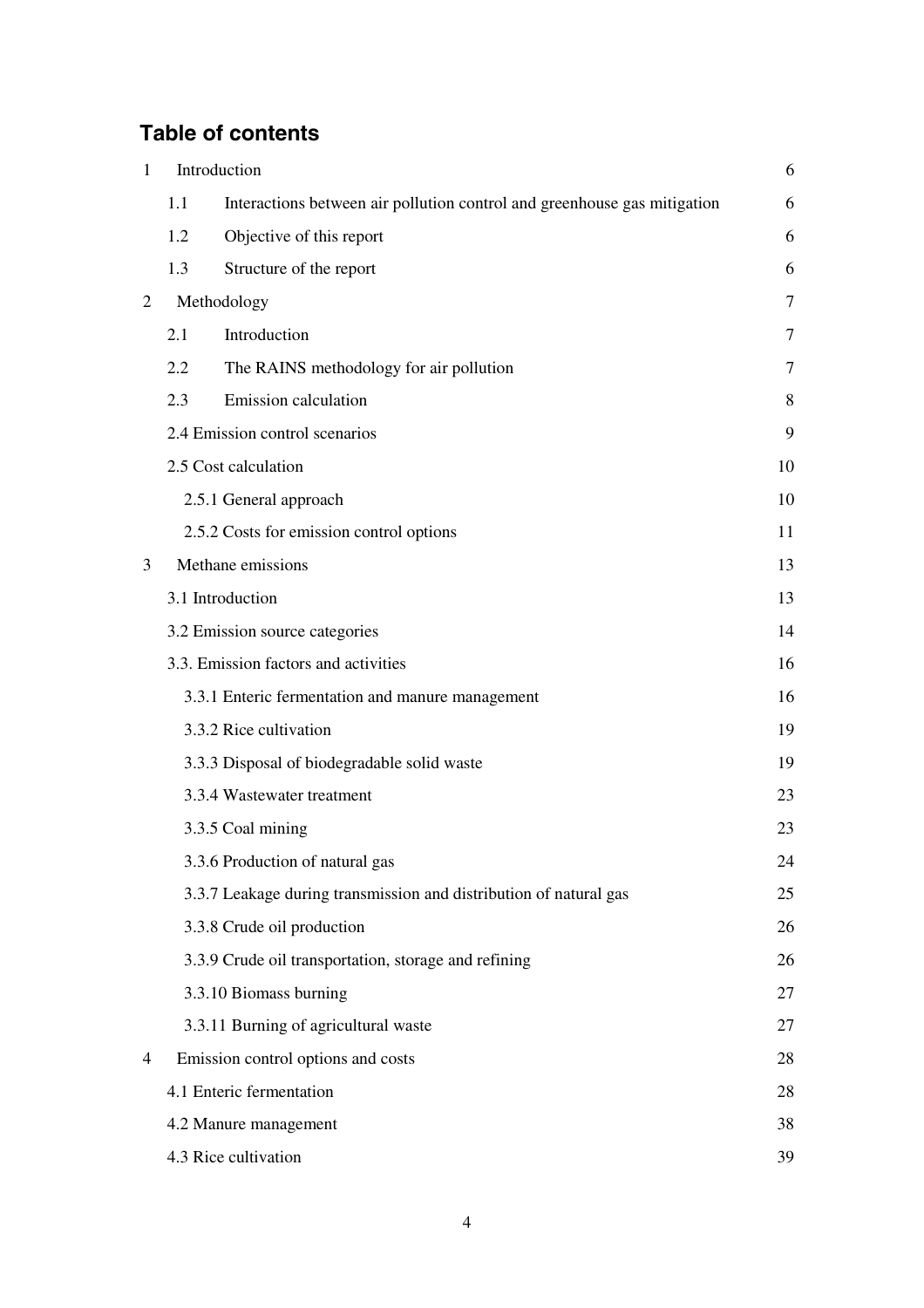|   | 4.4 Disposal of biodegradable solid waste                                | 40 |
|---|--------------------------------------------------------------------------|----|
|   | 4.4.1 Paper waste                                                        | 41 |
|   | 4.4.2 Organic waste                                                      | 45 |
|   | 4.5 Wastewater treatment                                                 | 49 |
|   | 4.6 Coal mining                                                          | 52 |
|   | 4.7 Gas and oil production and processes                                 | 53 |
|   | 4.8 Gas transmission and distribution                                    | 54 |
|   | 4.9 Agricultural waste burning                                           | 57 |
|   | 4.10 Summary                                                             | 57 |
| 5 | Results                                                                  | 59 |
|   | 5.1 Emissions in the base year                                           | 59 |
|   | 5.2 Emission projections                                                 | 64 |
|   | 5.3 Estimates of emission control costs                                  | 70 |
|   | 5.4 Interactions with other emissions.                                   | 72 |
| 6 | Conclusions                                                              | 73 |
|   | References                                                               | 74 |
|   | APPENDIX: DRAFT Minutes from the GAINS review meeting on CH <sub>4</sub> | 78 |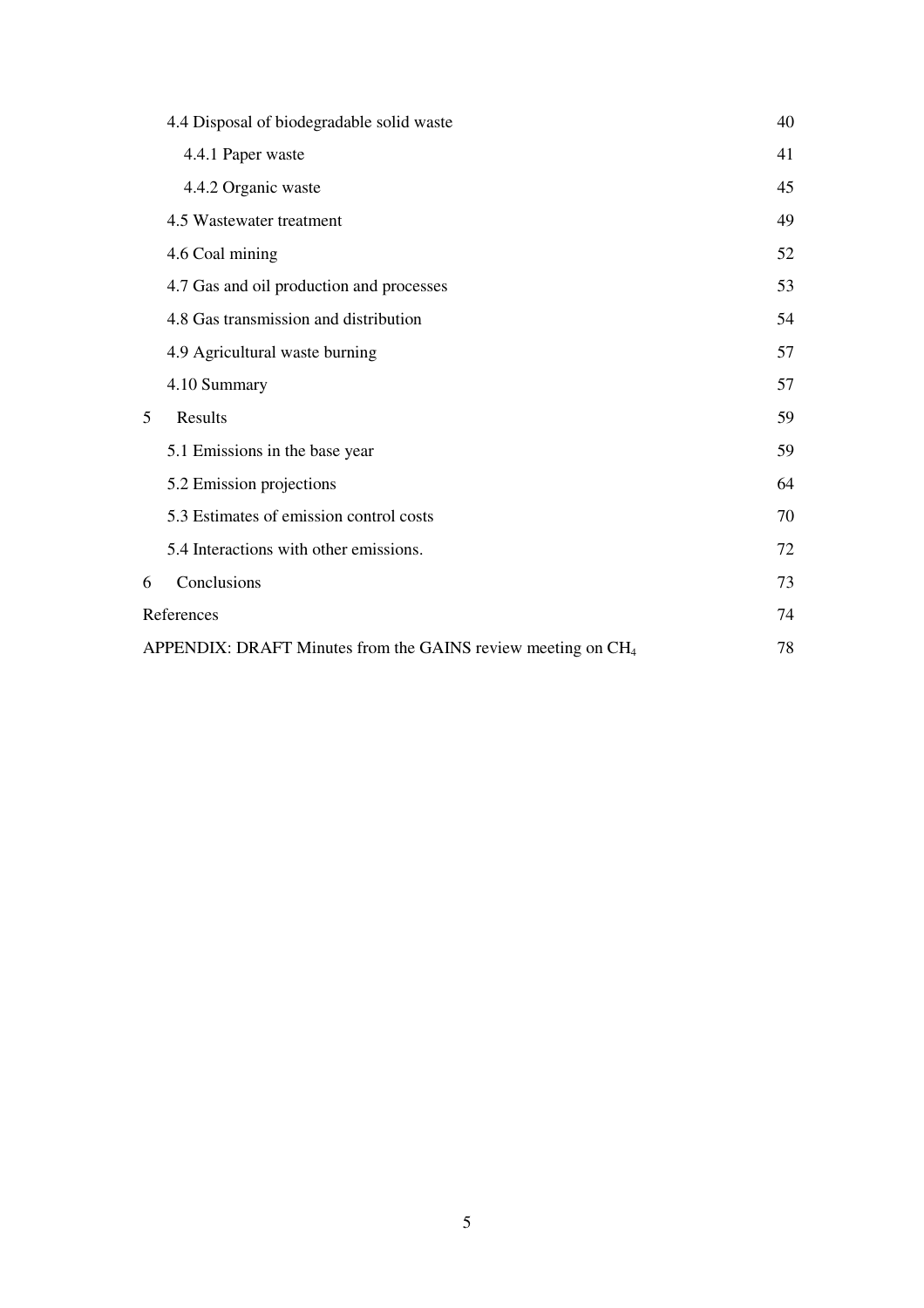## **1 Introduction**

## **1.1 Interactions between air pollution control and greenhouse gas mitigation**

Recent scientific insights indicate that a more systematic approach for the integrated assessment of greenhouse gases and traditional pollutants might reveal more cost-effective control strategies than the traditional approach, where these problems are considered independently from each other.

The Regional Air Pollution Information and Simulation (RAINS) model has been developed by the International Institute for Applied Systems Analysis (IIASA) as a tool for the integrated assessment of emission control strategies for reducing the impacts of air pollution. The present version of RAINS addresses health impacts of fine particulate matter and ozone, vegetation damage from ground-level ozone as well as acidification and eutrophication. In order to meet environmental targets for these effects in the most cost-effective way, RAINS considers emission controls for sulphur dioxide  $(SO_2)$ , nitrogen oxides  $(NO_x)$ , volatile organic compounds (VOC), ammonia (NH3) and fine particulate matter (PM).

Considering the new insights into the linkages between air pollution and greenhouse gases (Swart et al., 2004), work has begun to extend the multi-pollutant/multi-effect approach that is presently used in RAINS for the analysis of air pollution to include emissions of greenhouse gases. This extended "Greenhouse and Air pollution Interactions and Synergies" (GAINS) model could potentially offer a practical tool for designing national and regional strategies that respond to global and long-term climate objectives (expressed in terms of greenhouse gas emissions), while maximizing the local and short- to medium-term environmental benefits of air pollution. The emphasis of the envisaged tool is on identifying synergistic effects between the control of air pollution and the emissions of greenhouse gases. Initial results of this work were published in Klaassen et al (2004).

### **1.2 Objective of this report**

The objective of this report is to describe the methodology and data used in the GAINS model to describe emissions of methane and the potential and costs for controlling them.

### **1.3 Structure of the report**

The report has the following structure: Chapter 2 describes the calculation methodology of the RAINS and GAINS models in general and of methane emissions and control costs in particular. Chapter 3 presents emission factors and activity levels used for calculating sectoral emissions. In Chapter 4, the control options available for each sector are listed along with application rates, removal efficiencies and costs. The chapter also contains a detailed description of the assumptions made for application rates and costs. Chapter 5 presents results and Chapter 6 concludes the report.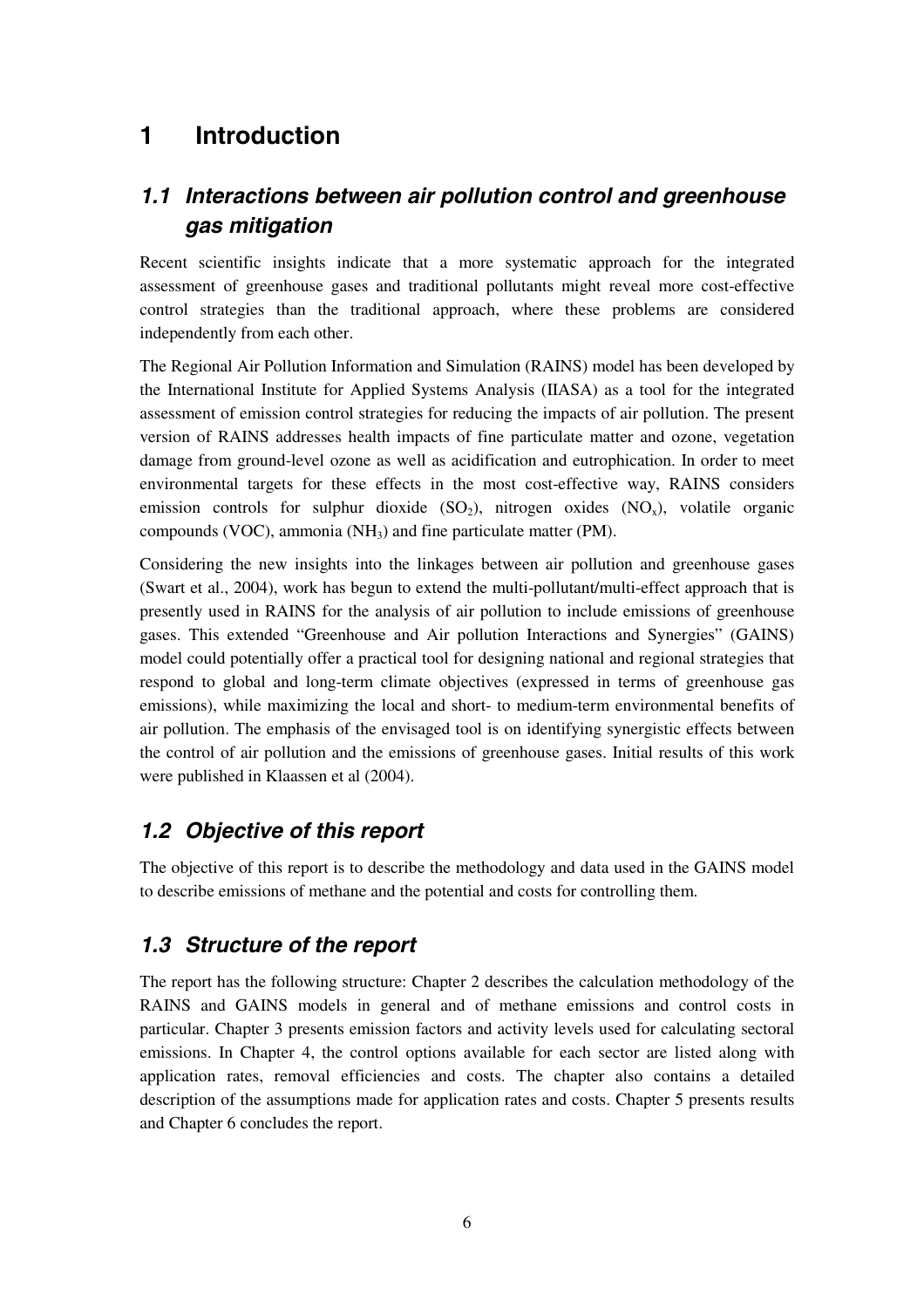## **2 Methodology**

### **2.1 Introduction**

A methodology has been developed to assess, for any exogenously supplied projection of future economic activities, the resulting emissions of greenhouse gases and conventional air pollutants, the technical potential for emission controls and the costs of such measures, as well as the interactions between the emission controls of various pollutants. This new methodology revises the existing mathematical formulation of the RAINS optimisation problem (Amann and Makowski., 2001) to take account of the interactions between emission control options of multiple pollutants and their effects on multiple environmental endpoints (see Klaassen et al., 2004).

This chapter first describes the existing RAINS methodology, which has also been used for GAINS. Subsequently, the method to calculate future emissions, in particular of methane, is explained. Then the costing methodology is described.

### **2.2 The RAINS methodology for air pollution**

The RAINS model combines information on economic and energy development, emission control potentials and costs, atmospheric dispersion characteristics and environmental sensitivities towards air pollution (Schöpp *et al.*, 1999). The model addresses threats to human health posed by fine particulates and ground-level ozone as well as risk of ecosystems damage from acidification, excess nitrogen deposition (eutrophication) and exposure to elevated ambient levels of ozone. These air pollution related problems are considered in a multipollutant context (Figure 2.1) quantifying the contributions of sulphur dioxide  $(SO<sub>2</sub>)$ , nitrogen oxides  $(NO_x)$ , ammonia  $(NH_3)$ , non-methane volatile organic compounds  $(VOC)$ , and primary emissions of fine (PM2.5) and coarse (PM10-PM2.5) particles. A detailed description of the RAINS model, on-line access to certain model parts as well as all input data to the model can be found on the Internet (http://www.iiasa.ac.at/rains).

The RAINS model framework makes it possible to estimate, for any given energy- and agricultural scenario, the costs and environmental effects of user-specified emission control policies. Furthermore, a non-linear optimisation model has been developed to identify the costminimal combination of emission controls meeting user-supplied air quality targets, taking into account regional differences in emission control costs and atmospheric dispersion characteristics. The optimisation capability of RAINS enables the development of multipollutant, multi-effect pollution control strategies. In particular, the optimisation can be used to search for cost-minimal balances of controls of the six pollutants  $(SO_2, NO_x, VOC, NH_3,$ primary  $PM_{2,5}$ , primary  $PM_{10-2,5}$  (= PM coarse)) over the various economic sectors in all European countries. Simultaneously, user-specified targets are achieved for human health impacts (e.g., expressed in terms of reduced life expectancy), ecosystems protection (e.g., expressed in terms of excess acid and nitrogen deposition), and maximum allowed violations of WHO guideline values for ground-level ozone. The RAINS model covers the time horizon 1990 to 2030, with time steps of five years. Geographically, the model covers 47 countries and regions in Europe. Five of them are sea regions, 38 are countries and four are regions in the European part of the Russian Federation. These are Kaliningrad (KALI), Kola-Karelia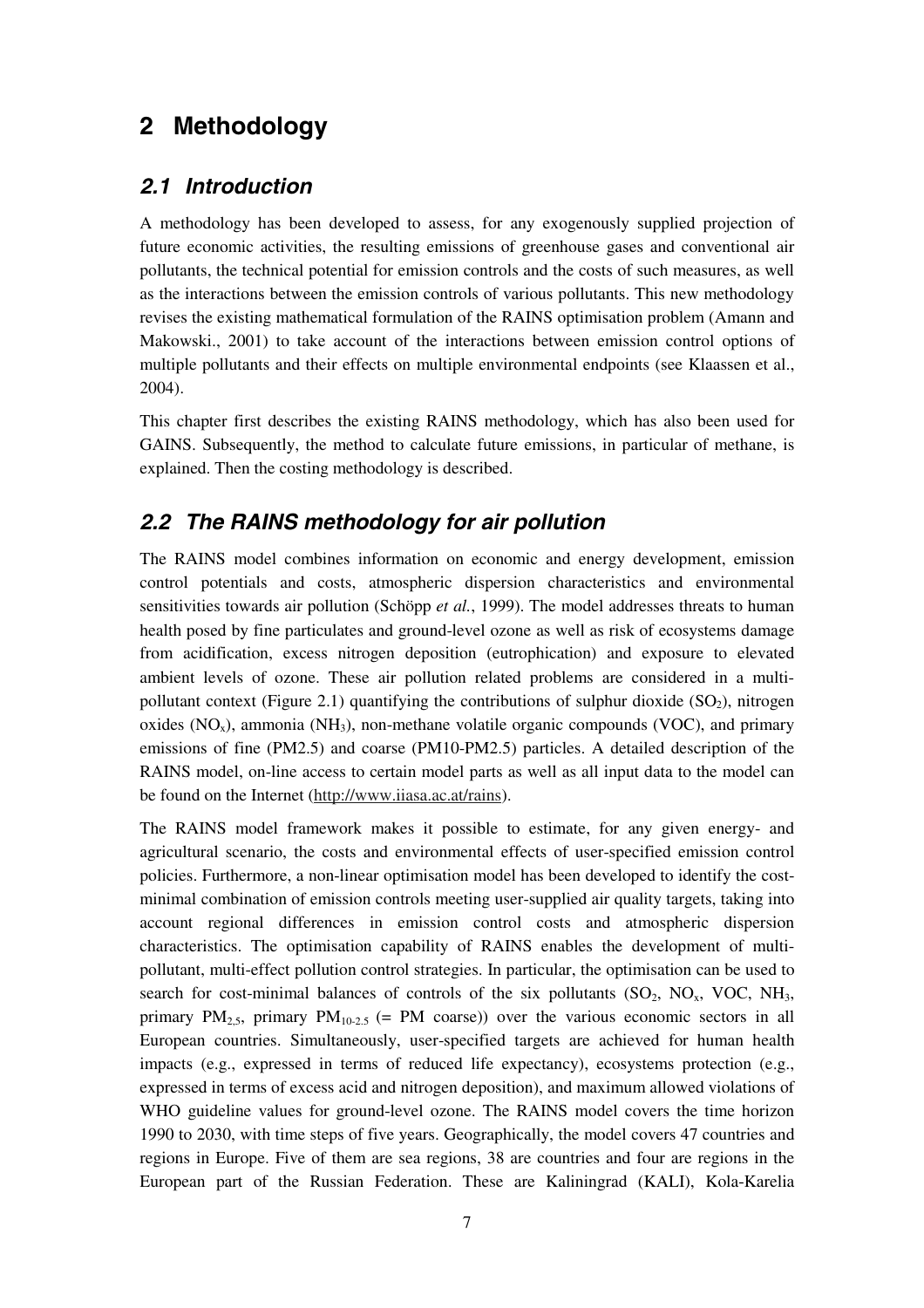(KOLK), S:t Petersburg (SPET), and remaining European Russia west from the Ural (REMR). The models cover Europe from Ireland to the European part of Russia and Turkey. In a northsouth perspective the model covers all countries from Norway down to Malta and Cyprus.



Figure 2.1: Flow of information in the RAINS model

The GAINS calculations of methane include only the land regions and not the sea regions. Methane emissions from off-shore oil and gas platforms have been included in the land emissions under the relevant sector.

### **2.3 Emission calculation**

The methodology adopted in GAINS for the estimation of current and future greenhouse gas emissions and the available potential for emission controls follows the standard RAINS methodology. Emissions of each pollutant *p* are calculated as the product of the activity levels, the "uncontrolled" emission factor in absence of any emission control measures, the efficiency of emission control measures and the application rate of such measures: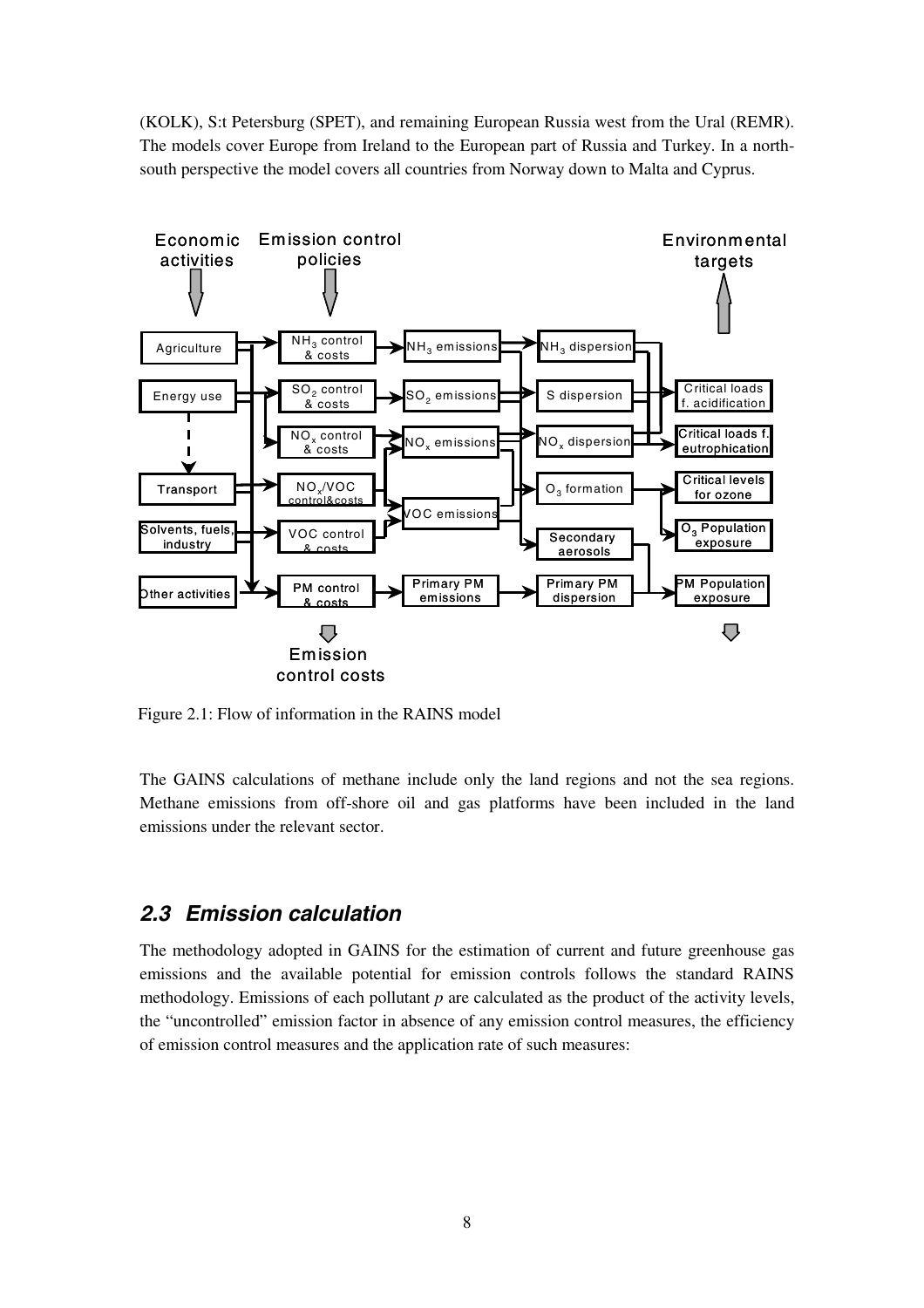$$
E_{i,p} = \mathop{\mathbf{a}}_{j,a,t} E_{i,j,a,t,p} = \mathop{\mathbf{a}}_{j,a,t} A_{i,j,a} e f_{i,j,a,p} (1 - e f f_{t,p}) X_{i,j,a,t}
$$
Equation 2.1

where

| i, j, a, t | country, sector, activity, abatement technology          |
|------------|----------------------------------------------------------|
| $E_{i,p}$  | emissions of the specific pollutant $p$ in country $i$ , |
| A          | activity in a given sector,                              |
| ef         | "uncontrolled" emission factor,                          |
| eff        | removal efficiency, and                                  |
| X          | actual implementation rate of the considered abatement.  |
|            |                                                          |

If no emission controls are applied, the abatement efficiency equals zero  $(eff = 0)$  and the application rate is one  $(X = 1)$ . In that case, the emission calculation is reduced to simple multiplication of activity rate by the "uncontrolled" emission factor.

### **2.4 Emission control scenarios**

In this report, emissions are calculated for two different scenarios, the current legislation case (CLE), and the maximum technically feasible reduction case (MFR). The CLE case is defined as emissions when control measures required in the current legislation of each country are applied. The MFR case is defined as emissions when all currently available control measures are applied to attain maximum emission reductions irrespective of control costs. The baseline emission level is defined as emissions for 1990 in the CLE case.

Emissions are calculated using IPCC emissions factors (Houghton et al., 1997a), to the extent possible complemented by emission factors from other sources when necessary. Emission factors are defined taking into consideration differences across countries in the implemented legislation. For example, emission factors often distinguish between Western and Eastern Europe, thereby taking into account that legislation and the resulting implementation of control options have come further in Western than in Eastern Europe. For the current legislation (CLE) case, emissions are calculated by considering the present and future implementation of control measures that will reduce unit emissions below the level already assumed in the IPCC emission factors. For example, starting point for determining emission factors from paper waste are published emission factors for paper that is disposed of to uncontrolled landfill. For the CLE case, account is taken of the current levels of paper recycling, incineration and gas recovery at landfills, as well as expected future emission reductions from legislation requiring increased waste diversion. The emission factor is modified accordingly.

For this report, the CLE case only includes (national or international) legislation in place as of mid 2004 . This implies that measures that were proposed for national or EU-wide legislation at that time are not included in the CLE-scenario presented in this report. In particular, the EUwide legislation currently considered in the estimations of the CLE scenario for methane includes:

- The EU Landfill Directive (adopted by the European Council in April 1999).
- The EU Common Agricultural Policy (adopted by the EU agricultural ministers in June 2003) has been included through the choice of control options to mitigate methane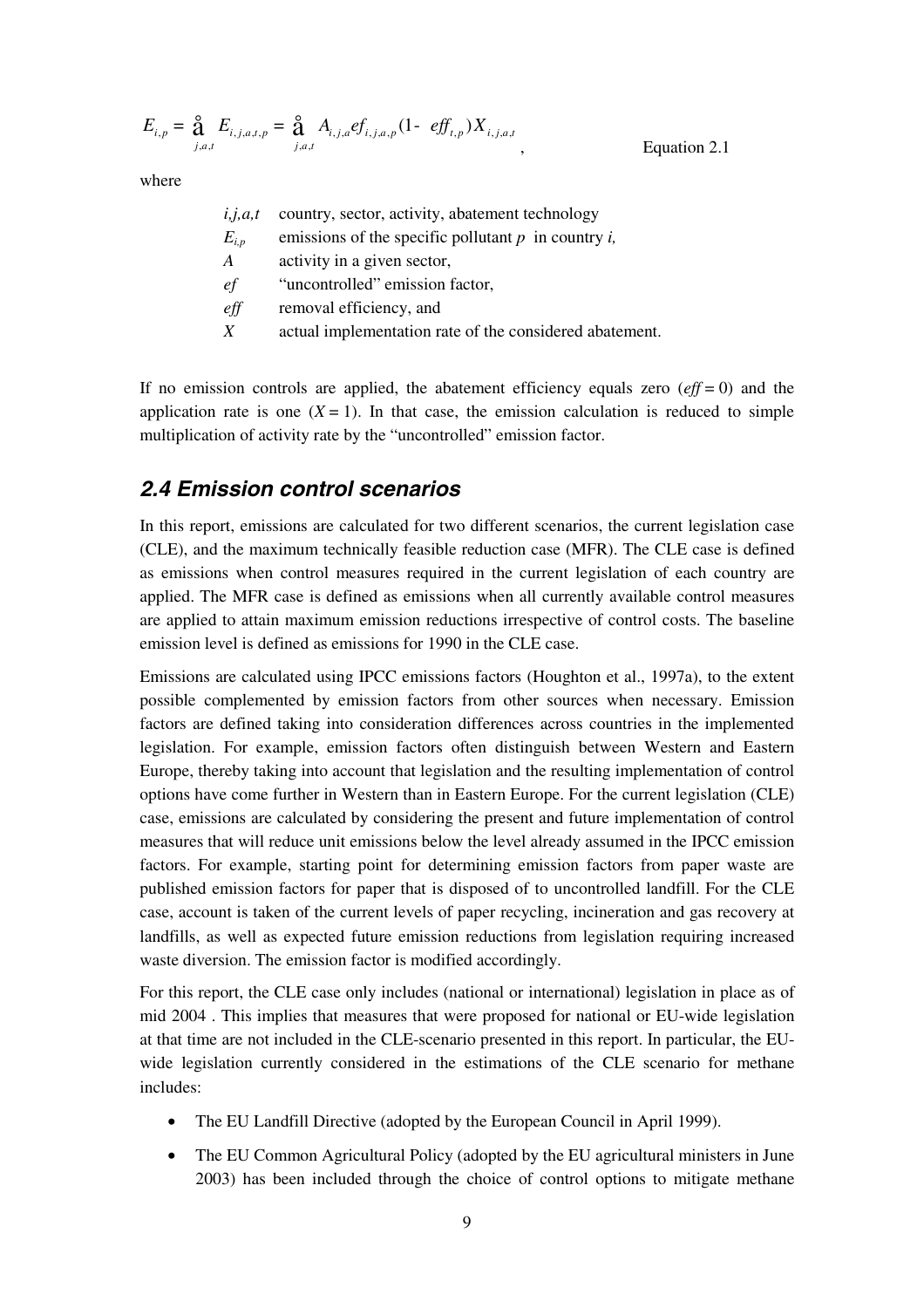emissions from enteric fermentation. Expected effects from the CAP reform on the number of animals have not yet been regarded in the activity data.

• The EU Wastewater Directives (adopted in May 1991 and February 1998).

Effects on animal numbers of the EU Nitrate Directive (adopted in December 1991) and from the reform of the EU Common Agricultural Policy have not been taken into account, because it is beyond the scope of the RAINS/GAINS model to assess country-specific impacts of this legislation on the agricultural systems.

## **2.5 Cost calculation**

### **2.5.1 General approach**

Just like in the RAINS model, the cost evaluation in GAINS attempts to quantify the values to society of diverting resources to reduce emissions in Europe (Klimont *et al.*, 2002). In practice, these values are approximated by estimating costs at the production level rather than at the level of consumer prices. Therefore, any mark-ups charged over production costs by manufacturers or dealers do not represent actual resource use and are ignored. Any taxes added to production costs are similarly ignored as subsidies as they are transfers and not resource costs.

A central assumption in the GAINS (and RAINS) cost calculation is the existence of a free international market for (abatement) equipment that is accessible to all countries at the same conditions.

The net expenditures for emission controls are differentiated into

- investments.
- operating and maintenance costs, and
- cost-savings.

From these three components, GAINS calculates annual costs per unit of activity level. Investments include fixed capital costs associated with the control option. Operating and maintenance costs include all variable costs. These are usually made up by material, energy, and labour costs for operation of the abatement equipment, but include also, e.g., waste separation and collection costs. Cost-savings include, e.g., the savings from reduced gas leakages, utilization of recovered gas as energy, and income from compost sold. Avoided costs for waste disposal when waste is recycled or composted are also included as cost-savings. Subsequently, the costs are summed up and expressed per ton of pollutant abated.

Some of the parameters are considered common to all countries. These include technologyspecific data, such as removal efficiencies, unit investment costs, and non-labour operating and maintenance costs. Country-specific parameters used in the calculation routine include labour costs, energy prices, animal fodder prices, paper collection rates, composting rates and emission factors.

All costs in GAINS are expressed in constant  $\epsilon$  in 2000 prices.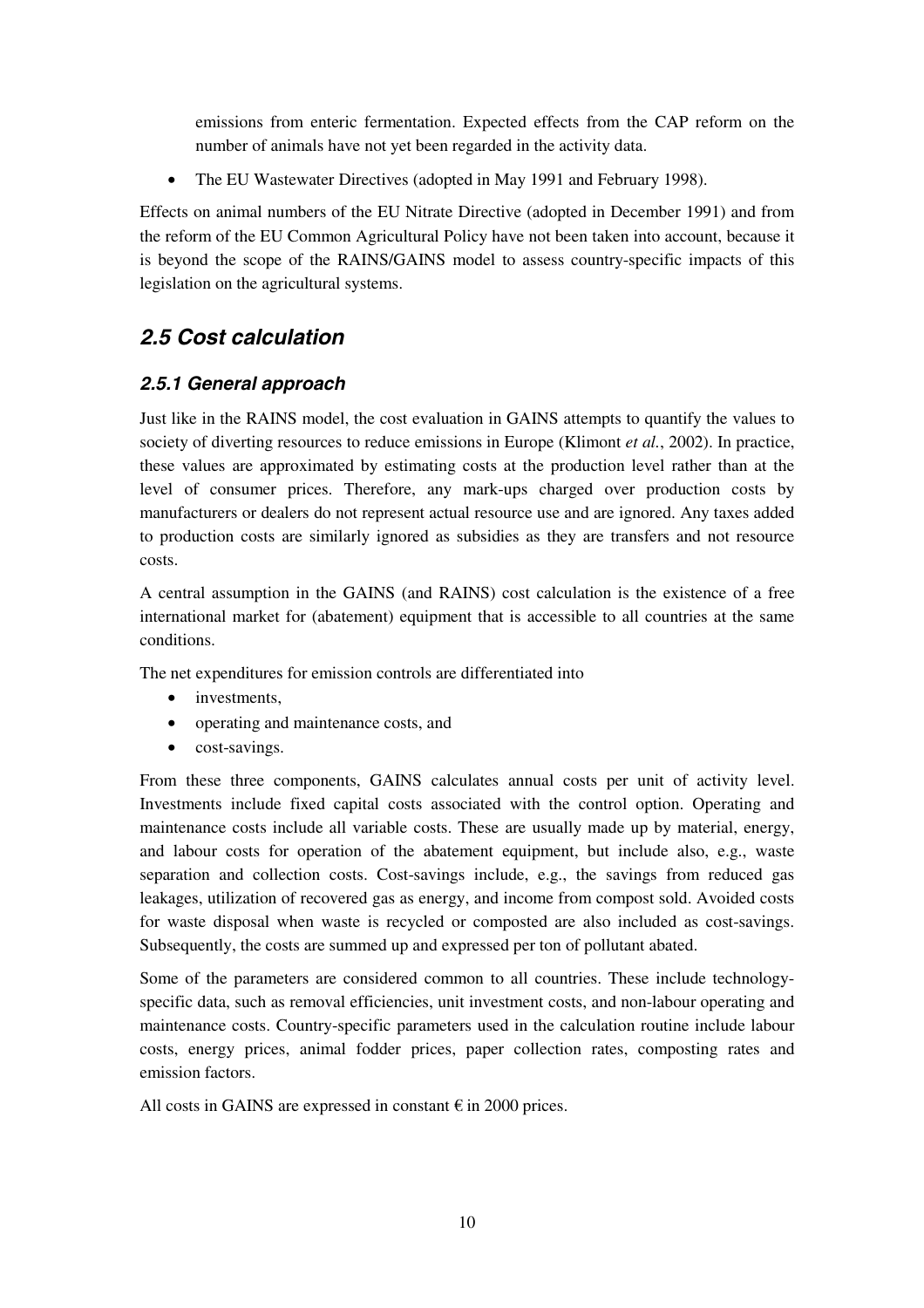#### **2.5.2 Costs for emission control options**

#### **2.5.2.1 Investments**

Capital investments (*I*) have been annualized according to the following equation:

$$
I^{an} = I * \frac{(1+q)^{lt} * q}{(1+q)^{lt} - 1}
$$
 Equation 2.2

where *q* is a four percent discount rate and *lt* is a technology-specific lifetime of the installation.

#### **2.5.2.2 Operating and maintenance costs**

Operating and maintenance costs (OM) include all variable costs associated with a control measure. These include operating costs of paper recycling plants, farm-scale anaerobic digestion plants, large-scale composts, and waste incineration plants, as well as costs for operating installations for recovery and utilization or flaring of gas. Apart from costs for operating control equipment, the OM costs also include waste separation and collection costs. Unless stated otherwise in the text, the OM costs are assumed to consist of 80 percent labour costs and 20 percent material costs. Thus, the annual operating and maintenance cost is defined as:

$$
OM = L + M = aL * OM + aM * OM ,
$$
 Equation 2.3

where *L* are annual labour costs, *M* are annual material costs, and  $\alpha_L$  and  $\alpha_M$  are their shares of total OM cost, respectively.

The material costs are not assumed to vary between countries, while labour costs are countryspecific. The labour cost index from the RAINS model (http://www.iiasa.ac.at/webapps/tap/RainsWeb/) was used here.

#### **2.5.2.3 Cost-savings**

Cost-savings from methane control options emerge primarily from utilization of recovered gas and reduced gas leakages. Enteric fermentation control options imply cost-savings in the form of productivity increases. Other sources of cost-savings arise in the waste sector, where virgin pulp in paper production can be substituted for cheaper recycled pulp, good quality compost may be sold in the market, and any diversion of waste away from landfills implies saved costs from not having to landfill the waste.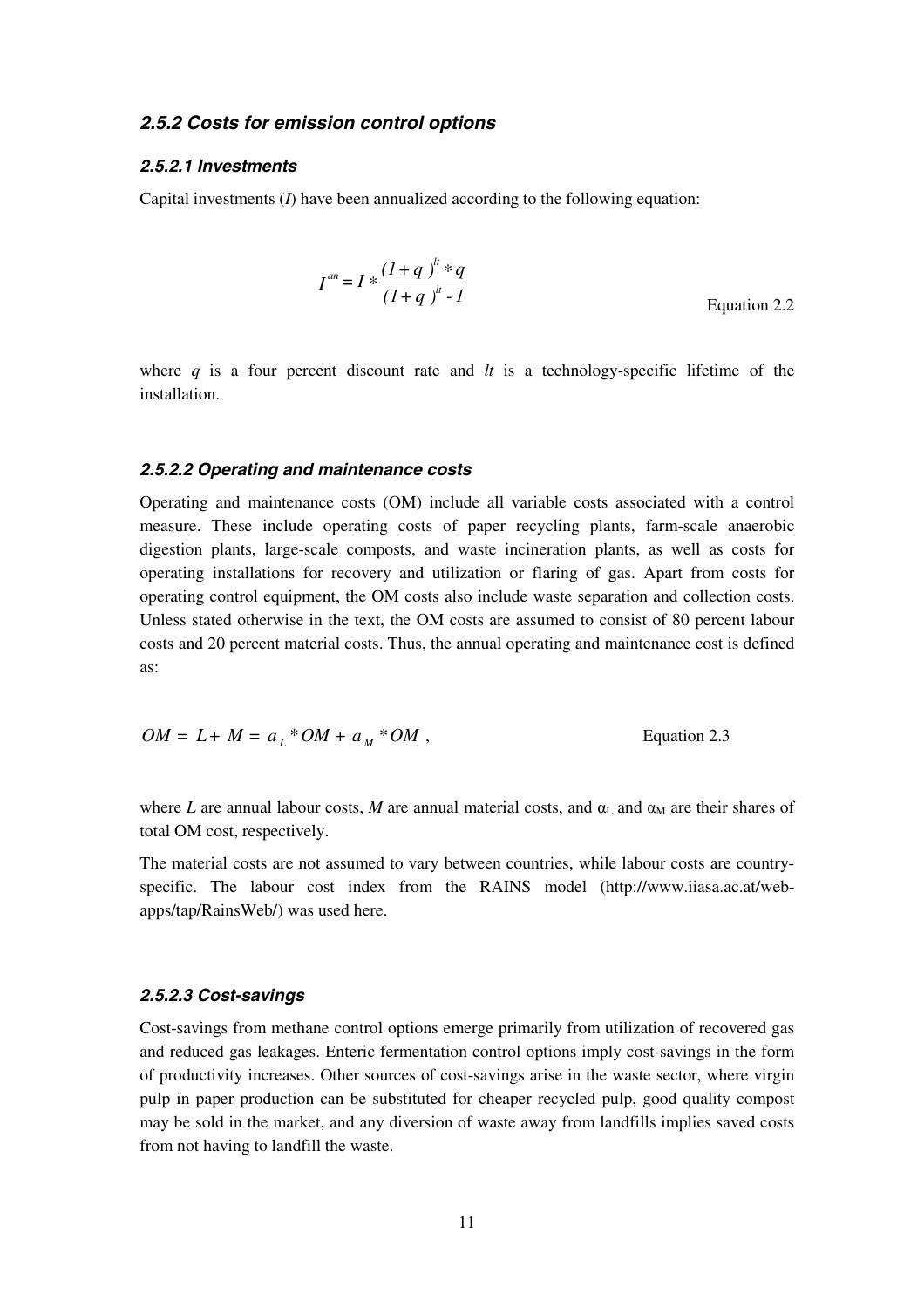When the cost-saving arise from a utilization of recovered gas or from reduced gas leakages, it is defined as follows:

$$
CS = E_{\text{ton}} * g_u * p_{\text{gas}},
$$
 Equation 2.4

where  $E_{\text{ton}}$  is the amount of methane gas recovered in tonnes,  $\gamma_u$  is the share of recovered gas that is utilized and  $p_{gas}$  is the future consumer price of gas (without taxes) for power plants, retrieved from the GAINS  $CO<sub>2</sub>$  module (http://www.iiasa.ac.at/web-apps/tap/RainsWeb/). This price is based for the past on IEA statistics and for the future on the price index of the baseline projection used by the PRIMES energy model (European Commission, 2003). Unless otherwise stated in the text, it is assumed that the utilization rate,  $\gamma_u$ , is 80 percent of the recovered gas use and that it is possible to find use for the recovered gas in the vicinity of the recovery installation without any need to transport the gas over long distances. In cases where  $E_{\text{ton}}$  is the amount of gas saved through reduced leakages, the utilization rate,  $\gamma_u$ , is 100 percent. If part of the energy is utilized as heat instead of electricity (as is the case for waste incineration and farm-scale anaerobic digestion plants), the benefit is assumed to be 25 percent of the gas price.

#### **2.5.2.4 Unit cost per ton methane reduced**

The total cost per ton of methane removed is defined as the sum of the unit investment cost, the unit operating and maintenance cost, and the unit cost-saving:

$$
c_{\text{ton}} = \frac{(I^{an} + OM - CS)}{E_{\text{ton}}}.
$$
Equation 2.5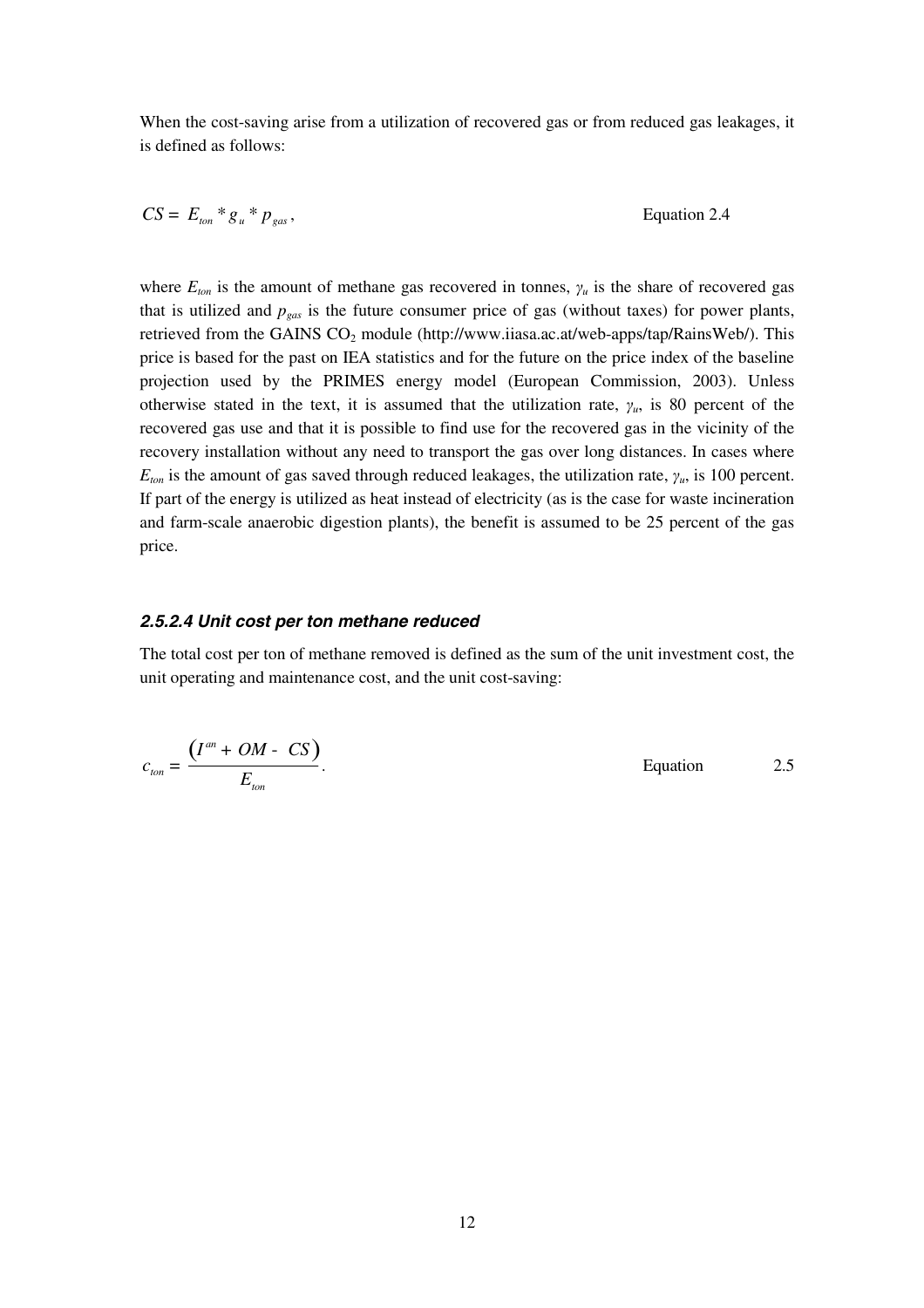## **3 Methane emissions**

### **3.1 Introduction**

Methane  $(CH_4)$  is the second most important greenhouse gas and accounts for 17 percent of the contribution of anthropogenic gases to an enhanced greenhouse effect (IPCC, 1996). Methane has a global warming potential of 23 times that of  $CO<sub>2</sub>$  over a 100 years time horizon (Houghton et al., 2001). Due to its relatively short average atmospheric lifetime of approximately 12 years before it is consumed by a natural sink, methane concentrations can be relatively quickly and easily stabilized (USEPA, 1999). Many of the available options to reduce methane emissions involve recovery of emissions for use as an energy source. Where this re-use is applicable, the revenues can considerably reduce control costs. This chapter provides an overview of the major sources of methane emissions, outlines the methodology for estimating anthropogenic methane emissions, the technical reduction potential to reduce these emissions, and the associated costs for a time horizon of 1990-2030. The spatial scale is the country level.

Methane emissions arise from natural (e.g., wetlands) and anthropogenic sources (e.g., agriculture, landfills, and natural gas emissions). Of the estimated global emissions of 600 Mt in 2000, slightly over half of the emissions originate from anthropogenic sources.

Figure 3.1 shows the contributions of the major sources of methane emissions for the EU-25, Europe and the World in 1990 as shares of total methane emissions in the respective regions, based on UNFCCC contributions (EU-25) and the EDGAR 3.2 database by RIVM (Europe and the World). According to these estimates, the largest contribution in the EU-25 comes from enteric fermentation followed by waste disposal, coal mining, distribution of natural gas, and manure management, while other sources make less important contributions. For global emissions the order is different and emissions from gas extraction and transmission, rice cultivation and wastewater play a more important role than in the EU.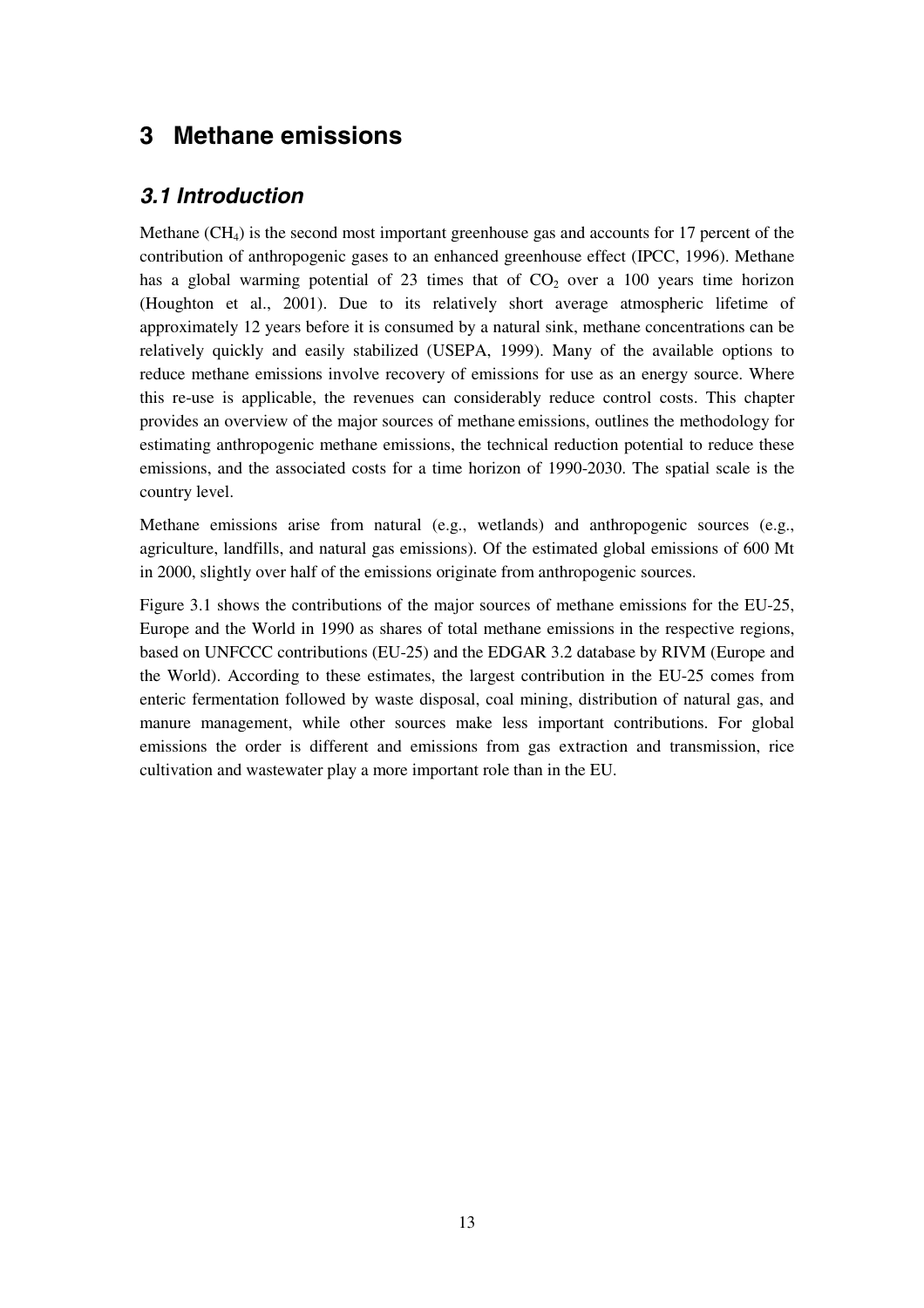

**CH4 emission sources 1990 for EU-25 (UNFCCC), Europe and the World (EDGAR 3.2)**

Figure 3.1: Major sources of methane emissions in EU-25 and the World in 1990. Sources: UNFCCC (2004), Olivier *et al.,* (2001).

### **3.2 Emission source categories**

Emissions of methane are released from a large number of sources featuring a wide range of technical and economic circumstances. Emission inventory systems, such as the inventory of the United Nations Framework Convention on Climate Change (UNFCCC), distinguish more than 300 different processes causing methane emissions. The UNFCCC database contains emission inventories for Annex I and non-Annex I countries for the years 1990 to 2000 that are based on national submissions (*national communications*). EDGAR 3.2 (Olivier *et al.*, 2001) is the most comprehensive global database providing sector specific methane estimates on a country level for 1990 and 1995.

The main sectors contributing to methane emissions are listed in Table 3.1. Other sectors, such as the iron and steel industry and fossil fuel combustion from stationary and mobile sources, make minor contributions and are not yet accounted for in this study.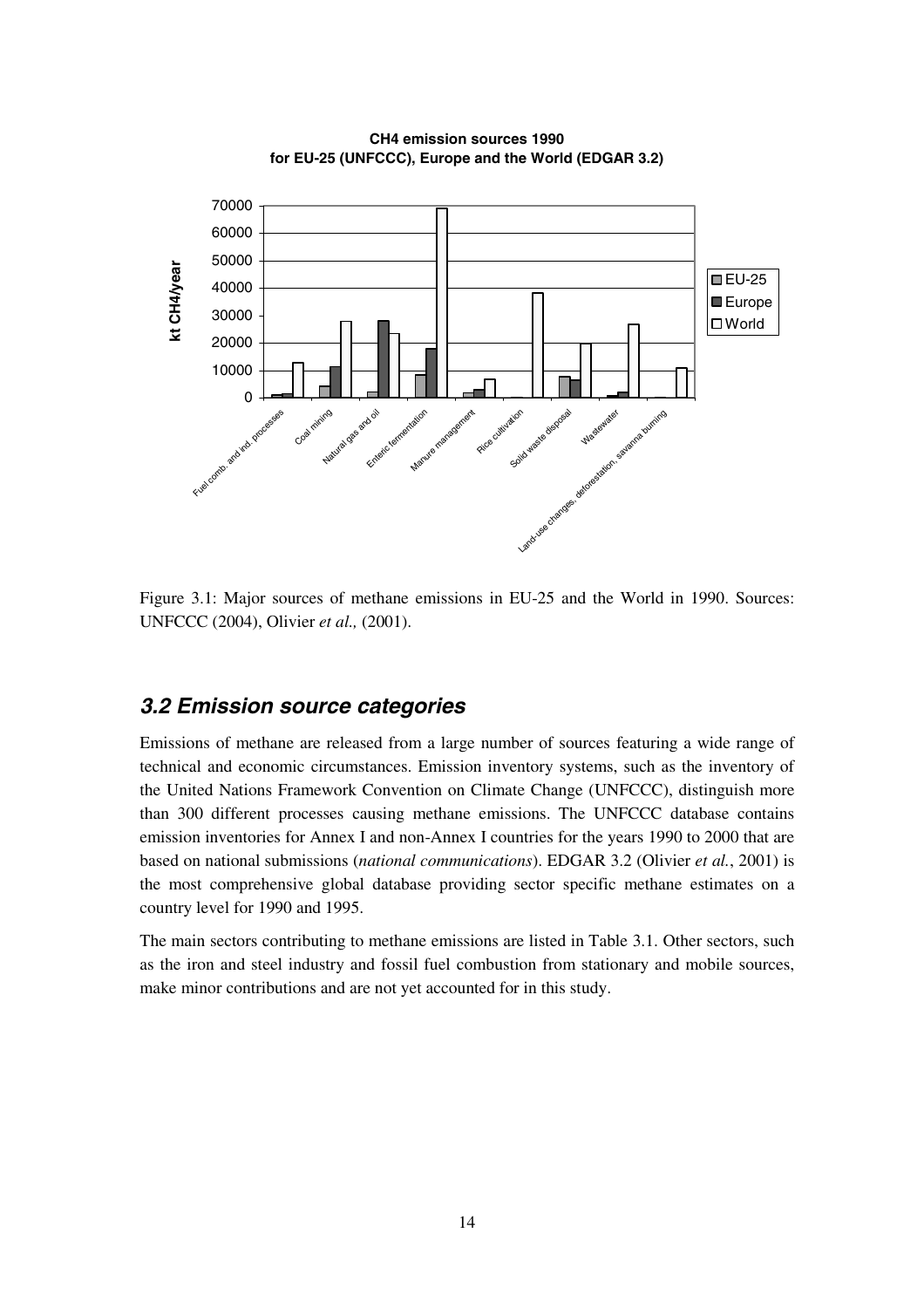| <b>GAINS</b> sector | <b>GAINS</b> sub sector     | <b>UNFCCC</b> category     |  |  |  |
|---------------------|-----------------------------|----------------------------|--|--|--|
|                     |                             | (Houghton et al., 1997a,b) |  |  |  |
| Livestock           | <b>Enteric fermentation</b> | 4 A                        |  |  |  |
|                     | Manure management           | 4 B                        |  |  |  |
| Rice cultivation    |                             | 4 C                        |  |  |  |
| Waste               | Biodegradable solid waste   | 6 A                        |  |  |  |
|                     | Wastewater                  | 6 B                        |  |  |  |
| Coal mining         |                             | 1 B1                       |  |  |  |
|                     | Gas production              | 1 B <sub>2</sub>           |  |  |  |
| Gas                 | Gas consumption             | 1 B <sub>2</sub>           |  |  |  |
| Oil production      |                             | 1 B <sub>2</sub>           |  |  |  |
| <b>Biomass</b>      | Biomass consumption         | 1 A1                       |  |  |  |
|                     | Agricultural waste burning  | 4 F                        |  |  |  |
|                     | Savannah burning            | 4 E                        |  |  |  |
|                     | Forest burning              | 5 A                        |  |  |  |

Table 3.1: Sectors distinguished in the GAINS database for methane emissions.

| Table 3.2: Data sources for activity data for methane used in GAINS. |  |  |
|----------------------------------------------------------------------|--|--|
|                                                                      |  |  |

|                                                                | Activity                                                                                                                                         | Sources of activity data                                                                                              |  |  |
|----------------------------------------------------------------|--------------------------------------------------------------------------------------------------------------------------------------------------|-----------------------------------------------------------------------------------------------------------------------|--|--|
| Sector                                                         |                                                                                                                                                  |                                                                                                                       |  |  |
| Agriculture - Enteric<br>fermentation<br>-Manure<br>Management | Animal numbers                                                                                                                                   | FAO (2004)<br>RAINS database,                                                                                         |  |  |
| Rice cultivation                                               | Area rice fields                                                                                                                                 | FAO (2002)                                                                                                            |  |  |
| Waste - Solid<br>- Wastewater                                  | Municipal biodegradable<br>solid waste, i.e., paper,<br>food and garden waste<br>Population (urban in<br>transition and developing<br>countries) | CEPI (2002), Pulp and paper international<br>(1998), AEAT (1998), Houghton et al.<br>(1997a)<br><b>RAINS</b> database |  |  |
| Coal production                                                | Mining                                                                                                                                           | <b>RAINS</b> database                                                                                                 |  |  |
| Gas<br>Oil production                                          | Gas production and<br>consumption<br>Oil production and                                                                                          | RAINS database, IEA (2002a,b), Russian<br>Federation Ministry of Energy (2003)<br>IEA (2002a,b), Russian Federation   |  |  |
|                                                                | processing                                                                                                                                       | Ministry of Energy (2003)                                                                                             |  |  |
| Biomass - Biomass<br>consumption                               | Biomass (OS1)<br>consumption                                                                                                                     | <b>RAINS</b> database                                                                                                 |  |  |
| - Agricultural<br>waste burning                                | Agricultural waste burned                                                                                                                        | <b>RAINS</b> database                                                                                                 |  |  |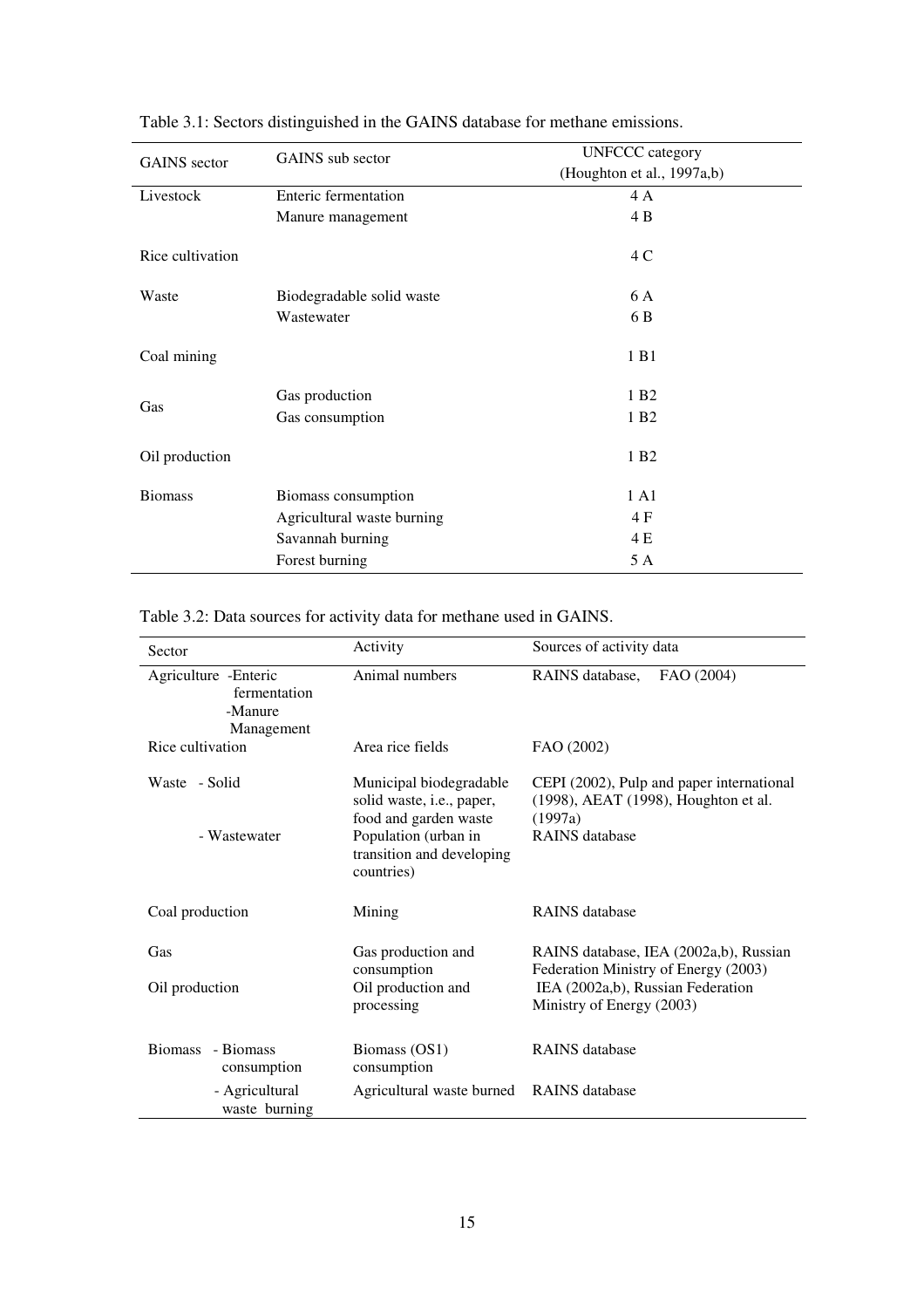### **3.3. Emission factors and activities**

GAINS primarily relies on emission factors provided in the revised 1996 IPCC Guidelines for National Greenhouse Gas Inventories (Houghton *et al.*, 1997a,b). These guidelines provide a common methodology for estimating anthropogenic emissions of the major greenhouse gases and define explicit methodologies for calculating methane emissions for all sectors. In addition, other databases, such as the EDGAR 3.2 database (Olivier *et al.*, 2001), were used to validate emission factors.

### **3.3.1 Enteric fermentation and manure management**

Methane emissions from animal husbandry are generated through enteric fermentation during the digestive process of herbivores and through manure management under anaerobic conditions. Emission factors are presented below separately for enteric fermentation and manure management. In order to simplify calculation procedures, the GAINS model use the sum of the emissions from the two processes per animal head instead of treating them separately. The activity unit used is number of animals. Alternatively, activity units based on the amounts of milk, meat, or wool produced could have been used. While such units would better reflect the effect on emissions on efficiency enhancements, in order to facilitate a quantification of interaction with ammonia and other pollutants in RAINS, the same activity unit is used here as for the other pollutants.

Enteric fermentation is a by-product of the digestive process of herbivores. The amount of methane emissions is determined primarily by:

- The digestive system. Ruminants (i.e., animals with a four compartments stomach) have the highest emissions, because of the high level of fermentation that occurs in the rumen. Main ruminants are cattle, buffalo, goats, sheep and camels. Pseudo-ruminants (i.e., horses, mules, asses, which have stomachs with three compartments) and monogastric animals (e.g., swine) have lower emissions as less fermentation takes place in their digestive systems (Houghton *et al.,* 1997a).
- The level of feed intake. Methane emissions are proportional to feed intake (Houghton *et al.,* 1997a).

Western European emission factors from Houghton et al. (1997a) were used for countries in the EU-15, Cyprus, Malta, Norway and Switzerland. For all other countries in the UNECE region, Eastern European emission rates from the same source were used. Emissions from buffaloes and camels have only been recorded for Turkey and not for other UNECE countries, where their numbers are very small.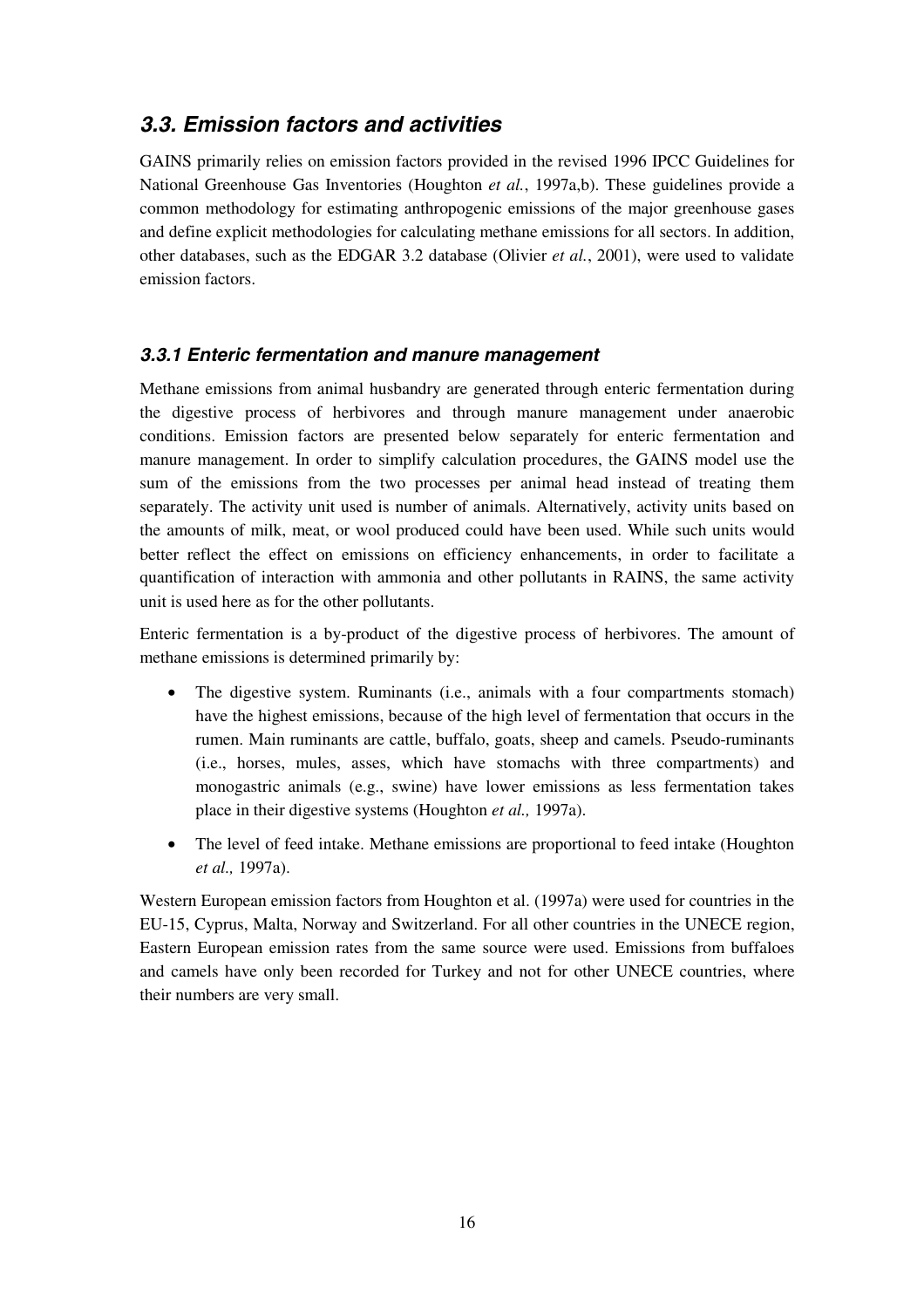| <b>GAINS</b> sectors                 | <b>AGR COWS</b><br>DL,DS      |           | Dairy cattle (liquid and solid manure managem.) |                |                |  |  |  |
|--------------------------------------|-------------------------------|-----------|-------------------------------------------------|----------------|----------------|--|--|--|
|                                      | AGR_BEEF                      | OL,OS     | Other cattle (liquid and solid manure managem.) |                |                |  |  |  |
|                                      | <b>AGR_PIGS</b>               | PL,PS     | Pigs (liquid and solid manure managem.)         |                |                |  |  |  |
|                                      | <b>AGR_OTANI</b>              | SH        | Sheep and goats                                 |                |                |  |  |  |
|                                      | <b>AGR_OTANI</b>              | HO        | Horses                                          |                |                |  |  |  |
|                                      | <b>AGR_OTANI</b>              | <b>BS</b> | <b>Buffaloes</b>                                |                |                |  |  |  |
|                                      | <b>AGR_OTANI</b>              | CM        | Camels                                          |                |                |  |  |  |
| Activity rate                        | Number of animals             |           |                                                 |                |                |  |  |  |
| Unit                                 | Million animals               |           |                                                 |                |                |  |  |  |
| Data sources                         | RAINS database and FAO (2004) |           |                                                 |                |                |  |  |  |
| <b>Emission factors</b>              |                               |           | Unit                                            | Western Europe | Eastern Europe |  |  |  |
|                                      | Other cattle                  |           | kt/Mheads                                       | 48.0           | 56.0           |  |  |  |
|                                      | Dairy cattle                  |           | kt/Mheads                                       | 100.0          | 81.0           |  |  |  |
|                                      | Pigs                          |           | kt/Mheads                                       | 1.5            | 1.5            |  |  |  |
|                                      | Sheep and goats               |           | kt/Mheads                                       | 8.0            | 9.0            |  |  |  |
|                                      | Horses                        |           | kt/Mheads                                       | 18.0           | 18.0           |  |  |  |
| <b>Buffaloes</b>                     |                               | kt/Mheads |                                                 | 55.0           |                |  |  |  |
|                                      | Camels                        |           | kt/Mheads                                       |                | 46.0           |  |  |  |
| Houghton et al. 1997a<br>Data source |                               |           |                                                 |                |                |  |  |  |

Table 3.3: Calculation of emissions from enteric fermentation in GAINS

Methane emissions from manure are generated when the organic content of manure is decomposed under anaerobic conditions (Hendriks *et al.,* 1998). Temperature has an important influence on the generation of methane during manure management. Different emission factors are therefore used for regions with cool ( $\lt 15^{\circ}$ C), temperate (15-25<sup>o</sup>C) and warm ( $> 25^{\circ}$ C) annual mean temperatures following Brink (2003) and Houghton et al. (1997a). Emission factors for temperate climate are used for Albania, Cyprus, Greece, Italy, Malta, Portugal, Spain and Turkey, while for all other countries in Europe the factors for the cool region are applied. A distinction is also made between solid and liquid manure management, since manure stored or treated as a liquid tends to produce more methane than manure handled as a solid (Brink, 2003, p.16). Data on the use of solid and liquid manure management was provided from the RAINS ammonia module (http://www.iiasa.ac.at/web-apps/tap/RainsWeb/).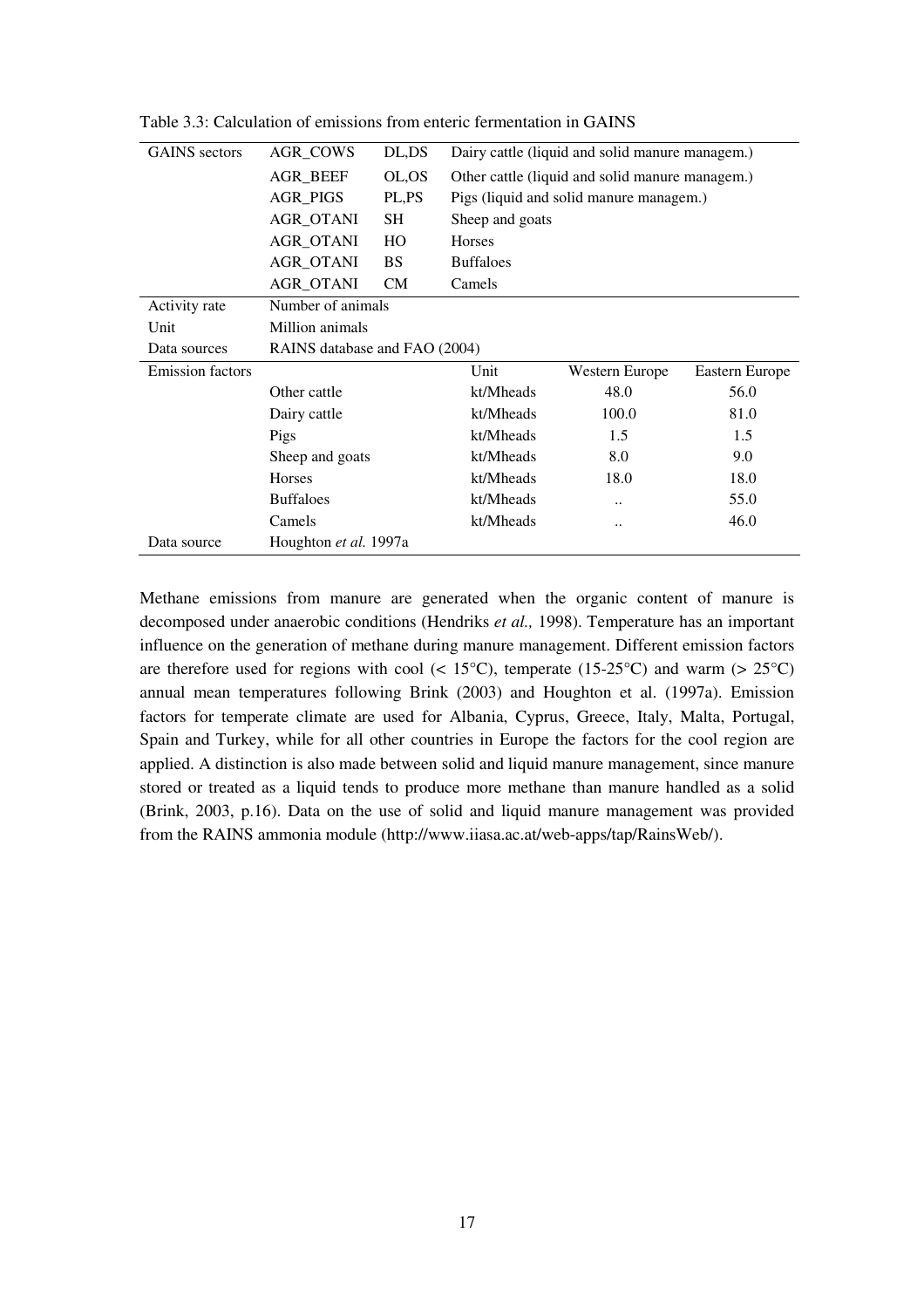| <b>GAINS</b> sectors                                  | <b>AGR_COWS</b><br>DL        |           | Dairy cattle with liquid manure management                      |                                            |                |  |  |  |
|-------------------------------------------------------|------------------------------|-----------|-----------------------------------------------------------------|--------------------------------------------|----------------|--|--|--|
|                                                       | DS                           |           | Dairy cattle with solid manure management                       |                                            |                |  |  |  |
|                                                       | OL<br><b>AGR BEEF</b><br>OS. |           |                                                                 | Other cattle with liquid manure management |                |  |  |  |
|                                                       |                              |           | Other cattle with solid manure management                       |                                            |                |  |  |  |
|                                                       | <b>AGR_PIGS</b>              |           | Pigs with liquid manure management                              |                                            |                |  |  |  |
|                                                       | <b>PS</b>                    |           | Pigs with solid manure management                               |                                            |                |  |  |  |
|                                                       | LH<br>AGR_POULT              |           | Poultry, laying hens                                            |                                            |                |  |  |  |
|                                                       | <b>OP</b>                    |           | Poultry, other                                                  |                                            |                |  |  |  |
|                                                       | AGR_OTANI                    | SН        | Sheep and goats                                                 |                                            |                |  |  |  |
|                                                       |                              | HO        | Horses                                                          |                                            |                |  |  |  |
|                                                       |                              | <b>BS</b> | <b>Buffalo</b>                                                  |                                            |                |  |  |  |
|                                                       |                              | <b>CM</b> | Camels                                                          |                                            |                |  |  |  |
| Activity rate                                         | Number of animals            |           |                                                                 |                                            |                |  |  |  |
| Unit                                                  | Million animals              |           |                                                                 |                                            |                |  |  |  |
| Data sources                                          |                              |           | Data on animal numbers are taken from the RAINS-Europe database |                                            |                |  |  |  |
|                                                       |                              |           | (http://www.iiasa.ac.at/web-apps/tap/RainsWeb/) and FAO (2002). |                                            |                |  |  |  |
| <b>Emission factors</b>                               |                              |           | Unit                                                            | Western Europe                             | Eastern Europe |  |  |  |
| for cool climate                                      | Dairy cattle, liquid         |           | kt/Mheads                                                       | 29.9                                       | 24.1           |  |  |  |
|                                                       | Dairy cattle, solid          |           | kt/Mheads                                                       | 3.0                                        | 2.4            |  |  |  |
|                                                       | Other cattle, liquid         |           | kt/Mheads                                                       | 11.2                                       | 11.2           |  |  |  |
|                                                       | Other cattle, solid          |           | kt/Mheads                                                       | 1.1                                        | 1.1            |  |  |  |
|                                                       | Pigs, liquid                 |           | kt/Mheads                                                       | 5.5                                        | 5.5            |  |  |  |
|                                                       | Pigs, solid                  |           | kt/Mheads                                                       | 0.6                                        | 0.6            |  |  |  |
|                                                       | Poultry                      |           | kt/Mheads                                                       | 0.078                                      | 0.078          |  |  |  |
|                                                       | Sheep and goats              |           | kt/Mheads                                                       | 0.19                                       | 0.19           |  |  |  |
|                                                       | Horses                       |           | kt/Mheads                                                       | 1.4                                        | 1.4            |  |  |  |
| for temperate                                         | Dairy cattle, liquid         |           | kt/Mheads                                                       | 104.8                                      | 84.2           |  |  |  |
| Climate                                               | Dairy cattle, solid          |           | kt/Mheads                                                       | 4.5                                        | 3.6            |  |  |  |
|                                                       | Other cattle, liquid         |           | kt/Mheads                                                       | 39.3                                       | 39.3           |  |  |  |
|                                                       | Other cattle, solid          |           | kt/Mheads                                                       | 1.7                                        | 1.7            |  |  |  |
|                                                       | Pigs, liquid                 |           | kt/Mheads                                                       | 19.3                                       | 19.3           |  |  |  |
|                                                       | Pigs, solid                  |           | kt/Mheads                                                       | 0.8                                        | 0.8            |  |  |  |
|                                                       | Poultry                      |           | kt/Mheads                                                       | 0.117                                      | 0.117          |  |  |  |
|                                                       | Sheep and goats              |           | kt/Mheads                                                       | 0.28                                       | 0.28           |  |  |  |
|                                                       | Horses                       |           | kt/Mheads                                                       | 2.1                                        | 2.1            |  |  |  |
|                                                       | Camels                       |           | kt/Mheads                                                       | $\ddot{\phantom{0}}$                       | 1.92           |  |  |  |
|                                                       | <b>Buffaloes</b>             |           | kt/Mheads                                                       |                                            | 9.0            |  |  |  |
| Brink (2003), Houghton et al. (1997a)<br>Data sources |                              |           |                                                                 |                                            |                |  |  |  |

Table 3.4: Calculation of emissions from manure management in GAINS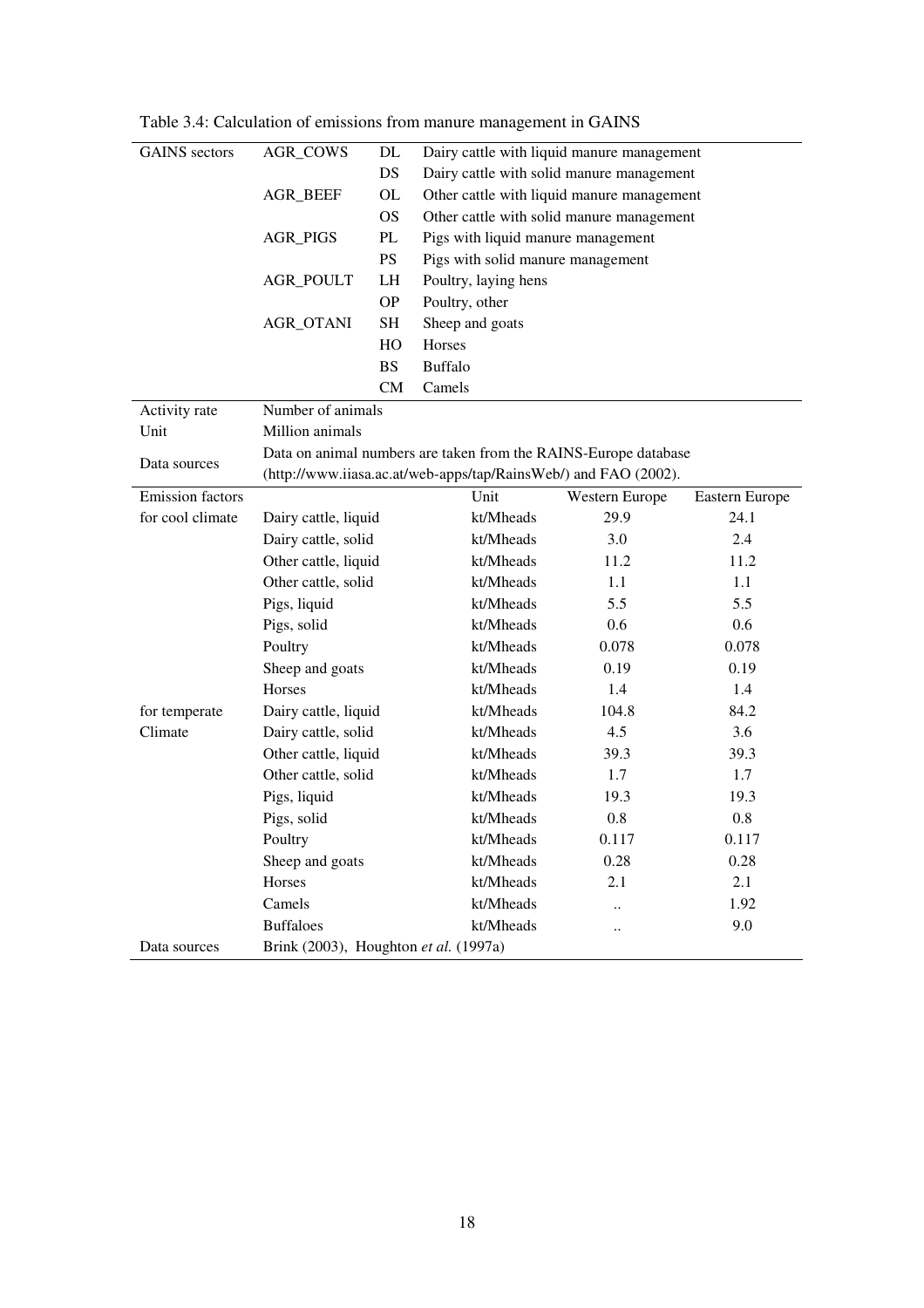### **3.3.2 Rice cultivation**

Emissions from rice cultivation result from the anaerobic decomposition of organic material in rice fields. Methane is released into the atmosphere mainly by diffusive transport through the rice plants during the growing season. Emissions depend on the season, soil type, soil texture, use of organic matter and fertiliser, climate, soil and paddy characteristics as well as agricultural practices. Thus, in theory a range of values for methane emission estimates is more realistic than a single number. In Europe, emissions from this source are small because only a few countries grow rice (i.e., Albania, Bulgaria, France, Greece, Hungary, Italy, Portugal, Romania, Spain and Turkey) and usually in limited quantities. No increases in future rice production are anticipated as expanding the rice paddies is generally not considered feasible (Matthews, 2002).

Emission factors were derived from the IPCC guidelines (Houghton *et al.,* 1997a). The IPCC method is based on the annual harvested area and provides various country-specific factors in the guidelines. Usually, two types of rice are distinguished:

- Upland rice (approximately 10 percent of global rice production and 15 percent of harvested area). Since the fields are not flooded, no emissions of methane occur.
- Wetland rice: irrigated, rainfed, deepwater rice (100 percent of rice cultivation in Europe).

Thus, only the area where wetland rice is grown is taken into account as the relevant activity. Emission factors derived are country-specific and vary depending on the frequency of the flooding of the fields.

| <b>GAINS</b> sectors    | AGR ARABLE RICE                  |
|-------------------------|----------------------------------|
| Activity rate           | Harvested area                   |
| Unit                    | M hectares                       |
| Data sources            | Houghton et al. (1997a, p. 4.19) |
| <b>Emission factors</b> | 220-440 kt/M ha                  |
| Data source             | Houghton <i>et al.</i> (1997a)   |
|                         |                                  |

Table 3.5: Calculation of emissions from rice cultivation in GAINS

#### **3.3.3 Disposal of biodegradable solid waste**

Methane from municipal solid waste is generated when biodegradable matter is anaerobically digested at a landfill. The biodegradable waste consists of paper and organic waste, where the latter includes food, garden and other organic matter. The activity rates defined for this sector are the amount of consumed paper and the amount of organic waste that ends up in the municipal waste flow.

Data on the amount of paper consumed in 1990, 1995 and 2002 were retrieved from CEPI (2002) and Pulp and Paper International (1998). For Albania, Belarus, Bosnia-Herzegovina, Macedonia, Moldavia, the four Russian regions, Serbia-Montenegro, Turkey and the Ukraine, the average per-capita consumption of Bulgaria and Romania was assumed, i.e., 23.6 kg per person and year. Future paper consumption is estimated by using the average annual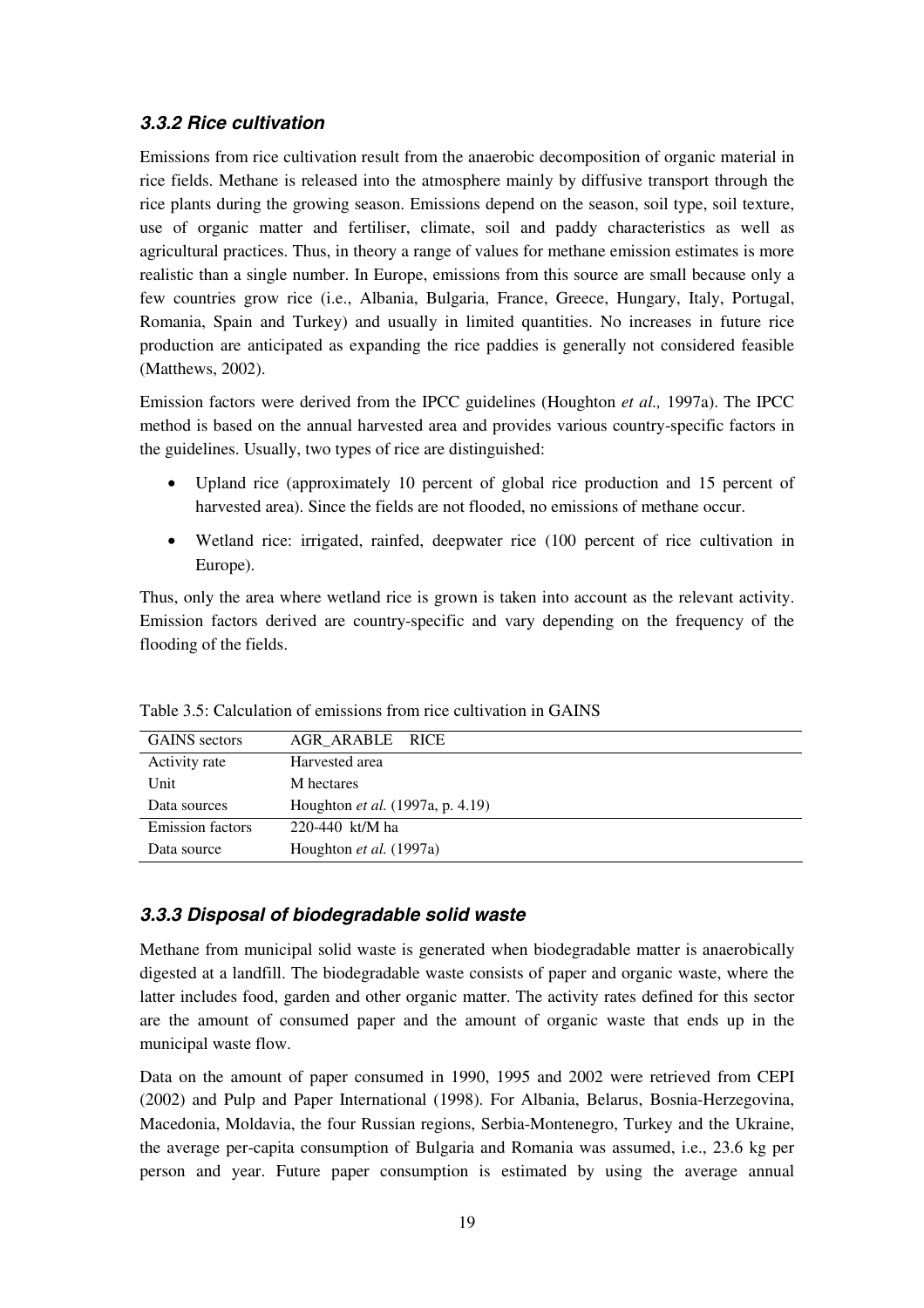consumption increase in 1995-2002 (between -6 to +14 percent with an average of three percent per year) and assuming that this annual increase continues until 2015. After 2015 paper consumption is assumed to remain constant. For Albania, Belarus, Bosnia-Herzegovina, Bulgaria, Croatia, Moldavia, Russia, Slovenia and Ukraine, where paper consumption decreased during the period 1995-2002, a two percent annual increase corresponding to the annual increase rate for Romania has been assumed for 2005-2015. The estimated paper consumption is presented in total and per-capita in Table 3.8. It is assumed that five percent of the paper consumed never ends up in the waste flow, but is scattered or burned without generating any methane emissions. The residual 95 percent of paper consumed is in the no control case assumed to end up in the waste flow and to be disposed of at a landfill. According to AEAT (1998, p.75) the methane potential of landfilled paper is  $0.205$  ton CH<sub>4</sub> per ton paper. Micales and Skog (1997) report considerably lower methane potentials when landfilling various types of paper, with an average of  $0.090$  ton  $CH_4$  per ton paper landfilled. In this report, paper is assumed to generate 0.150 ton CH4 per ton landfilled paper waste.

The amount of organic waste generated annually is calculated by multiplying the per capita municipal solid waste (MSW) generation rates by the population and the share of organic waste in MSW. For West-European countries total population is used for the calculations, while for economies in transition and for developing countries only the urban population is assumed to be participating in a MSW scheme. The per capita generation rates of MSW specified in Houghton *et al*. (1997a) were used assuming the Russian per-capita waste generation rate valid for all East European countries. Population data was retrieved from the RAINS database (http://www.iiasa.ac.at/web-apps/tap/RainsWeb/). Shares of organic waste in the total MSW provided for the EU-12 in AEAT (1998, p.58) and vary between 21 percent and 49 percent with an average of 37 percent. This average share is assumed for all other countries. The estimated generation of organic waste presented in Table 3.8. AEAT (1998, p.76) assumes the methane generation rate of food and garden waste to be 0.082 ton per ton waste landfilled. We adopt this assumption here.

Note that the 'uncontrolled' emission factors relate to paper or organic waste landfilled on an uncontrolled landfill without waste diversion. The current legislation case (CLE) adjusts emission factors taking into account the current implementation of waste diversion options, such as recycling, composting and incineration of biodegradable waste.

| <b>GAINS</b> sector     | WASTE PA<br><b>NOF</b>                            |
|-------------------------|---------------------------------------------------|
| Activity                | Paper waste                                       |
| Unit                    | Kt paper waste generated per year                 |
| Data sources            | CEPI (2002) and Pulp & Paper International (1998) |
| <b>Emission factors</b> | Generation of $CH4$ from landfilled paper waste   |
| Unit                    | kt $CH_4$ per kt paper waste                      |
|                         | 0.150                                             |
| Data sources            | AEAT (1998, p.75), Micales and Skog (1997)        |

Table 3.6: Calculation of emissions from landfilled paper waste in GAINS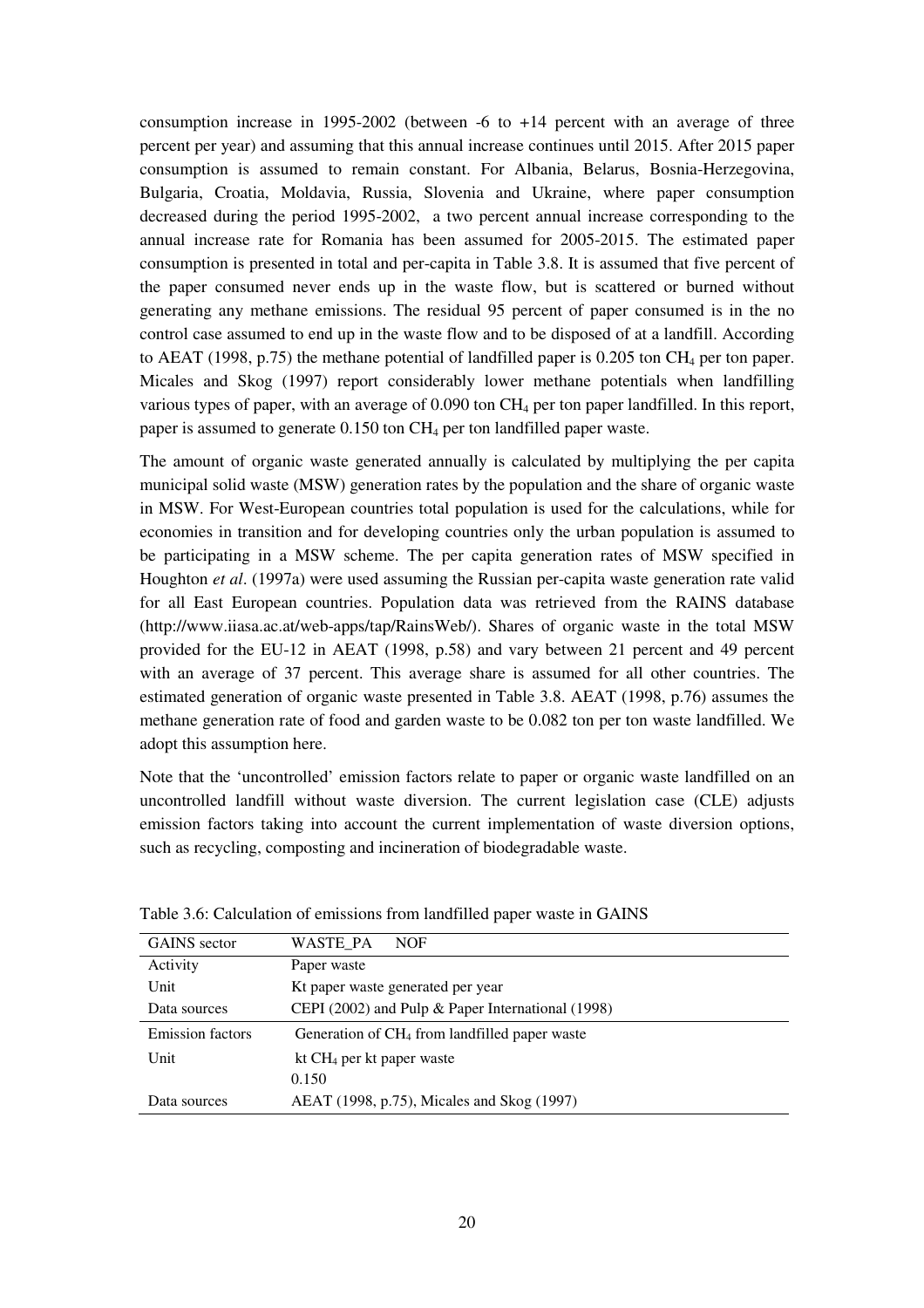| <b>GAINS</b> sector     | WASTE OR<br><b>NOF</b>                                      |
|-------------------------|-------------------------------------------------------------|
| Activity                | Organic waste                                               |
| Unit                    | kt organic waste generated per year                         |
| Data sources            | Houghton et al. (1997a, p.6.6), AEAT (1998, p.58)           |
| <b>Emission factors</b> | Generation of CH <sub>4</sub> from landfilled organic waste |
|                         |                                                             |
| Unit                    | kt $CH_4$ per kt organic waste                              |
| Data range              | 0.082                                                       |

Table 3.7: Calculation of emissions from landfilled organic waste in GAINS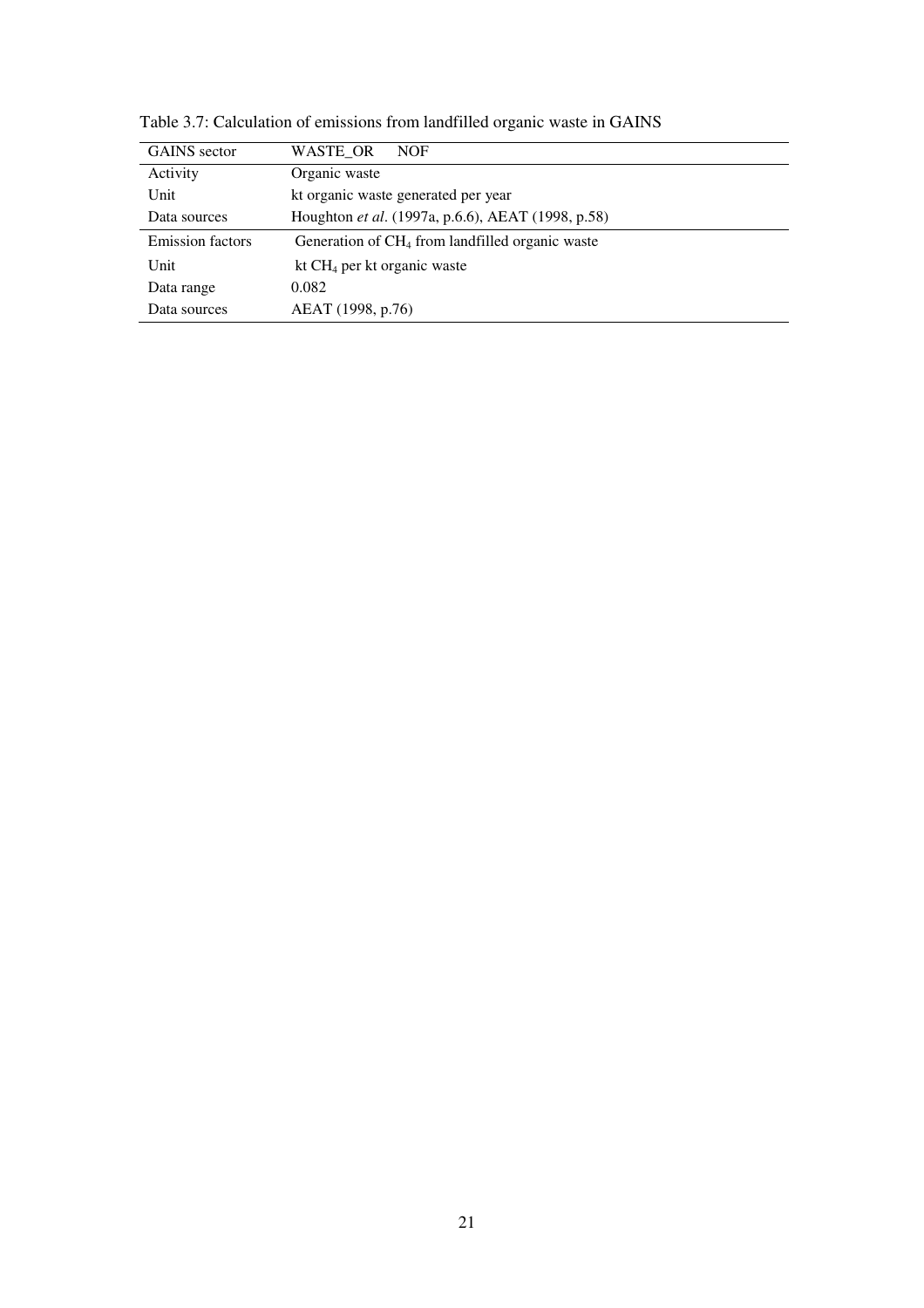| Country        |        |                             | Paper consumption |           | Organic waste generation |                    |        |           |
|----------------|--------|-----------------------------|-------------------|-----------|--------------------------|--------------------|--------|-----------|
|                | 1990   |                             | 2020              |           |                          | 1990               |        | 2020      |
|                |        | Total kt kg/capita Total kt |                   | kg/capita | Total kt                 | kg/capita Total kt |        | kg/capita |
| Albania        | 85     | 27                          | 111               | 36        | 408                      | 124                | 442    | 124       |
| Austria        | 1,283  | 158                         | 3,033             | 374       | 949                      | 123                | 1,009  | 123       |
| <b>Belarus</b> | 273    | 27                          | 359               | 36        | 1,274                    | 124                | 1,181  | 124       |
| Belgium        | 2,090  | 204                         | 4,940             | 482       | 1,721                    | 173                | 1,826  | 173       |
| Bosnia-H       | 108    | 27                          | 142               | 36        | 535                      | 124                | 527    | 124       |
| Bulgaria       | 276    | 34                          | 349               | 43        | 1,083                    | 124                | 826    | 124       |
| Croatia        | 118    | $27\,$                      | 246               | 55        | 561                      | 124                | 568    | 124       |
| Cyprus         | 28     | 36                          | 92                | 117       | 77                       | 113                | 96     | 113       |
| Czech Rep.     | 547    | 53                          | 1,727             | 168       | 1,287                    | 124                | 1,227  | 124       |
| Denmark        | 1,068  | 201                         | 1,585             | 298       | 874                      | 170                | 947    | 170       |
| Estonia        | 60     | 44                          | 119               | 87        | 195                      | 124                | 138    | 124       |
| Finland        | 1,387  | 268                         | 2,175             | 420       | 1,132                    | 227                | 1,206  | 227       |
| France         | 8,752  | 148                         | 14,227            | 240       | 5,752                    | 99                 | 6,384  | 99        |
| Germany        | 15,461 | 188                         | 24,970            | 303       | 9,185                    | 116                | 9,604  | 116       |
| Greece         | 635    | 58                          | 1,873             | 172       | 1,545                    | 152                | 1,700  | 152       |
| Hungary        | 557    | 56                          | 1,332             | 133       | 1,287                    | 124                | 1,126  | 124       |
| Ireland        | 356    | 93                          | 766               | 200       | 457                      | 130                | 582    | 130       |
| Italy          | 7,084  | 123                         | 15,751            | 274       | 6,227                    | 110                | 6,215  | 110       |
| Latvia         | 77     | 32                          | 156               | 66        | 332                      | 124                | 263    | 124       |
| Lithuania      | 110    | 31                          | 165               | 47        | 459                      | 124                | 410    | 124       |
| Luxembourg     | 89     | 204                         | 217               | 499       | 77                       | 201                | 103    | 201       |
| Macedonia      | 46     | 23                          | 64                | 32        | 237                      | 124                | 258    | 124       |
| Malta          | 18     | 47                          | 60                | 154       | 41                       | 113                | 47     | 113       |
| Moldavia       | 117    | 27                          | 153               | 36        | 542                      | 124                | 510    | 124       |
| Netherlands    | 3,050  | 192                         | 4,346             | 273       | 3,362                    | 225                | 3,914  | 225       |
| Norway         | 639    | 143                         | 1,002             | 224       | 793                      | 187                | 889    | 187       |
| Poland         | 907    | 23                          | 4,318             | 112       | 4,733                    | 124                | 4,678  | 124       |
| Portugal       | 758    | 76                          | 1,489             | 149       | 1,268                    | 128                | 1,351  | 128       |
| Romania        | 514    | 23                          | 491               | $22\,$    | 2,882                    | 124                | 2,609  | 124       |
| Russl. (KALI)  | 23     | $27\,$                      | 31                | 36        | 125                      | 124                | 109    | 124       |
| Russl.(KOLK)   | 164    | $27\,$                      | 215               | 36        | 875                      | 124                | 765    | 124       |
| Russl.(REMR)   | 2,464  | $27\,$                      | 3,240             | 36        | 13,144                   | 124                | 11,495 | 124       |
| Russl.(SPET)   | 88     | $27\,$                      | 116               | 36        | 469                      | 124                | 410    | 124       |
| Serbia-M.      | 305    | 29                          | 477               | 45        | 1,261                    | 124                | 1,266  | 124       |
| Slovakia       | 288    | 53                          | 596               | 111       | 658                      | 124                | 667    | 124       |
| Slovenia       | 238    | 120                         | 336               | 169       | 248                      | 124                | 234    | 124       |
| Spain          | 4,341  | 107                         | 10,293            | 253       | 6,177                    | 159                | 6,483  | 159       |
| Sweden         | 1,961  | 221                         | 2,755             | 311       | 1,154                    | 135                | 1,235  | 135       |
| Switzerland    | 1,448  | 202                         | 1,876             | 261       | 985                      | 147                | 1,063  | 147       |
| Turkey         | 1,112  | 16                          | 1,701             | 25        | 6,378                    | 113                | 9,510  | 113       |
| Ukraine        | 1,352  | 27                          | 1,778             | 36        | 6,443                    | 124                | 5,150  | 124       |
| UK             | 9,361  | 159                         | 14,292            | 243       | 7,984                    | 139                | 8,669  | 139       |

Table 3.8: Estimated paper consumption and amount of organic waste generated in total and per capita in 1990 and 2020.

Sources: CEPA (2002), Pulp and Paper International (1998), AEAT (1998,p.75), Houghton et al. (1997a, p.6.9).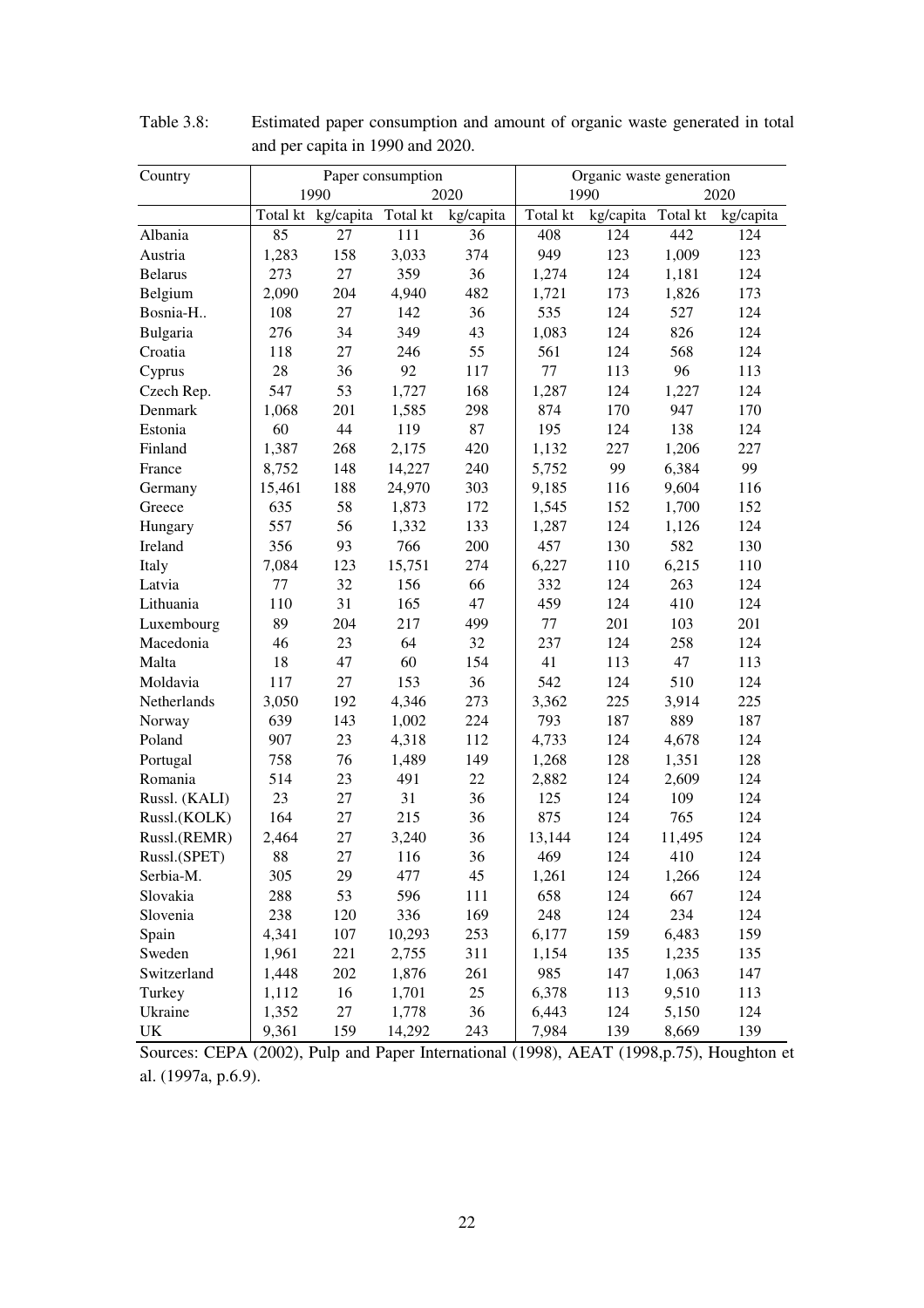### **3.3.4 Wastewater treatment**

The handling of wastewater streams with high organic content under anaerobic conditions causes large amounts of methane emissions. In developed countries, most municipal and industrial wastewater is collected and treated aerobically in open lagoons with very low methane emissions (IEA-GHG, 1998). This is reflected in lower emission factors for Western Europe than for Eastern Europe (UNFCCC, 2004), where the infrastructure for wastewater treatment is less developed. Anaerobic digestion occurs primarily when large amounts of wastewater are collected and handled in an anaerobic environment. In Western Europe, where most of the population is connected to a sewage treatment system, emission estimates are based on total population figures. For Eastern Europe only the urban population is used in the emission estimates, since wastewater in rural areas is assumed to be handled in smaller quantities and without the generation of methane in an anaerobic environment.

The IPCC default methodology for calculating emissions from sewage (Houghton et al., 1997a) requires detailed data, e.g., on sector specific industrial outputs in the different countries, which is not readily available. Instead, emission factors per inhabitant have been calculated from the UNFCCC (2004) and EDGAR (2004) databases.

| <b>GAINS</b> sector     | WASTE SW                                                                 | <b>NOF</b>                                                           |         |         |  |  |  |
|-------------------------|--------------------------------------------------------------------------|----------------------------------------------------------------------|---------|---------|--|--|--|
| Activity rate           | Total population in Western Europe, urban population in Eastern European |                                                                      |         |         |  |  |  |
|                         |                                                                          | countries                                                            |         |         |  |  |  |
| Unit                    | Million people                                                           |                                                                      |         |         |  |  |  |
| Data sources            |                                                                          | RAINS databases (http://www.iiasa.ac.at/web-apps/tap/RainsWeb/)      |         |         |  |  |  |
| <b>Emission factors</b> |                                                                          | Unit                                                                 | Western | Eastern |  |  |  |
|                         |                                                                          |                                                                      | Europe  | Europe  |  |  |  |
|                         | Waste water                                                              | kt/million people                                                    | 0.83    | 5.60    |  |  |  |
|                         | treatment                                                                |                                                                      |         |         |  |  |  |
| Data sources            |                                                                          | Based on 1990 values contained in the UNFCCC (2004) and EDGAR (2004) |         |         |  |  |  |
|                         | databases, estimating sewage emissions per head                          |                                                                      |         |         |  |  |  |

Table 3.9: Calculation of emissions from wastewater treatment in GAINS

### **3.3.5 Coal mining**

The process of coal formation produces methane, which is released to the atmosphere when coal is mined. Methane release is higher for underground mining. In addition, there are emissions from post-mining activities such as coal processing, transportation and utilization.

GAINS uses country-specific emission factors, taking into account the fraction of underground mining in each country and applying the appropriate emission factors for underground and surface mining as well as post-mining activities. National data on the mining structures were taken from EDGAR (Olivier *et al.,* 1996).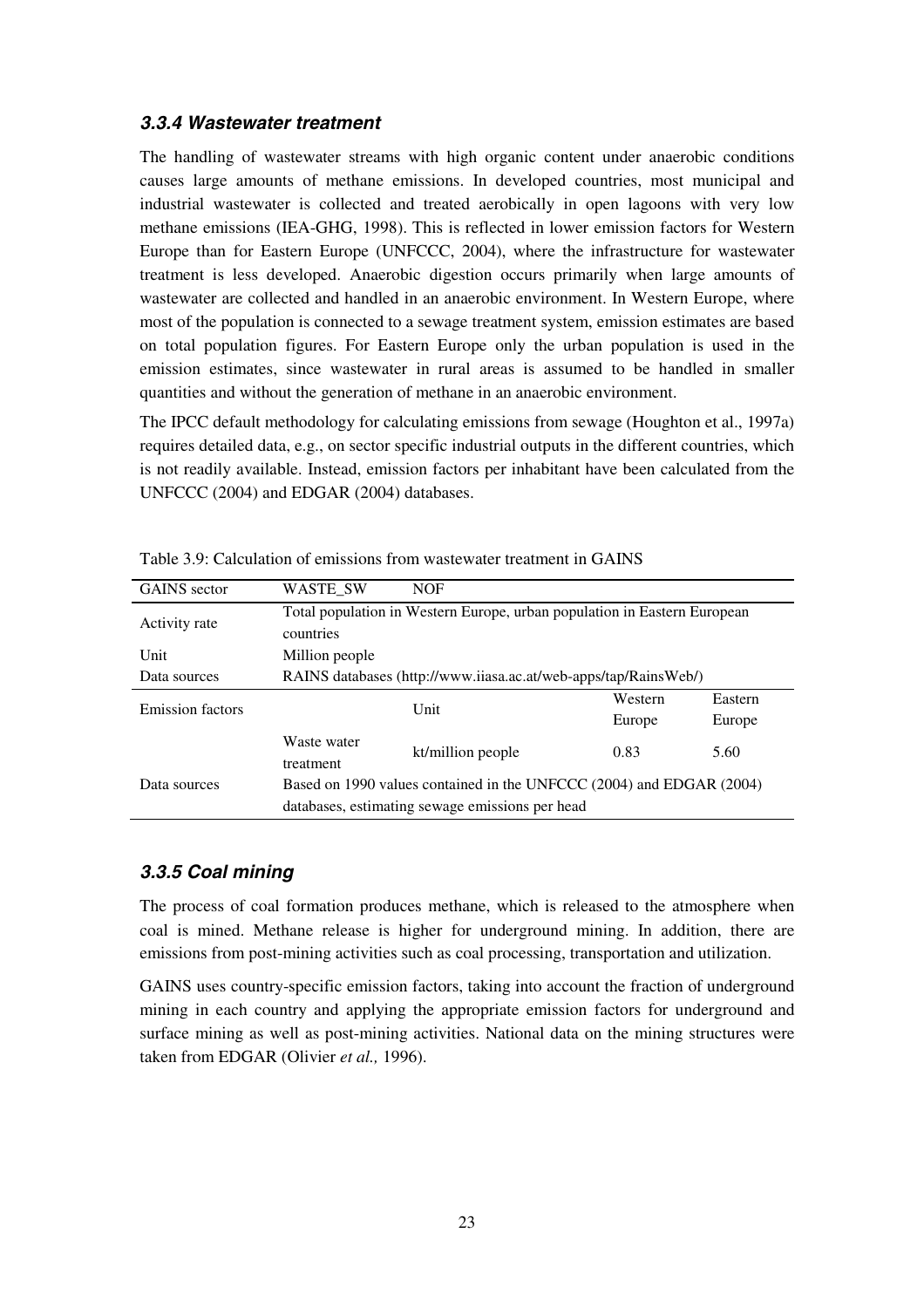| <b>GAINS</b> sectors    | MINE-BC NOF                                                     |  | Mining of brown coal |                                                                                        |
|-------------------------|-----------------------------------------------------------------|--|----------------------|----------------------------------------------------------------------------------------|
|                         | MINE-HC NOF                                                     |  | Mining of hard coal  |                                                                                        |
| Activity rate           | Amount of coal mined                                            |  |                      |                                                                                        |
| Unit                    | Mt coal mined per year                                          |  |                      |                                                                                        |
| Data sources            |                                                                 |  |                      | RAINS database (http://www.iiasa.ac.at/web-apps/tap/RainsWeb/)                         |
| <b>Emission factors</b> |                                                                 |  | Unit                 |                                                                                        |
|                         | Coal mining                                                     |  | kt/Mt                | $0.9 - 23.9$                                                                           |
| Data sources            |                                                                 |  |                      | Using coal production structures as documented in Olivier <i>et al.</i> (1996; p. 116) |
|                         | to weigh IPCC emission factors given in Houghton et al. (1997a) |  |                      |                                                                                        |

Table 3.10: Calculation of emissions from coal mining in GAINS

### **3.3.6 Production of natural gas**

During gas production, methane emissions occur at the well as fugitive and other maintenance emissions. Data for the gas production has been retrieved from the RAINS database (http://www.iiasa.ac.at/web-apps/tap/RainsWeb/) for the EU-25 countries. For non-EU-25 countries, the data source used is IEA statistics. For regional data on Russia, gas production forecasts by the Russian Federation Ministry of Energy (2003, p.72) have been used. Only emissions from gas production west of the Ural are included, since all other gas production in Russia takes place outside the present GAINS modelling domain (up to the Ural), which is the geographical limit of this study. Emission factors were adopted from the IPCC guidelines (Houghton et al., 1997a, p.1.121). When ranges are given, the median value of the range has been used.

| <b>GAINS</b> sector     | <b>PROD</b><br><b>GAS</b><br>Production of natural gas                                |                   |                              |                               |                   |
|-------------------------|---------------------------------------------------------------------------------------|-------------------|------------------------------|-------------------------------|-------------------|
| Activity rate           | Amount of gas produced                                                                |                   |                              |                               |                   |
| Unit                    | PJ per year                                                                           |                   |                              |                               |                   |
| Data sources            | RAINS databases, IEA (2002) and Russian Federation Ministry of Energy (2003,<br>p.72) |                   |                              |                               |                   |
| <b>Emission factors</b> | Emission source                                                                       | Western<br>Europe | FSU and<br>Eastern<br>Europe | Rest of<br>World <sup>a</sup> | Unit              |
|                         | Fugitive and other<br>maintenance emissions                                           | 0.021             | 0.245                        | 0.263                         | kt/PJ<br>produced |
| Data sources            | Houghton et al., 1997a,p.1.121                                                        |                   |                              |                               |                   |

Table 3.11: Calculation of emissions from gas production in GAINS

<sup>a</sup> Values used for Turkey.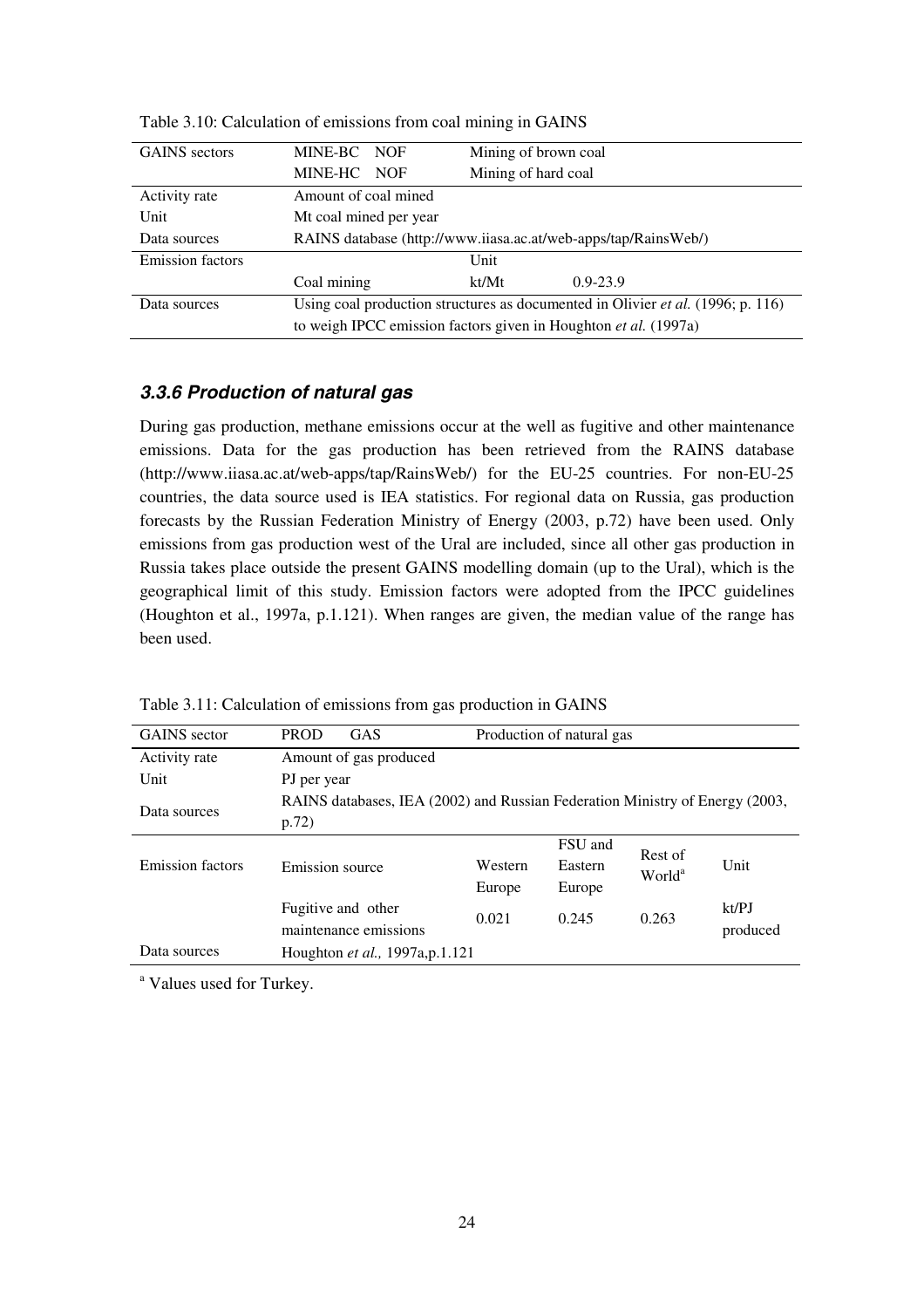#### **3.3.7 Leakage during transmission and distribution of natural gas**

Losses of natural gas during its transport and final use are an important source of methane emissions. Emissions are calculated for the distribution to the end consumers and, for gas producing countries, for the long-distance transmission processes. To reflect these differences, the IPCC guidelines provide different (ranges of) emission factors for Western and Eastern European countries. The emission factors used here are the medians of the specified ranges. IPCC define emission factors for losses during transport and distribution as methane lost per unit of gas *consumed* for the Western European countries and per unit of gas *produced* for Former Soviet Union and Eastern European countries. Data on gas consumption and production has been retrieved from RAINS (http://www.iiasa.ac.at/web-apps/tap/RainsWeb/) and IEA (2002a,b). Regional data for Russia on gas production was obtained from the Russian Federation Ministry of Energy (2003). For Russia, losses are calculated based total volume of gas produced in the European part of Russia and Western Siberia. Although gas fields in Western Siberia are outside of the area targeted in this study, almost all gas produced in the region is transported westwards for consumption in Russia or Europe. Thus, these emissions have been included in this analysis.

| <b>GAINS</b> sectors      | GAS CON_COMB                                                             |         |                       | Petroleum refinery -combustion                  |                |  |  |
|---------------------------|--------------------------------------------------------------------------|---------|-----------------------|-------------------------------------------------|----------------|--|--|
|                           | GAS CON_LOSS                                                             |         |                       | Petroleum refinery -losses during transmission  |                |  |  |
|                           | GAS IN_BO                                                                |         |                       | Industry -combustion in boilers                 |                |  |  |
|                           | IN_OCTOT<br><b>GAS</b>                                                   |         |                       | Industry -other combustion                      |                |  |  |
|                           | GAS PP_EX_OTH                                                            |         |                       | Power and district heating plants               |                |  |  |
|                           | GAS PP NEW                                                               |         |                       | Power and district heating plants -new          |                |  |  |
|                           | <b>DOM</b><br><b>GAS</b>                                                 |         |                       | Combustion in residential/commercial sector     |                |  |  |
|                           | <b>GAS NONEN</b>                                                         |         | Non-energy use of gas |                                                 |                |  |  |
|                           | <b>GAS TRANS</b>                                                         |         |                       | Gas produced in the Former Soviet Union, and    |                |  |  |
|                           |                                                                          |         |                       | Eastern European countries.                     |                |  |  |
|                           |                                                                          |         |                       | Gas consumed for EU-15, Norway and Switzerland. |                |  |  |
| Activity rate             | Amount of gas consumed or produced                                       |         |                       |                                                 |                |  |  |
| Unit                      | PJ per year                                                              |         |                       |                                                 |                |  |  |
| Data sources              | RAINS database, IEA Statistics (2002) and Russian Federation Ministry of |         |                       |                                                 |                |  |  |
|                           | Energy (2003, p.72)                                                      |         |                       |                                                 |                |  |  |
|                           |                                                                          |         | Emission factors:     |                                                 |                |  |  |
|                           |                                                                          | FSU and |                       |                                                 |                |  |  |
| Emission source:          | Western Europe                                                           |         | Eastern Europe        | Rest of World                                   | Unit           |  |  |
| Leakage at industrial and |                                                                          |         |                       |                                                 |                |  |  |
| power plants              | $\theta$                                                                 |         | 0.2795                | $0.2055^{\text{a}}$                             | kt/PJ consumed |  |  |
| Leakage from              |                                                                          |         |                       |                                                 |                |  |  |
| consumption in            | $\theta$                                                                 |         | 0.1395                | $0.1615^a$                                      | kt/PJ consumed |  |  |
| residential sector        |                                                                          |         |                       |                                                 |                |  |  |
| Processing, transport and | 0.1025                                                                   |         | 0.458                 | 0.288                                           | kt/PJ produced |  |  |
| distribution              |                                                                          |         |                       |                                                 | or consumed    |  |  |
| Data sources              | Houghton et al., 1997a                                                   |         |                       |                                                 |                |  |  |

Table 3.12: Calculation of emissions from gas distribution in GAINS

<sup>a</sup> These values include emissions from processing, transport and distribution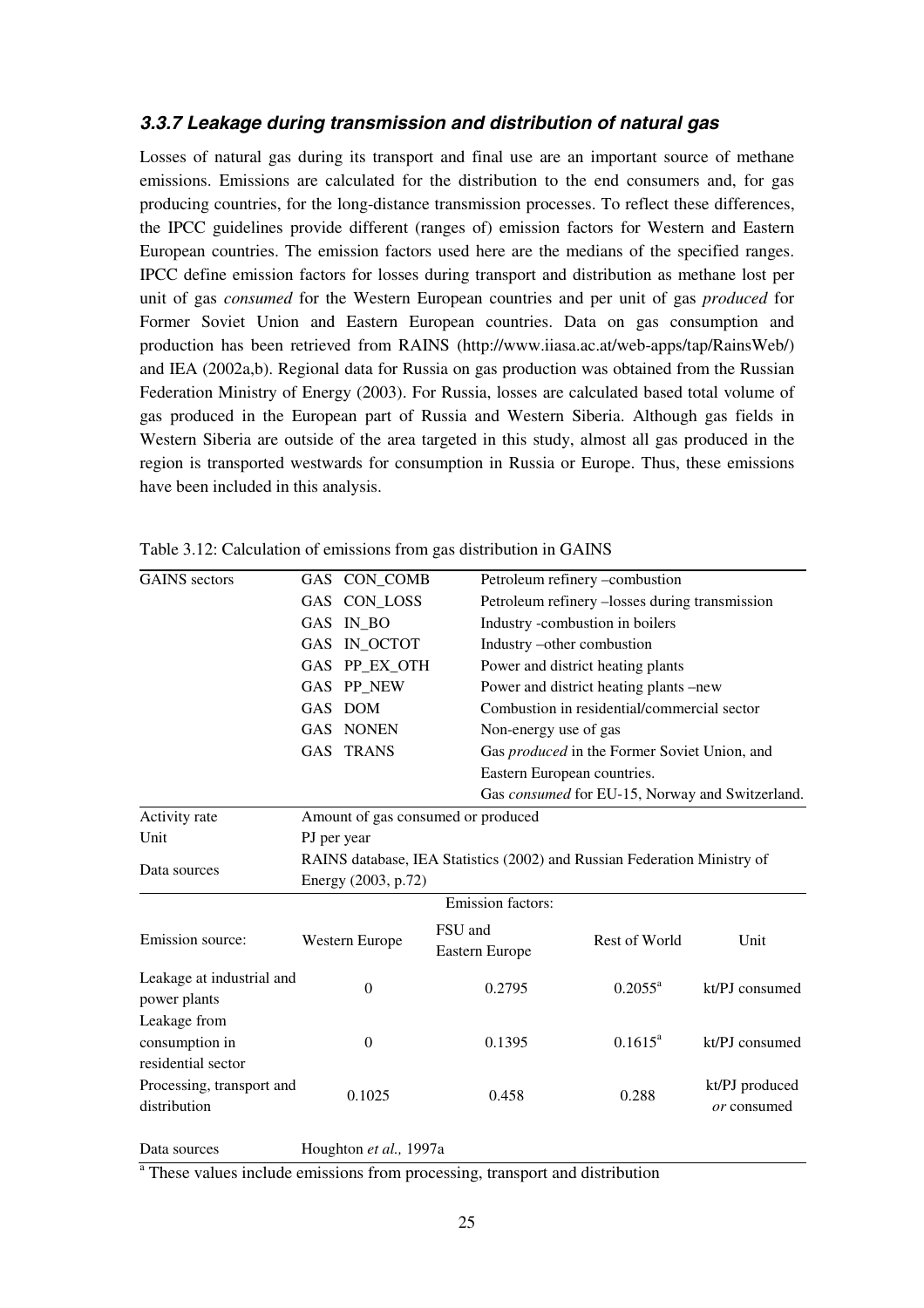### **3.3.8 Crude oil production**

During crude oil production, methane emissions arise from venting and flaring and as fugitive and maintenance emissions. For Western Europe, the IPCC guidelines (Houghton *et al*., 1997a, p.1.30) report a range for the emission factor for oil production of 0.0013-0.008 kt/PJ. For all other countries the corresponding range is 0.0003-0.0015 kt/PJ. The mean values of these ranges have here been assumed as emission factors for oil production (see Table 3.13). Western European values have been used for EU-15, Cyprus, Malta, Norway and Switzerland.

| <b>GAINS</b> sector     | <b>PROD</b>                                                          | <b>CRU</b>                   |         |                         |  |  |  |
|-------------------------|----------------------------------------------------------------------|------------------------------|---------|-------------------------|--|--|--|
| Activity rate           |                                                                      | Amount of crude oil produced |         |                         |  |  |  |
| Unit                    | PJ per year                                                          |                              |         |                         |  |  |  |
| Data sources            | IEA energy statistics (2000a, 2000b), Russian Federation Ministry of |                              |         |                         |  |  |  |
|                         | Energy (2003) for data on Russian regions.                           |                              |         |                         |  |  |  |
| <b>Emission</b> factors |                                                                      | Unit                         | Western | Former Soviet Union,    |  |  |  |
|                         |                                                                      |                              | Europe  | Eastern Europe and Rest |  |  |  |
|                         |                                                                      |                              |         | of World                |  |  |  |
|                         | Oil production                                                       | kt/PJ                        | 0.005   | 0.003                   |  |  |  |
| Data source             | Houghton et al. (1997a, p.1.30)                                      |                              |         |                         |  |  |  |

Table 3.13: Calculation of emissions from oil production in GAINS

### **3.3.9 Crude oil transportation, storage and refining**

Methane emissions occur during oil transportation, refining and storage. In the IPCC guidelines (Houghton et al. 1997a, p.1.30) emission factors for oil transportation are based on the amount of oil transported, while emission factors for refining and storage are based on the amount of oil refined. Since it has not been possible to find data on the amount of oil shipped by tankers, it is assumed that the amount tankered corresponds to the amount of oil refined. Thus, the emission factors reported by IPCC for oil transported, refined and stored have been added up, resulting in a range of 0.00086-0.0023 kt/PJ. The mean value of this range has been used in the GAINS estimates.

| Table 3.14: Calculation of emissions from oil production in GAINS |  |  |
|-------------------------------------------------------------------|--|--|
|                                                                   |  |  |

| <b>GAINS</b> sectors    | PR REF                                 | <b>NOF</b> |             |  |  |  |
|-------------------------|----------------------------------------|------------|-------------|--|--|--|
| Activity rate           | Amount of oil input to refineries      |            |             |  |  |  |
| Unit                    | PJ per year                            |            |             |  |  |  |
| Data sources            | IEA energy statistics (2000a, 2000b)   |            |             |  |  |  |
| <b>Emission factors</b> |                                        | Unit       | All regions |  |  |  |
|                         | Oil refined                            | kt/PJ      | 0.0016      |  |  |  |
| Data sources            | Houghton <i>et al.</i> (1997a, p.1.30) |            |             |  |  |  |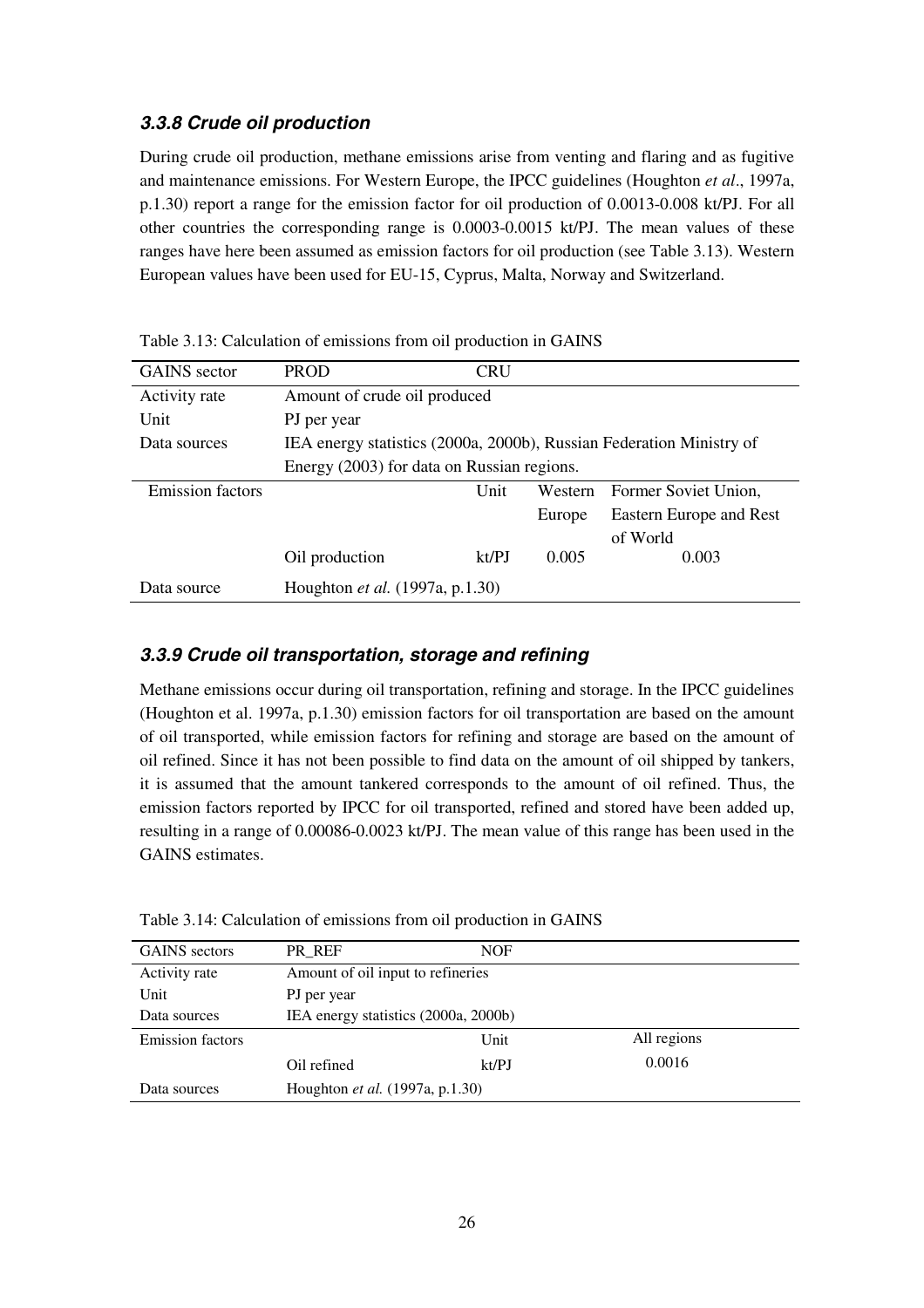### **3.3.10 Biomass burning**

Biomass consumption comprises the burning of biomass, wood and charcoal for energy purposes. For the time being, GAINS does not include biomass burning for non-energy purposes, e.g., natural forest fires or burning of savannas.

| <b>GAINS</b> sectors   | CON_COMB                 | OS <sub>1</sub> | Petroleum refineries – combustion                              |
|------------------------|--------------------------|-----------------|----------------------------------------------------------------|
|                        | IN BO<br>OS <sub>1</sub> |                 | Industry -combustion in boilers                                |
|                        | IN OCTOT                 | OS <sub>1</sub> | Industry –other combustion                                     |
|                        | PP EX OTH                | OS <sub>1</sub> | Power and district heating plants                              |
|                        | PP NEW                   | OS <sub>1</sub> | Power and district heating plants -New                         |
|                        | <b>DOM</b>               | OS <sub>1</sub> | Combustion in residential/commercial sector                    |
| Activity rate          | Amount of biomass burned |                 |                                                                |
| Unit                   | PJ/year                  |                 |                                                                |
| Data sources           |                          |                 | RAINS database (http://www.iiasa.ac.at/web-apps/tap/RainsWeb/) |
| <b>Emission factor</b> |                          |                 | Unit                                                           |
|                        | Biomass combustion       |                 | kt/PJ<br>0.3                                                   |
| Data sources           | Houghton et al., 1997a   |                 |                                                                |

Table 3.15: Calculation of emissions from biomass burning in GAINS

### **3.3.11 Burning of agricultural waste**

Methane emissions also originate from the (open) burning of agricultural waste. A global emission factor based on work done by Masui et al. (2001) is used for GAINS.

Table 3.16: Calculation of emissions from burning of agricultural waste in GAINS

| <b>GAINS</b> sector     | WASTE AGR                  | <b>NOF</b>                                                     |       | Burning of agricultural waste |  |  |
|-------------------------|----------------------------|----------------------------------------------------------------|-------|-------------------------------|--|--|
| Activity rate           | Amount of waste burned     |                                                                |       |                               |  |  |
| Unit                    | Mt/year                    |                                                                |       |                               |  |  |
| Data sources            |                            | RAINS database (http://www.iiasa.ac.at/web-apps/tap/RainsWeb/) |       |                               |  |  |
| <b>Emission factors</b> |                            |                                                                | Unit  |                               |  |  |
|                         | Agricultural waste burning |                                                                | kt/Mt | 0.0012                        |  |  |
| Data sources            | Masui et al. (2001)        |                                                                |       |                               |  |  |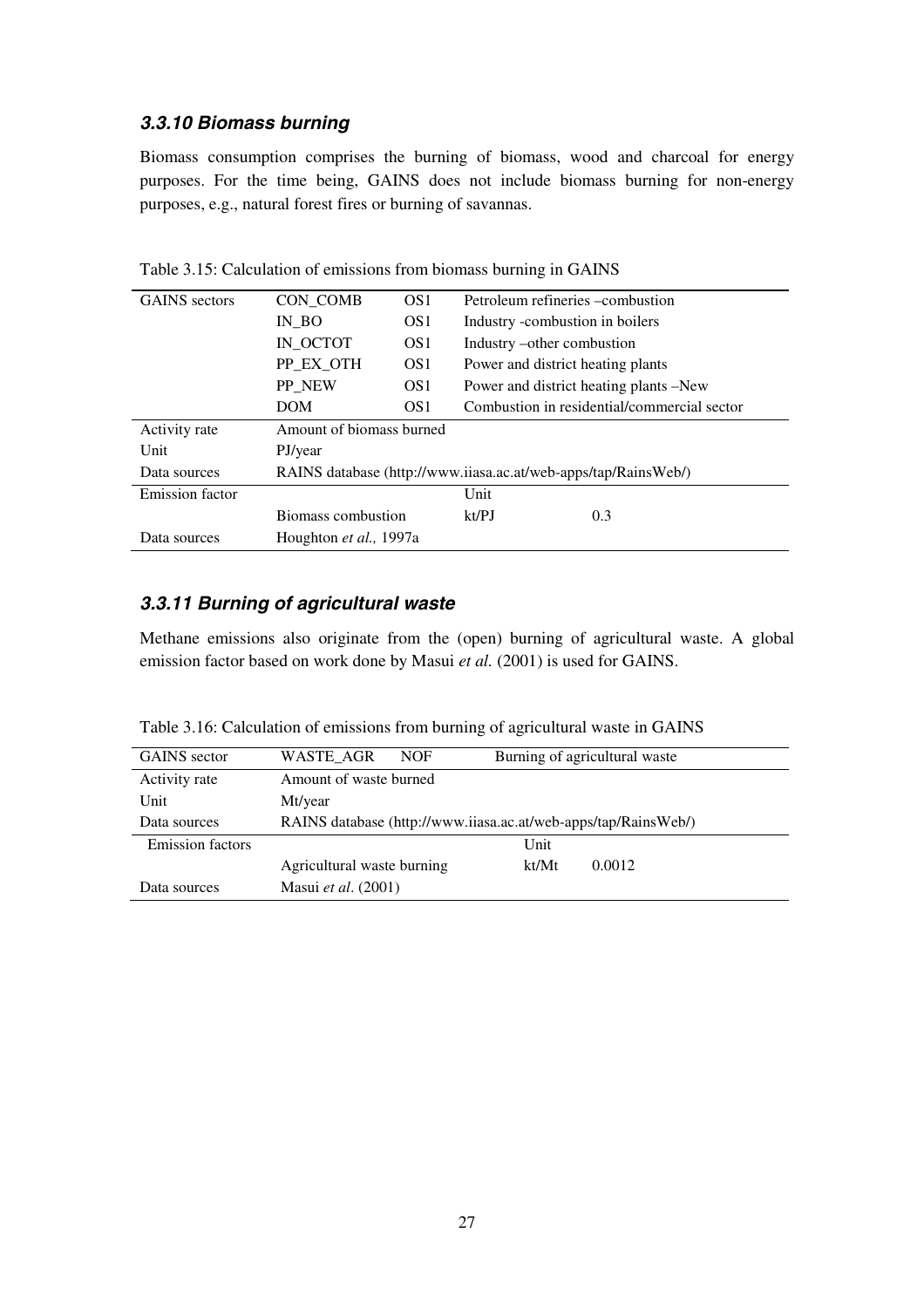## **4 Emission control options and costs**

Several options to reduce methane emissions from anthropogenic sources were identified and included in the GAINS model. Their removal efficiencies, costs and application potentials were determined based on literature data.

### **4.1 Enteric fermentation**

There are continuous productivity increases in milk and beef production for efficiency reasons. This occurs due to increased feed intake, to the increased penetration of genetically modified high yielding animals, and because of various changes in the diet. With enhanced productivity, a constant amount of milk and meat can be produced with a smaller livestock size. Although methane emissions per animal is likely to increase as a result of increased feed intake and diet changes, overall emissions per unit of milk and meat will decline as the livestock size is diminished. For calculating methane emissions, an alternative to using animal numbers as activity unit would be to use milk and meat production. Such activity units would allow for a more direct way of calculating the effects of various efficiency enhancing measures on emissions. However, in order to be consistent with the activity units used in the ammonia module of RAINS, GAINS will for the moment maintain animal numbers as activity units.

For the current legislation case, the assumed autonomous productivity increase in milk production implies a constant amount of milk to be produced from a smaller livestock with higher methane emissions per animal, but with lower overall emissions due to the smaller stock size. Between 1997 and 2001, milk production per animal increased on average by 3.5 percent per year in the EU New Member states, but decreased or stayed constant in the three EU Candidate countries Romania, Bulgaria and Turkey (Eurostat, 2003). For EU-15, Norway and Switzerland, milk production per animal increased on average by 1.2 percent per year between 1995 and 2000 (FAO, 2004 and RAINS, 2004). Thus, an autonomous increase in milk productivity of 3.5 percent per year is assumed for the New Member States and of 1.2 percent per year for the EU-15, Norway and Switzerland, but not in the other countries outside the EU. For EU-15, Norway and Switzerland, the productivity increase is assumed to continue until 2015 and be zero thereafter. For the New Member States, the productivity increase is assumed to continue until 2009 and be the same as for EU-15 thereafter. Over the studied periods, beef production per animal decreased by on average 0.7-0.9 percent per year in all regions (Eurostat 2003, FAO 2004, and RAINS 2004). Thus, no autonomous increase in beef productivity is assumed to take place.

No further autonomous productivity increases are considered for the "maximum technically feasible reduction" (MFR) scenario. Instead, the further productivity increases considered technically possible have been accounted for by applying the various productivity enhancing options listed below to a maximum.

In addition to the autonomous productivity increase, a number of control options are available to further reduce methane emissions from dairy cows and cattle. These options reduce emissions through various dietary adjustments. Such adjustments include changes in the feed composition by replacing roughage for concentrates, introducing more fat and non-structural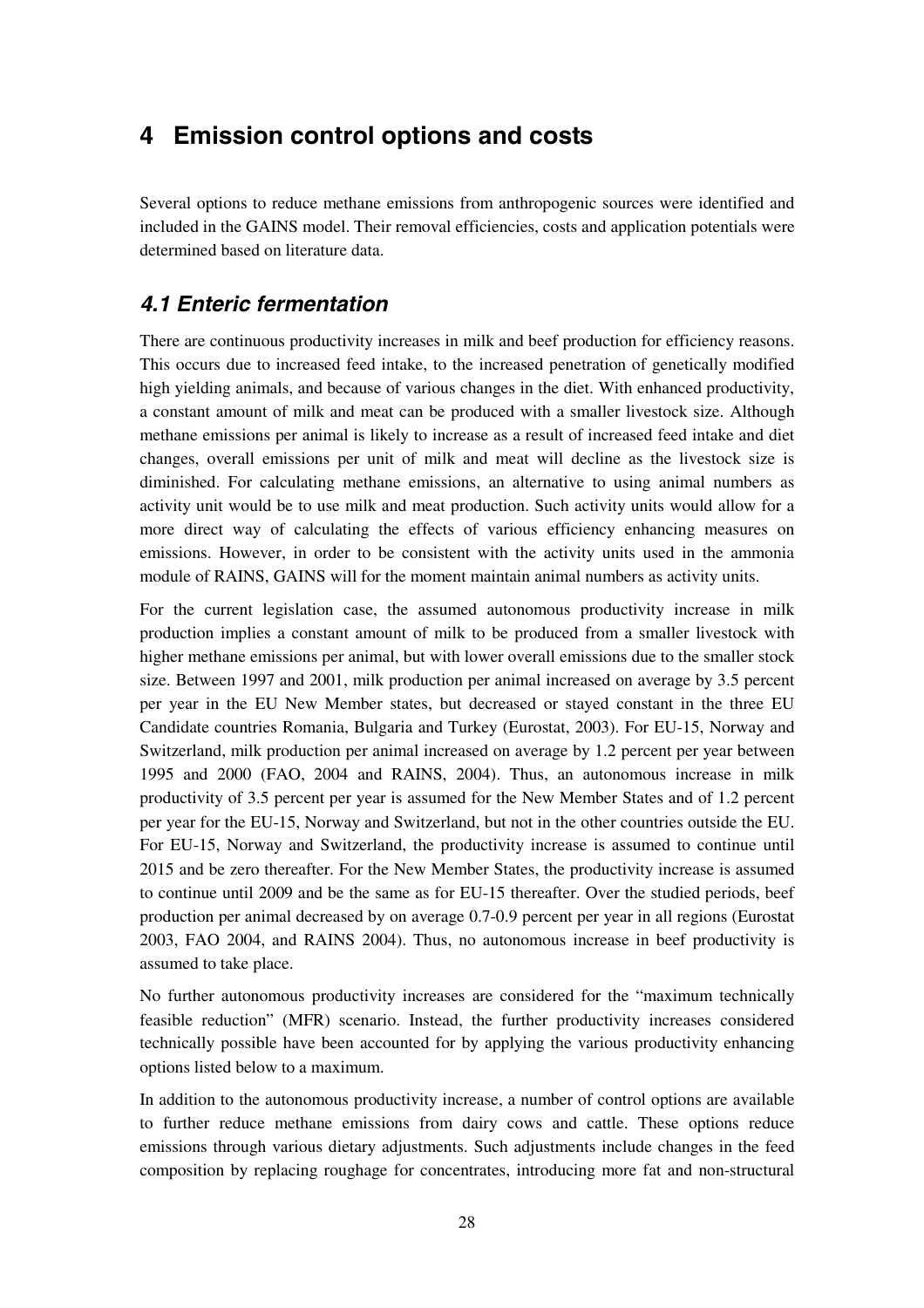carbohydrates  $(NSC)^1$  in the feed, or increasing the general feed intake. Such changes demand controlled feeding of concentrates, which is only possible when animals are fed indoor. According to Gerbens (1998), increased feed intake is applicable to indoor fed animals with a current average feed intake below voluntary feed intake. A faster implementation of the number of high-yielding, genetically improved animals would also reduce the amount of methane generated per unit of milk or meat. Since no estimate of the effect of such on option on methane emissions could be found in the literature, the option is not considered in GAINS.

Many of the options considered above have already been applied to stall fed cattle in the EU-15 countries for efficiency reasons (ECCP, 2003). These are therefore inherent in the current legislation case (CLE) and reflected in higher emission factors per animal for Western European countries than for countries in Eastern Europe.

A legislation, which is likely to at least indirectly influence the adoption of these control options, is the Common Agricultural Policy (CAP) adopted by the EU Agricultural Ministers in June 2003 (European Commission, 2004a). The CAP aims at promoting an extensive agriculture with high environmental and animal welfare standards. This implies reduced cattle stocks in the long term and less intensive milk and meat production. In GAINS, the adjustment to CAP is assumed to imply that the number of housing days will not increase beyond the current level. The options that are considered feasible are to increase the feed intake of the animals, to change to more NSC in the diet, and a further replacement of roughage for concentrates.

The GAINS model includes the extended application of these options to stall fed cattle in regions where maximum application can be assumed not to have been attained. As an approximation of the share of cattle fed indoor to outdoor, data on the number of housing days per year from the RAINS ammonia module were used (Klimont and Brink, 2003).

In the CLE case, the option "increased feed intake" is assumed to be implemented already to stall fed dairy cows in Western Europe. For Eastern Europe, countries with an average milk production of less than 4 ton/cow/year (see Table 4.6) are assumed to still have the potential to apply the option to stall fed cows. The cost for this option is negative for dairy cows in all regions. For non-dairy cattle, the option is assumed to have been implemented to all stall fed cattle in EU-15, Norway, Switzerland, Cyprus and Malta, but not in the other regions.

In the CLE case, the option "change to a NSC diet" is assumed to be implemented already to stall fed dairy cows in EU-15, Norway and Switzerland. The costs estimated for this option are close to zero, slightly negative or positive.. For all other countries, the cost is clearly positive. This is consistent with the conclusion of the Working group on Agriculture for the European Climate Change Programme (ECCP, 2003, Annex II). They concluded that a shift in the concentrate composition to more NSC is a cost-neutral option in EU-15.

In the CLE case, the option "replacement of roughage for concentrates" is assumed to have been implemented already to stall fed cows and non-dairy cattle in EU-15, Norway and Switzerland. The cost of this option is negative except for non-dairy cattle in Eastern Europe.

 $\overline{a}$ 

<sup>&</sup>lt;sup>1</sup> A change in the composition of concentrates to more non-structural carbohydrates (NSC) implies a change towards less fibers and more starch and sugars in the concentrates.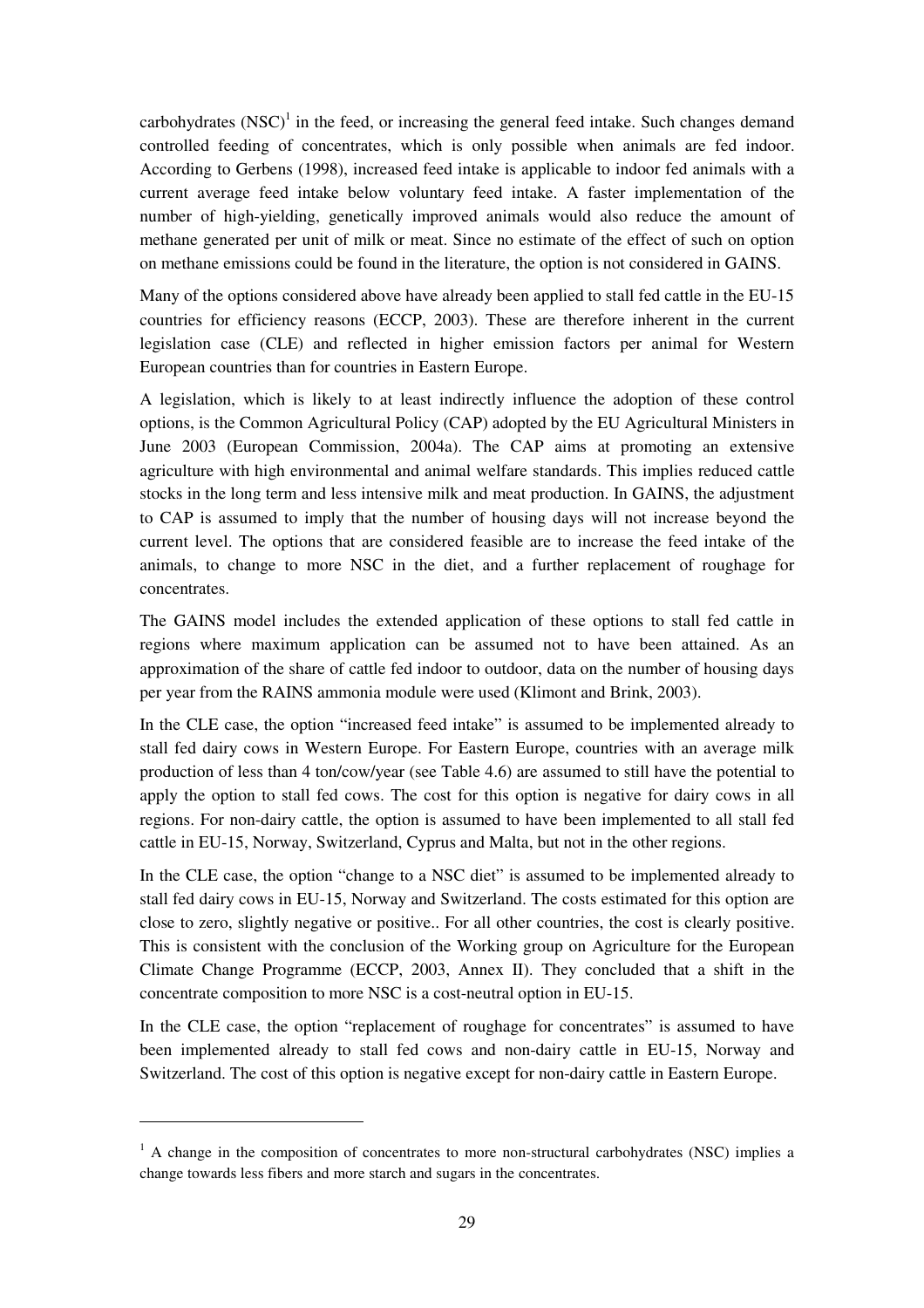For the MFR case these options are applied only in regions where further implementation is considered possible. Further implementation of the option "increased feed intake" is assumed possible for stall fed dairy cows in countries with an average milk production below 4 ton/cow/year and for stall fed non-dairy cattle in Eastern Europe. A shift to more NSC in the diet is assumed possible for all stall fed dairy cows in regions outside EU-15, Norway and Switzerland and for non-dairy stall fed cattle in all regions.

An increased level of feed intake and a change to a NSC diet have effects on both emissions and productivity. Gerbens (1998, p.21) calculates the effects of increasing the feed intake by one kg dry matter/day/animal and the effects of replacing 25 percent of a structural carbohydrates (SC) diet with a NSC diet. The expected emission reductions are presented in Tables 4.1 and 4.2. Gerbens assumes a constant milk and meat production per country/region and the specified emission reductions are the combined effect of livestock reductions and a metabolic change in the rumen with formation of less acetate and more propionate (a so-called VFA-shift).

|                | Emission reduction per region $(\%)$ |                | Livestock reduction             |          |                | (and | assumed |  |
|----------------|--------------------------------------|----------------|---------------------------------|----------|----------------|------|---------|--|
|                |                                      |                | reduction<br>production) $(\%)$ | marginal |                | cost | 0f      |  |
|                | Western Europe                       | Eastern Europe | Western Europe                  |          | Eastern Europe |      |         |  |
| Dairy/Milk     | 7.8                                  | 13.2           | 10.8                            |          |                |      | 16.6    |  |
| Non-dairy/Beef | 9.6                                  | 5.4            | 14.1                            |          |                |      | 8.8     |  |

Table 4.1: Assumed effects of increasing the feed intake by 1 kg dry matter/day/animal.

Source: Gerbens (1998, p.27)

|  | Table 4.2: Assumed effects of replacing 25 perecnt of SC by NSC concentrate. |
|--|------------------------------------------------------------------------------|
|  |                                                                              |

|                | Emission reduction per region $(\%)$ |                | Livestock reduction<br>reduction<br>production) $(\%)$ | marginal       | (and | assumed<br>cost | οf  |  |
|----------------|--------------------------------------|----------------|--------------------------------------------------------|----------------|------|-----------------|-----|--|
|                | Western Europe                       | Eastern Europe |                                                        | Western Europe |      | Eastern Europe  |     |  |
| Dairy/Milk     | 13.1                                 | 10.8           | 1.0                                                    |                |      |                 | 0.8 |  |
| Non-dairy/Beef | 7.8                                  | 8.2            | 0.7                                                    |                |      |                 | 0.3 |  |

Source: Gerbens (1998, p.30)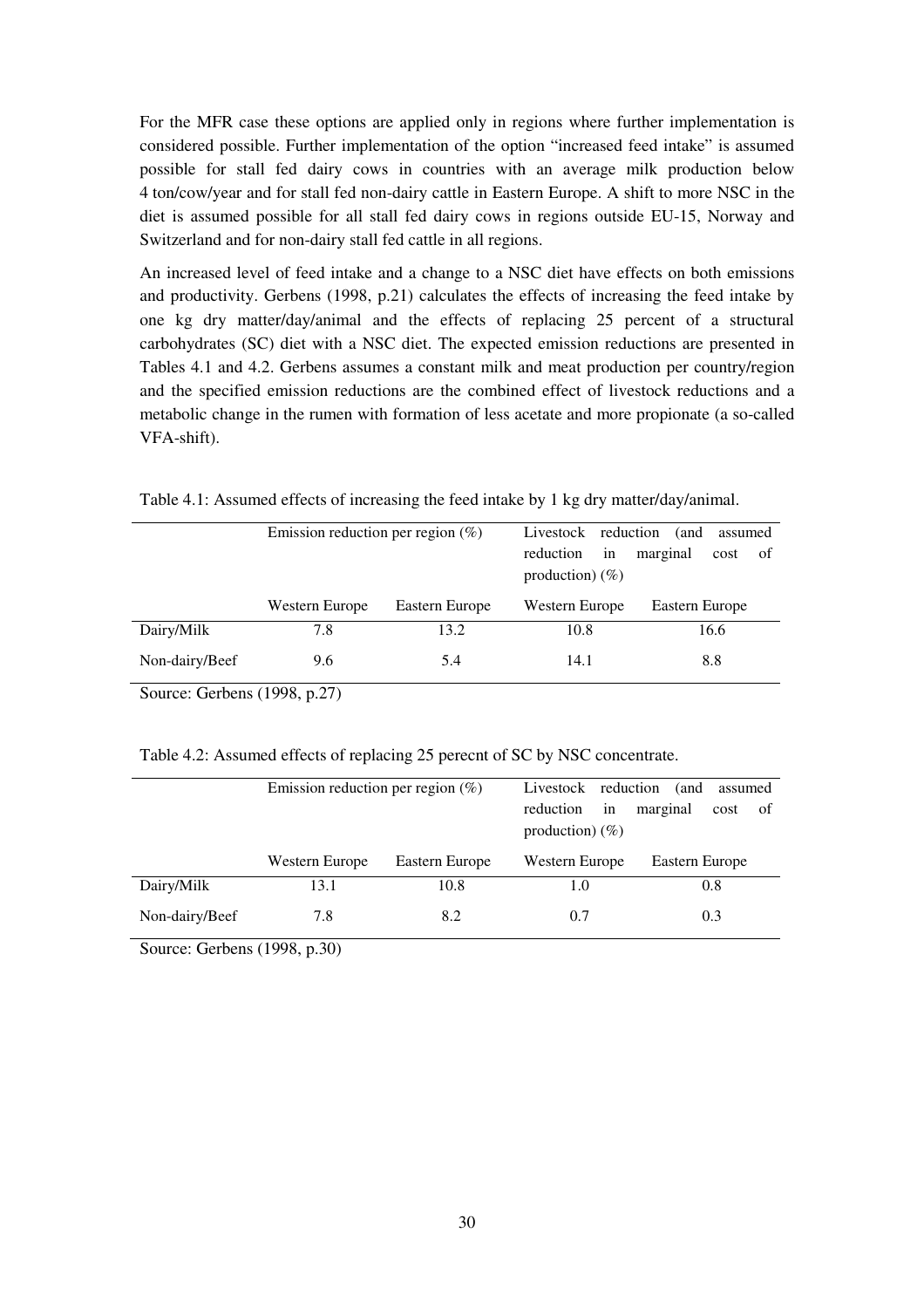|                | Emission reduction per region $(\%)$ | Livestock reduction<br>reduction<br>production) $(\%)$ | in  | marginal       | (and | assumed<br>cost | οf  |  |
|----------------|--------------------------------------|--------------------------------------------------------|-----|----------------|------|-----------------|-----|--|
|                | Western Europe                       | Eastern Europe                                         |     | Western Europe |      | Eastern Europe  |     |  |
| Dairy/Milk     | 6.2                                  | 12.4                                                   | 6.6 |                | 15.0 |                 |     |  |
| Non-dairy/Beef | 8.2                                  | 5.4                                                    | 8.7 |                |      |                 | 7.8 |  |

Table 4.3: Assumed effects of increasing the concentrate intake by 1 kg dry matter per day and reducing the intake of roughage by 0.5 kg dry matter per day.

Source: Gerbens (1998, p.28)

The cost of increasing the feed intake consists of two components: the cost for additional fodder and the cost savings from being able to produce the same amount of milk or meat with fewer animals.

The cost of increasing the feed intake by one kg dry matter/day/animal is measured as the price of fodder adjusted for an assumed dry matter content of 90 percent. For EU-15, the average price of fodder weighted by the quantity of different fodders consumed was calculated based on the prices for feed maize, feed oats, feed barley, and feed wheat in 1995-2000 (European Commission, 2004b). For the EU-15, Switzerland and Norway the average price for EU-15, 116 €/t fodder, was used. For the New Member States and other Eastern European countries, the average price of barley was taken as an approximation for the price of fodder, assuming that barley is a cereal mainly used as fodder (FAO, 2004). The average price of barley for EU New Member countries was found to be 99  $\epsilon/t$  fodder, and this price is adopted as fodder price in all of Eastern Europe. The average increase in the operating cost per ton methane reduced in country *i* is calculated as:

$$
OM_{\text{ton;i}} = \underbrace{\overset{\text{\'e}}{\underset{\text{\'e}}{\text{\'e}}}\underset{\text{\'e}}{\overset{\text{\'e}}{\underset{\text{\'e}}{\text{\'e}}}\underset{\text{for\_arcrase}}{\overset{\text{\'e}}{\text{\'e}}}} + F * 365 * \underset{\text{inomial\_number}}{\underset{\text{inomial\_number}}{\overset{\text{\'e}}{\text{\'e}}}\underset{\text{\'e}}{\overset{\text{\'e}}{\text{\'e}}}\underset{\text{inthermal}}{\overset{\text{\'e}}{\overset{\text{\'e}}{\text{\'e}}}\underset{\text{inthermal}}{\overset{\text{\'e}}{\text{\'e}}}\underset{\text{\'e}}{\overset{\text{\'e}}{\text{\'e}}}\underset{\text{indic\_rumber}}{\overset{\text{\'e}}{\text{\'e}}}\underset{\text{\'e}}{\overset{\text{\'e}}{\text{\'e}}}\underset{\text{indic\_rumber}}{\overset{\text{\'e}}{\text{\'e}}}\underset{\text{\'e}}{\overset{\text{\'e}}{\text{\'e}}}\underset{\text{indic\_rumber}}{\overset{\text{\'e}}{\text{\'e}}}\overset{\text{\'e}}{\overset{\text{\'e}}{\text{\'e}}}\underset{\text{indic\_rumber}}{\overset{\text{\'e}}{\text{\'e}}}\overset{\text{\'e}}{\overset{\text{\'e}}{\text{\'e}}}{\overset{\text{\'e}}{\text{\'e}}}\underset{\text{indic\_rumber}}{\overset{\text{\'e}}{\text{\'e}}}\overset{\text{\'e}}{\overset{\text{\'e}}{\text{\'e}}}\underset{\text{indic\_rumber}}{\overset{\text{\'e}}{\text{\'e}}}\overset{\text{\'e}}{\overset{\text{\'e}}{\text{\'e}}}\underset{\text{indic\_rumber}}{\overset{\text{\'e}}{\text{\'e}}}\overset{\text{\'e}}{\overset{\text{\'e}}{\text{\'e}}}{\overset{\text{\'e}}{\text{\'e}}}\underset{\text{indic\_righth}}{\overset{\text{\'e}}{\text{\'e}}}\overset{\text{\'e}}{\overset{\text{\'e}}{\text{\'e}}}{\overset{\text{\'e}}{\text{\'e}}}
$$

where  $p_{f{odder}}$  fodder price in  $E/t$ ,

*F* increase in fodder consumption in t dry matter/animal/day, *n<sub>animal</sub>* number of animals in country before option implemented, *rlivestock* livestock reduction from option implementation in %, *remission* emission reduction from option implementation in %, and *ef* no control emission factor for enteric fermentation.

The cost-savings are measured as a reduction in production cost when less livestock can produce the same amount of milk or beef. The producer prices of milk and beef for the year 2000 were adopted from FAO (2004). Assuming a competitive market for milk and meat,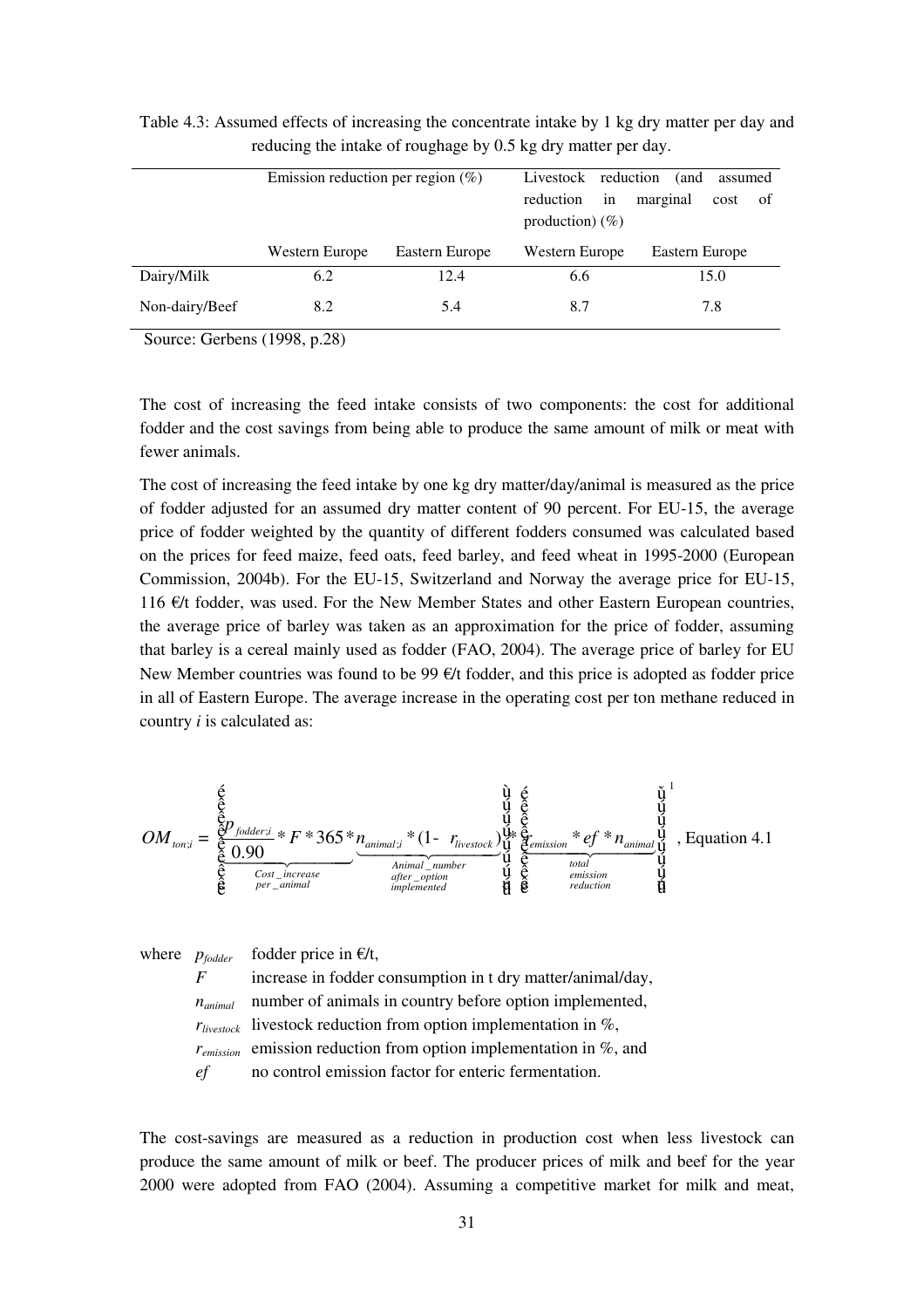prices reflect the marginal costs of production. To express the cost-saving from the productivity increase in monetary terms, it has been defined as the marginal cost times the livestock reduction. This is taken to correspond to the costs saved when the same amount of milk or beef can be produced with less livestock. No autonomous productivity increase is assumed to take place. Unless a control option is implemented, the productivity of the animals is assumed to remain constant at the 2000 level. The production of meat for the stock of beef cattle in place (not the animals slaughtered) is measured as the amount of meat produced in 2000 divided by the beef cattle stock in the same year (FAO, 2004). Production per animal and prices of milk and meat are presented in Table 4.6. The cost-saving from increased productivity per ton of methane reduced in country *i* is calculated as:

$$
CS_{\text{tor,}i} = \underbrace{p_{\text{milk}/\text{beg};i}}_{\text{Cost\_reduction}} * r_{\text{Investock}} \underbrace{m_{\text{milk}/\text{beg};i}}_{\text{Product}} * \underbrace{1 - r_{\text{inestock}}}_{\text{Product\_t/animal}} * (1 - r_{\text{inestock}}) \underbrace{r_{\text{inestock}}}_{\text{Avimul\_number}} * \underbrace{f * n_{\text{animul}}}_{\text{Total\_enission\_reduction}}]
$$

#### Equation 4.2

where  $p_{\text{milk/beef}}$  price of milk or beef in  $\epsilon/t$ ,

| $\boldsymbol{m}$ | milk or beef produced per animal before option implemented,                   |
|------------------|-------------------------------------------------------------------------------|
| $n_{animal}$     | number of animals in country before option implemented,                       |
|                  | $r_{\text{liveslock}}$ livestock reduction due to option implementation in %, |
| $r_{emission}$   | emission reduction due to option implementation in $\%$ , and                 |
| e f              | no control emission factor for enteric fermentation.                          |

The average total cost per emitted unit of methane for increasing the feed intake is found to vary widely between countries and between dairy and non-dairy cattle. This is mainly caused by the large variations in the cost-savings from increased production. For dairy cows in Western Europe, the total cost varies from -29,800 to -10,400  $\epsilon/t$  CH4. For dairy cows in Eastern Europe, the range is from -11,800 to -100. For non-dairy cattle the total cost range is -18,200 to +1,200  $\epsilon/t$  CH<sub>4</sub> for Western Europe and +150 to +11,000  $\epsilon/t$  CH<sub>4</sub> for Eastern Europe. Using the same assumptions about emission and livestock reductions, but without country-specific assumptions about animal productivity or prices of milk, beef and fodder, Gerbens (1998 p.20) yields average cost-savings of -2,815  $\epsilon/t$  CH<sub>4</sub> for Eastern Europe and -969  $\epsilon/t$  CH<sub>4</sub> for Western Europe.

The cost of replacing 25 percent of structural carbohydrates (SC) diet with NSC consists of two components: the additional costs of switching to a more expensive type of fodder and the cost savings due to increased productivity when less livestock can produce the same amount of milk or beef.

The cost of replacing 25 percent of a structural carbohydrates (SC) diet with NSC is measured as the price difference between SC and NSC concentrates times the amount of feed replaced. Each dairy animal is assumed to consume 15 kg dry matter per day, while each non-dairy animal is assumed to consume 10 kg dry matter per day (Smink *et al.*, 2004, Teagasc, 2004,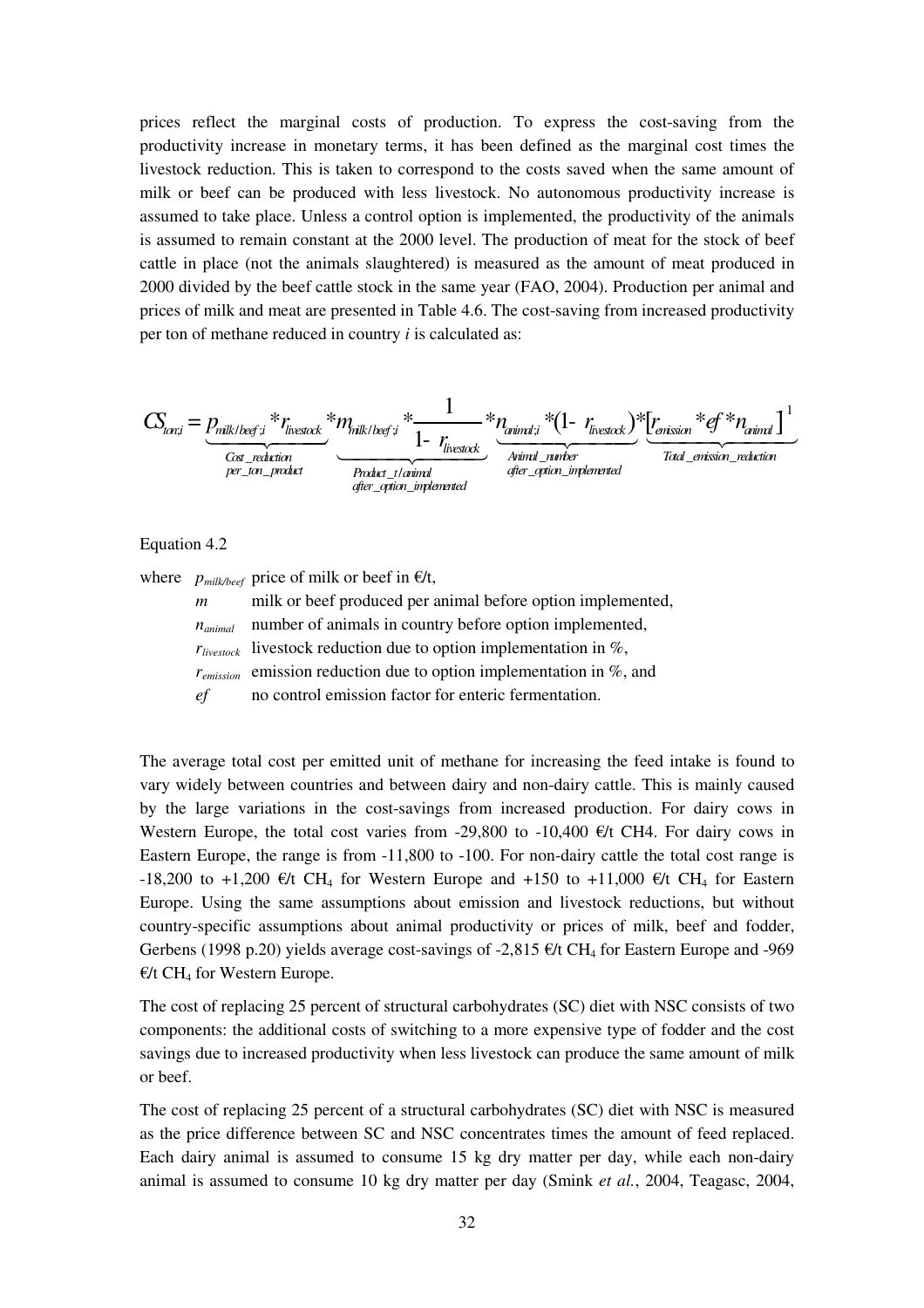Kaert *et al.*, 2003). The average concentrate feed in diet is assumed to be 50 percent for stall fed animals (Gerbens, 1998, p.30). The price of NSC (147  $\epsilon/t$  concentrate) was taken from Gerbens (1998, p.24), converted into  $\epsilon$  2,000, and assumed constant for all countries. The price of an SC diet is assumed to be the same as the average fodder price presented in Table 4.6. The cost increase from changing the diet per ton of methane reduced in country *i* is calculated as:

$$
OM_{\textit{ton;i}} = \underbrace{\overset{\xi}{\underset{\xi}{\text{c}}}}_{\overset{\xi}{\text{c}}} 25 * d * \underbrace{\overset{\mathfrak{X}}{\underset{\xi}{\text{c}}}}_{\textit{for } \text{lower}} P_{\textit{NSC}} - \underbrace{\overset{P_{\textit{folder}};\overset{\mathbf{G}}{\underset{\xi}{\text{c}}}{\overset{\mathbf{G}}{\text{d}}}}}_{\textit{0.90} \underbrace{\overset{\mathbf{G}}{\overline{\text{d}}}}_{\overset{\xi}{\text{d}}}} \underbrace{n_{\textit{animal;i}} * (1 - r_{\textit{Investock}})}_{\textit{Animal\_number}} \underbrace{\overset{\mathbf{G}}{\underset{\mathbf{G}}{\text{d}}}{\overset{\mathbf{G}}{\text{d}}}}_{\overset{\mathbf{G}}{\text{d}}}\underbrace{n_{\textit{emission}}}_{\textit{inplane}} \underbrace{\overset{\mathbf{G}}{\underset{\mathbf{G}}{\text{d}}}{\overset{\mathbf{G}}{\text{d}}}}_{\overset{\mathbf{G}}{\text{d}}}\underbrace{n_{\textit{unimal;i}}}}_{\overset{\mathbf{G}}{\text{inplane}}}\overset{\mathbf{G}}{\underset{\mathbf{G}}{\text{d}}}{\overset{\mathbf{G}}{\text{d}}}} \underbrace{n_{\textit{unision}}}_{\overset{\mathbf{G}}{\text{in}}}\underbrace{n_{\textit{in}}}}^{\overset{\mathbf{G}}{\text{d}}}\underbrace{\overset{\mathbf{G}}{\text{d}}}_{\overset{\mathbf{G}}{\text{d}}}\underbrace{n_{\textit{in}}}}_{\overset{\mathbf{G}}{\text{d}}}\underbrace{n_{\textit{in}}}}^{\overset{\mathbf{G}}{\text{d}}}\underbrace{\overset{\mathbf{G}}{\text{d}}}_{\overset{\mathbf{G}}{\text{d}}}\underbrace{n_{\textit{in}}}}^{\overset{\mathbf{G}}{\text{d}}}\underbrace{n_{\textit{in}}}}_{\overset{\mathbf{G}}{\text{d}}\text{d}}\underbrace{n_{\textit{in}}}}^{\overset{\mathbf{G}}{\text{d}}}\underbrace{n_{\textit{in}}}}^{\overset{\mathbf{G}}{\text{d}}}\underbrace{n_{\textit{in}}}}_{\overset{\mathbf{G}}{\text{d}}\text{d}}},\underbrace{n_{\textit
$$

Equation 4.3

| where $p_{NSC}$ |                      | price of NSC concentrate $(=147 \text{ }\text{€/t} \text{ dry matter})$ ,   |
|-----------------|----------------------|-----------------------------------------------------------------------------|
|                 | $p_{fodder}$         | fodder price in $E/t$ ,                                                     |
|                 | d                    | annual consumption of feed in t dry matter per animal,                      |
|                 | $n_{\text{minimal}}$ | number of animals in country before option implemented,                     |
|                 |                      | $r_{\text{livestock}}$ livestock reduction from option implementation in %, |
|                 |                      | $r_{emission}$ emission reduction from option implementation in %, and      |
|                 | e f                  | no control emission factor for enteric fermentation.                        |

The cost-savings from this option are defined in the same way as for the previous option and are specified in Equation 4.2.

Just as for the previous option, the total cost of this option varies between countries and between dairy and non-dairy cattle. For dairy cows, the average total cost is calculated between -600 and +1,200  $\epsilon/t$  CH<sub>4</sub> for Western Europe and +2,800 to +3,500  $\epsilon/t$  CH<sub>4</sub> for Eastern Europe. For non-dairy cows, the average total cost is estimated at 300-5,200  $\epsilon/t$  CH<sub>4</sub> for Western Europe and 4,500-4,700  $\epsilon/t$  CH<sub>4</sub> for Eastern Europe. Main reasons for these differences are variations in fodder prices, productivity increases and attainable emission reductions. Without country-specific assumptions about prices and animal productivity and assuming the price of NSC to be the same as for SC concentrate, Gerbens (1998, p.24) found cost-savings of -269  $\epsilon/t$ CH<sub>4</sub> for Eastern Europe and -308  $\epsilon$ /t CH<sub>4</sub> for Western Europe.

The cost of replacing 0.5 kg dry matter of roughage per day with 1 kg dry matter of concentrate is measured as the sum of the cost of replacing the feed and the cost-saving of the resulting productivity increase. Gerbens (1998, p.23) uses a price of roughage, which is 63 percent of the concentrate price. Adopting this assumption and using the average fodder price in kg dry matter as the price of concentrates, the increase in the variable cost is defined as: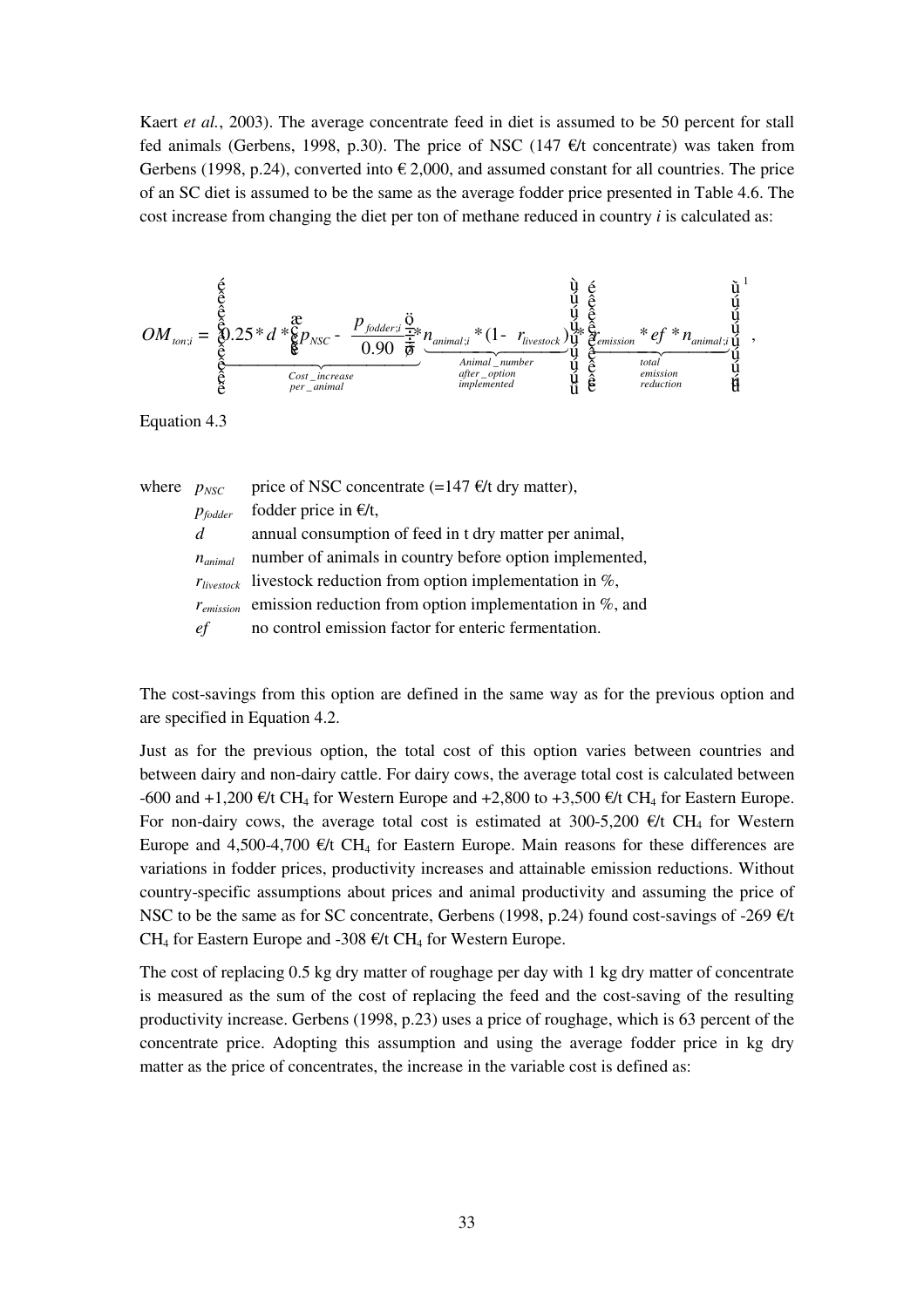$$
OM_{\text{ton;i}} = \underbrace{\overset{\not\in}{\underset{\mathcal{C}}{\text{for}}} 1 - 0.5 * 0.63) * \frac{p_{\text{folder;i}}}{0.90} * F * 365 * n_{\text{animal;i}} * (1 - r_{\text{lvestock}})}_{\text{amimal}\_\text{u} \text{mml} \text{mml}} \underbrace{\overset{\nabla}{\underset{\mathcal{C}}{\text{for}}} 1 - r_{\text{lvestock}}}_{\text{inomial}\_\text{u} \text{inter\_option}} \underbrace{\overset{\nabla}{\underset{\mathcal{C}}{\text{for}}} 1 - \overset{\nabla}{\underset{\mathcal{C}}{\text{for}}}{\underset{\mathcal{C}}{\text{inversion}}} 1} * (1 - r_{\text{lvestock}})}_{\text{inomial}\_\text{u} \text{inter\_option}} \underbrace{\overset{\nabla}{\underset{\mathcal{C}}{\text{for}}}{\underset{\mathcal{C}}{\text{for}}}} \underbrace{\overset{\nabla}{\underset{\mathcal{C}}{\text{for}}}{\overset{\mathcal{C}}{\text{for}}}} \underbrace{\overset{\nabla}{\underset{\mathcal{C}}{\text{for}}}{\overset{\mathcal{C}}{\text{for}}}} \underbrace{\overset{\nabla}{\underset{\mathcal{C}}{\text{for}}}{\overset{\mathcal{C}}{\text{for}}}} \underbrace{\overset{\nabla}{\underset{\mathcal{C}}{\text{for}}}{\overset{\mathcal{C}}{\text{for}}}} \underbrace{\overset{\nabla}{\underset{\mathcal{C}}{\text{for}}}{\overset{\mathcal{C}}{\text{for}}}} \underbrace{\overset{\nabla}{\underset{\mathcal{C}}{\text{for}}}{\overset{\mathcal{C}}{\text{for}}}} \underbrace{\overset{\nabla}{\underset{\mathcal{C}}{\text{for}}}{\overset{\mathcal{C}}{\text{for}}}} \underbrace{\overset{\nabla}{\underset{\mathcal{C}}{\text{for}}}{\overset{\mathcal{C}}{\text{for}}}} \underbrace{\overset{\nabla}{\underset{\mathcal{C}}{\text{for}}}{\overset{\mathcal{C}}{\text{for}}}} \underbrace{\overset{\nabla}{\underset{\mathcal{C}}{\text{for}}}{\overset{\mathcal{C}}{\text{for}}}} \underbrace{\overset{\nabla}{\underset{\mathcal{C}}{\text{for}}}{\
$$

Equation 4.1

where  $p_{f{odder}}$  fodder price in  $E/t$ ,

*F* increase in fodder consumption in t dry matter/animal/day, *n<sub>animal</sub>* number of animals in country before option implemented, *rlivestock* livestock reduction from option implementation in %, *remission* emission reduction from option implementation in %, and *ef* no control emission factor for enteric fermentation.

The cost-savings from this option are defined in the same way as for the two previous options and are specified in Equation 4.2.

The total cost of this option varies between countries and between dairy and non-dairy cattle. For dairy cows, the average total cost varies between -24,500 to -9,500  $\epsilon/t$  CH<sub>4</sub> for Western Europe and between -13,100 and -1,900  $\epsilon/t$  CH<sub>4</sub> for Eastern Europe. For non-dairy cows, the average total cost varies between -15,600 and -1,400  $\epsilon$ /t CH<sub>4</sub> for Western Europe and between -2,200 and 7,400  $\epsilon/t$  CH<sub>4</sub> for Eastern Europe. Main reasons for the fluctuations are variations in fodder prices, productivity increases and attainable emission reductions. Without countryspecific assumptions about prices and animal productivity, Gerbens (1998, p.28) found total costs of -8,258  $\epsilon/t$  CH<sub>4</sub> for Eastern Europe and -5,648  $\epsilon/t$  CH<sub>4</sub> for Western Europe.

In Table 4.5, control costs are specified for the regions that are considered to have a potential to further implement the options increased feed intake, change to a NSC diet, and replacement of roughage for concentrate.

A third option, which is still at a research stage and not yet commercially available, is to introduce grass varieties with high levels of malate and fumarate, which rumen microbes use to produce propionate instead of methane (ECCP, 2003, Annex II). If found satisfactory, these propionate precursors have a potential for use in the European Union (ECCP, 2003), where the introduction of the CAP is expected to lead to an increased use of roughage feed. AEAT (2001a) estimates the removal efficiency at 25 percent of methane emissions from dairy cattle and 10 percent from non-dairy cattle when an 80g supplement is given per day and animal. Allowing for a reduction in other feed costs, the cost is estimated at 527  $\epsilon/t$  CH<sub>4</sub> for dairy cattle and  $1,100 \text{ E/t } CH_4$  for non-dairy cattle.

In the CLE case, no application of propionate precursors is assumed.

In the MFR case, propionate precursors are applied to all roughage/forage fed cattle in all regions from 2020 and onwards. The share of roughage/forage fed animals is assumed to correspond to the share of animals feeding outdoor, i.e., the average share of days in a year spent outdoor for cows and cattle given by the RAINS ammonia module (Klimont and Brink, 2003).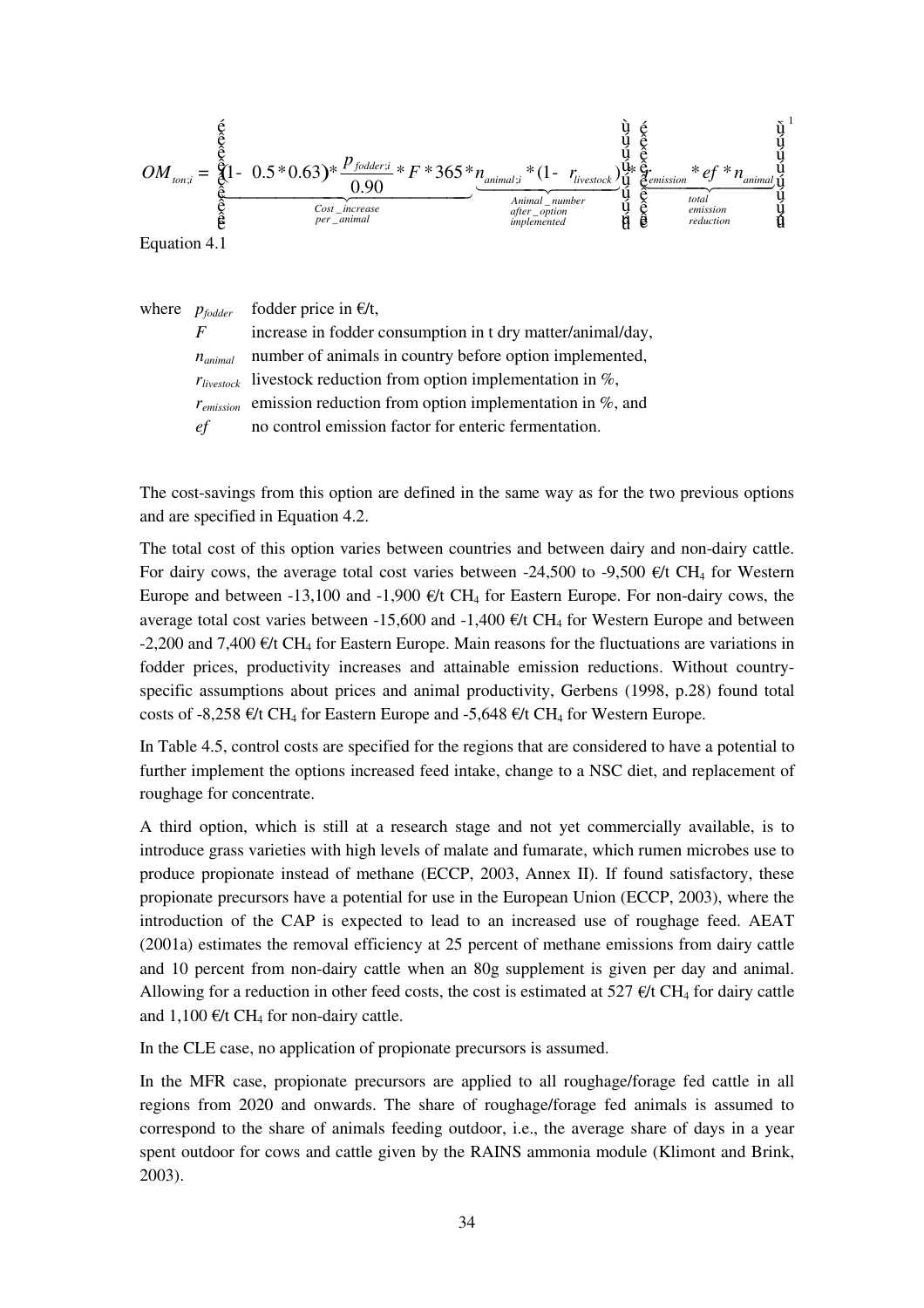| Control                                          | <b>GAINS</b>    | Application                                   | <b>Application MFR</b>                                                                                                                                                                       | Removal efficiency (%)     |                                 |
|--------------------------------------------------|-----------------|-----------------------------------------------|----------------------------------------------------------------------------------------------------------------------------------------------------------------------------------------------|----------------------------|---------------------------------|
| option                                           | technology      | $CLE (\%)$                                    |                                                                                                                                                                                              |                            |                                 |
|                                                  | abbreviation    |                                               |                                                                                                                                                                                              | W. Europe                  | E. Europe                       |
| Autonomous<br>productivity<br>increase           | <b>AUTONOM</b>  | Dairy: 0-47<br>Non-dairy:<br>$\boldsymbol{0}$ | No further<br>implementation<br>(replaced by<br>implementation of<br>options below)                                                                                                          | 100                        | 100                             |
| Increased<br>feed intake                         | <b>INCRFEED</b> | No further<br>implemen-<br>tation             | Dairy: Stall fed cattle<br>in countries with milk<br>prod <4 tons/cow/year.<br>Non-dairy: Stall fed<br>cattle in all countries<br>except EU-15,<br>Norway, Switzerland,<br>Malta and Cyprus. | 8 dairy<br>10 non-dairy    | 13 dairy<br>5 non-dairy         |
| Change to<br>more NSC in<br>diet                 | <b>NSCDIET</b>  | No further<br>implemen-<br>tation             | Dairy: Stall fed cattle<br>in all countries.<br>Non-dairy: Stall fed<br>cattle in all countries.                                                                                             | 13 dairy<br>8 non-dairy    | 11 dairy<br>8 non-dairy         |
| Replacement<br>of roughage<br>for<br>concentrate | <b>CONCENTR</b> | No further<br>implemen-<br>tation             | Dairy and non-dairy:<br>Stall fed cattle in all<br>countries except EU-<br>15, Norway,<br>Switzerland, Malta and<br>Cyprus.                                                                  | 6.2 dairy<br>8.2 non-dairy | 12.4 dairy<br>5.4 non-<br>dairy |
| Propionate<br>precursors                         | <b>PROPPREC</b> | No<br>implemen-<br>tation                     | All roughage/forage<br>fed cattle from 2010<br>onwards                                                                                                                                       | 25 dairy<br>10 non-dairy   | 25 dairy<br>$10$ non-<br>dairy  |

Table 4.4: Enteric fermentation: Control option applications and removal efficiencies.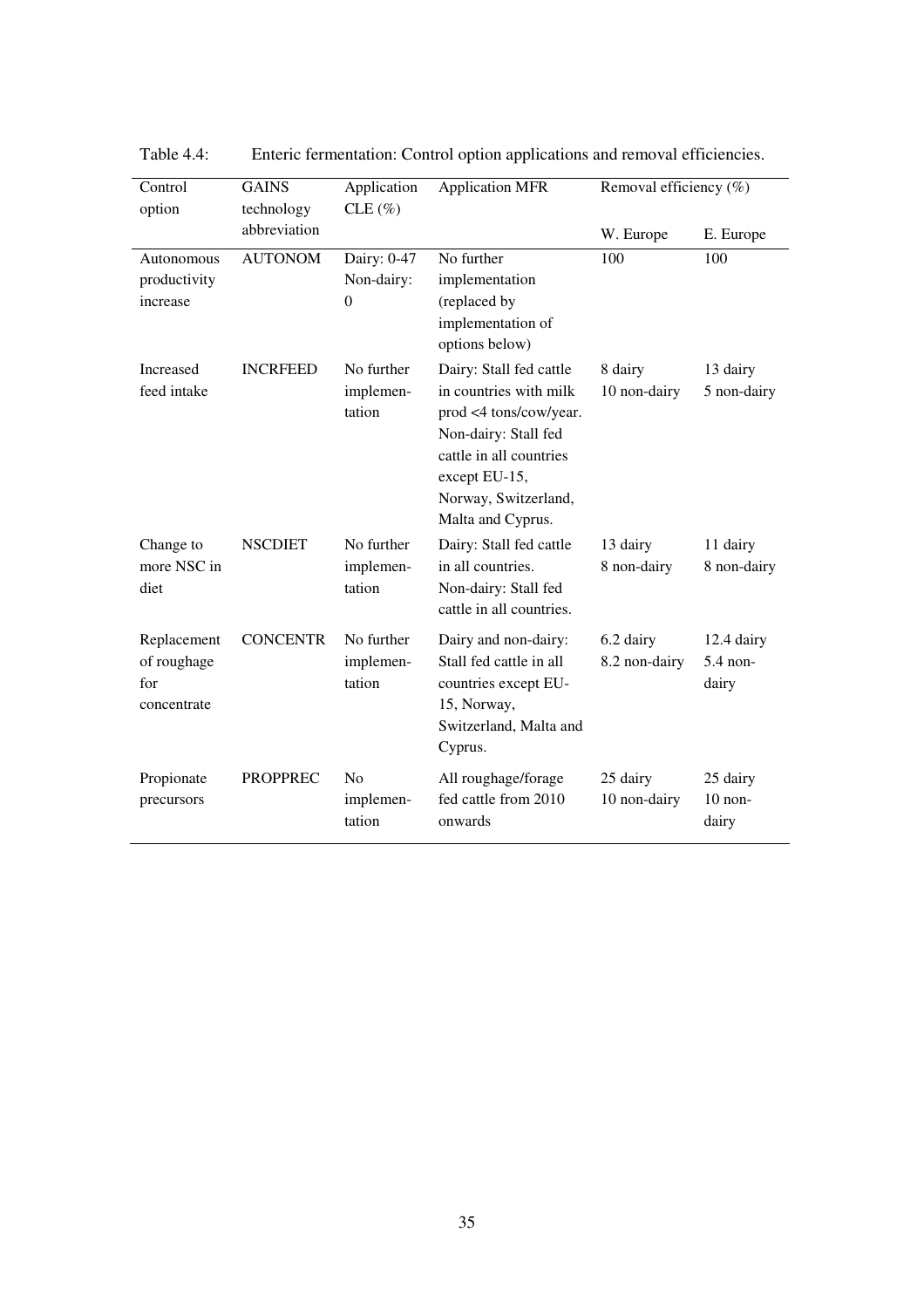| Control option                         |               | Regions with further<br>implementation<br>possible                                              | Investm<br>. cost<br>$\epsilon/t$ CH <sub>4</sub> | O&M cost<br>$E/t$ CH <sub>4</sub> | Cost-<br>savings<br>$E/t$ CH <sub>4</sub> | Total cost<br>$E/t$ CH <sub>4</sub> |
|----------------------------------------|---------------|-------------------------------------------------------------------------------------------------|---------------------------------------------------|-----------------------------------|-------------------------------------------|-------------------------------------|
| Autonomous<br>productivity<br>increase |               | No further<br>implementation<br>(replaced by<br>implementation of<br>options below)             | $\overline{0}$                                    | $\mathbf{0}$                      | $\mathbf{0}$                              | $\overline{0}$                      |
| Increased<br>feed intake               | Dairy         | Stall fed animals in<br>countries with milk<br>prod <4 tons/cow/year.                           | $\boldsymbol{0}$                                  | 3,132                             | $-14,886$ to<br>$-3,236$                  | $-11,754$ to<br>$-104$              |
|                                        | Non-<br>dairy | Stall fed animals in all<br>regions except EU-15,<br>Norway, Switzerland,<br>Malta, and Cyprus. | $\Omega$                                          | 12,109                            | $-11,958$ to<br>$-1,136$                  | $151$ to<br>10,972                  |
| Change to<br>more NSC in               | Dairy         | Stall fed animals in all<br>regions                                                             | $\Omega$                                          | 621-3,725                         | $-1,942$ to<br>$-191$                     | $-599$ to<br>3,534                  |
| diet                                   | Non-<br>dairy | Stall fed animals in all<br>regions                                                             | $\boldsymbol{0}$                                  | $1,452$ to<br>5,808               | $-1,693$ to<br>$-26$                      | 301 to<br>5,154                     |
| Replacem.<br>roughage for<br>concentr. | Dairy         | Stall fed animals in all<br>regions except EU-15,<br>Norway, Switzerland,<br>Malta, and Cyprus  | $\boldsymbol{0}$                                  | 1,257                             | $-14,319$ to<br>$-3,113$                  | $-13,061$ to<br>$-1,856$            |
|                                        | Non-<br>dairy |                                                                                                 | $\mathbf{0}$                                      | 8,385                             | $-10,599$ to<br>$-1,007$                  | $-2,214$ to<br>7,378                |
| Propionate<br>precursors               | Dairy         | All regions                                                                                     | $\boldsymbol{0}$                                  | 527                               | $\mathbf{0}$                              | 527                                 |
|                                        | Non-<br>dairy | All regions                                                                                     | $\boldsymbol{0}$                                  | 1,100                             | $\boldsymbol{0}$                          | 1,100                               |

Table 4.5: Enteric fermentation: Control option costs specified for regions where further implementation of options is assumed possible.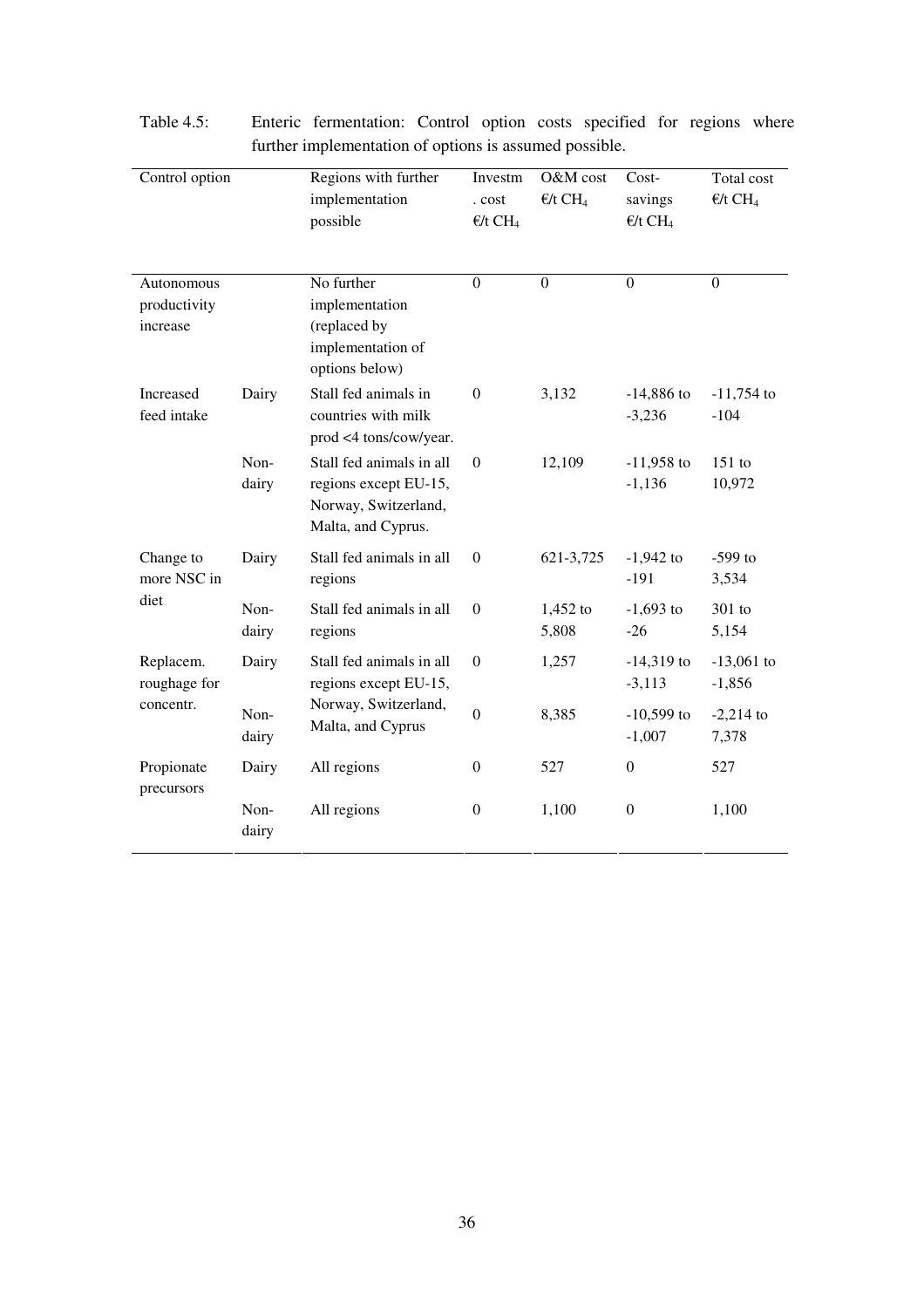| Country        | 2000       | Milk production Beef production<br>2000 |              | Milk price 2000 Beef price 2000 | Fodder price |
|----------------|------------|-----------------------------------------|--------------|---------------------------------|--------------|
|                | t/cow/year | t/cattle/year                           | $\epsilon/t$ | $\epsilon/t$                    | $\epsilon/t$ |
| Albania        | 2.84       | 0.072                                   | 281          | 2,113                           | 99           |
| Austria        | 5.14       | 0.131                                   | 288          | 2,925                           | 113          |
| <b>Belarus</b> | 2.14       | 0.097                                   | 140          | 1,370                           | 99           |
| Belgium        | 5.85       | 0.114                                   | 298          | 2,918                           | 111          |
| Bosnia-H       | 1.42       | 0.041                                   | 281          | 2,113                           | 99           |
| Bulgaria       | 3.13       | 0.164                                   | 173          | 903                             | 99           |
| Croatia        | 1.59       | 0.127                                   | 281          | 2,113                           | 99           |
| Cyprus         | 6.11       | 0.144                                   | 305          | 2,437                           | 99           |
| Czech Rep.     | 4.35       | 0.057                                   | 204          | 2,045                           | 99           |
| Denmark        | 7.37       | 0.116                                   | 327          | 2,079                           | 108          |
| Estonia        | 2.72       | 0.044                                   | 170          | 888                             | 99           |
| Finland        | 6.71       | 0.129                                   | 340          | 4,392                           | 104          |
| France         | 4.17       | 0.113                                   | 286          | 5,841                           | 117          |
| Germany        | 4.88       | 0.117                                   | 314          | 2,162                           | 111          |
| Greece         | 4.26       | 0.173                                   | 338          | 3,550                           | 135          |
| Hungary        | 3.97       | 0.104                                   | 242          | 1,521                           | 99           |
| Ireland        | 4.26       | 0.103                                   | 269          | 3,030                           | 119          |
| Italy          | 6.17       | 0.231                                   | 358          | 3,928                           | 126          |
| Latvia         | 2.34       | 0.090                                   | 154          | 1,077                           | 99           |
| Lithuania      | 2.35       | 0.056                                   | 121          | 948                             | 99           |
| Luxembourg     | 5.63       | 0.084                                   | 319          | 2,918                           | 116          |
| Macedonia      | 3.15       | 0.029                                   | 281          | 2,113                           | 99           |
| Malta          | 4.80       | 0.179                                   | 338          | 3,550                           | 99           |
| Moldavia       | 1.38       | 0.032                                   | 140          | 1,370                           | 99           |
| Netherlands    | 7.11       | 0.149                                   | 320          | 2,841                           | 115          |
| Norway         | 4.43       | 0.240                                   | 357          | 2,233                           | 116          |
| Poland         | 2.97       | 0.071                                   | 195          | 1,442                           | 99           |
| Portugal       | 5.55       | 0.105                                   | 288          | 3,961                           | 126          |
| Romania        | 2.94       | 0.057                                   | 138          | 2,132                           | 99           |
| Russl. (KALI)  | 2.14       | 0.097                                   | 140          | 1,370                           | 99           |
| Russl.(KOLK)   | 2.14       | 0.097                                   | 140          | 1,370                           | 99           |
| Russl.(REMR)   | 2.14       | 0.097                                   | 140          | 1,370                           | 99           |
| Russl.(SPET)   | 2.14       | 0.097                                   | 140          | 1,370                           | 99           |
| Serbia-M.      | 1.78       | 0.199                                   | 281          | 2,113                           | 99           |
| Slovakia       | 3.15       | 0.086                                   | 198          | 1,881                           | 99           |
| Slovenia       | 3.23       | 0.137                                   | 244          | 2,324                           | 99           |
| Spain          | 4.70       | 0.139                                   | 272          | 3,357                           | 124          |
| Sweden         | 6.59       | 0.115                                   | 357          | 2,233                           | 109          |
| Switzerland    | 5.18       | 0.131                                   | 491          | 5,431                           | 116          |
| Turkey         | 1.63       | 0.032                                   | 381          | 6,527                           | 99           |
| Ukraine        | 1.66       | 0.063                                   | 140          | 1,370                           | 99           |
| UK             | 4.92       | 0.087                                   | 269          | 3,030                           | 106          |
|                |            |                                         |              |                                 |              |

Table 4.6: Assumptions about milk and meat production per animal, producer prices of domestically produced meat and milk and consumer price of fodder.

Sources: FAO (2004), European Commission (2004b).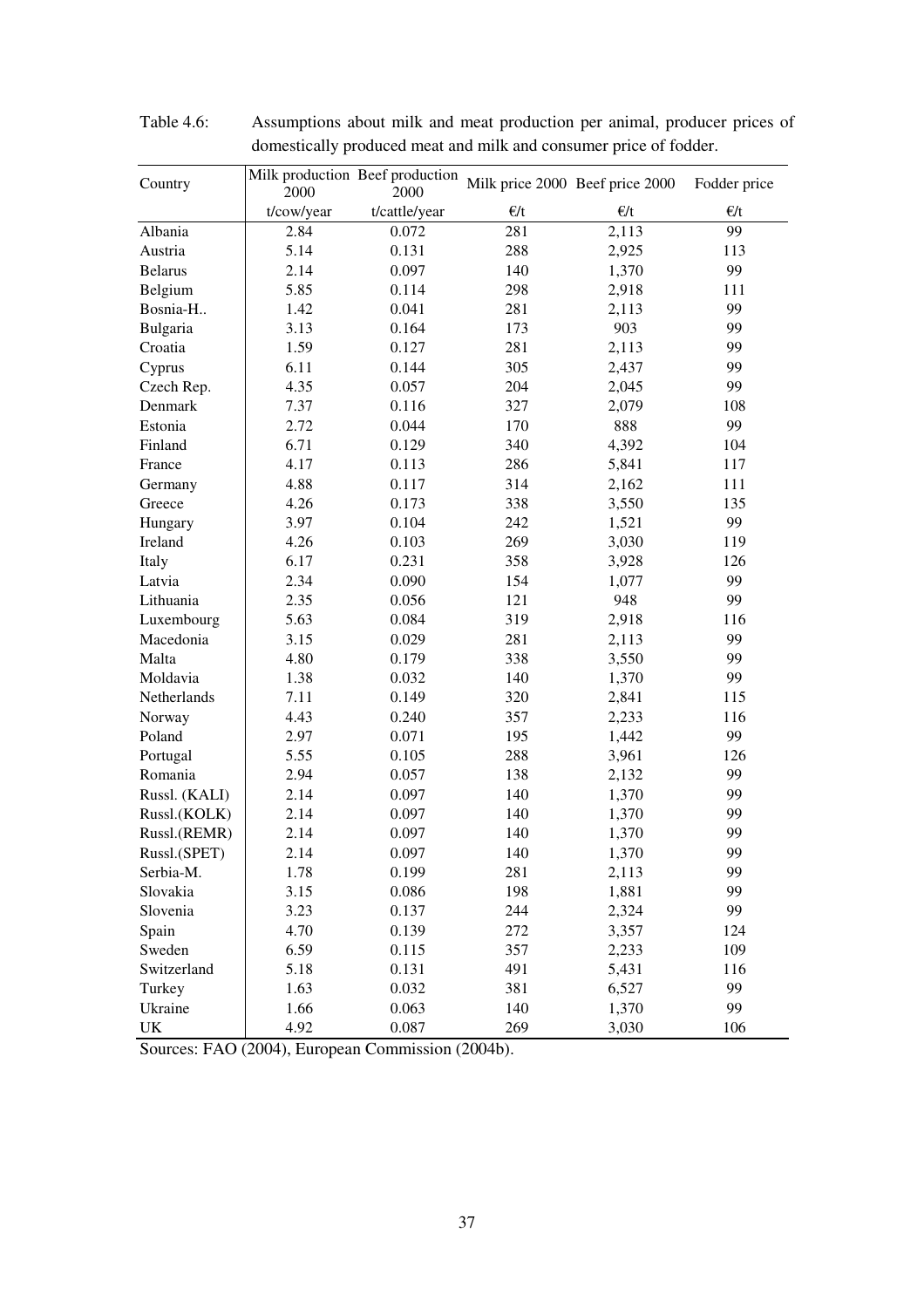#### **4.2 Manure management**

Methane emissions from manure can be reduced through anaerobic digestion (AD) of the manure in a closed vessel. The process generates methane, which can be utilized as energy. The removal efficiency is 95 percent of the generated methane (AEAT, 1998, p.33). However, the process itself produces more methane and therefore a lower removal efficiency of 80 percent of the original methane potential is assumed. Farm-scale AD plants have a minimum size of 100 dairy cows, 200 beef cattle or 1000 pigs. Centralized AD plants, serving many farms, are only feasible in areas with very intensive animal farming, since long distance transport is costly and increases emissions of both methane and carbon oxides. Farm-scale digesters do not have these limitations and are more generally applicable than centralized plants. The applicability and costs for the AD option assumed here are therefore based on farm-scale digesters.

Emissions per animal vary with temperature and manure management method (liquid or solid). The control cost per unit of reduced emissions will therefore vary with these parameters. AD is only considered to be feasible for liquid manure management, since emissions from solid manure management are much too low to justify the use of AD (AEAT, 1998, p.41).

In the CLE case, no adoption of farm-scale AD is assumed.

In the MFR case, AD is assumed to be applied to the share of farms above the minimum size for farm-scale AD (i.e., 100 dairy cattle, 200 beef cattle, or 1000 pigs per farm) as stated for the EU-15 by AEAT (1998, p.45). Due to a lack of data for Eastern Europe, this region is assumed to have the same farm size distribution as Greece, i.e., 15 percent of dairy cow farms have 100 animals or more and 24 percent of beef cattle farms have 200 animals or more and 71 percent of pig farms have 1000 animals or more.

Costs for installing AD are based on Italian cost data for the installation of a farm-scale AD plant (AEAT, 1998, p.37). The plant is designed to handle 22,000 t manure/year generating 180 MWh electricity and 440 MWh heat per year. The investment cost is estimated at 72,600  $\epsilon$  or 5,344 €/year when annualized over a 20 years lifetime of the equipment. Operating and maintenance costs are estimated at 4,539 €/year, whereof 39 percent are labour costs. The utilized energy (i.e. electricity and heating) is regarded as a cost-saving.

Housing adaptation is an option to primarily reduce ammonia emissions from pig farms. This implies installing a manure slide and storage system or a manure rinsing system, which regularly empties the manure cellar or stable floor. As an additional effect, methanogenesis is retarded and 10 percent of methane emissions are removed (Hendriks *et al*., 1998, p.36). The same reference gives the costs for housing adaptation options. Installing a manure slide and storage system requires an investment of 100-500  $\epsilon$ /pig. A manure rinsing system needs an investment cost of 70-350  $\epsilon$ /pig. With a lifetime of 20 years, the annualized investment cost is calculated to 5-37  $\epsilon$ /pig/year. The emission factor for pigs is 5.5 kg CH<sub>4</sub>/animal and the removal efficiency of this option is 10 percent. Thus, if housing adaptation is adopted exclusively as an option to control methane, the annualized investment cost is estimated in the range of 9,400-66,900  $\epsilon$ /t CH<sub>4</sub> removed.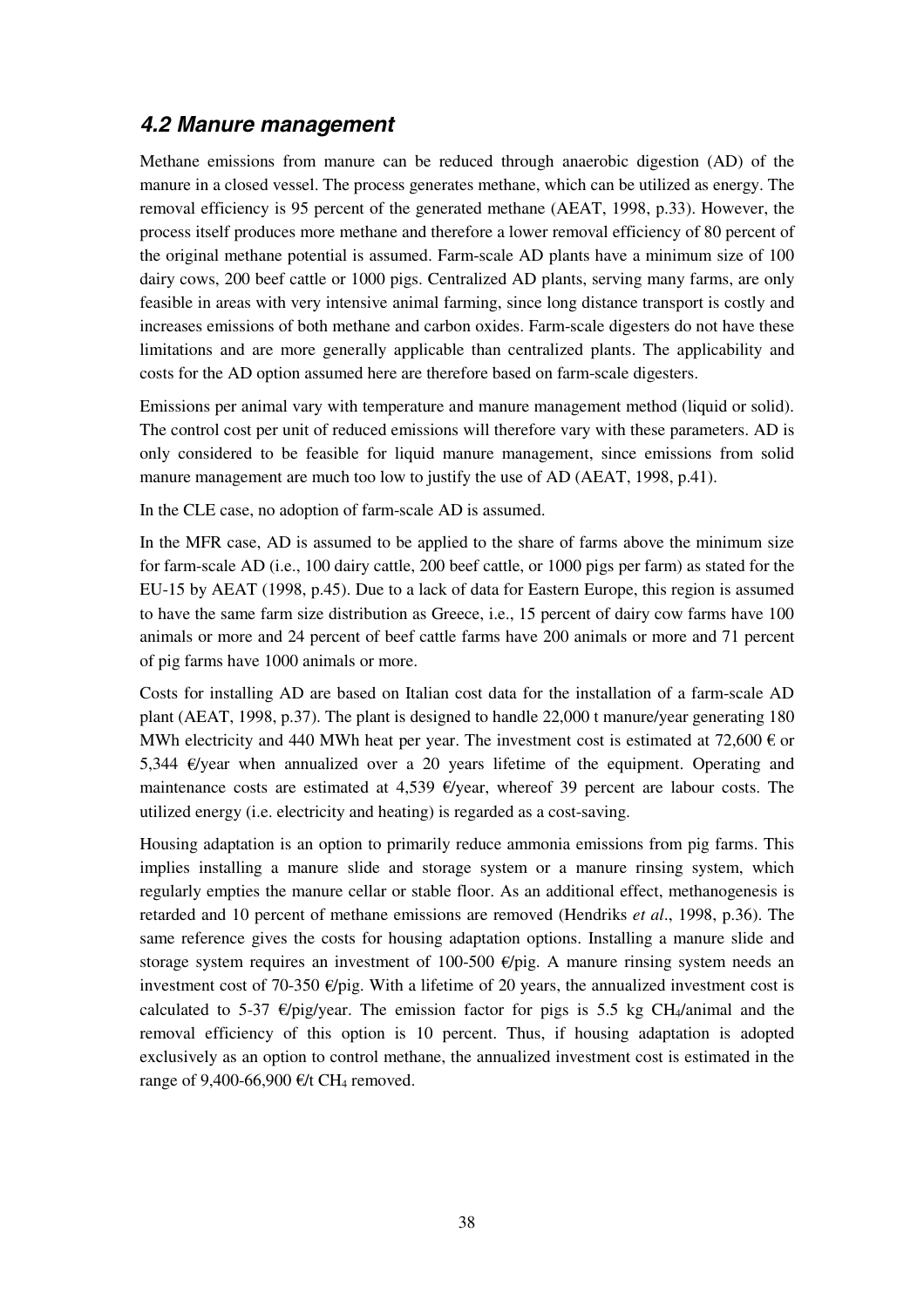| Option                | <b>GAINS</b> | Type of animal/         | Application      | Applic.    | Removal    |
|-----------------------|--------------|-------------------------|------------------|------------|------------|
|                       | technology   | Climate/                | $CLE (\%)$       | MFR $(\%)$ | efficiency |
|                       | abbreviation | Manure management       |                  |            | $(\%)$     |
| Farm-scale            | FARM AD      | Dairy cows/cool/liquid  | $\theta$         | $0 - 84$   | 80         |
| anaerobic             |              | Dairy cows/temp/liquid  | $\boldsymbol{0}$ | 11-42      | 80         |
| digestion plant       |              | Beef cattle/cool/liquid | $\theta$         | 4-96       | 80         |
|                       |              | Beef cattle/temp/liquid | $\theta$         | $0 - 54$   | 80         |
|                       |              | Pigs/cool/liquid        | $\boldsymbol{0}$ | 12-95      | 80         |
|                       |              | Pigs/temperate/liquid   | $\theta$         | 52-82      | 80         |
| Housing<br>adaptation | <b>SA</b>    | Pigs/liquid             | $\overline{0}$   | 24-91      | 10         |

Table 4.7: Control options manure management

Source: AEAT (1998) and Hendriks *et al*. (1998)

| Option                | <b>GAINS</b> | Type of animal/         | Annual.                      | O&M             | $Cost-$          | Total cost                   |
|-----------------------|--------------|-------------------------|------------------------------|-----------------|------------------|------------------------------|
|                       | technology   | Climate/                | investm.                     | costs $E/t$     | €/t<br>saving    | $\epsilon/t$ CH <sub>4</sub> |
|                       | abbreviation | Manure management       | cost                         | CH <sub>4</sub> | CH <sub>4</sub>  |                              |
|                       |              |                         | $\epsilon/t$ CH <sub>4</sub> |                 |                  |                              |
| Farm-scale            | FARM_AD      | Dairy cows/cool/liquid  | 145                          | 80-144          | $-200$ to $-14$  | 74 to 223                    |
| anaerobic             |              | Dairy cows/temp/liquid  | 41                           | $23 - 36$       | $-53$ to $-18$   | 20 to 58                     |
| digestion<br>plant    |              | Beef cattle/cool/liquid | 191                          | 106-191         | $-266$ to $-19$  | 98 to 294                    |
|                       |              | Beef cattle/temp/liquid | 54                           | $30 - 48$       | $-70$ to $-23$   | 27 to 76                     |
|                       |              | Pigs/cool/liquid        | 84                           | 46-84           | $-117$ to $-8$   | 43 to 129                    |
|                       |              | Pigs/temperate/liquid   | 21                           | $12-19$         | $-27$ to $-9$    | $10 \text{ to } 30$          |
| Housing<br>adaptation | SA           | Pigs/liquid             | $9,400-$<br>66,900           | $\theta$        | $\boldsymbol{0}$ | 9,400-<br>66,900             |

Table 4.8: Costs for control options manure management

Source: AEAT (1998) and Hendriks *et al*. (1998)

## **4.3 Rice cultivation**

The literature lists low methane emitting rice strains as an option to reduce methane emissions from rice paddies (IEA, 1998). Methane emissions vary significantly between rice strains. A careful selection of strains is estimated to reduce emissions by 20-30 percent. No information has been found on current and expected implementations of this option. This option is therefore assumed not to be applied at all in the CLE case. In the MFR case, it is applied to all of the arable area cultivated by rice.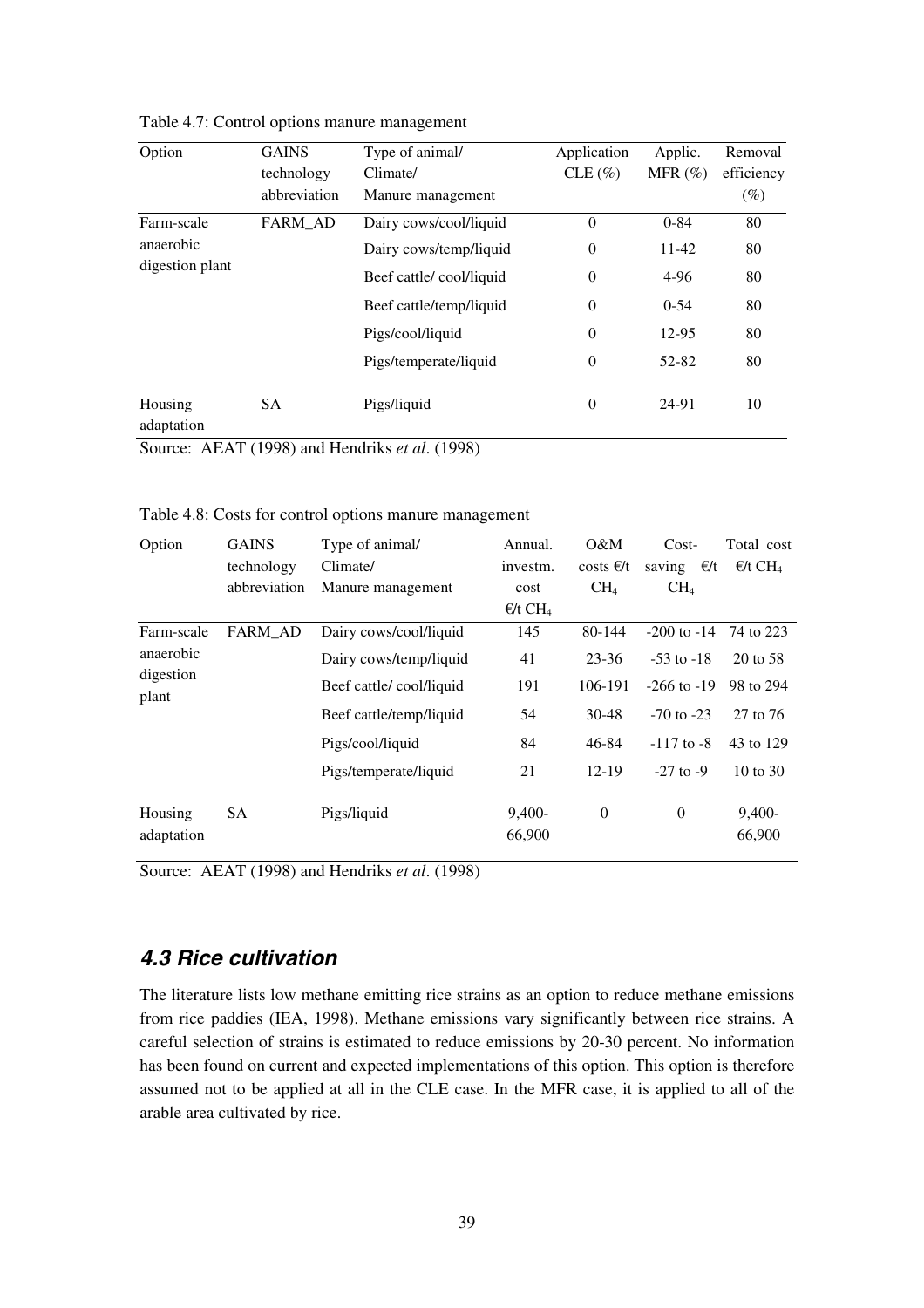| Option                      | Applic.  |     |                                  | Applic. Removal Investm.cost O&M costs |                               | Cost-                        | Total cost                   |
|-----------------------------|----------|-----|----------------------------------|----------------------------------------|-------------------------------|------------------------------|------------------------------|
|                             |          |     | CLE $(\%)$ MFR $(\%)$ efficiency | $\epsilon$ /t CH <sub>4</sub>          | $\epsilon$ /t CH <sub>4</sub> | savings                      | $\epsilon/t$ CH <sub>4</sub> |
|                             |          |     | $(\%)$                           |                                        |                               | $\epsilon/t$ CH <sub>4</sub> |                              |
| Alternative<br>rice strains | $\theta$ | 100 | 25                               |                                        | 47                            |                              | 47                           |
| Source: IEA (1998)          |          |     |                                  |                                        |                               |                              |                              |

Table 4.9: Control option for rice cultivation

#### **4.4 Disposal of biodegradable solid waste**

Methane emissions are generated when biodegradable waste is digested anaerobically in landfills. The biodegradable waste has here been divided into paper and organic waste. Emissions may be reduced either by diverting paper and organic waste away from landfills through paper recycling, composting, incineration, or biogasification, or by reducing emissions from landfills by applying various landfill control options. The options have been applied in two stages. First, waste diversion options are applied and in a second stage the landfill control options are applied on the residual biodegradable waste that is landfilled.

The EU-wide Landfill Directive (European Council Directive 99/31/EC of 26 April 1999) is considered in the current legislation case (CLE). This directive requires a reduction of biodegradable landfilled waste and control of landfill gas. The following amounts of biodegradable waste (expressed as percentage of 1995 volumes) are required to be diverted from landfills (Hogg *et al.,* 2002, p.35):

- $\bullet$  2006: -25 percent
- 2009: -50 percent
- 2016: -65 percent.

These targets also apply to New Member countries. For countries with a heavy reliance on landfill (Greece, Ireland, Italy, Portugal, Spain, UK, Cyprus, Estonia, Hungary, Poland and Slovenia), an additional compliance period of four years is foreseen (Hogg *et al.,* 2002; p. 9). In this report, it is assumed that the targets set in the directive will be achieved. In GAINS, the required reductions are assumed to apply to both paper and organic waste. For example, in 2006 a 25 percent reduction of landfilled paper waste is assumed to be attained in addition to a 25 percent reduction of landfilled organic waste.

The 1995 amounts of landfilled paper and organic waste were calculated applying 1995 levels of paper recycling and composting, based on the 1995 levels of paper consumption and generation of organic waste. The residual waste is either landfilled or incinerated in accordance with the current shares of municipal waste going to different waste management treatments in the EU-15, Norway and Switzerland (AEAT 2001b, p.1; Umwelt Schweiz, 2002; Statistics Norway, 2003). For all other countries a zero incineration and composting rate has been assumed for 1995. The Landfill Directive also requires that all new landfill sites must have gas recovery facilities. All existing sites must have installed these facilities by 2009.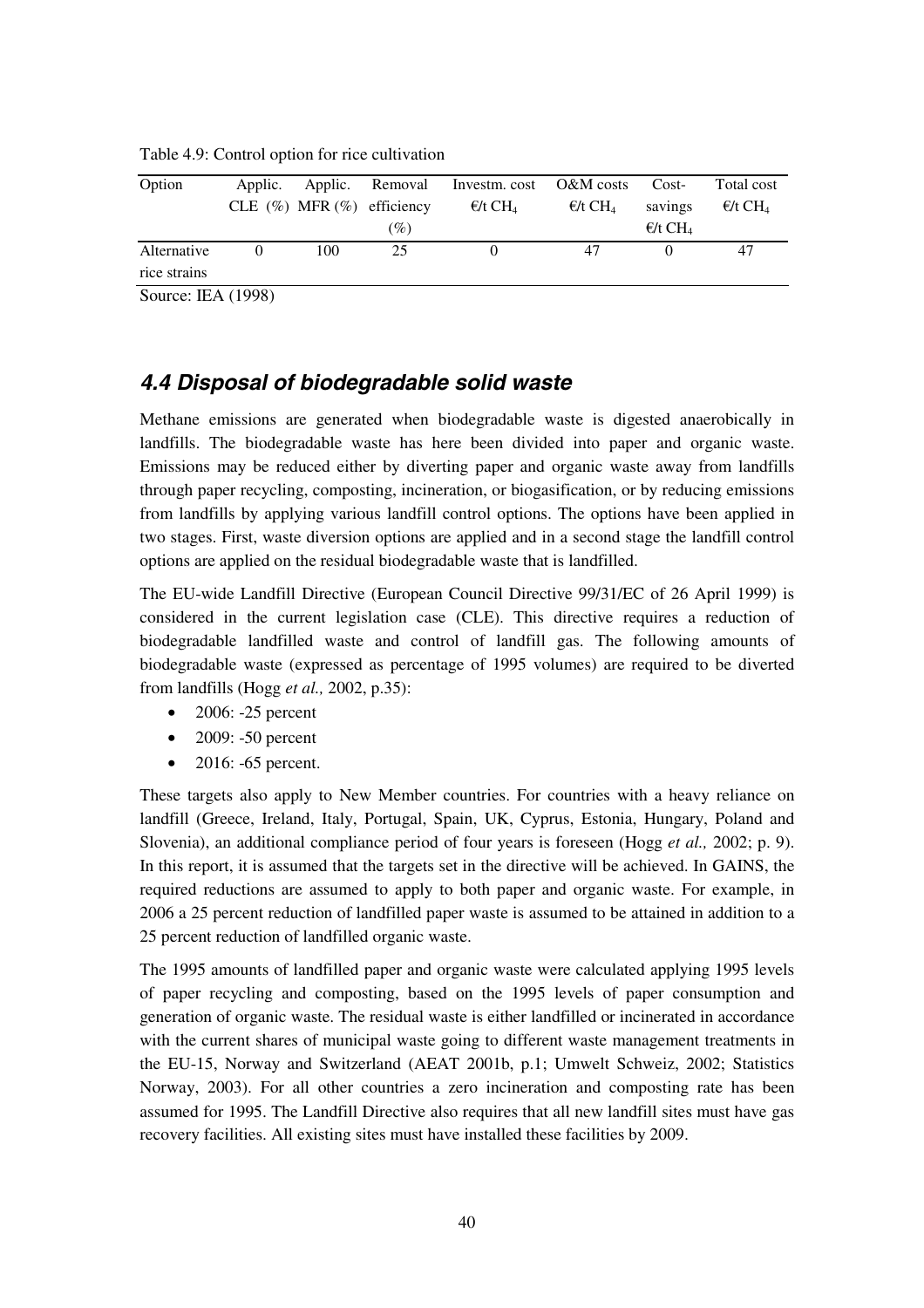#### **4.4.1 Paper waste**

Of all paper consumed in a country, 95 percent is assumed to end up in the municipal waste flow. The residual five percent is assumed to be scattered or burned without generating methane. The waste management options available to treat the paper in the waste flow are recycling, incineration, or landfilling. Landfills can be capped and the residual landfill emissions of methane can be recovered and either flared or utilized as energy. Figure 4.1 shows a flow-chart for paper waste treatment.



Figure 4.1: Paper waste flow with waste management options used in GAINS.

Removal efficiencies and application rates for control options to reduce emissions from paper waste are presented in Table 4.10. Diverting paper waste from landfills through collection and recycling of paper is assumed to remove 80 percent of the methane emissions generated by the paper if land filled (AEAT, 1998, p.63). This takes into consideration a 10 percent loss of the used paper during the de-inking process and an organic content of the resulting sludge amounting to at least 50 percent. The sludge is then assumed to be incinerated (Bresky, 2004), thereby removing 80 percent of the methane contained in the sludge. In addition, fugitive emissions during collection, transportation and storage are assumed to amount to 16 percent of methane generated. Fugitive emissions are also assumed to arise when paper is incinerated and the assumed removal efficiency is 80 percent of the methane emissions generated if the paper had been land filled. Paper waste that is not diverted away from the waste stream is assumed to be land filled. Methane emissions from landfills can be controlled by capping the landfill, recovering the gas, and flaring or utilizing it as energy. Capping of landfill is assumed to be a prerequisite for landfill gas recovery. Removal efficiencies for landfill capping and gas recovery were provided by AEAT (2001b) (1998, pp.85-86). Oxidation of methane from capping of the landfill varies with the type of capping between 10 to 50 percent (AEAT, 2001b, p.50). A mean oxidation rate of 30 percent is assumed. The maximum recovery rate of methane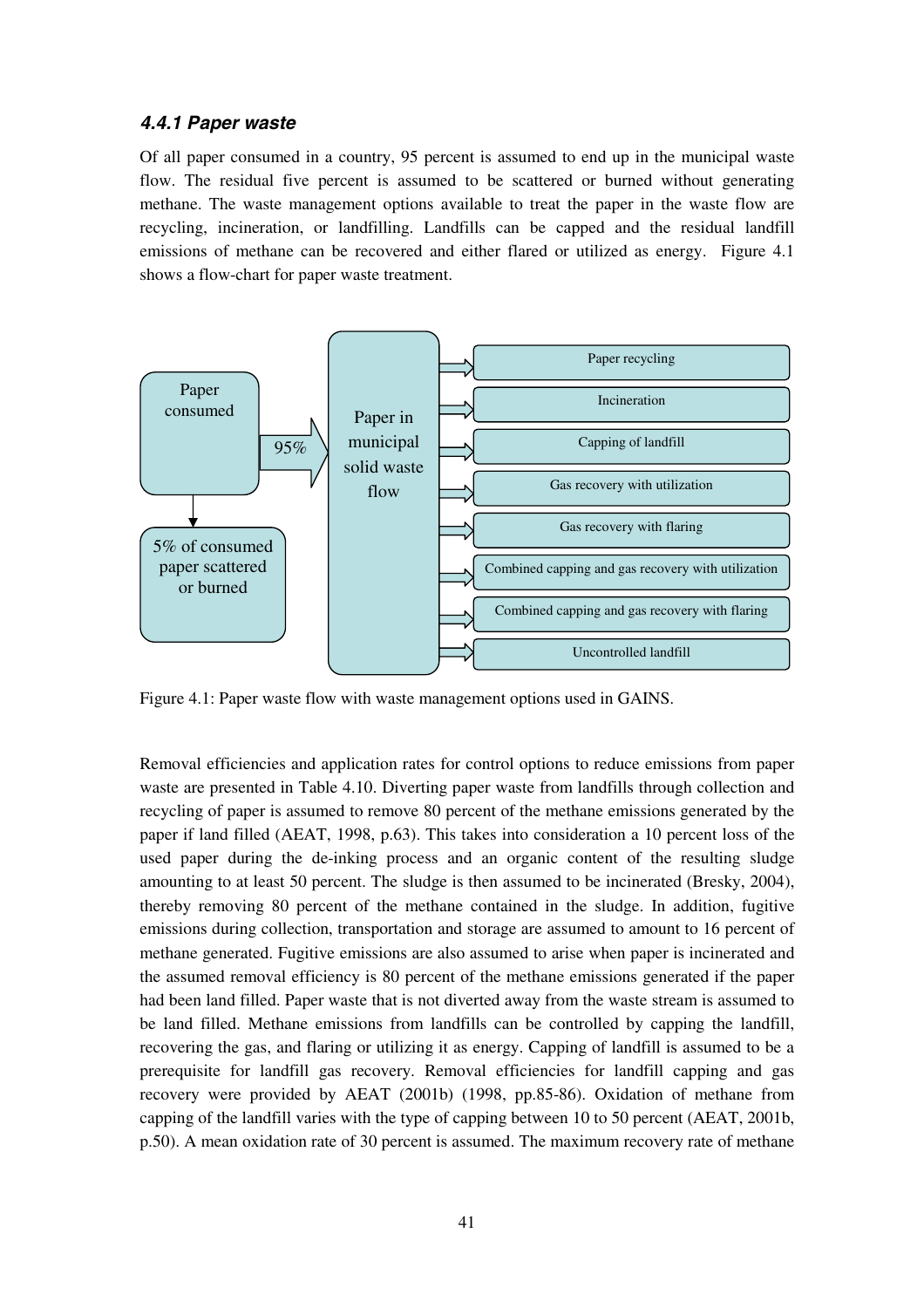from landfills is 70 percent (AEAT, 2001b, p.19). The maximum removal efficiency from a capped landfill with gas recovery is accordingly 79 percent (i.e., 0.3+0.7\*0.7).

In the CLE case, the current recycling and incineration levels, enforced by the legislation adopted by the EU countries in the Landfill Directive, are used. The paper waste that is not recycled is assumed to be either incinerated or land filled. Starting from the current shares of municipal waste going to different waste management treatments in EU-15, Norway and Switzerland (AEAT 2001b, p.1; Umwelt Schweiz, 2002; Statistics Norway, 2003), the shares will change as more paper is diverted away from landfills through increased recycling. All EU-15 countries, Norway and Switzerland are assumed to have capped landfills already in 1990. The requirements to equip all sites with gas recovery facilities set out in the Landfill Directive are assumed to be met in all EU-25 countries from 2009 and onwards. Country-specific shares of methane recovered from landfills in 1990 for the EU-15 (AEAT 1998, p.82) have been considered as well as a few national requirements on landfill gas recovery specified in AEAT (2001b, p.43). EU New Member countries have zero gas recovery in 1990-2005, but do fulfil the requirements set out in the Landfill Directive from 2009 onwards. For all other countries zero landfill capping and gas recovery is considered for the CLE case. The shares of recovered gas that is utilized or flared were calculated using information in AEAT (2001b, p.46) on the current and future capacity to utilize recovered landfill gas in EU-15, see Table 4.11. The amount of recovered and utilized methane was calculated assuming a 100 percent utilisation of the capacity and the energy content of methane to be 50 GJ/tonne. The resulting amount of utilized methane was divided by the estimated total amount of recovered gas in order to obtain the shares of utilized gas presented in Table 4.11 for EU-15. All countries outside EU-15 are assumed to have a zero utilization of energy from recovered landfill gas. Recovered gas that is not utilized as energy is assumed to be flared.

When applied separately, the MFR application rates are 100 percent for all options controlling methane emissions from paper waste, except for paper recycling. However, since the options are mutually exclusive and not possible to apply simultaneously to the same waste, it is necessary to make assumptions about the shares of the individual options in the MFR case. Recycling is in the MFR case applied to as much paper waste as possible because it is by far the cheapest option and also consistent with the EU waste hierarchy (see, e.g., European Communities, 2001, p.3), where recycling is preferred to incineration or landfill. All of the residual waste is incinerated, because incineration is a cheaper option with a higher removal efficiency than disposal on a landfill with gas recovery (which is required in the Landfill Directive from 2009). Thus, for the MFR case, a maximum collection rate of 75 percent of paper consumed (or 79 percent of paper waste) is assumed to be attainable in all countries. According to CEPI (2003), 19 percent of paper consumed is non-collectable and/or nonrecyclable paper. In addition, some paper finds secondary uses or is simply not economically viable to collect. A maximum collection rate of 75 percent appears therefore feasible. Current collection rates exceed or are close to 70 percent in Finland, Germany, Netherlands, Sweden, Latvia, Norway and Switzerland. Less than 40 percent is collected in Cyprus, Greece, Ireland, Estonia, Lithuania, Poland, Bulgaria, and Romania (CEPI, 2003). Thus, there may be scope for increasing the collection rates further in many of the European countries. Paper that is not recycled (i.e., currently 21 percent of paper waste) is incinerated. No paper waste is assumed to be landfilled.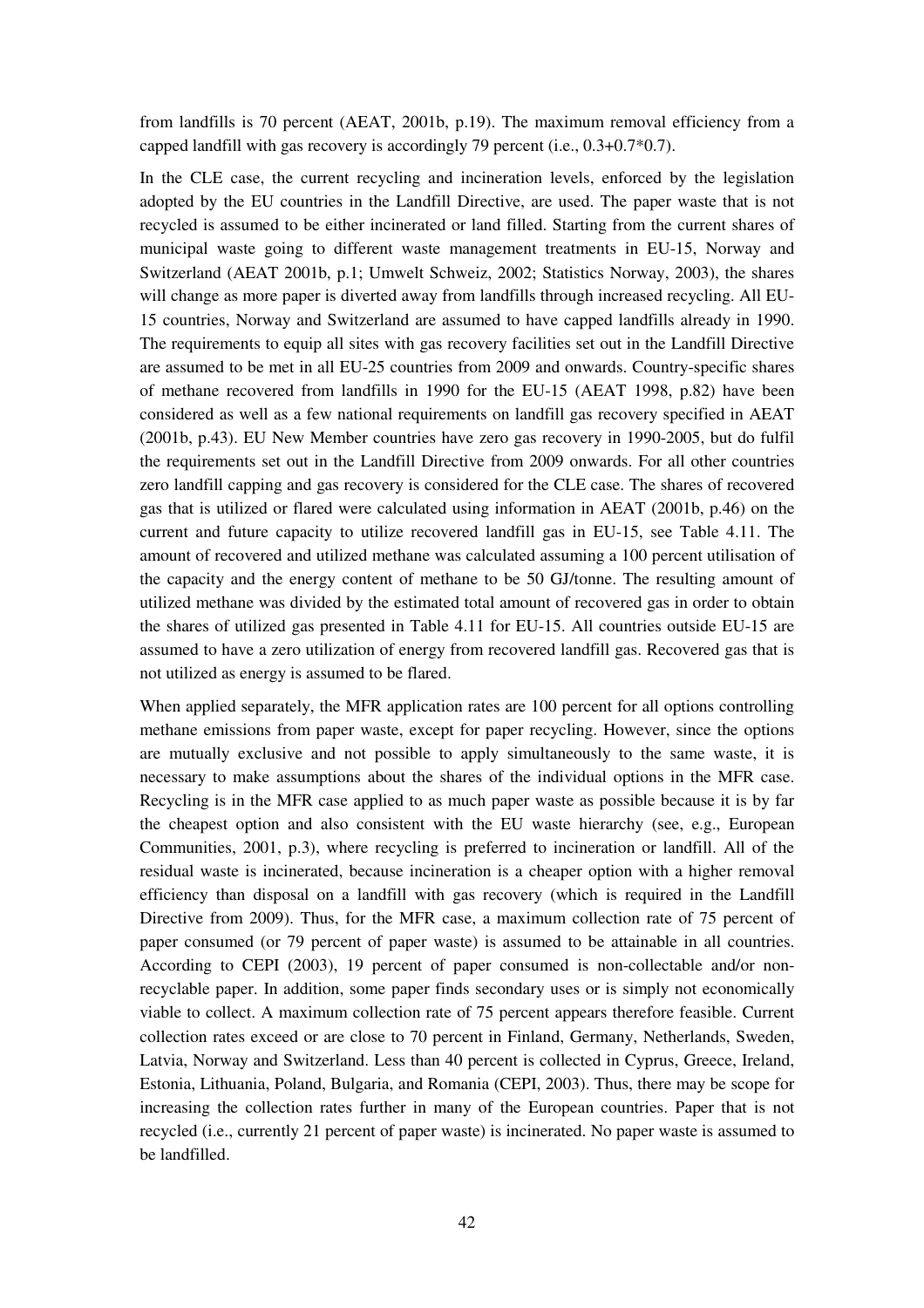The cost of diverting paper waste away from landfills by increasing the collection and recycling of paper waste is assumed to be the sum of increased costs for collection including the time spent by individuals separating paper waste from other waste and increased transportation costs. Cost-savings arise from the revenues of using recovered pulp instead of virgin pulp in paper production and from the foregone cost of landfilling when less paper waste is land filled. AEAT (1998, p.75) presents costs for a UK de-inking plant producing 200 t/day of recovered pulp of a quality equal to virgin pulp. The investment cost is estimated at 35  $\epsilon/t$ pulp produced or 171  $\epsilon/t$  avoided CH<sub>4</sub> assuming paper would have generated 0.205 t CH<sub>4</sub>/t paper if land filled. The O&M cost is estimated at 97  $\epsilon$ /t pulp or 473  $\epsilon$ /t CH<sub>4</sub> reduced.

The collection cost of recovered paper is estimated at 58  $\epsilon/t$  assuming a 10 percent yield loss and the UK collection rate of 40 percent (AEAT, 1998, p.75). For EU-25 the marginal collection cost is assumed to increase according to the following equation:  $MC=11.7e^{4s}$ , where s is the collection rate. This implies that a 40 percent collection rate is reached at a marginal collection cost of 58  $\epsilon/t$  paper collected (i.e., the UK collection cost). The marginal cost is then assumed to increase exponentially reaching 235  $\epsilon/t$  paper collected at the maximum collection rate of 75 percent. With this collection cost relationship, the total cost of recycling paper turns positive at the maximum collection rate of 75 percent. Above this collection rate, the paper industry does not consider it economically viable to collect and recycle paper for use in paper production (CEPI, 2002). For countries outside the EU-25, collection costs are assumed to increase at a much faster rate. The marginal cost relationship is set to  $MC=57.6e^{5s}$ , which implies that a positive total cost of recycling is rendered for expected CLE collection rates of about 30 percent in 2020. Thus, at a collection rate of 40 percent, the marginal collection cost will be 426  $\epsilon/t$  paper and at a 75 percent collection rate, the collection cost will be 2,449  $\epsilon/t$ paper. There are two reasons for assuming a considerably higher collection cost in these countries. First, the current waste collection infrastructure is poorer and development is usually costly. Second, the collection cost in Western Europe is estimated assuming a zero cost to households for separating paper waste from other waste before disposal. The opportunity cost for the extra time households spend on paper waste separation is to spend the time on something else, e.g., work or leisure. Still, most households in Western Europe do this separation for free, which implies that they must receive some kind of benefit from it. The benefits are likely to be linked to environmental awareness, social acceptance, and to the benefit of contributing to environmental improvement relative spending the time on other issues of concern to the households. These benefits are likely to be lower in transitional and developing countries, where environmental education and awareness is lower, GDP/capita is lower and households need to spend their time on more immediate concerns. Paper waste may also be valuable to the households for secondary uses, e.g., as burning material. To attain paper collection rates in these countries that are comparable to the collection rates attainable in Western Europe, paper collectors may need to compensate the households for paper separation work. Such compensation is hardly economically viable when carried out on a larger scale.

The cost-saving of using recovered instead of virgin pulp in paper production is derived from the price of virgin pulp. Mean prices for virgin pulp for the UNECE area were calculated for the years 1990, 1995, and 1998-2002 using import and export quantities and values for virgin pulp from FAO (2004). Over these years the mean price for virgin pulp for the UNECE area was relatively stable, fluctuating between 433 and 645  $\epsilon/t$ . Assuming the lower value of 433  $\epsilon/t$ and a methane generation rate of landfilled paper of  $0.205$  t CH<sub>4</sub>/t paper, the virgin pulp price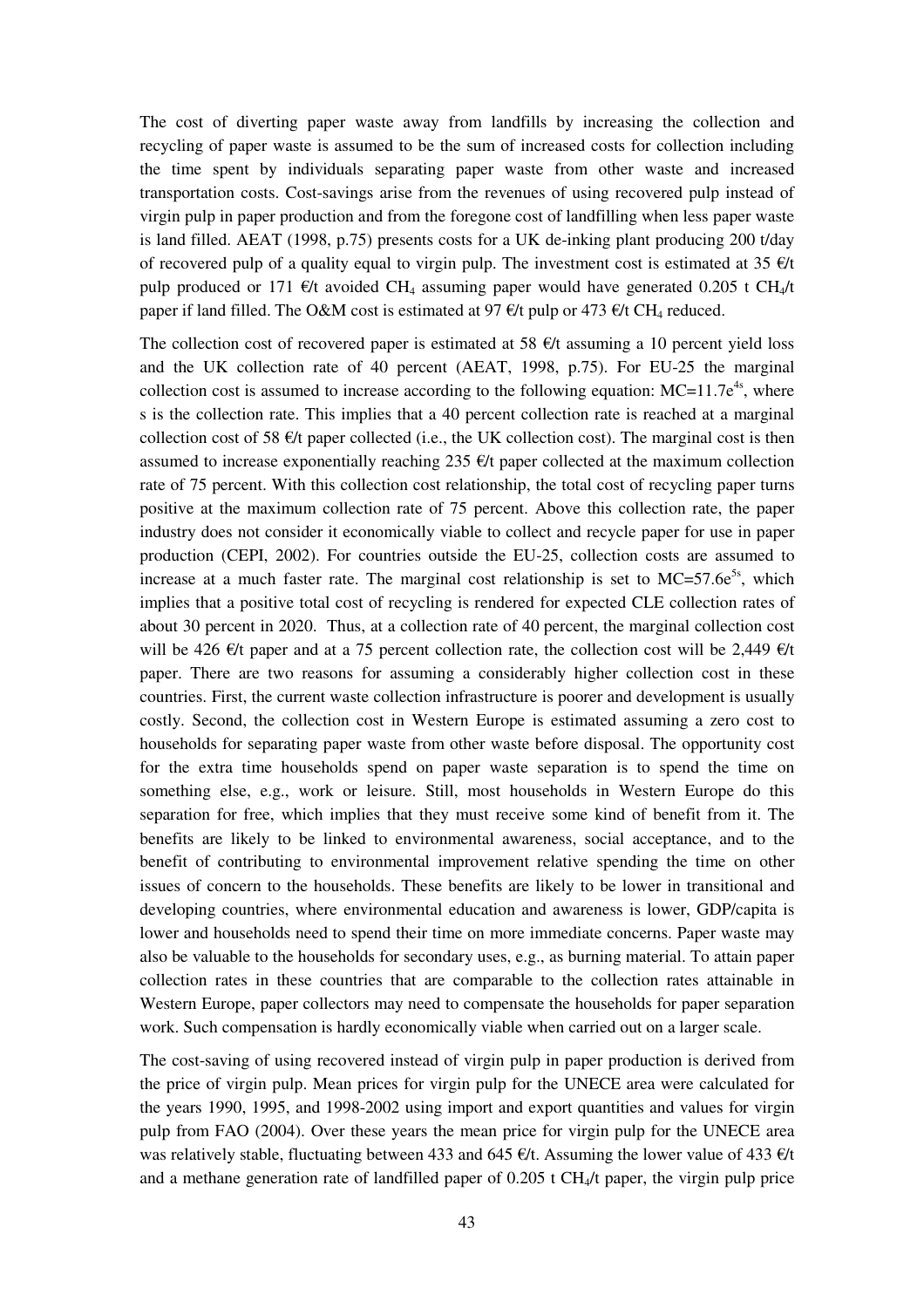corresponds to a cost-saving of 2,112  $\epsilon/t$  CH<sub>4</sub> when recycled paper is used in paper production instead of virgin pulp. The cost-saving of avoided landfilling of paper is estimated at 98  $\epsilon/t$ CH<sub>4</sub>. The methane emission factor of paper is  $0.205$  t CH<sub>4</sub>/t paper and the cost of landfilling is assumed to be 20  $\epsilon$ /t waste (AEAT, 1998, p.76).

The cost of incinerating paper was calculated based on costs for a UK waste incineration plant reported by Patel and Higham (1996) and referred to by AEAT (1998, p.77). The plant is assumed to have a capacity to burn 200,000 t waste/year and to produce and sell 324 TJ electricity and 324 TJ heat per year. Investment costs are estimated at 51 M€ or 3.7 M€/year when annualized over an equipment lifetime of 20 years. Operating and maintenance costs are estimated at 3.8 M€/year. Cost-savings from electricity and heat generation were calculated assuming the same heat value of paper waste as of municipal solid waste. The electricity generated is valued using the power plant price of gas (see Section 2.4.2.3) for a corresponding amount of energy (assuming gas contains 50 GJ/t CH<sub>4</sub>). The price of heat is assumed to be 25 percent of the price of electricity. The avoided cost of landfilling paper is also counted as a cost-saving and assumed to be 20  $\epsilon$ /t paper.

The cost of landfill capping is based on data collected by AEAT (2001b, p.51) for a typical UK landfill of 62,500 m<sup>2</sup> (250x250m) with a capacity to landfill one million tonnes waste over a lifetime of 50 years. Over its entire lifetime, the landfill is assumed to generate 72,000 tonnes CH<sub>4</sub> or 1,440 t CH<sub>4</sub>/year. The investment cost is estimated at 29  $\epsilon/m^2$  and the O&M cost to 2,433  $\varepsilon$ /year. Capping reduces fugitive emissions from the landfill by 30 percent. This corresponds to an annualized investment cost of 195  $\epsilon/t$  CH<sub>4</sub> and an O&M cost of 5.63  $\epsilon/t$  CH<sub>4</sub>.

When the landfill is capped, the gas can be recovered to be flared or utilized as energy. The costs of installing a flaring facility or a boiler have been reported by AEAT (1998, p.78) based on UK data. The flaring facility is assumed to have a lifetime of 10 years and the capacity to burn 500 m<sup>3</sup> landfill gas/hour. With a 98 percent availability and for 0.727 kg CH<sub>4</sub>/m<sup>3</sup> landfill gas, the facility will burn 1,073 t CH4/year. Assuming a removal efficiency of 80 percent, the annualized investment cost amounts to 17  $\epsilon/t$  CH<sub>4</sub> and the O&M cost to 8  $\epsilon/t$  CH<sub>4</sub>.

Instead of flaring, the recovered gas can be utilized as energy. The cost of installing a typical boiler for gas utilization in the UK was reported by AEAT (1998, p.78). The boiler has a capacity to burn 3.01 million m<sup>3</sup> CH<sub>4</sub>/year or 2,139 t CH<sub>4</sub>/year. This implies that one boiler would be enough for the typical landfill generating 1,440 t CH4/year. The lifetime of the equipment is assumed to be 20 years. The investment cost amounts to 90,800  $\epsilon$  or 3  $\epsilon$ /t CH<sub>4</sub> when annualized. The O&M cost is estimated at 10,400  $\epsilon$ /year or 5  $\epsilon$ /t CH<sub>4</sub>. 80 percent of the recovered gas can be utilized as energy. A lower and more variable quality of the recovered gas reduces its value in comparison with pure natural gas. The value of recovered methane is therefore assumed to correspond to 50 percent of the natural gas price.

Table 4.10: Waste diversion as control options to reduce methane emissions from paper waste.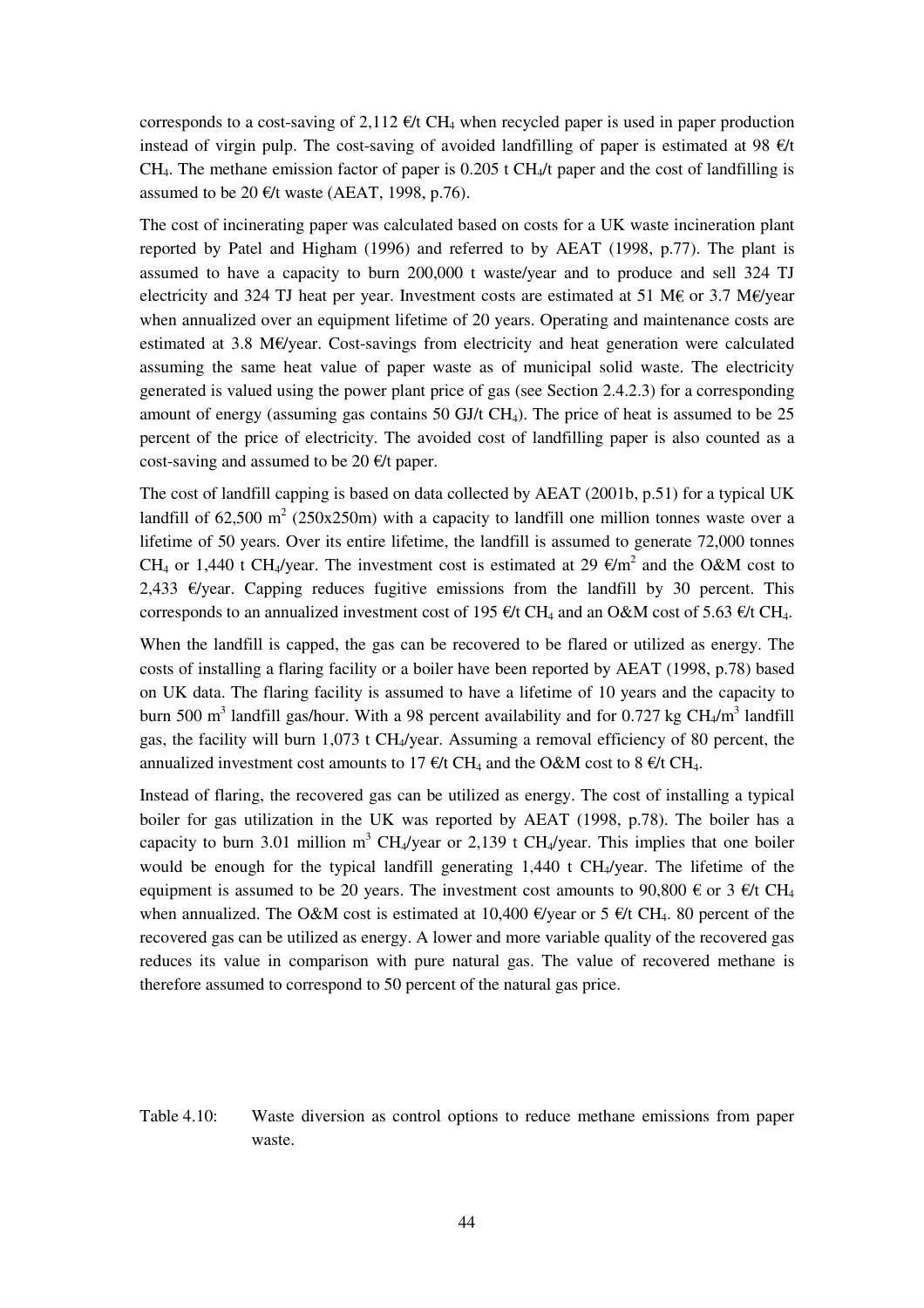| Option                                                            | <b>RAINS</b><br>techn.<br>abbrev. | Applic<br>rate<br>$CLE^a$ | <b>MFR</b><br>applic.<br>rates, max. | Removal<br>effic. $(\%)$ | Annual<br>investm.<br>cost   | O&M<br>cost<br>$\epsilon/t$ CH <sub>4</sub> | Cost-<br>savings<br>$E/t$ CH <sub>4</sub> | Total<br>cost<br>$\epsilon/t$ CH <sub>4</sub> |
|-------------------------------------------------------------------|-----------------------------------|---------------------------|--------------------------------------|--------------------------|------------------------------|---------------------------------------------|-------------------------------------------|-----------------------------------------------|
|                                                                   |                                   | $(\%)$                    | (assumed) <sup>d</sup><br>$(\%)$     |                          | $\epsilon/t$ CH <sub>4</sub> |                                             |                                           |                                               |
| Paper<br>recycling                                                | PAP_REC                           | 5-79                      | 79 (79)                              | $\overline{80}$          | 171                          | 394-<br>$4318^b$                            | $-2210$                                   | $-1645$<br>to<br>2279                         |
| Incineration                                                      | PAP_INC                           | $0 - 53$                  | 100(21)                              | 80                       | 91                           | 53-132                                      | $-168$ to<br>$-102$                       | 2 to 95                                       |
| Capping of<br>landfill                                            | PAP_CAP                           | $0 - 91$                  | 100(0)                               | 30                       | 195                          | $3 - 8$                                     | $\boldsymbol{0}$                          | 198-<br>203                                   |
| Gas<br>recovery<br>with<br>utilization <sup>c</sup>               | PAP_USE1                          | $\boldsymbol{0}$          | 100(0)                               | 70                       | 3                            | $3 - 7$                                     | $-142$ to<br>$-10$                        | $-133$ to<br>$-4$                             |
| Gas<br>recovery<br>with<br>flaring <sup>c</sup>                   | PAP_FLA1                          | $\boldsymbol{0}$          | 100(0)                               | 70                       | 17                           | $5 - 11$                                    | $\boldsymbol{0}$                          | 22-28                                         |
| Combined<br>capping and<br>gas<br>recovery<br>with<br>utilization | PAP_USE2                          | $0 - 10$                  | 100(0)                               | 79                       | 198                          | $6 - 15$                                    | $-142$ to<br>$-10$                        | 69-194                                        |
| Combined<br>capping and<br>gas<br>recovery<br>with flaring        | PAP_FLA2                          | $0 - 54$                  | 100(0)                               | 79                       | 212                          | $8 - 18$                                    | $\boldsymbol{0}$                          | $220 -$<br>231                                |

<sup>a</sup> Country and year specific. <sup>b</sup> Includes O&M and collection costs. <sup>c</sup> Only applicable to capped landfills. <sup>d</sup> Assumed maximum application rate when options are mutually exclusive. Sources: AEAT (1998, 2001b)

#### **4.4.2 Organic waste**

Organic waste considered in GAINS is the organic matter from food and garden waste that ends up in the municipal solid waste flow. Some organic waste never reaches the municipal waste flow because it is treated in domestic composts. Home composts are assumed to be too small to generate any methane emissions. The options available for controlling methane, which is generated when organic waste is disposed of to an uncontrolled landfill, are large-scale composting, incineration, biogasification, capping of landfill, and landfilling with or without utilization of recovered gas. These options are displayed in Figure 4.2.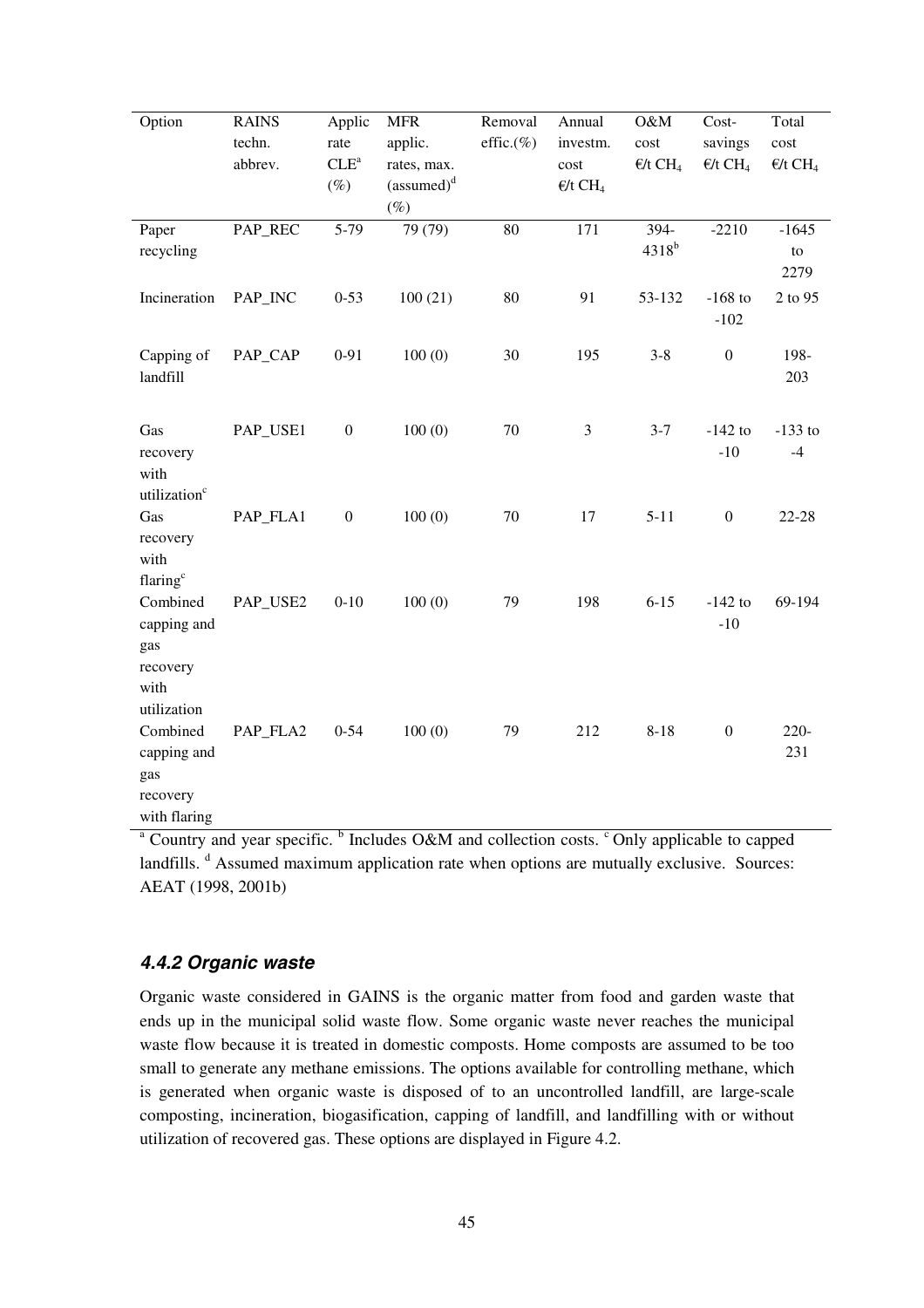

Figure 4.2: Organic waste flow with waste treatment options used in GAINS.

Removal efficiencies and application rates of the options for reducing emissions from organic municipal waste are presented in Table 4.12. Composting considered as a control option refers to large scale composts diverting organic matter that else would end up in the municipal solid waste disposal. These composts are assumed to remove 80 percent of the methane emissions that would have occurred if the same waste had been landfilled. For incineration and biogasification, the assumed removal efficiencies are also 80 percent of methane emissions generated (AEAT, 1998, p.69). Organic waste that is not diverted away from the waste stream is assumed to be landfilled. Methane emissions from landfills can be controlled by capping the landfill, recovering the gas, and flaring or utilizing it as energy. Landfill capping can be a control option of its own, but is also assumed to be a prerequisite for gas recovery. Removal efficiencies for landfill capping and gas recovery were provided by AEAT (1998, pp.85-86).

In the CLE case, current levels of composting and incineration of municipal organic waste have been considered as well as the legislation adopted by the EU countries in the Landfill Directive. Current shares of municipal solid waste composted in the EU-15, Switzerland and Norway (AEAT, 2001b, p.1; Umwelt Schweiz, 2002; Statistics Norway, 2003) were used as estimates of the current levels of composting. Other countries are assumed not to have any current composting of municipal solid waste. The calculated current levels of landfilled organic waste in 1995 have been used as a baseline for the reduction targets set out in the Landfill Directive. Organic waste that is not composted is assumed to be either incinerated or landfilled. The proportions of incinerated to landfilled waste have been calculated using shares of waste treatment routes for municipal solid waste presented in AEAT (2001b, p.1); Umwelt Schweiz (2002); and Statistics Norway (2003). Just like for landfilled paper waste, application rates for landfill control options were adopted assuming that the requirements to equip all landfill sites with gas recovery facilities set out in the Landfill Directive are met. In addition, countryspecific shares of methane recovered from landfills in 1990 for the EU-15 (AEAT 1998, p.82) have been considered as well as a few national requirements on landfill gas recovery specified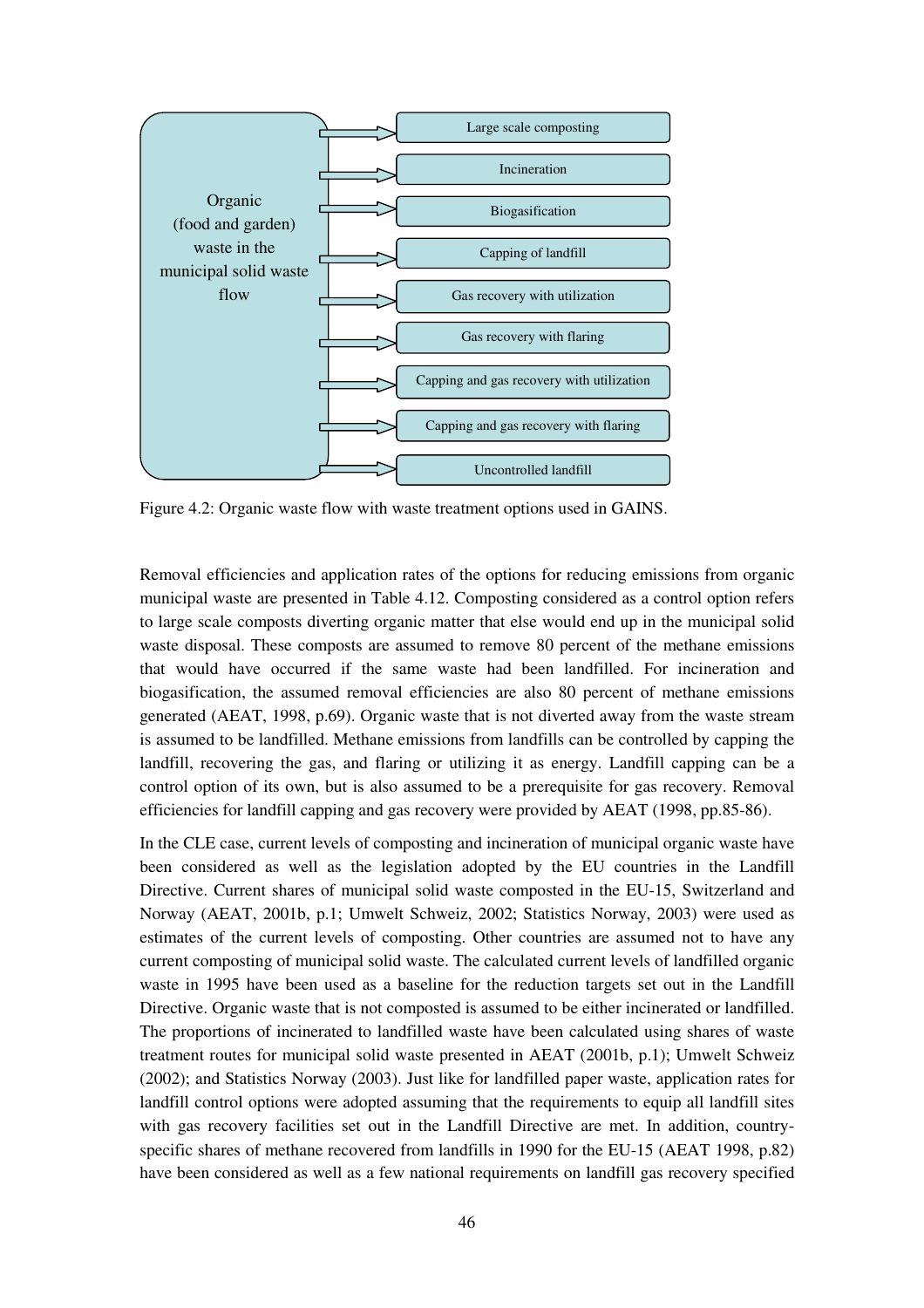in AEAT (2001b, p.43). The New Member States fo the EU have zero gas recovery in 1990- 2005, but need to fulfil the requirements set out in the Landfill Directive in 2009. All other countries have zero gas recovery in the CLE case. The shares of recovered gas that is utilized or flared were calculated using the same assumptions as for paper waste in the previous section.

When applied separately, the MFR application rates are 100 percent for all options controlling methane emissions from organic waste, except for large-scale composting. Because of the mutually exclusiveness of the control options, it is necessary to make assumptions about the application shares for the different control options in the MFR scenario. Composting has the highest removal efficiency and is therefore applied to the maximum extent. According to AEAT (1998, p.9), the potential maximum production of compost from organic waste is estimated for the EU-15 to vary between 49 and 124 kg per person and year, with a mean of 80 kg per person and year. It is therefore assumed that the maximum amount of organic waste that can be composted is 80 kg per person and year in all countries. Organic waste that is not composted is assumed to be treated through biogasification. Biogasification has higher removal efficiency and is cheaper than incineration or landfilling.

Cost data for composting were adopted from AEAT (1998, p.66). Cost estimates are given for a large tunnel composting plant located in the Netherlands and composting 25,000 t/ year. The plant has a capital investment cost of 2.98 M€ and an expected lifetime of the equipment of 15 years. The O&M cost is estimated at 25  $\epsilon/t$  waste composted and the cost of source separating the waste is estimated at 8.2  $\epsilon/t$  waste. The process is assumed to produce 7,000 t of poor quality material and 10,000 t of compost. 50 percent of the poor quality material will have to be landfilled at an assumed cost of 20  $\epsilon/t$  waste (AEAT, 1998, p.76). 50 percent of the compost produced is assumed to be of a quality high enough to be sold at the market at a price of 4  $\epsilon/t$ . The residual compost is of a poorer quality, which is given away for free. Cost-savings also arise from avoided costs of landfill disposal calculated to 500,000  $\epsilon$ /year. Costs and costsavings per unit of methane reduced are measured assuming the alternative would be disposal at a no control landfill with a methane generation rate of  $0.082$  t CH<sub>4</sub>/t organic waste.

The cost of incinerating organic waste was calculated based on the same data as used for calculating the cost for incinerating paper. The only difference in the calculation is that organic waste is assumed to generate  $0.082$  ton  $CH_4$  per ton organic waste when landfilled instead of  $0.205$  t CH<sub>4</sub> generated per ton paper waste. It should be pointed out that the costs for waste incineration used here are based on data from 1996 and may underestimate the current cost for the EU because of the introduction of stricter environmental regulations for waste incineration in 2000. The New Directive (2000/76/EC) on waste incineration published on 28 December 2000 implies considerably stricter limits on emissions of various pollutants from waste incineration plants in the EU.

The cost of biogasification reported by AEAT (1998, p.77) is based on the costs for a UK plant processing 50,000 t waste/year and producing 8,000 MWh/year of electricity. The investment cost is estimated at 7.1 M€ or 641,000  $\epsilon$ /year assuming a 15 years lifetime of the equipment. The O&M cost is estimated at 1.07 M  $\epsilon$ /year. The cost for source-separated collection is estimated at 8.2  $\epsilon$ /ton or 410,000  $\epsilon$ /year. The process generates 5,000 t of poor quality material, which is assumed to be landfilled at a cost of 20  $\epsilon$ /t waste. It also generates 3,000 t of liquor. It is assumed that it is possible to find a secondary use for 50 percent of the liquor at a zero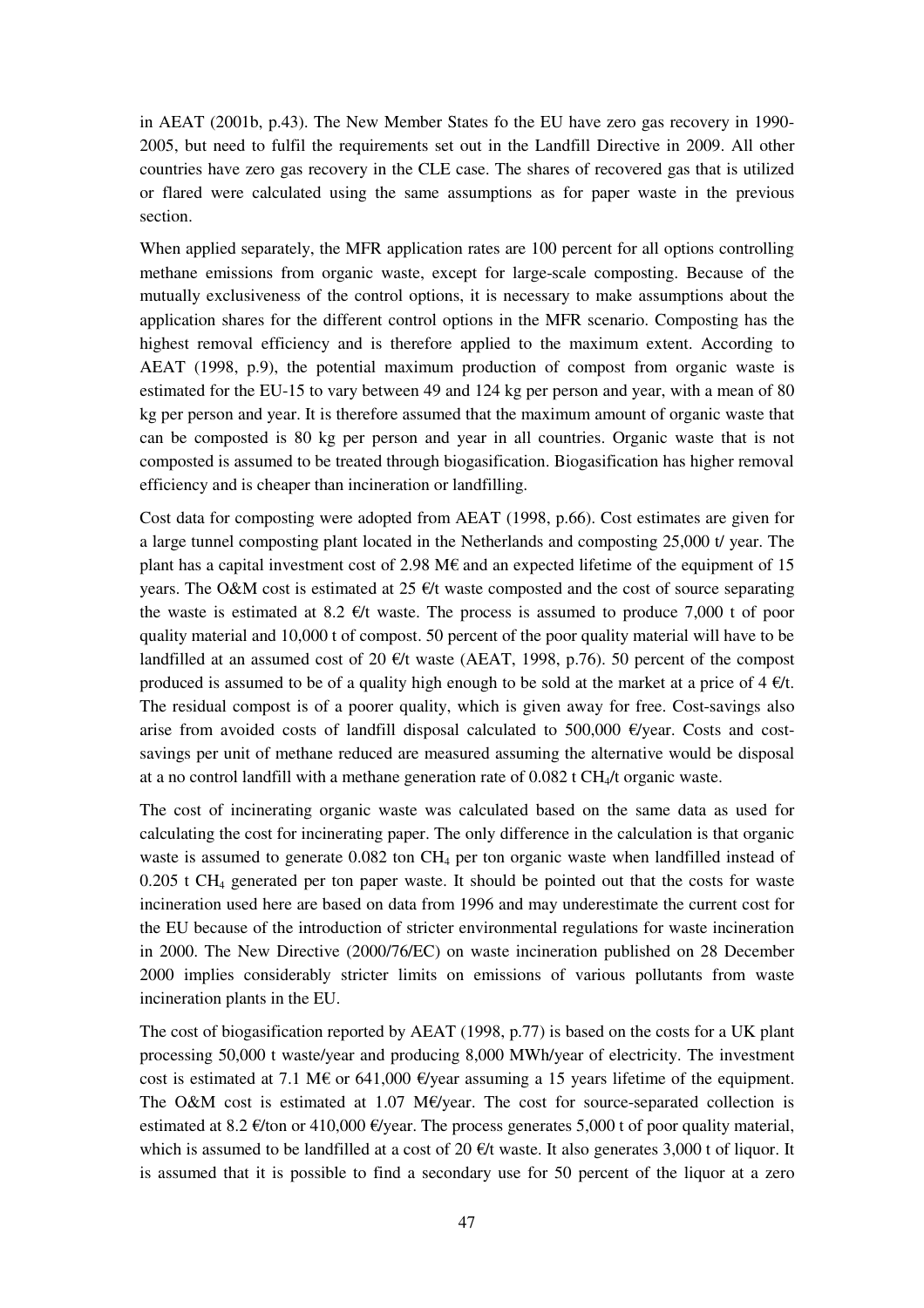disposal cost, while the residual 50 percent is disposed of to a landfill. The process is assumed to produce 34,500 t compost/year. 50 percent of the compost is assumed to be of a high quality and sold at a price of  $4 \in \mathcal{H}$ . It is assumed to be possible to find secondary use at no cost for the residual 50 percent of low quality compost. The avoided cost of not having to landfill the waste (while it is biogasified instead) is estimated at 20  $\epsilon/t$  waste. The power plant price of gas was used as a measure of the cost-savings from selling the electricity generated during the process.

The cost of landfill control options are calculated in the same way for landfilled organic waste as presented for landfilled paper waste in the previous section. In Table 4.12, the total costs are presented for capping and gas recovery options separately as well as for the combined options "capping with gas recovered and utilized" and "capping with gas recovered and flared".

| Country            | Utilization capacity of recovered gas (MW) |                | Assumed share of recovered gas utilized |      |  |
|--------------------|--------------------------------------------|----------------|-----------------------------------------|------|--|
|                    |                                            |                |                                         | (%)  |  |
|                    | 1996                                       | 2010           | 1995                                    | 2010 |  |
| Austria            | 10                                         | $\overline{2}$ | 5.9                                     | 2.3  |  |
| Belgium            | 2                                          | 27             | 0.5                                     | 13.9 |  |
| Denmark            | 10                                         | 23             | 0.21                                    | 0.94 |  |
| Finland            | $\Omega$                                   | 11             | $\Omega$                                | 4.9  |  |
| France             | 20                                         | 69             | 1.7                                     | 11.2 |  |
| Germany            | 170                                        | 286            | 8.3                                     | 27.9 |  |
| Greece             | $\Omega$                                   | 12             | 0                                       | 3.9  |  |
| Ireland            | 12                                         | 11             | 7.3                                     | 8.5  |  |
| Italy              | 10                                         | 160            | 0.4                                     | 8.4  |  |
| Luxembourg         | $\Omega$                                   |                | $\Omega$                                | 12.4 |  |
| <b>Netherlands</b> | 120                                        | 100            | 48.3                                    | 77.2 |  |
| Portugal           |                                            | 2              | 0                                       | 0.8  |  |
| Spain              |                                            | 27             | 0.3                                     | 2.3  |  |
| Sweden             | 49                                         | 20             | 26.7                                    | 21.6 |  |
| United Kingdom     | 145                                        | 589            | 4.8                                     | 25.4 |  |

Table 4.11: Share of recovered methane gas utilized. Assumptions based on capacity rates specified in AEAT (2001b, p.46).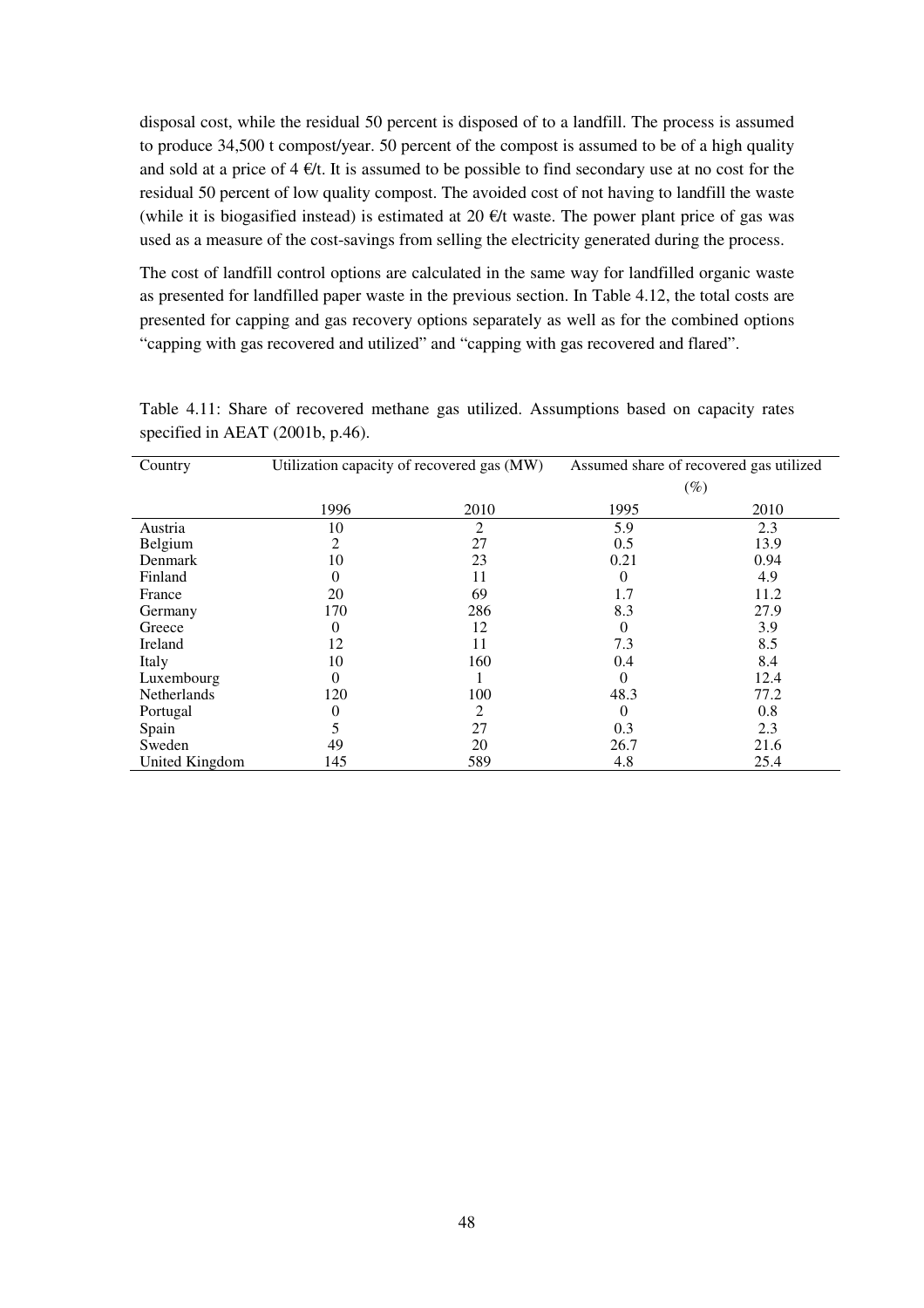| Option                        | <b>GAINS</b> | <b>CLE</b>        | <b>MFR</b>             | Rem.   | Ann. inv.           | O&M             | Cost-                        | Total           |
|-------------------------------|--------------|-------------------|------------------------|--------|---------------------|-----------------|------------------------------|-----------------|
|                               | technology   | applic.           | applic. rate,          | effic. | $cost$ $\epsilon/t$ | $cost \in/t$    | savings                      | cost            |
|                               | abbrev.      | rate <sup>a</sup> | max                    | $(\%)$ | CH <sub>4</sub>     | CH <sub>4</sub> | $\epsilon/t$ CH <sub>4</sub> | $\epsilon/t$    |
|                               |              | $(\%)$            | (assumed) <sup>b</sup> |        |                     |                 |                              | CH <sub>4</sub> |
|                               |              |                   | $(\%)$                 |        |                     |                 |                              |                 |
| Large scale                   | ORG_COMP     | $0 - 81$          | 19-65                  | 80     | 131                 | 258-            | $-254$                       | $135 -$         |
| composting                    |              |                   | $(19-65)$              |        |                     | 520             |                              | 397             |
| Incineration                  | ORG_INC      | $0 - 55$          | 100(0)                 | 80     | 228                 | $131 -$         | $-175$ to                    | $248 -$         |
|                               |              |                   |                        |        |                     | 330             | $-12$                        | 481             |
| Biogasification               | ORG_BIO      | $\boldsymbol{0}$  | 100                    | 80     | 156                 | $236 -$         | $-311$ to                    | $100 -$         |
|                               |              |                   | $(35-81)$              |        |                     | 544             | $-264$                       | 399             |
| Capping of                    | ORG_CAP      | $0 - 91$          | 100(0)                 | 30     | 195                 | $3 - 8$         | $\boldsymbol{0}$             | 198-            |
| landfill                      |              |                   |                        |        |                     |                 |                              | 203             |
| Gas recovery                  | ORG USE1     | $\boldsymbol{0}$  | 100(0)                 | 70     | 3                   | $3 - 7$         | $-142$ to                    | $-133$          |
| with utilization <sup>c</sup> |              |                   |                        |        |                     |                 | $-10$                        | to              |
|                               |              |                   |                        |        |                     |                 |                              | $-4$            |
| Gas recovery                  | ORG_FLA1     | $\boldsymbol{0}$  | 100(0)                 | 70     | 17                  | $5 - 11$        | $\boldsymbol{0}$             | $22 - 28$       |
| with flaring <sup>c</sup>     |              |                   |                        |        |                     |                 |                              |                 |
| Combined                      | ORG_USE2     | $0 - 17$          | 100(0)                 | 79     | 198                 | $6 - 15$        | $-142$ to                    | 69-             |
| capping and gas               |              |                   |                        |        |                     |                 | $-10$                        | 194             |
| recovery with                 |              |                   |                        |        |                     |                 |                              |                 |
| utilization                   |              |                   |                        |        |                     |                 |                              |                 |
| Combined                      | ORG_FLA2     | $0 - 100$         | 100(0)                 | 79     | 212                 | $8 - 19$        | $\boldsymbol{0}$             | $220 -$         |
| capping and gas               |              |                   |                        |        |                     |                 |                              | 231             |
| recovery with                 |              |                   |                        |        |                     |                 |                              |                 |
| flaring                       |              |                   |                        |        |                     |                 |                              |                 |

Table 4.12: Waste diversion as control options to reduce methane emissions from organic waste.

<sup>a</sup> Country and year specific. <sup>b</sup> Assumed max application rate when options are mutually exclusive. <sup>c</sup> Only applicable to capped landfills. Sources: AEAT (1998, 2001b)

#### **4.5 Wastewater treatment**

Wastewater treatment has primarily been introduced for public health concerns and for reducing emissions causing eutrophication to water. Treatment implies that large amounts of sewage is collected and treated. If the treatment takes place under anaerobic conditions, methane is generated. In developed countries treatment is usually undertaken in open lagoons under aerobic conditions and methane generation is minimal. An end-product of the treatment process is sludge, which will have to be disposed of either through composting, aerobic or anaerobic digestion, incineration or landfilling. Depending on the method chosen for the disposal of the sludge, methane emissions might be generated. In economies in transition and developing countries, the types of integrated systems used in developed countries are uncommon and urban areas often rely on cess pits and septic tanks, which are likely to generate methane emissions. These emissions can be recovered and used, e.g., for electricity and heating in households, which would simultaneously reduce methane emissions (IEA-GHG, 1998).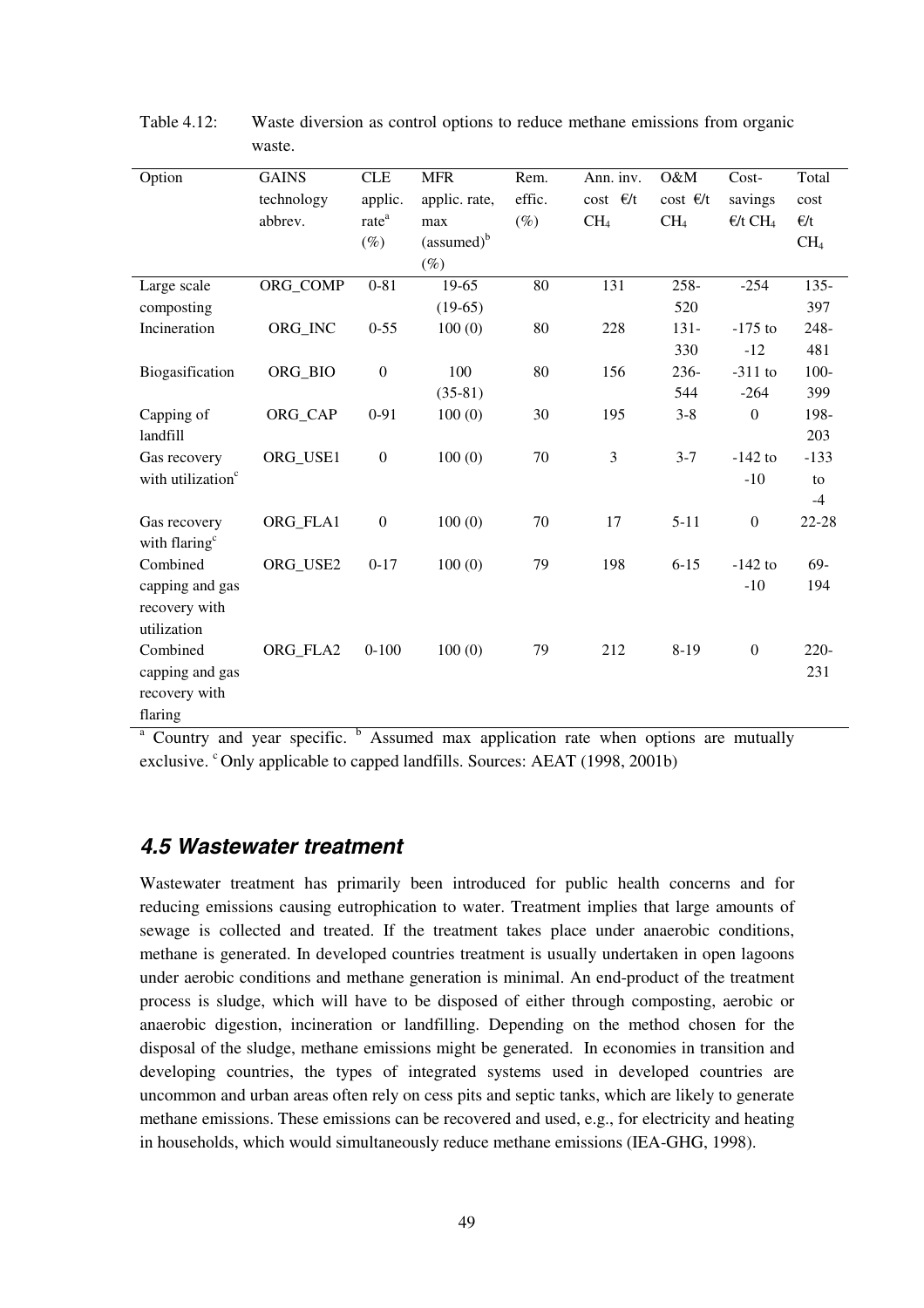The two control options considered here are to introduce an integrated treatment system in regions where this is not already adopted and to install facilities for methane recovery and utilization wherever the treatment involves anaerobic digestion of sewage. The introduction of integrated systems in Eastern Europe is assumed to reduce methane emissions from wastewater by 85 percent. This removal efficiency corresponds to the difference in IPCC emission factors for wastewater in Western and Eastern Europe (see Section 3.3.4). Installing a gas recovery and utilization facility is assumed to remove 70 percent of the methane emissions (IEA\_GHG, 2003, p.B-39).

In the CLE case, EU-15 countries are already assumed to have installed integrated sewage treatment with aerobic treatment. This is reflected in lower IPCC emission factors for Western Europe. For EU New Member and Candidate countries, data provided by Eurostat (2003) on the share of the residential population connected to public wastewater treatment system in 2000 were used as a measure of how extensive the current treatment is (see Table 4.13). For Latvia and Lithuania, the same fraction is assumed as for Estonia, i.e., 69 percent. Albania, Belarus, Russia, Romania, the former Yugoslav Republics, Moldavia, and Ukraine were assumed to have the same fraction of the urban population connected to a public wastewater treatment scheme as Bulgaria, i.e., 37 percent.

The existing legislation in the EU was accounted for in the CLE case. Wastewater treatment is regulated within the EU primarily through the adoption of the Council Directive (91/271/EEC) of 21 May 1991 and the amendment by the Commission Directive (98/15/EC) of 27 February 1998. These directives require from 1999 all Member States to have wastewater facilities available for all urban areas with a population over 10,000 people and where the effluents are discharged into sensitive areas. The directives also stipulate that by the end of 2000, wastewater treatment facilities are required for all urban areas with a population over 15,000 people. Finally, the directives state that by the end of 2005, a collection and treatment system must be provided in all urban areas with a population between 2,000 and 15,000 people (European Commission, 2004). The regulation also applies to the New Member states. No further application of integrated wastewater treatment systems is assumed to be applicable in the EU-15. New Member countries are assumed to fulfil the requirements set out in the Wastewater Directives, i.e., application of integrated systems in urban areas will increase to 100 percent by 2005. In the CLE case, no further application of integrated systems is assumed to be applied outside the EU-25, and no application of gas recovery and utilization from wastewater handling is assumed.

In the MFR case, gas recovery and utilization facilities can be applied to all remaining emissions from the treatment of residential wastewater. In the EU-25, the remaining emissions are mainly emissions from anaerobic handling of the sludge. For the non-EU-25 countries, it is assumed that integrated systems can be applied to 100 percent of wastewater in residential areas. The methane generated from cess pits, septic tanks and other anaerobic collection and storage of wastewater, is assumed to be recovered. 50 percent of the recovered gas is assumed to be utilized as energy and the rest is flared.

Because of the high cost for integrated wastewater treatment systems, it is hardly a feasible option when the objective is exclusively to reduce methane emissions. For example, Renzetti and Kushner (2004) estimate for Canada the annual operating expenditure for sewage treatment (including costs for labour, material, energy, debt charges and capital reserve funds) to 100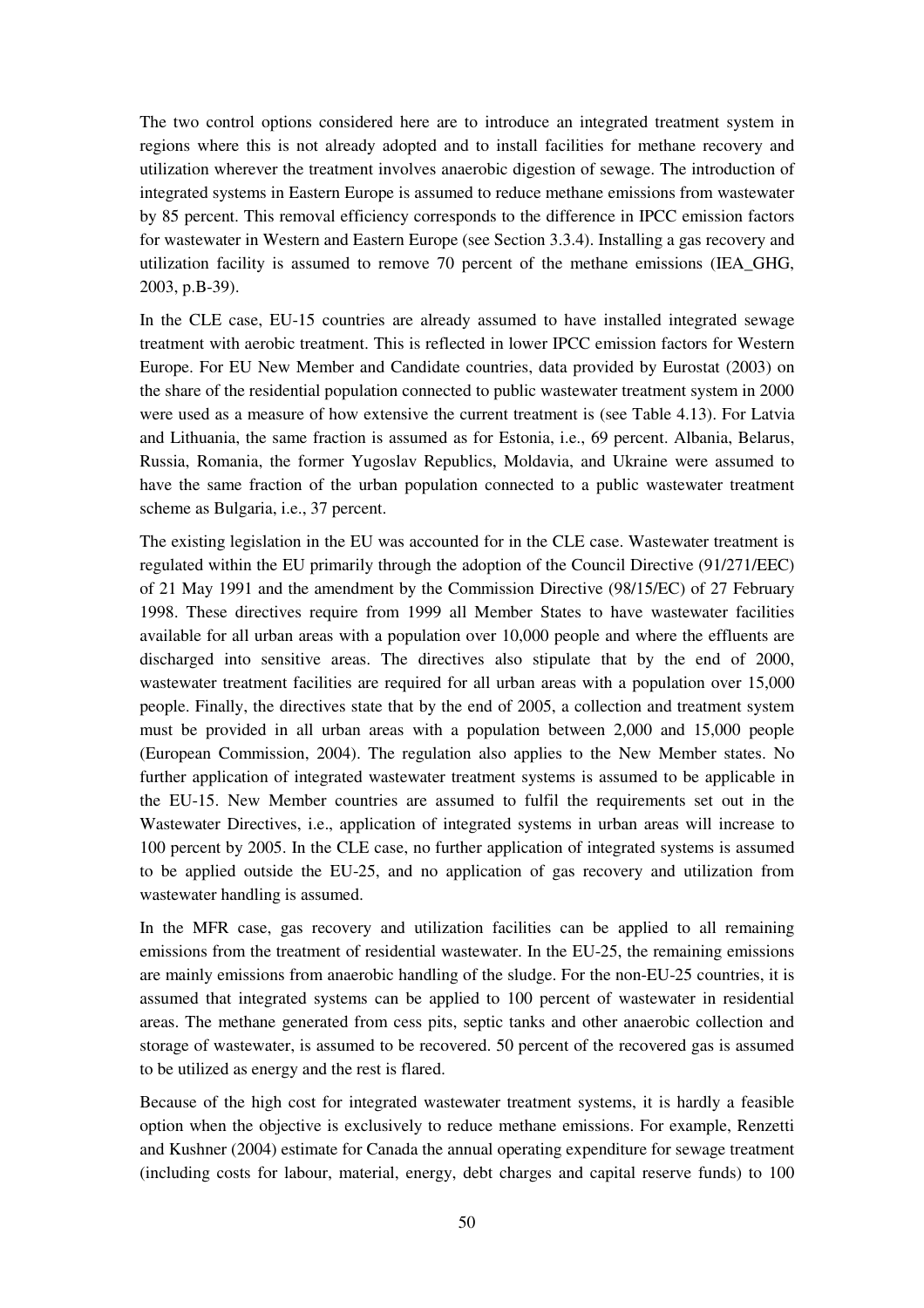\$/person/year (i.e., 72 €/person/year). With an emission factor for Eastern Europe of 0.0056 kt CH4/million people and a removal efficiency of 85 percent, the corresponding cost would be about 15 million  $\epsilon/t$  CH<sub>4</sub> reduced. Still, if the costs are balanced with the benefits of improved public health and reduced eutrophication, the option is most likely welfare enhancing. We therefore conclude that as an option to reduce methane emissions, the control cost is extremely high. When the option is undertaken for other reasons, the methane emission reductions attained should be treated as an external benefit, which then comes at no additional cost.

Costs for installing gas recovery and utilization facilities in the wastewater sector were provided by IEA-GHG (2003, p.B-39) for North American conditions. These costs have been used here with adjustments for differences in labour costs and gas prices. The lifetime of the equipment is assumed to be 30 years.

Table 4.13: Share of the residential population connected to a public wastewater treatment system in 2000 in EU Candidate countries.

| Country     | Percent of residential population connected to public wastewater treatment in 2000 |
|-------------|------------------------------------------------------------------------------------|
| Bulgaria    | 37                                                                                 |
| Cyprus      | 35                                                                                 |
| Czech Rep.  | 64                                                                                 |
| Estonia     | 69                                                                                 |
| Hungary     | 32                                                                                 |
| Latvia      | n.a. (69)                                                                          |
| Lithuania   | n.a. (69)                                                                          |
| Malta       | 13                                                                                 |
| Poland      | 53                                                                                 |
| Romania     | n.a.                                                                               |
| Slovak Rep. | 49 (1998)                                                                          |
| Slovenia    | 30 (1999)                                                                          |
| Turkey      | 17 (1998)                                                                          |

Source: Eurostat (2003, p.199)

| Table 4.14: Control options for wastewater handling |
|-----------------------------------------------------|
|-----------------------------------------------------|

| Option      | <b>GAINS</b>   | Rem.   | Appl.      | Applic.        | Annual.                      | $O\&M$          | Cost-                                           | Total cost      |
|-------------|----------------|--------|------------|----------------|------------------------------|-----------------|-------------------------------------------------|-----------------|
|             | technology     | effic. | rate       | MFR $(\%)$     |                              |                 | investm. cost $\epsilon/t$ savings $\epsilon/t$ | $\epsilon/t$ CH |
|             | abbrev.        | (%)    | <b>CLE</b> |                | cost                         | CH <sub>4</sub> | CH <sub>4</sub>                                 |                 |
|             |                |        | $(\%)$     |                | $\epsilon/t$ CH <sub>4</sub> |                 |                                                 |                 |
| Integrated  | <b>INT_SYS</b> | 85     | $0 - 87$   | $0 - 87$       | n.a.                         | n.a.            | n.a.                                            | $>1$ M          |
| sewage      |                |        |            |                |                              |                 |                                                 |                 |
| system      |                |        |            |                |                              |                 |                                                 |                 |
| Gas         | GAS_USE        | 70     | $\Omega$   | 100            | 284                          | $4-13$          | $-155$ to                                       | $-140-277$      |
| recovery    |                |        |            | $(13-100)^{a}$ |                              |                 | 11                                              |                 |
| and         |                |        |            |                |                              |                 |                                                 |                 |
| utilization |                |        |            |                |                              |                 |                                                 |                 |

Sources: IEA-GHG (1998, 2003), Eurostat (2003), European Commission (2004c)

<sup>a</sup> Application due to mutually exclusive control options.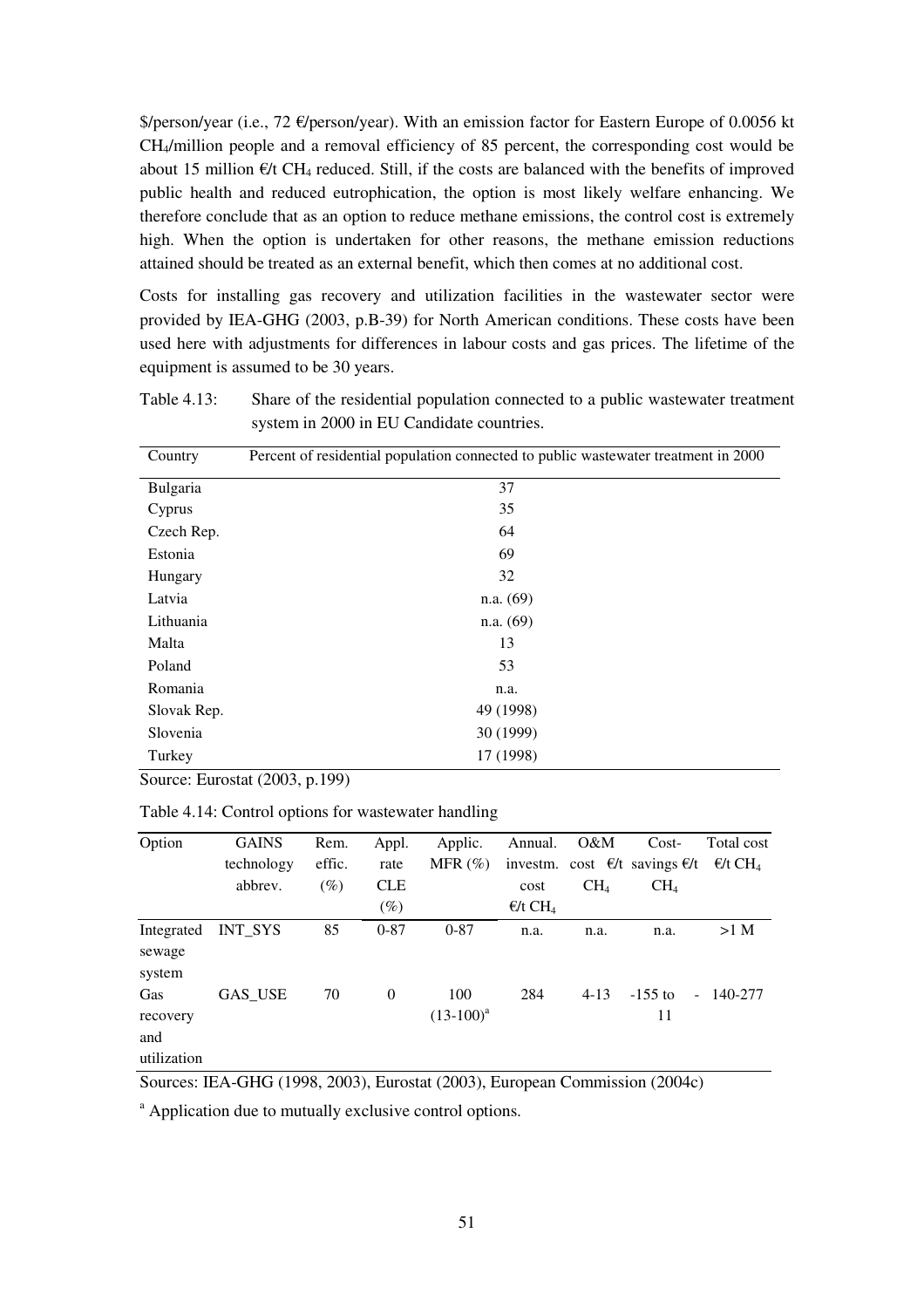## **4.6 Coal mining**

Methane emissions from coal mines can be reduced by upgrading the gas recovery of existing mines or by installing more efficient methane recovery in new mines. The recovered gas can then be utilized for energy purposes. Current recovery and utilization rates for methane emissions from coal mines are presented in Table 4.15 for the Former Soviet Union, Germany, Poland and the UK (AEAT, 2001c, p.38). Based on this information, recovery and utilization rates for other EU and non-EU countries were assumed. For EU countries, the gas recovery rate is assumed to be 50 percent of total emissions, whereof 25 percent is utilized as energy. For non-EU countries, the gas recovery and utilization rates of the former Soviet Union are assumed, i.e., 28 percent recovered, whereof 14 percent is utilized. The control option considered in GAINS is an upgrade of the current capture and utilization rates. It is assumed that it is technically possible to extend the recovery and utilization rate to on average 70 percent of total emissions from coal mines (AEAT, 2001c, p.44). The removal efficiency of the recovered gas is assumed to be 90 percent taking into account that some fugitive emissions will take place during the utilization of the recovered gas.

In the CLE case, current capture and utilization rates are assumed and no further upgrade is applied.

In the MFR case, an upgrade of the gas recovery and utilization rates from the current levels to 70 percent of total emissions is assumed for all countries.

The cost of increased gas recovery and utilization from 30 percent to 70 percent of total emissions is estimated assuming a typical mine producing 1.7 Mt coal/year and emitting 20 kt CH<sub>4</sub>/year, i.e., emitting  $0.012$  t CH<sub>4</sub>/t coal (AEAT, 1998, p.101). The recovery upgrade implies that emission recovery is increased from 6 to 10 kt  $CH<sub>4</sub>/year$  reducing emissions by 4 kt CH4/year. Costs are based on the installation of a reciprocal engine, which according to AEAT (1998, p.101) is the most cost-effective measure. The lifetime of the equipment installed is 10 years. The additional investment cost of upgrading the gas recovery from 30 to 70 percent is assumed to be 3.8 M€ or 0.28 M€/year when annualized (AEAT, 1998 p.102). With an additional emission reduction of 4 kt CH<sub>4</sub>/year, the investment cost amounts to 70  $\epsilon$ /t CH<sub>4</sub> reduced. The additional O&M cost are 0.222 M€/year or 43  $\epsilon/t$  CH<sub>4</sub> reduced, assuming UK labour costs. When gas utilization increases from 30 to 70 percent, the cost-saving per unit of CH4 reduced is set at 80 percent of the gas price, assuming that 80 percent of the gas made available for utilization can be used in the vicinity of the coal mine.

| Country-region | Methane captured<br>(% of total emitted) | Proportion utilized<br>(% of total captured) | Source:            |
|----------------|------------------------------------------|----------------------------------------------|--------------------|
| Former USSR    | 28                                       | 14                                           | AEAT (2001c, p.38) |
| Germany        | 63                                       | 40                                           | AEAT (2001c, p.38) |
| Poland         | 49                                       | 29                                           | AEAT (2001c, p.38) |
| UK             | 18                                       | 20                                           | AEAT (2001c, p.38) |
| Other EU       | 50                                       | 25                                           | Assumed here       |
| Other Non-EU   | 28                                       | 14                                           | Assumed here       |

Table 4.15: Methane captured and proportion utilized of mine gas.

Source: AEAT (2001c, p.38)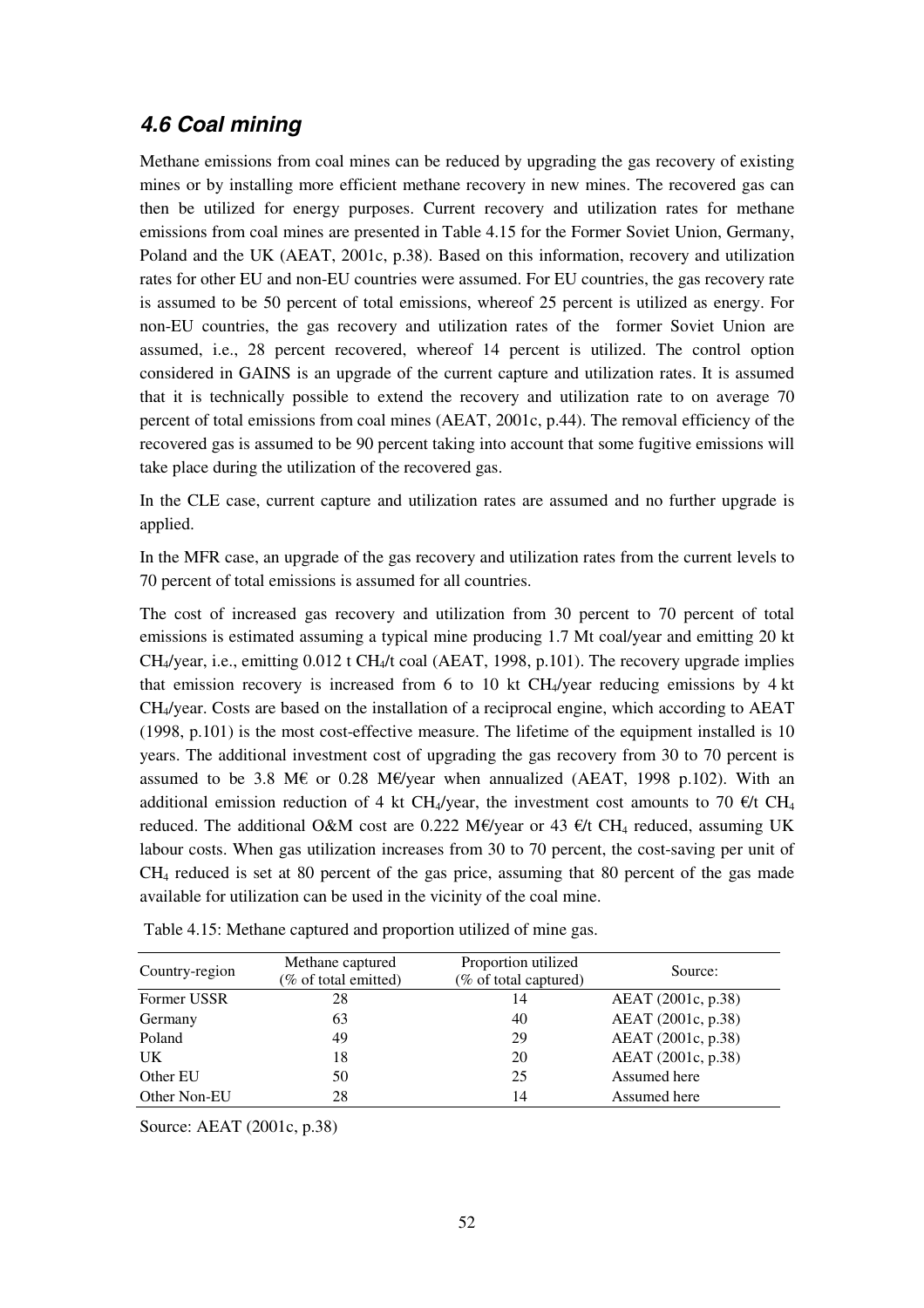|                    | <b>GAINS</b> | Appl.      | Appl.      |                  | Rem. Annual.                 | O&M                          | $Cost-$                      | Total cost                    |
|--------------------|--------------|------------|------------|------------------|------------------------------|------------------------------|------------------------------|-------------------------------|
| Option             | techn.       | <b>CLE</b> | <b>MFR</b> |                  |                              | effic. inv. cost costs $E/t$ | saving                       | $\epsilon$ /t CH <sub>4</sub> |
|                    | abbrev.      | $(\%)$     | $(\%)$     | $\mathcal{O}(6)$ | $\epsilon/t$ CH <sub>4</sub> | CH <sub>4</sub>              | $\epsilon/t$ CH <sub>4</sub> |                               |
| Upgraded           | CH4 REC      | 18-63      | 70         | 100              | 118                          | 13 to 72 -284 to             |                              | $-107$ to 112                 |
| recovery and       |              |            |            |                  |                              |                              | 20                           |                               |
| utilization of gas |              |            |            |                  |                              |                              |                              |                               |
| from current level |              |            |            |                  |                              |                              |                              |                               |
| to $70\%$          |              |            |            |                  |                              |                              |                              |                               |

Table 4.16: Control option for coal mining

Source: AEAT (1998, 2001c)

#### **4.7 Gas and oil production and processes**

Emissions of methane occur during oil and gas production and during the associated refining of oil. These emissions can be controlled either by flaring (instead of venting) or by recovering the gas in order to use it for heat or electricity. Apart from limited on-site use, it may be difficult to find use for the recovered energy in the vicinity of the gas or oil field. Oil refineries are usually located in the outskirts of urban areas and may also have problems finding use for the recovered gas in the close vicinity. Utilization of recovered gas from these activities is therefore not considered to be a feasible option. Flaring is the only option considered here for reducing emissions from oil and gas production and processes. Flaring is also a more emission effective measure than gas recovery and utilization. According to AEAT (1998, p.121), the removal efficiency of a flaring facility is 97 percent compared with 80 percent for a gas recovery and utilization installation. AEAT (1998, p.30) assumes that under a business-asusual scenario, flaring is undertaken on a voluntary basis and will be fully implemented by 2010 in the EU-15. This assumption is based on information about the situation in the two major oil and gas producing countries in the EU-15, the Netherlands and the UK. In these countries, oil and gas producing companies have undertaken various measures to recover and utilize methane emissions. In the Netherlands, such measures are estimated to reduce methane emissions from on- and off-shore oil and gas production by 30 percent in the year 2000 compared with the 1990 level.

In the CLE case, no control measures are assumed to be applied in the gas and oil production sectors for non-EU-15 countries. For EU-15, a 30 percent reduction from the 1990 level is assumed to take place between 1990 and 2000 and to continue to 100 percent in 2010 without any introduction of legal requirements. These reductions are assumed to be inherent in the lower emission factor used to estimate emissions for Western Europe (see Section 3.3.6). No further implementation is assumed to take place in response to legislation, since no current or future legislation is known.

In the MFR case, flaring is assumed to be applied to 100 percent of the production and processing of oil and gas.

AEAT (1998, p.124) provides cost data for flaring based on Dutch off-shore installations. Woodhill (1994) estimates the capital costs of an on-shore installation at 40 percent of the capital cost of an off-shore installation. GAINS applies the Dutch cost data for installations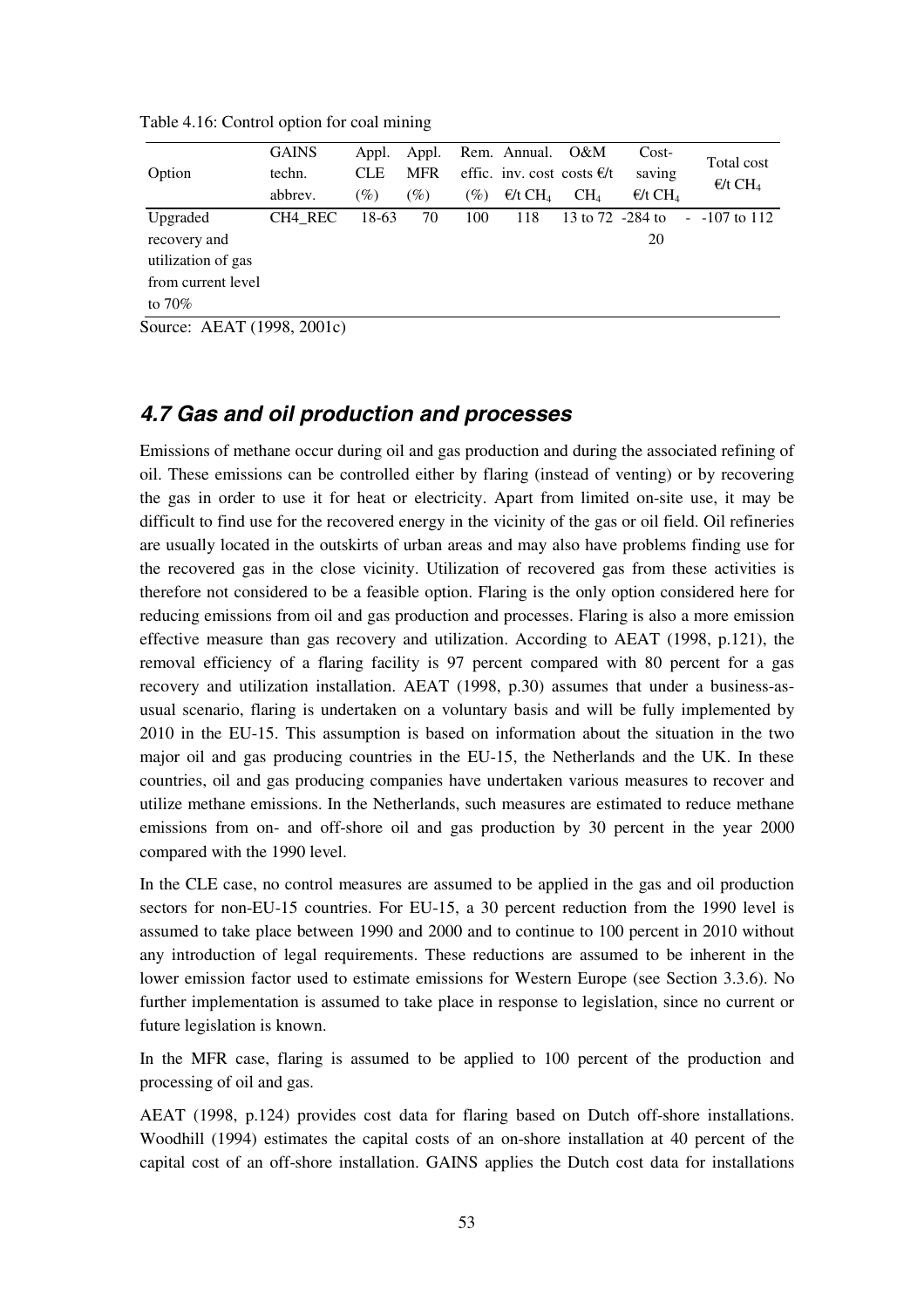made in oil and gas production in the Netherlands, the UK, Norway and Denmark and assumes that all other countries need mainly on-shore installations. The cost of on-shore installations is assumed to be 40 percent of the Dutch cost estimates. Installations in oil refineries are always assumed to be on-shore. Gas prices are country-specific.

| Option        | GAINS techn.   |           | Appl.          | Potential   | Rem.   | Annual.                      | O&M             | $Cost-$                      | Total cost                   |
|---------------|----------------|-----------|----------------|-------------|--------|------------------------------|-----------------|------------------------------|------------------------------|
|               | abbrev.        |           | <b>CLE</b>     | application | effic. | invest.                      | costs $E/t$     | saving                       | $\epsilon/t$ CH <sub>4</sub> |
|               |                |           | $(\%)$         | MFR $(\%)$  | $(\%)$ | cost                         | CH <sub>4</sub> | $\epsilon/t$ CH <sub>4</sub> |                              |
|               |                |           |                |             |        | $\epsilon/t$ CH <sub>4</sub> |                 |                              |                              |
| Flaring       | FLA_PROD       | Off-shore | $\theta$       | 100         | 97     | 162                          | 58-79           | $\theta$                     | 220-241                      |
| instead of    |                | On-shore  | $\overline{0}$ | 100         | 97     | 65                           | 8-38            | $\boldsymbol{0}$             | 73-103                       |
| venting of    |                |           |                |             |        |                              |                 |                              |                              |
| gas - oil/gas |                |           |                |             |        |                              |                 |                              |                              |
| production    |                |           |                |             |        |                              |                 |                              |                              |
| Flaring       | <b>FLA REF</b> | On-shore  | $\overline{0}$ | 100         | 97     | 65                           | 8-38            | $\boldsymbol{0}$             | 73-103                       |
| instead of    |                |           |                |             |        |                              |                 |                              |                              |
| venting of    |                |           |                |             |        |                              |                 |                              |                              |
| gas           |                |           |                |             |        |                              |                 |                              |                              |
| - oil/gas     |                |           |                |             |        |                              |                 |                              |                              |
| refinery      |                |           |                |             |        |                              |                 |                              |                              |

Table 4.17: Control options for oil and gas production and processes. Source: AEAT (1998)

#### **4.8 Gas transmission and distribution**

Emissions from gas leakages during pipeline transmission and consumer distribution networks are extensive, especially in Eastern Europe.

For Western Europe, emission estimates are based on the amount of gas consumed. They primarily arise from leakages in the distribution to the consumers. Following Houghton et al. (1997, p.1.30), no emissions from leakages in the industrial, power plants and residential sectors are assumed. Fugitive emissions from old consumer distribution networks make up the majority (79 percent) of emissions from gas distribution in Western Europe (AEAT, 1998, p.123). Emissions from this source can be reduced by replacing grey cast iron networks (built when town gas was used instead of methane) by polyethylene (PE) or polyvinylchloride (PVC) networks. This control option is expected to remove 97 percent of this type of fugitive emissions (AEAT, 1998, p.132). Investments have a lifetime of 20 years.

An alternative option is to increase the frequency of inspections and maintenance to improve leakage detection and repair. A doubling of the control frequency (from every fourth year to every second year) of gas networks in the Netherlands reduced emissions by 50 percent (AEAT, 1998, p.123). Cost estimates for a doubling of the leak control frequency of the distribution network for the Netherlands were given by AEAT (1998, p.125). These estimates were adopted for Western Europe adjusting for differences in labour costs. The annualized investment cost is estimated at 2036  $\epsilon/t$  CH<sub>4</sub> abated. Cost-savings from reduced gas losses correspond to the gas price.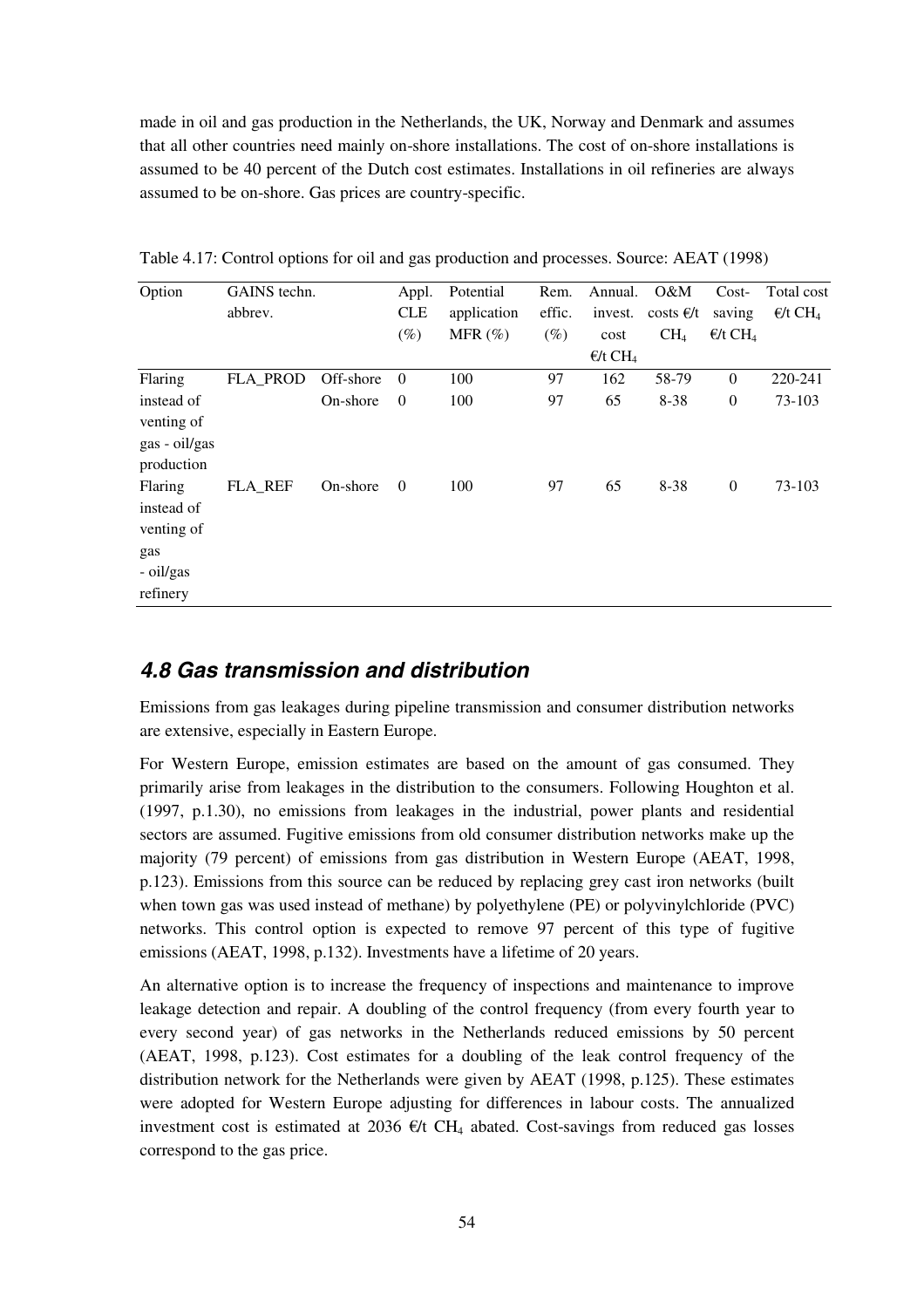In the CLE case, no options are assumed to have been implemented in 1990. For subsequent years, AEAT (1998, p.131) reports that measures are being undertaken to reduce emissions from distribution networks in Austria, France, Germany, Ireland, Italy, Netherlands, and the UK. Assuming a replacement rate of the old networks of three percent per year (the current replacement rate in Ireland) in these countries and starting from 1995, emissions from this source are assumed to be successively reduced until the network is fully replaced by 2030. For 50 percent of non-replaced networks, the control frequency is assumed to be doubled in these countries.

In the MFR case, all grey cast iron pipe networks can be replaced, thereby removing 76 percent of emissions from gas distribution in Western Europe. Residual emissions are reduced by 50 percent through increased control frequency of all distribution networks. The resulting application rates, removal efficiencies and costs for the control options applied for Western Europe are presented in Table 4.18.

For Eastern Europe, IPCC emission factors and emission estimates are based on the amount of gas *produced.* Emissions arise from leakages of gas transmission pipelines and distribution networks. In Russia, emissions during gas transmission are the most important source of methane emissions and emissions from gas compression and control systems are the major contributors to emissions during transmission (IEA Greenhouse Gas R&D Programme, June 1998). Methane emissions arise for several reasons, e.g., compressor seals are not gas-tight, valves are poorly controlled and maintained, and due to flushing with natural gas during startups.

Hendriks *et al*. (1998, pp.19-20) calculates for EU-15 the costs for a set of measures reducing up to 90 percent of emissions at compressors. The measures include no flushing at start-up, electrical start-up, and inspection and maintenance programs. The removal efficiency is 80 percent. The cost estimates for Western Europe have been applied to Eastern Europe with adjustments for different labour costs and gas prices. Cost-savings from this set of measures arise due to reduced gas losses and to an efficiency increase of the equipment of 10 percent (Hendriks *et al*., 1998, p.20). For all countries except Russia, the cost of gas losses are measured as the export price of gas from Russia to the European market. Export prices for gas in 2002 from Gazprom (2002) were used as starting values. These were 60  $\epsilon/t$  gas for the CIS member states Ukraine, Belarus, Moldavia and the Baltic states. For all other countries, the price was 116  $\epsilon/t$  gas. The price is assumed to increase linearly by 1.8  $\epsilon$ /year until 2020 following Kononov (2003) and assuming 0.9 t CH<sub>4</sub> per thousand  $m^3$  CH<sub>4</sub>. After 2020, the producer price is assumed constant. Thus, the price in 2000 is assumed to be 56.4  $\epsilon/t$  rising to 92.4  $\epsilon$ /t gas in 2020 in CIS member countries. For all other countries the price is assumed to increase from 112 to 148  $\epsilon$ /t gas in 2000 to 2020. For Russia, the producer price of gas is used as a measure of the benefit of reduced gas losses during transmission. Producer prices for gas in Russia were assumed to be 36  $\epsilon/t$  CH<sub>4</sub> in 2000 rising to 45  $\epsilon/t$  CH<sub>4</sub> in 2020 (Makarov and Likhachev, 2002). For a valuation of the reduced gas losses in Russia, 75 percent of gas is assumed to be sold in the internal market and 25 percent to be exported to Europe (Gazprom Annual Report 2002). All other costs (investment and material costs) are assumed to be the same in Eastern Europe as in Western Europe.

In the CLE case, pipelines in the Former Soviet Union are assumed to be refurbished at a rate of one percent per year starting from year 2000. This corresponds to the share of pipeline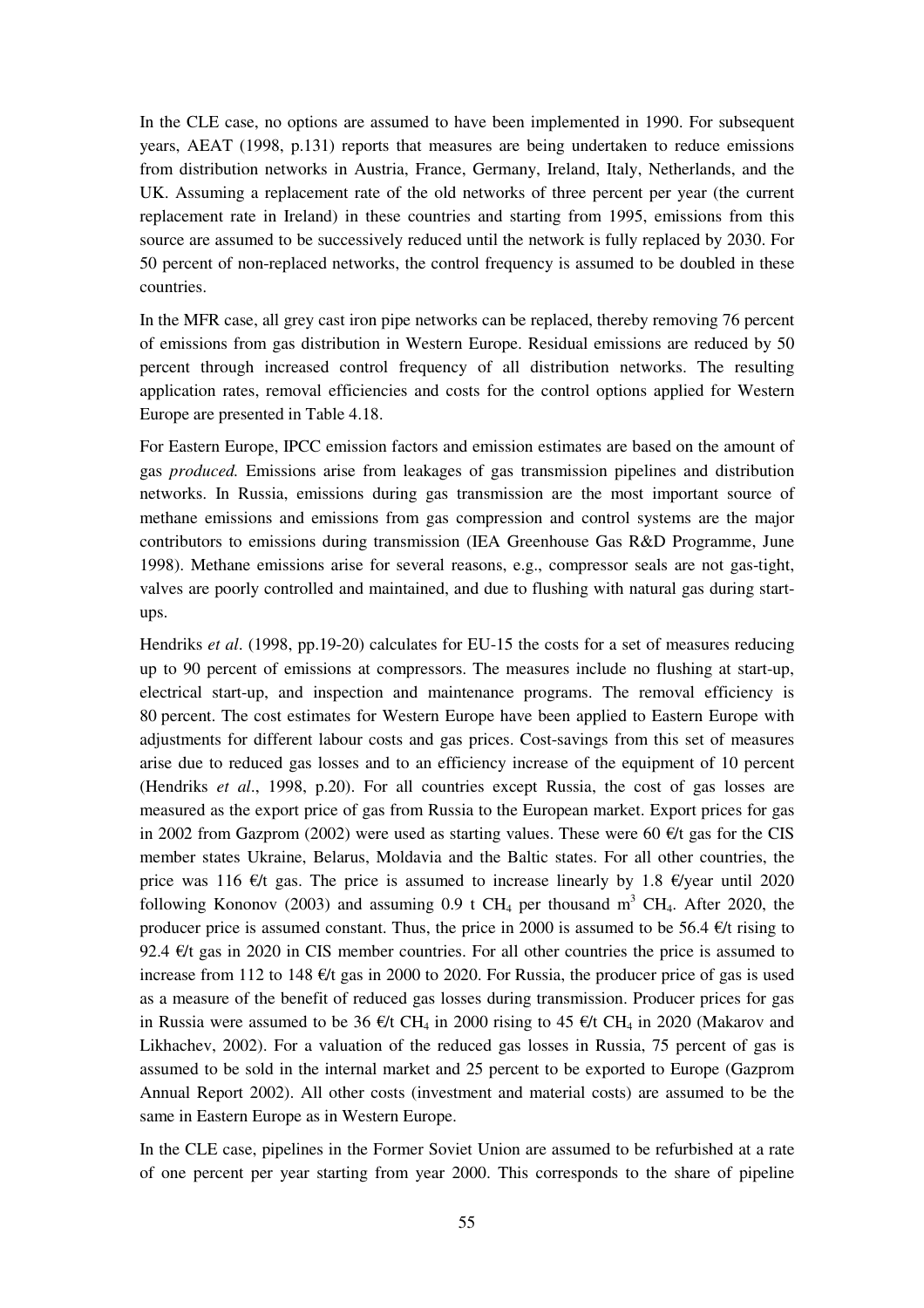length refurbished in Russia in the year 2002 (Gazprom Annual Report, 2002). No control of leakages of emissions from residential and industrial consumer networks is assumed in the CLE case.

In the MFR case, all compressor stations can be subject to the control option package described above. Emissions from residential and industrial sources in Eastern Europe are controlled through replacement of grey cast iron networks and increased leak control frequency.

| Option                                                                                       | GAINS techn. Applic. |            | Applic.    | Rem.   | Annual.                      | O&M             | $Cost-$                      | Total cost                   |
|----------------------------------------------------------------------------------------------|----------------------|------------|------------|--------|------------------------------|-----------------|------------------------------|------------------------------|
|                                                                                              | abbrev.              | <b>CLE</b> | <b>MFR</b> | effic. | inv. cost cost $\epsilon/t$  |                 | savings                      | $\epsilon/t$ CH <sub>4</sub> |
|                                                                                              |                      | $(\%)$     | $(\%)$     | (%)    | $\epsilon/t$ CH <sub>4</sub> | CH <sub>4</sub> | $\epsilon/t$ CH <sub>4</sub> |                              |
| Replacement                                                                                  | REPL_NET             | $0 - 71$   | 79         | 97     | 2,036                        | $\overline{0}$  | $-280$ to $-66$              | $1,756$ to                   |
| of grey cast                                                                                 |                      |            |            |        |                              |                 |                              | 1,970                        |
| iron networks                                                                                |                      |            |            |        |                              |                 |                              |                              |
| Doubling of                                                                                  | CONT_NET             | $0 - 25$   | 21         | 50     | $\mathbf{0}$                 | 538-            | $-355$ to                    | 338 to 1,394                 |
| leak control                                                                                 |                      |            | (residual) |        |                              | 1,630           | $-84$                        |                              |
| frequency of                                                                                 |                      |            | emissions) |        |                              |                 |                              |                              |
| network                                                                                      |                      |            |            |        |                              |                 |                              |                              |
| Source: AEAT (1998, p.126), Hendriks <i>et al.</i> (1998, p.20-21)                           |                      |            |            |        |                              |                 |                              |                              |
| Table 4.19:<br>Control options to reduce emissions from gas transmission and distribution in |                      |            |            |        |                              |                 |                              |                              |

Table 4.18: Control options to reduce emissions from gas distribution in Western Europe.

| Option       | GAINS techn. Appl.           |              | Applic. MFR Rem. |        | Annual                            | O&M                |                              | Cost-savings Total cost $E/t$  |
|--------------|------------------------------|--------------|------------------|--------|-----------------------------------|--------------------|------------------------------|--------------------------------|
|              | Abbrev.                      | <b>CLE</b>   |                  | effic. | invest.                           | $\cosh \theta / t$ | $\epsilon/t$ CH <sub>4</sub> | CH <sub>4</sub>                |
|              |                              | $(\%)$       |                  | $(\%)$ | cost $\epsilon/t$ CH <sub>4</sub> |                    |                              |                                |
|              |                              |              |                  |        | CH <sub>4</sub>                   |                    |                              |                                |
|              | <b>Reduction at COMPRESS</b> | $\mathbf{0}$ | $100\%$ of       | 80     | 75                                | $5 - 16$           | $-83$ to $-32$               | $0 - 48$                       |
| compressor   |                              |              | transmission     |        |                                   |                    |                              |                                |
| stations     |                              |              | pipelines in     |        |                                   |                    |                              |                                |
|              |                              |              | <b>FSU</b>       |        |                                   |                    |                              |                                |
|              | Replacement REPL_NET         | $\mathbf{0}$ | 79% of           | 97     | 2,036                             | $\boldsymbol{0}$   |                              | $-245$ to $-20$ 1,791 to 2,016 |
| of grey cast |                              |              | leakage in       |        |                                   |                    |                              |                                |
| iron         |                              |              | domestic and     |        |                                   |                    |                              |                                |
| networks     |                              |              | industrial       |        |                                   |                    |                              |                                |
|              |                              |              | sectors          |        |                                   |                    |                              |                                |
|              | Doubling of CONT_NET         | $\mathbf{0}$ | $21\%$ of        | 50     | $\theta$                          |                    | 349-1,310 -248 to -20        | 169-1,078                      |
| leak control |                              |              | residual         |        |                                   |                    |                              |                                |
| frequency of |                              |              | emissions        |        |                                   |                    |                              |                                |
| network      |                              |              | from leakage     |        |                                   |                    |                              |                                |
|              |                              |              | in domestic      |        |                                   |                    |                              |                                |
|              |                              |              | and industrial   |        |                                   |                    |                              |                                |
|              |                              |              | sectors          |        |                                   |                    |                              |                                |

Source: Hendriks *et al*. (1998, p.19-20), AEAT (1998, p.122)

Eastern Europe.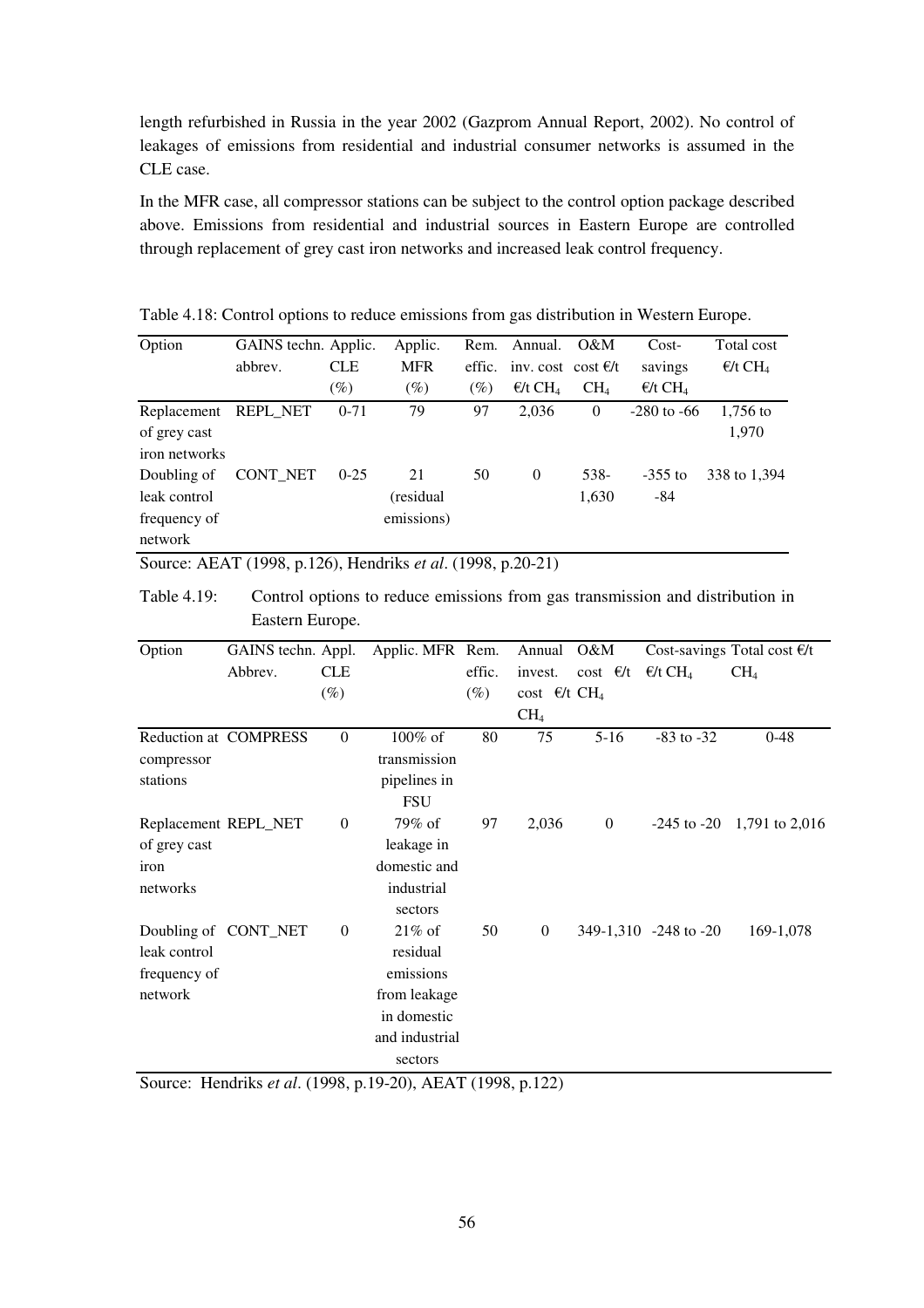## **4.9 Agricultural waste burning**

A control option for agricultural waste burning already considered in the RAINS VOC module (http://www.iiasa.ac.at/web-apps/tap/RainsWeb/) is the ban on open burning of agricultural waste (Klimont *et al., 2000).* A ban on burning of agricultural waste has already been implemented in national legislation in several countries. For the CLE case, we use information on the implementation of a ban collected through national communications for the VOC module in the RAINS database. A ban is assumed to be present from 1990 or 1995 in the Czech Republic, Denmark, Finland, France, Germany, Ireland, Luxembourg, the Netherlands, Spain, Sweden and the UK. The cost for a ban was calculated in the VOC module to 60  $\epsilon/t$ VOC. With emission factors of 8-10 t VOC/Mt waste and 1.2 t CH4/Mt waste, the corresponding cost for using this option to reduce methane emissions is about 500  $\epsilon/t$  CH<sub>4</sub>. In the CLE case, a ban on agricultural waste burning is not applied in any further country. In the MFR case, it is applied in all countries.

| Option          | <b>GAINS</b>             |            | Applic. Applic. |        |               |                                                 | Rem. Annual. Annual Cost-saving | Total cost      |
|-----------------|--------------------------|------------|-----------------|--------|---------------|-------------------------------------------------|---------------------------------|-----------------|
|                 | techn.                   | <b>CLE</b> | <b>MFR</b>      | effic. | inv. cost O&M |                                                 | $\epsilon/t$ CH                 | $\epsilon/t$ CH |
|                 | abbrev.                  | (%)        | (%)             | $(\%)$ |               | $\epsilon/t$ CH <sub>4</sub> costs $\epsilon/t$ |                                 |                 |
|                 |                          |            |                 |        |               | CH <sub>4</sub>                                 |                                 |                 |
| Ban on          | <b>BAN</b>               | $0-100$    | $0-100$         | 100    | n.a.          | n.a.                                            | n.a.                            | 500             |
| agricultural    |                          |            |                 |        |               |                                                 |                                 |                 |
| waste burning   |                          |            |                 |        |               |                                                 |                                 |                 |
| $\sim$<br>T T 1 | $\overline{1}$ $(0.000)$ |            |                 |        |               |                                                 |                                 |                 |

Table 4.20: Control options for agricultural waste burning

Source: Klimont *et al.* (2000)

#### **4.10 Summary**

In Table 4.21, the control options have been ordered by the average cost for emission reduction.

Five control measures are estimated to involve negative costs for emission reduction. These are the increased feed intake or a replacement of roughage for concentrates for dairy cows in Eastern Europe, paper recycling, upgrade of the recovery and utilization of gas from coal mines, and recovery and utilization of gas from landfills that are already capped. All other options come at a positive cost.

All cost estimates involve uncertainties. Most often, the estimates are based on a single or a couple of estimates of the costs for an actual implementation of the option in a European country. To consider differences in, e.g., prices and wages between countries, the actual implementation costs have been adjusted accordingly. Still, large uncertainties remain, e.g., due to the small number of case studies upon which the estimates are based and due to other country-specific factors that have not been controlled for in the estimations. For some options, no case study exists and estimates are instead based on references from the literature. These options have no cost range specified in Table 4.21 and are subject to high uncertainty.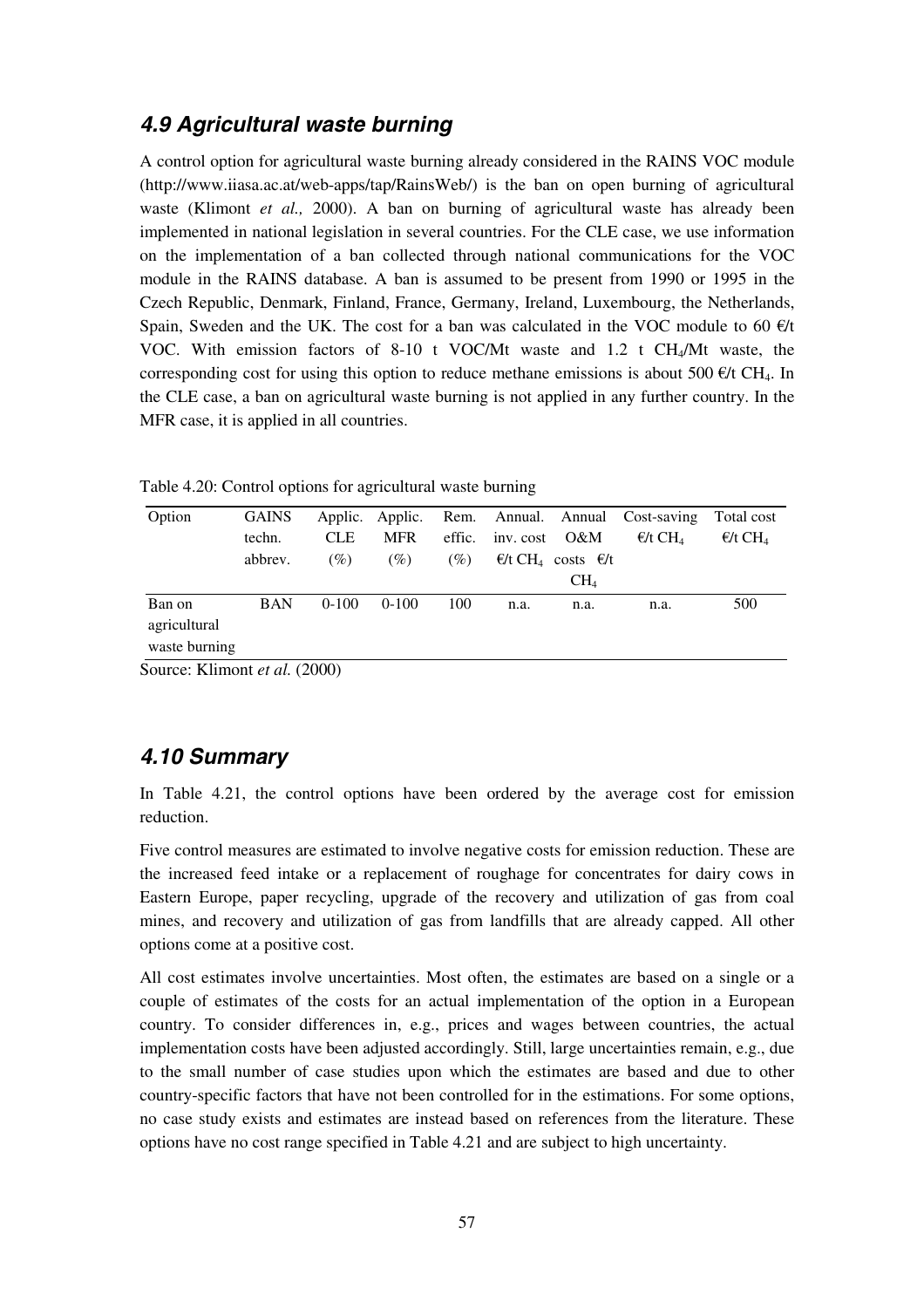| Control option                                                              | <b>GAINS</b>    | Cost $\epsilon$ /t CH <sub>4</sub> |                       |
|-----------------------------------------------------------------------------|-----------------|------------------------------------|-----------------------|
|                                                                             | technology      | Mean                               | Range                 |
|                                                                             | abbrev.         |                                    |                       |
| Ent. ferm: Repl. roughage for concentrates -dairy cows E.Europe             | <b>CONCENTR</b> | $-6,194$                           | $-13,061$ to $-1,856$ |
| Ent. ferm: Increased feed intake -dairy cows E.Europe                       | <b>INCRFEED</b> | $-4,615$                           | $-11,754$ to $-104$   |
| Waste: Paper recycling                                                      | PAP_REC         | -445                               | $-1,645$ to 2,280     |
| Waste: utilization of gas from paper waste deposited on capped landfill     | PAP_USE1        | $-70$                              | $-133$ to $-4$        |
| Waste: utilization of gas from organic waste deposited on capped landfill   | ORG_USE1        | $-70$                              | $-133$ to $-4$        |
| Coal mining: Upgraded gas recovery and utilization                          | CH4_REC         | $-5$                               | $-115$ to $111$       |
| Ent. ferm: Autonomous efficiency increase in milk and meat prod.            | <b>AUTONOM</b>  | $\boldsymbol{0}$                   | no range              |
| Manure management: Farm-scale AD -pigs/temperate                            | FARM_AD         | 17                                 | 8 to 30               |
| Waste: flaring of gas from paper waste deposited on capped landfill         | PAP_FLA1        | 23                                 | 22 to 28              |
| Waste: flaring of gas from organic waste deposited on capped landfill       | ORG_FLA1        | 23                                 | 22 to 28              |
| Gas transmission -Reduction at compressor stations in FSU                   | <b>COMPRESS</b> | 27                                 | $-3$ to 48            |
| Waste: Paper incineration                                                   | PAP_INC         | 31                                 | -11 to 95             |
| Manure management: Farm-scale AD -dairy cows/temperate                      | FARM_AD         | 33                                 | 16 to 58              |
| Manure management: Farm-scale AD -beef cattle/temperate                     | FARM_AD         | 43                                 | 21 to 76              |
| Rice cultivation: Alternative rice strains                                  | <b>ALT_RICE</b> | 47                                 | No range              |
| Manure management: Farm-scale AD -pigs/cool                                 | FARM_AD         | 81                                 | 33 to 129             |
| Oil and gas: Flaring instead of venting -onshore refinery                   | <b>FLA_REF</b>  | 81                                 | 73 to 100             |
| Oil and gas: Flaring instead of venting -onshore production                 | <b>FLA_PROD</b> | 81                                 | 73 to 100             |
| Waste: capping of landfill and utilization of gas from paper waste          | PAP_USE2        | 130                                | 68 to 194             |
| Waste: capping of landfill <i>and</i> utilization of gas from organic waste | ORG_USE2        | 130                                | 68 to 194             |
| Manure management: Farm-scale AD -dairy cows/cool                           | FARM_AD         | 139                                | 57 to 223             |
| Manure management: Farm-scale AD -beef cattle/cool                          | FARM_AD         | 184                                | 76 to 294             |
| Waste: biogasification of organic waste                                     | ORG_BIO         | 193                                | 91 to 395             |
| Waste: landfill capping of paper waste                                      | PAP_CAP         | 200                                | 198 to 203            |
| Waste: landfill capping of organic waste                                    | ORG_CAP         | 200                                | 198 to 203            |
| Wastewater: Gas recovery and utilization                                    | GAS_USE         | 207                                | 139 to 277            |
| Waste: composting of organic waste                                          | ORG_COMP        | 210                                | 135 to 372            |
| Waste: capping of landfill and flaring of gas from paper waste              | PAP_FLA2        | 223                                | 220 to 230            |
| Waste: capping of landfill <i>and</i> flaring of gas from organic waste     | ORG_FLA2        | 223                                | 220 to 230            |
| Oil and gas: Flaring instead of venting -offshore production                | <b>FLA_PROD</b> | 232                                | 220 to 241            |
| Gas distribution: Doubling leak control frequency E. Europe                 | CONT_NET        | 258                                | 117 to 679            |
| Waste: Organic waste incineration                                           | ORG_INC         | 322                                | 216 to 481            |
| Agricultural waste burning: Ban                                             | <b>BAN</b>      | 500                                | No range              |
| Enteric fermentation: Propionate precursors -dairy cows                     | <b>PROPPREC</b> | 527                                | No range              |
| Gas distribution: Doubling leak control frequency W. Europe                 | CONT_NET        | 891                                | 248 to 1,394          |
| Enteric fermentation: Propionate precursors -beef cattle                    | <b>PROPPREC</b> | 1,100                              | No range              |
| Gas distribution: Replacement grey cast iron networks W. Europe             | REPL_NET        | 1,869                              | 1,756 to 1,970        |
| Gas distribution: Replacement grey cast iron networks E. Europe             | REPL_NET        | 1,897                              | 1,791 to 2,016        |
| Enteric ferm.: Change to NSC diet-dairy cows E. and W. Europe               | <b>NSCDIET</b>  | 1,945                              | 1,607 to 2,293        |
| Enteric ferm: Change to NSC diet-beef cattle E. and W. Europe               | <b>NSCDIET</b>  | 3,963                              | 301 to 5,154          |
| Enteric ferm: Repl. roughage for concentr. -beef cattle E. Europe           | <b>CONCENTR</b> | 4,475                              | $-2,214$ to 7,378     |
| Enteric ferm: Increased feed intake -beef cattle E. Europe                  | <b>INCRFEED</b> | 7,698                              | 151 to 10,972         |
| Manure management: Housing adaptation -pigs/liquid manure                   | HO_ADAP         | 38,150                             | 9,400 to 66,900       |
| Wastewater: Integrated sewage system                                        | INT_SYS         | >1M                                | No range              |

## Table 4.21: Marginal costs for implementing control options (mean of all countries and years 1990-2030).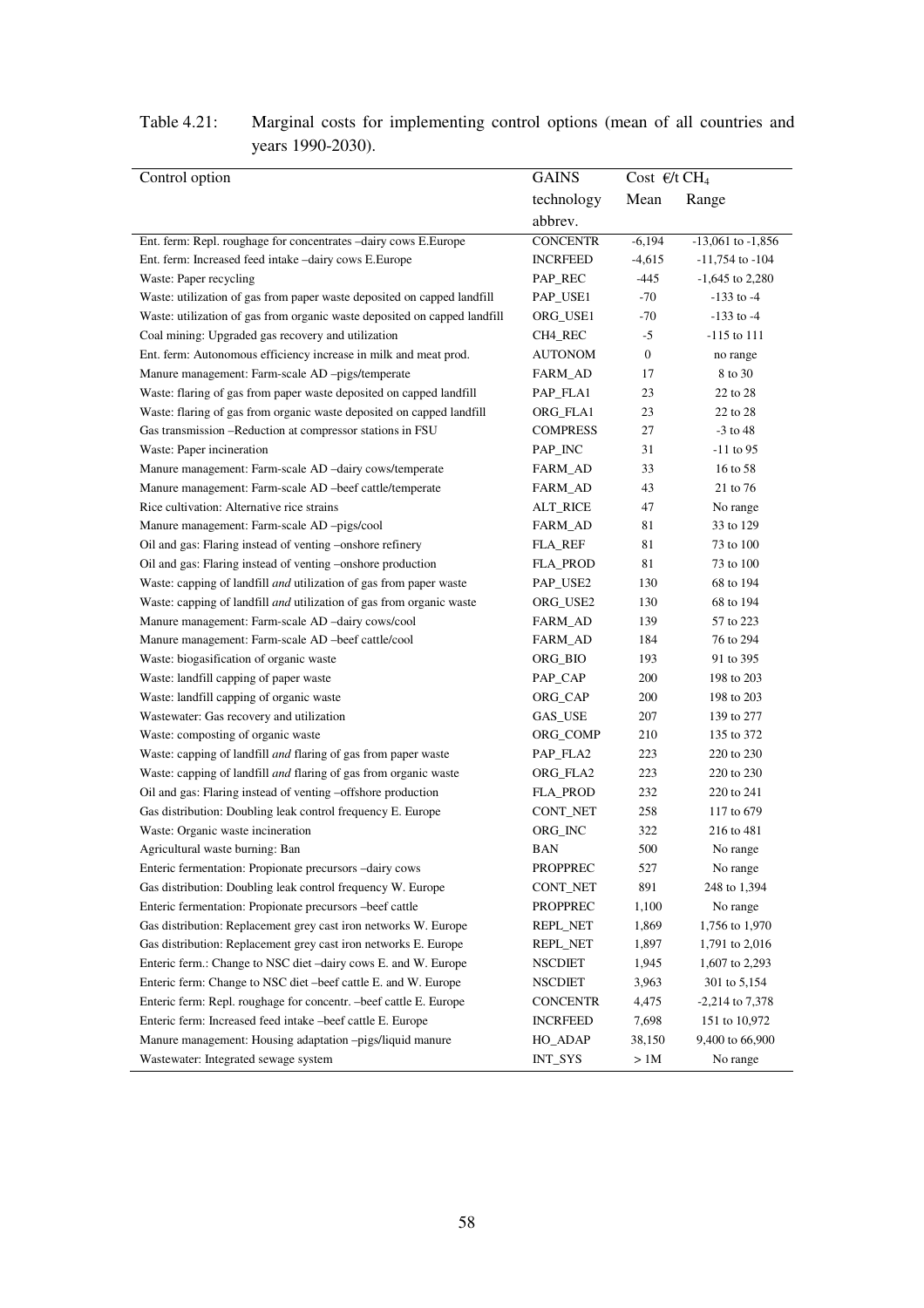# **5 Results**

#### **5.1 Emissions in the base year**

For the 42 Eureopan regions analysed in GAINS, the aggregate methane emissions for 1990 amount to 64,200 kt (see Table 5.1). EU-25 emissions are estimated at 24,900 kt (or 39 percent), for the European part of Russia at 25,200 kt (with 13,100 kt or 20 percent of total European emissions alone form gas transportation.

Figure 5.1 provides a sectoral analysis of the 1990 emissions for the 42 regions, highlighting the gas and agricultural sectors as the main sources of methane emissions. They both emit just over 30 percent each of total emissions, followed by waste and coal mining sectors with 17 and 13 percent, respectively. Other sectors contributeminor shares. A separate sector analysis for EU-25 (Figure 5.2) shows a slightly different picture. Agriculture, waste and coal mining are the dominating contributors and only eight percent of total emissions emerge from the gas sector.

The UNFCCC (2004) and EDGAR (2004) inventories do not cover the full GAINS domain. However, comparisons of the emissions for EU-25 show similar emission levels for most countries (see Table 5.1). For seven countries (Bulgaria, Czech Republic, Estonia, the Netherlands, Portugal, Slovenia, and Ukraine), the GAINS estimates for 1990 deviate by more than 30 percent from the figures reported by countries to UNFCCC (2004). Table 5.2 shows a sectoral comparison of emissions between the GAINS and the UNFCCC estimates. Large discrepancies in emission estimates appear for the waste sector and from coal mining, but not in the agricultural sector. For the Czech Republic, the UNFCCC data seem to report considerably lower emissions from coal mining. For all countries, the UNFCCC emissions for the waste sector are estimated based on the amounts of municipal solid waste. In GAINS, emissions from the waste sector are based on estimations of the amount of consumed paper and generated food and garden waste, which end up in the municipal solid waste. This implies, e.g., that countries with high paper consumption and relatively limited recycling and incineration of paper in 1990 (like Italy and Spain) will have higher emissions from the waste sector in GAINS than in UNFCCC.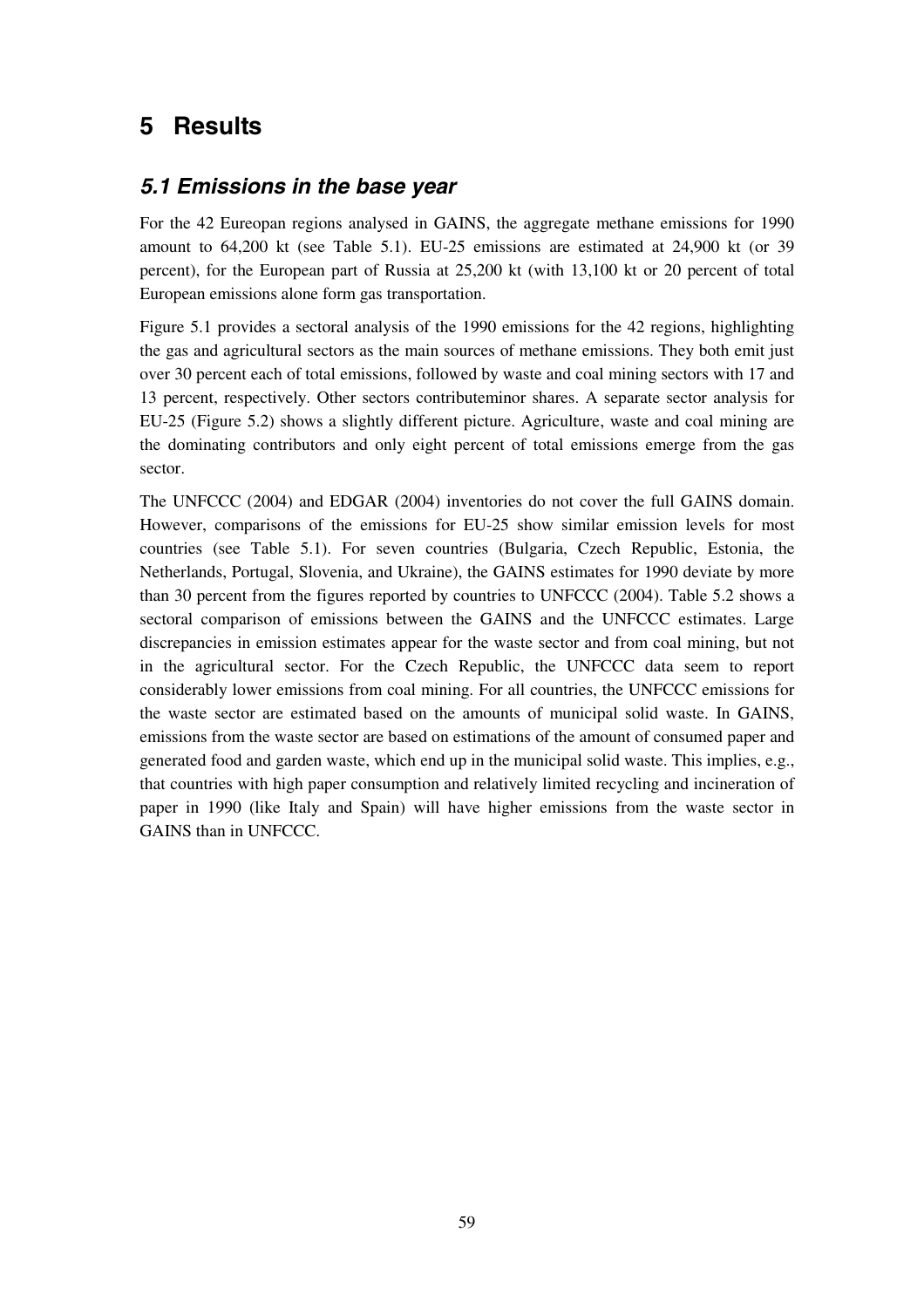|                 |              | 1990          |              |               | 2000         |                       |               |
|-----------------|--------------|---------------|--------------|---------------|--------------|-----------------------|---------------|
|                 | <b>GAINS</b> | <b>UNFCCC</b> | <b>EDGAR</b> | <b>ECOFYS</b> | <b>GAINS</b> | <b>UNFCCC</b>         | <b>ECOFYS</b> |
| Albania         | 159          | n.a.          | 105          | n.a.          | 168          | n.a.                  | n.a.          |
| Austria         | 418          | 538           | 391          | 587           | 328          | 448                   | 600           |
| <b>Belarus</b>  | 937          | n.a.          | 914          | n.a.          | 685          | n.a.                  | n.a.          |
| Belgium         | 527          | 550           | 488          | 634           | 470          | 524                   | 537           |
| Bosnia-H        | 159          | n.a.          | 95           | n.a.          | 134          | n.a.                  | n.a.          |
| Bulgaria        | 471          | 1,334         | 457          | n.a.          | 323          | n.a.                  | n.a.          |
| Croatia         | 190          | 182           | 190          | n.a.          | 217          | n.a.                  | n.a.          |
| Cyprus          | 23           | n.a.          | n.a.         | n.a.          | 28           | n.a.                  | n.a.          |
| Czech Rep.      | 1,245        | 798           | 1,059        | n.a.          | 1,021        | 510                   | n.a.          |
| Denmark         | 313          | 278           | 269          | 421           | 334          | 274                   | 409           |
| Estonia         | 129          | 208           | 124          | n.a.          | 88           | 118                   | n.a.          |
| Finland         | 326          | 292           | 353          | 246           | 291          | 187                   | 226           |
| France          | 2,857        | 3,169         | 2,701        | 3,017         | 2,578        | 2,871                 | 2,820         |
| Germany         | 4,310        | 5,273         | 5,232        | 5,682         | 3,428        | 2,885                 | 3,892         |
| Greece          | 412          | 416           | 305          | 443           | 454          | 518                   | n.a.          |
| Hungary         | 703          | 664           | 677          | n.a.          | 612          | 553                   | n.a.          |
| Ireland         | 636          | 612           | 551          | 811           | 601          | 610                   | 837           |
| Italy           | 2,159        | 1,876         | 2,015        | 2,329         | 1,617        | 1,801                 | 2,455         |
| Latvia          | 197          | 196           | 206          | n.a.          | 100          | 121                   | n.a.          |
| Lithuania       | 310          | 378           | 369          | n.a.          | 246          | n.a.                  | n.a.          |
| Luxembourg      | 28           | 24            | 12           | 24            | 30           | 23                    | 22            |
| Macedonia       | 92           | n.a.          | 57           | n.a.          | 89           | n.a.                  | n.a.          |
| Malta           | 9            | n.a.          | 5            | n.a.          | 10           | n.a.                  | n.a.          |
| Moldavia        | 228          | n.a.          | 229          | n.a.          | 207          | n.a.                  | n.a.          |
| Netherlands     | 983          | 1,292         | 922          | 1,290         | 890          | 983                   | 971           |
| Norway          | 259          | 307           | 362          | n.a.          | 286          | 324                   | n.a.          |
| Poland          | 2,613        | 3,141         | 4,286        | n.a.          | 2,405        | 2,183                 | n.a.          |
| Portugal        | 392          | 614           | 355          | 806           | 389          | 625                   | 714           |
| Romania         | 2,253        | 2,357         | 2,014        | n.a.          | 1,563        | n.a.                  | n.a.          |
| Russl. (KALI)   | 74           | n.a.          | n.a.         | n.a.          | 57           | n.a.                  | n.a.          |
| Russl.(KOLK)    | 157          | n.a.          | n.a.         | n.a.          | 155          | n.a.                  | n.a.          |
| Russl.(REMR)    | 24,554       | n.a.          | n.a.         | n.a.          | 21,421       | n.a.                  | n.a.          |
| Russl.(SPET)    | 398          | n.a.          | n.a.         | n.a.          | 299          | n.a.                  | n.a.          |
| Serbia-M.       | 485          | n.a.          | 614          | n.a.          | 459          | n.a.                  | n.a.          |
| Slovakia        | 313          | 323           | 355          | n.a.          | 251          | 215                   | n.a.          |
| Slovenia        | 120          | 176           | 83           | n.a.          | 101          | n.a.                  | n.a.          |
| Spain           | 1,950        | 1,412         | 1,508        | 2,181         | 2,081        | 1,827                 | 2,356         |
| Sweden          | 396          | 324           | 365          | 324           | 319          | 280                   | 284           |
| Switzerland     | 300          | 242           | 229          | n.a.          | 297          | 216                   | n.a.          |
| Turkey          | 2,701        | n.a.          | n.a.         | n.a.          | 2,758        | n.a.                  | n.a.          |
| Ukraine         | 5,835        | 9,402         | 6,971        | n.a.          | 4,861        | n.a.                  | n.a.          |
| UK              | 3,550        | 3,645         | 3,227        | 4,409         | 2,803        | 2,427                 | 3,361         |
| Total (42 reg.) | 64,172       | n.a.          | n.a.         | n.a.          | 55,452       | n.a.                  | n.a.          |
| $CO2$ -eq, Mton | 1,476        | n.a.          | n.a.         | n.a.          | 1,275        | n.a.                  | n.a.          |
| $EU-25$         | 24,919       | 26,199        | n.a.         | n.a.          | 21,473       | $20,307$ <sup>a</sup> | n.a.          |
| $CO2$ -eq, Mton | 573          | 603           | n.a.         | n.a.          | 494          | $467$ <sup>a</sup>    | n.a.          |

Table 5.1: CH4 baseline emission estimates for 1990 and 2000 (kilotons CH4)

Sources: GAINS, UNFCCC (2004), EDGAR (2004) and Hendriks *et al*. (1998)

a EU-25 excluding Cyprus, Lithuania, Malta, and Slovenia.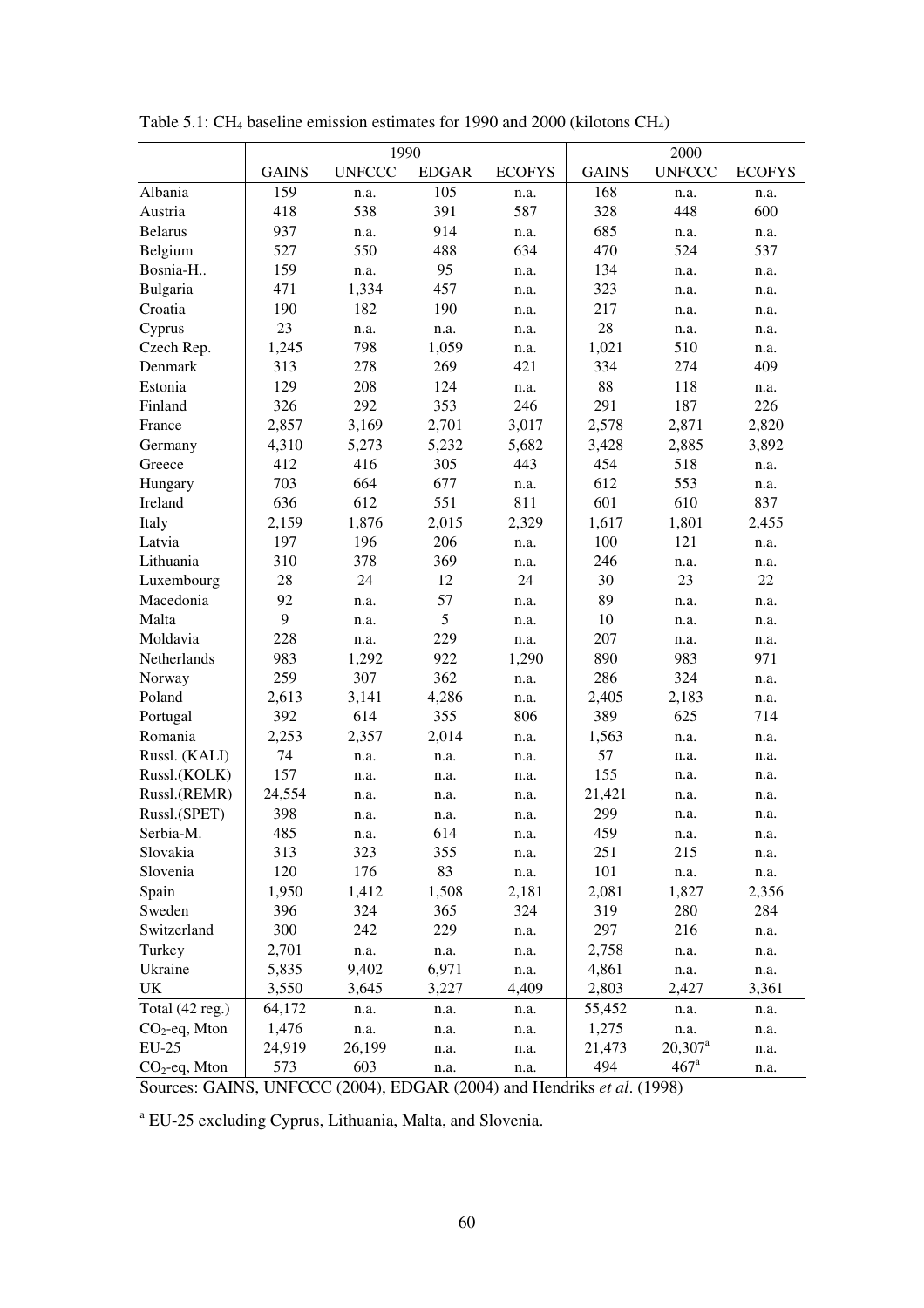

Figure 5.1: Methane emissions by sectir estimated for the year 1990 for the 42 regions analysed in GAINS.



Figure 5.2: Methane emissions by sectir estimated for the year 1990 for the EU-25 as estimated by GAINS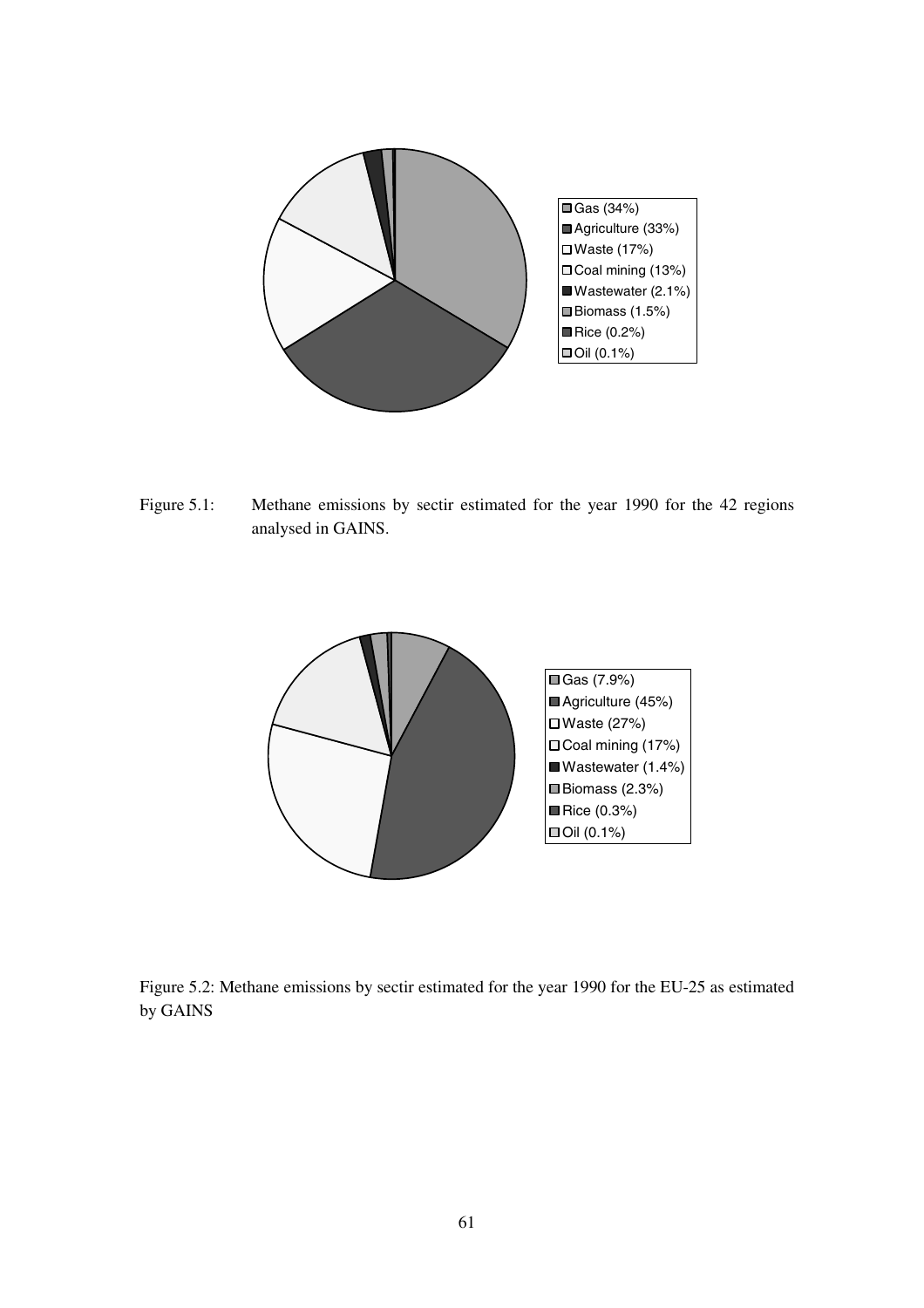| Country        | Data                 | $CH4$ emissions (kt/year)                                               |                  |                                  |                           |        |  |
|----------------|----------------------|-------------------------------------------------------------------------|------------------|----------------------------------|---------------------------|--------|--|
|                | source               | Fuels and industrial<br>processes <sup>a</sup> (whereof coal<br>mining) | Agri-<br>culture | Waste<br>(whereof<br>wastewater) | Other                     | Total  |  |
| Albania        | <b>GAINS</b>         | 14(0)                                                                   | 95               | 50(7)                            | $\overline{0}$            | 159    |  |
|                | <b>UNFCCC</b>        | n.a.                                                                    | n.a.             | n.a.                             | n.a.                      | n.a.   |  |
| Austria        | <b>GAINS</b>         | 88 (17)                                                                 | 226              | 104(6)                           | $\boldsymbol{0}$          | 418    |  |
|                | <b>UNFCCC</b>        | 26(0)                                                                   | 218              | 295(14)                          | 0                         | 538    |  |
| <b>Belarus</b> | <b>GAINS</b>         | 200(0)                                                                  | 562              | 175 (38)                         | $\mathbf{0}$              | 937    |  |
|                | <b>UNFCCC</b>        | n.a.                                                                    | n.a.             | n.a.                             | n.a.                      | n.a.   |  |
| Belgium        | <b>GAINS</b>         | 70(17)                                                                  | 276              | 181(8)                           | $\boldsymbol{0}$          | 527    |  |
|                | <b>UNFCCC</b>        | 49(1)                                                                   | 314              | 155(0)                           | 5                         | 550    |  |
| Bosnia-Herc.   | <b>GAINS</b>         | 11(3)                                                                   | 90               | 58(1)                            | $\overline{0}$            | 159    |  |
|                | <b>UNFCCC</b>        | n.a.                                                                    | n.a.             | n.a.                             | n.a.                      | n.a.   |  |
| Bulgaria       | <b>GAINS</b>         | 91 (23)                                                                 | 225              | 155 (32)                         | $\boldsymbol{0}$          | 471    |  |
|                | <b>UNFCCC</b>        | 270 (92)                                                                | 273              | 791 (148)                        | 0                         | 1334   |  |
| Croatia        | <b>GAINS</b>         | 34(1)                                                                   | 84               | 72(14)                           | $\overline{0}$            | 190    |  |
|                | <b>UNFCCC</b>        | 69(2)                                                                   | 75               | 38(n.a.)                         | 0                         | 182    |  |
| Cyprus         | <b>GAINS</b>         | 0(0)                                                                    | 16               | 8(0)                             | $\boldsymbol{0}$          | 23     |  |
|                | <b>UNFCCC</b>        | n.a.                                                                    | n.a.             | n.a.                             | n.a.                      | n.a.   |  |
| Czech Rep.     | <b>GAINS</b>         | 794 (700)                                                               | 281              | 170(6)                           | $\boldsymbol{0}$          | 1245   |  |
|                | <b>UNFCCC</b>        | 459 (362)                                                               | 204              | 133(39)                          | 3                         | 798    |  |
| Denmark        | <b>GAINS</b>         | 25(0)                                                                   | 227              | 61(4)                            | $\boldsymbol{0}$          | 313    |  |
|                | <b>UNFCCC</b>        | 23(3)                                                                   | 193              | 62 (n.a.)                        | 0                         | 278    |  |
| Estonia        | <b>GAINS</b>         | 36(12)                                                                  | 68               | 25(1)                            | $\boldsymbol{0}$          | 129    |  |
|                | <b>UNFCCC</b>        | 61(19)                                                                  | 70               | 77(9)                            | 0                         | 208    |  |
| Finland        | <b>GAINS</b>         | 35(0)                                                                   | 110              | 181(4)                           | $\boldsymbol{0}$          | 326    |  |
|                | <b>UNFCCC</b>        | 20(1)                                                                   | 96               | 175(2)                           | 1                         | 292    |  |
| France         | <b>GAINS</b>         | 335 (112)                                                               | 1,846            | 656 (48)                         | $\overline{0}$            | 2857   |  |
|                | <b>UNFCCC</b>        | 519 (206)                                                               | 1,667            | 887(12)                          | 97                        | 3169   |  |
| Germany        | <b>GAINS</b>         | 1304 (953)                                                              | 1,744            | 1262(66)                         | $\boldsymbol{0}$          | 4310   |  |
|                | <b>UNFCCC</b>        | 1775 (1227)                                                             | 1,605            | 1894(52)                         | 0                         | 5273   |  |
| Greece         | <b>GAINS</b>         | 39 (27)                                                                 | 214              | 159(8)                           | $\boldsymbol{0}$          | 412    |  |
|                | <b>UNFCCC</b>        | 59 (44)                                                                 | 173              | 179(45)                          | 6                         | 416    |  |
| Hungary        | <b>GAINS</b>         | 353 (130)                                                               | 182              | 168(5)                           | $\boldsymbol{0}$          | 703    |  |
|                | <b>UNFCCC</b>        | 456(223)                                                                | 208              | n.a.                             | $\boldsymbol{\mathit{0}}$ | 664    |  |
| Ireland        | <b>GAINS</b>         | 13(0)                                                                   | 558              | 65(3)                            | $\boldsymbol{0}$          | 636    |  |
|                | <b>UNFCCC</b>        | 13(0)                                                                   | 514              | 85(n.a.)                         | $\boldsymbol{\theta}$     | 612    |  |
| Italy          | <b>GAINS</b>         | 228(1)                                                                  | 998              | 933 (47)                         | $\boldsymbol{0}$          | 2159   |  |
|                | <i>UNFCCC</i>        | 403(6)                                                                  | 913              | 559 (98)                         | 1                         | 1876   |  |
| Latvia         | <b>GAINS</b>         | 38(0)                                                                   | 121              | 38(2)                            | $\boldsymbol{0}$          | 197    |  |
|                | <b>UNFCCC</b>        | 63 <sub>(0)</sub>                                                       | 111              | 19(0)                            | $\overline{c}$            | 196    |  |
| Lithuania      | <b>GAINS</b>         | 64(0)                                                                   | 197              | 49(2)                            | $\boldsymbol{0}$          | 310    |  |
|                | <b>UNFCCC</b>        | 31(0)                                                                   | 181              | 166(4)                           | $\boldsymbol{\mathit{0}}$ | 378    |  |
| Luxembourg     | <b>GAINS</b>         | 5(0)                                                                    | 16               | 7(0)                             | $\boldsymbol{0}$          | $28\,$ |  |
|                | <i><b>UNFCCC</b></i> | 2(0)                                                                    | 18               | 4(0)                             | 0                         | 24     |  |
| Macedonia      | <b>GAINS</b>         | 14(5)                                                                   | 47               | 31(6)                            | $\mathbf{0}$              | 92     |  |
|                | <i>UNFCCC</i>        | n.a.                                                                    | n.a.             | n.a.                             | n.a.                      | n.a.   |  |
| Malta          | <b>GAINS</b>         | 0(0)                                                                    | 5                | 4(0)                             | $\boldsymbol{0}$          | 9      |  |
|                | <b>UNFCCC</b>        | n.a.                                                                    | n.a.             | n.a.                             | n.a.                      | n.a.   |  |

| Table $5.2$ : | Sector analysis by country for 1990 in GAINS in comparison with UNFCCC |
|---------------|------------------------------------------------------------------------|
|               | $(2004)$ . Values in kt/year.                                          |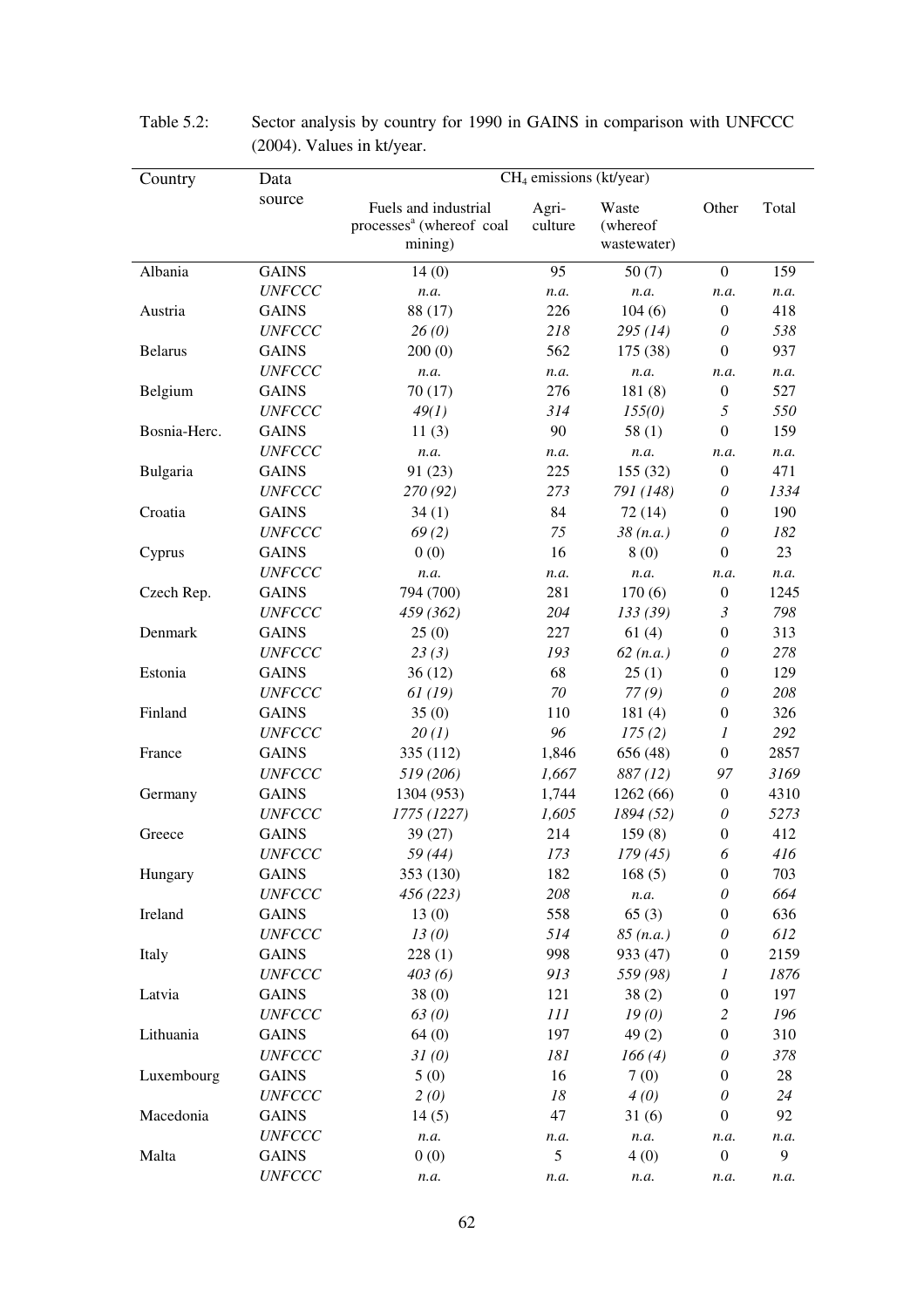| Country       | Data          | $CH4$ emissions (kt/year)                                                                                                    |                  |                                  |                  |       |
|---------------|---------------|------------------------------------------------------------------------------------------------------------------------------|------------------|----------------------------------|------------------|-------|
|               | source        | Fuels and industrial<br>processes <sup>a</sup> (whereof coal<br>mining)                                                      | Agri-<br>culture | Waste<br>(whereof<br>wastewater) | Other            | Total |
| Moldavia      | <b>GAINS</b>  | 49(0)                                                                                                                        | 109              | 70(11)                           | $\overline{0}$   | 228   |
|               | <b>UNFCCC</b> | n.a.                                                                                                                         | n.a.             | n.a.                             | n.a.             | n.a.  |
| Netherlands   | <b>GAINS</b>  | 213(0)                                                                                                                       | 531              | 239 (12)                         | $\boldsymbol{0}$ | 983   |
|               | <b>UNFCCC</b> | 216(0)                                                                                                                       | 505              | 569(7)                           | 2                | 1292  |
| Norway        | <b>GAINS</b>  | 70(3)                                                                                                                        | 105              | 84(4)                            | $\boldsymbol{0}$ | 259   |
|               | <b>UNFCCC</b> | 28(0)                                                                                                                        | 98               | 182(0)                           | 0                | 307   |
| Poland        | <b>GAINS</b>  | 1302 (1049)                                                                                                                  | 813              | 498 (19)                         | $\boldsymbol{0}$ | 2613  |
|               | <b>UNFCCC</b> | 1311 (1043)                                                                                                                  | 863              | 966 (131)                        | $\mathfrak{1}$   | 3141  |
| Portugal      | <b>GAINS</b>  | 35(0)                                                                                                                        | 218              | 139(8)                           | $\boldsymbol{0}$ | 392   |
|               | <b>UNFCCC</b> | 29(3)                                                                                                                        | 302              | 283 (19)                         | 0                | 614   |
| Romania       | <b>GAINS</b>  | 1204(46)                                                                                                                     | 682              | 367 (70)                         | $\mathbf{0}$     | 2253  |
|               | <b>UNFCCC</b> | 1482 (367)                                                                                                                   | 635              | 241(18)                          | 0                | 2357  |
| Russl. (KALI) | <b>GAINS</b>  | 20(0)                                                                                                                        | 37               | 17(4)                            | $\Omega$         | 74    |
|               | <b>UNFCCC</b> | n.a.                                                                                                                         | n.a.             | n.a.                             | n.a.             | n.a.  |
| Russl. (KOLK) | <b>GAINS</b>  | 25(0)                                                                                                                        | 15               | 117(25)                          | $\boldsymbol{0}$ | 157   |
|               | <b>UNFCCC</b> | n.a.                                                                                                                         | n.a.             | n.a.                             | n.a.             | n.a.  |
| Russl. (REMR) | <b>GAINS</b>  | 19241 (3036)                                                                                                                 | 3,558            | 1755 (379)                       | $\mathbf{0}$     | 24554 |
|               | <b>UNFCCC</b> | n.a.                                                                                                                         | n.a.             | n.a.                             | n.a.             | n.a.  |
| Russl. (SPET) | <b>GAINS</b>  | 206(0)                                                                                                                       | 129              | 63(14)                           | $\overline{0}$   | 398   |
|               | <b>UNFCCC</b> | n.a.                                                                                                                         | n.a.             | n.a.                             | n.a.             | n.a.  |
| Serbia-M.     | <b>GAINS</b>  | 122 (82)                                                                                                                     | 220              | 143(4)                           | $\boldsymbol{0}$ | 485   |
|               | <b>UNFCCC</b> | n.a.                                                                                                                         | n.a.             | n.a.                             | n.a.             | n.a.  |
| Slovakia      | <b>GAINS</b>  | 99 (12)                                                                                                                      | 133              | 81(2)                            | $\boldsymbol{0}$ | 313   |
|               | <b>UNFCCC</b> | 86(33)                                                                                                                       | 135              | 98 (48)                          | $\mathfrak{Z}$   | 323   |
| Slovenia      | <b>GAINS</b>  | 27(12)                                                                                                                       | 46               | 47(1)                            | $\boldsymbol{0}$ | 120   |
|               | <b>UNFCCC</b> | 58 (47)                                                                                                                      | 44               | 76(26)                           | $\mathfrak{1}$   | 176   |
| Spain         | <b>GAINS</b>  | 217 (136)                                                                                                                    | 1,052            | 681 (32)                         | $\boldsymbol{0}$ | 1950  |
|               | <b>UNFCCC</b> | 170 (85)                                                                                                                     | 886              | 356(72)                          | 0                | 1412  |
| Sweden        | <b>GAINS</b>  | 117(0)                                                                                                                       | 150              | 129(7)                           | $\mathbf{0}$     | 396   |
|               | <b>UNFCCC</b> | 37 <sub>(0)</sub>                                                                                                            | 165              | 122(0)                           | 0                | 324   |
| Switzerland   | <b>GAINS</b>  | 25(0)                                                                                                                        | 172              | 103(6)                           | $\boldsymbol{0}$ | 300   |
|               | <b>UNFCCC</b> | 22(0)                                                                                                                        | 151              | 69(1)                            | $\theta$         | 242   |
| Turkey        | <b>GAINS</b>  | 269 (118)                                                                                                                    | 1,594            | 838 (192)                        | $\boldsymbol{0}$ | 2701  |
|               | <b>UNFCCC</b> | n.a.                                                                                                                         | n.a.             | n.a.                             | n.a.             | n.a.  |
| Ukraine       | <b>GAINS</b>  | 2875 (1180)                                                                                                                  | 2,074            | 886 (194)                        | $\boldsymbol{0}$ | 5835  |
|               | <b>UNFCCC</b> | 6256(n.a.)                                                                                                                   | 2,254            | 892(n.a.)                        | 0                | 9402  |
| UK            | <b>GAINS</b>  | 1267 (958)                                                                                                                   | 1,209            | 1074(48)                         | $\boldsymbol{0}$ | 3550  |
|               | <b>UNFCCC</b> | 1462 (819)                                                                                                                   | 1,032            | 1150(33)                         | 0                | 3645  |
|               |               | <sup>a</sup> Includes emissions from fuel combustion, fugitive emissions from fuels, and emissions from industrial processes |                  |                                  |                  |       |

Table 5.2 (continued): Sector analysis by country for 1990 in GAINS in comparison with UNFCCC (2004). Values in kt/year.

including emissions from coal mining.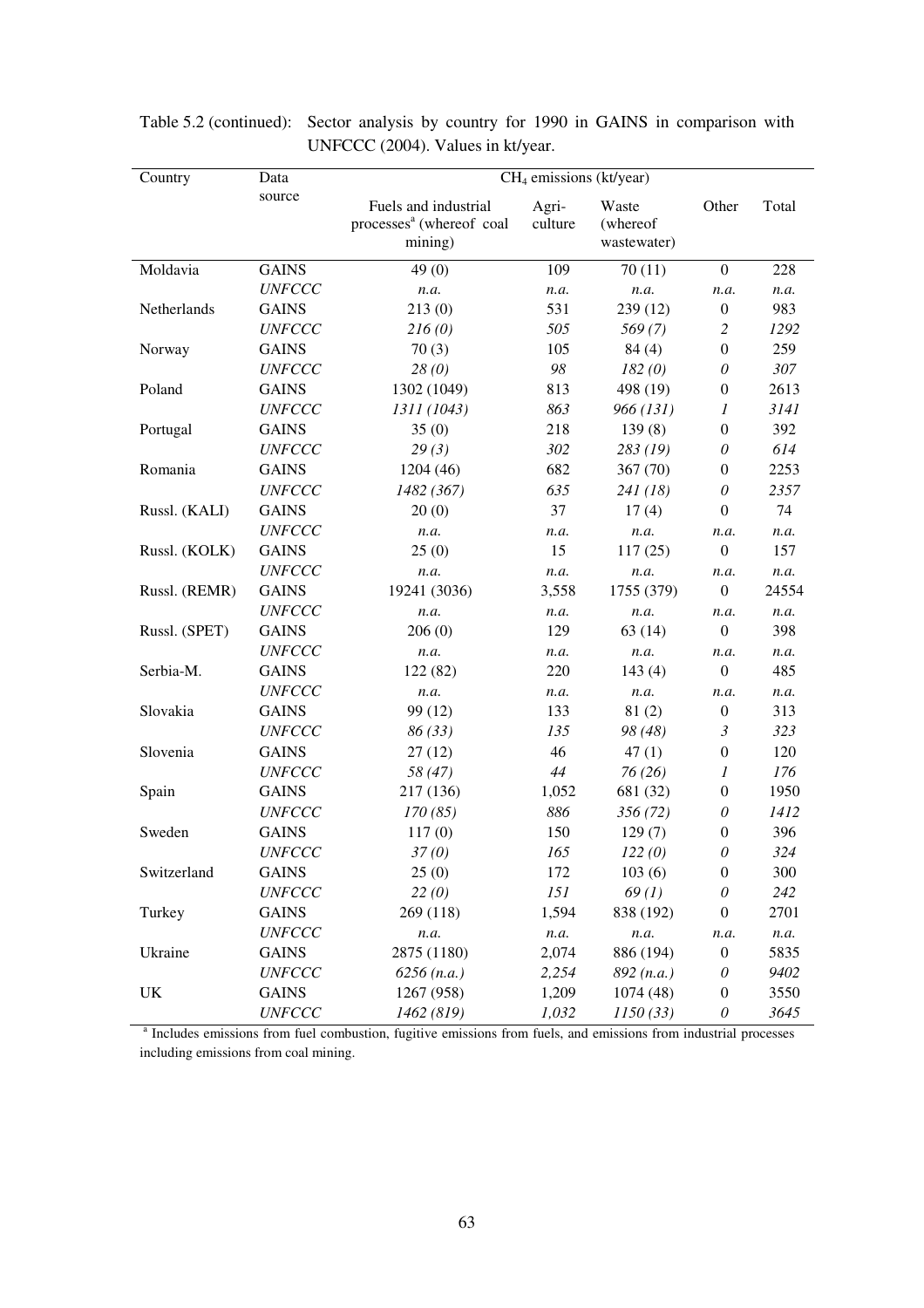# **5.2 Emission projections**

GAINS emission projections for the 42 analysed regions suggest that, with current legislation, methane emissions will be 18 percent lower in 2020 than in 1990. With maximum application of the presently available technical control measures, methane emissions could be reduced in 2020 by 56 percent below 1990 emission level (see Table 5.3). These reductions are technically achievable mainly in the gas and waste sectors (see Figures 5.3 and 5.4 and Table 5.4). Important control options include measures to reduce leakages from gas pipelines (mainly in Russia) and to increase the diversion of biodegradable waste from landfills. There is only little potential for further emission reductions in the agricultural sector.

For the EU-25, the total emission reduction in 2020 calculated for the current legislation case is 27 percent of the 1990 emission level, while the maximum technically feasible reduction (MFR) potential over the same period is estimated at 43 percent. Limited further emission reductions are technically feasible in the gas sector (see Table 5.5).

The GAINS emission estimates have also been compared with the assessments performed in 1998 by ECOFYS (Hendriks et al., 1998) and AEAT (1998). Since these estimates are not available for all countries, only the estimates for the EU-15 are compared here. Table 5.7 shows higher reductions estimated by GAINS both for the current legislation and maximum feasible reduction cases than calculated in the AEAT study. The higher estimates in GAINS are due to the implications of the Landfill Directive, which is considered by GAINS, but was not included in the assessment of AEAT (1998, p.156). At that time, the AEAT study assumed no changes in landfilling practices, so that the fraction of waste that is disposed of to landfills in 1990 remains the same until 2010. In GAINS, the total expected emission reduction under current legislation during this period is 4,810 kt/year in EU-15. These reductions emerge primarily in the agricultural sector from the autonomous productivity increases, from the decreasing amount of coal mining, and from waste disposal due to the requirements of the Landfill Directive. Without these emission reductions in the solid waste sector, the GAINS estimates a 15 percent reduction from the other sources, which is more comparable to the decline estimated by ECOFYS (26 percent) and AEAT (9 percent).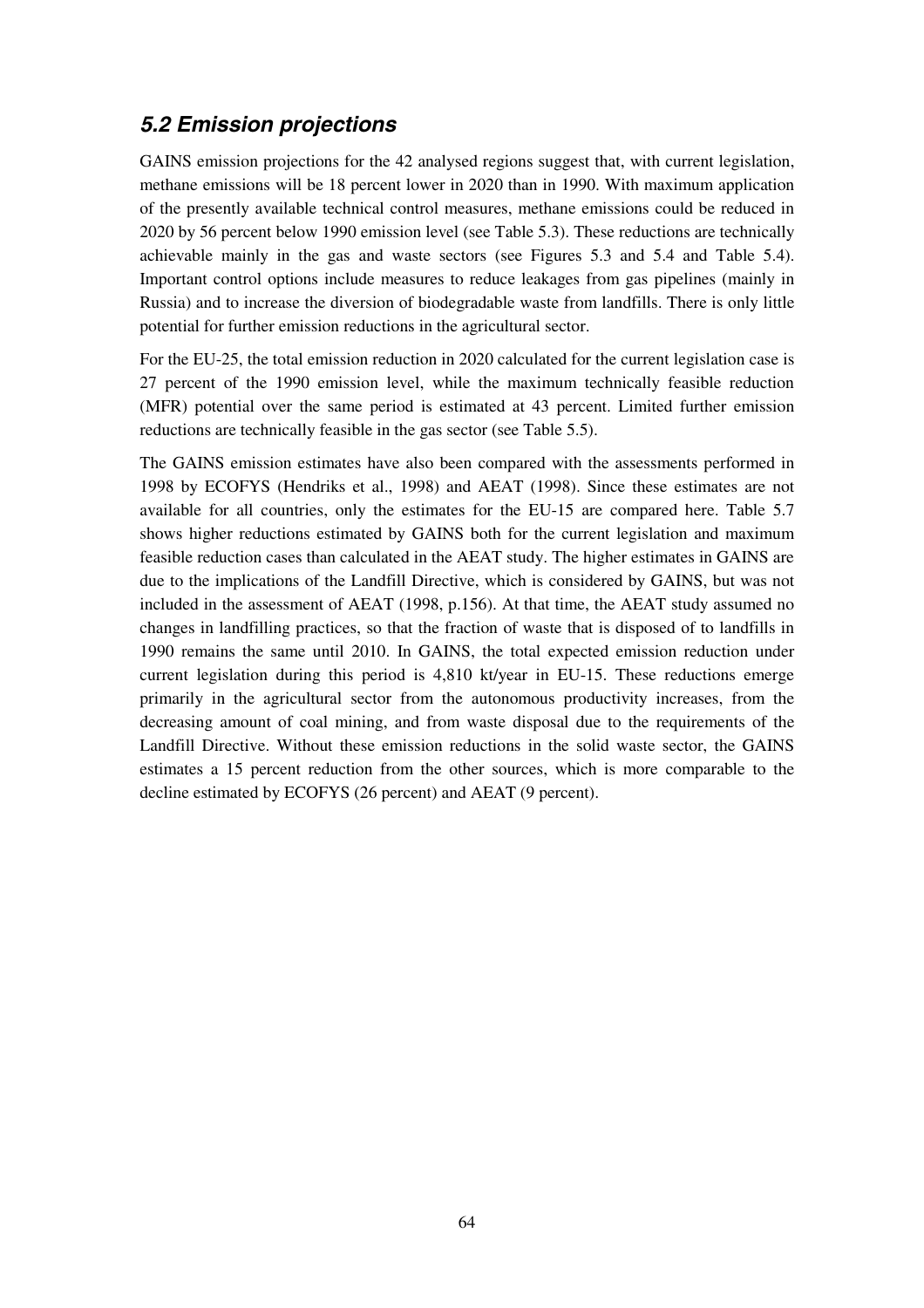Country 1990 2020 CLE 2020 MFR Albania 159 195 120 Austria 418 336 303 Belarus 937 750 381 Belgium 527 526 376 Bosnia-H. 159 154 78 Bulgaria 471 349 179 Croatia 190 257 121 Cyprus 23 25 20 Czech Rep. 1,245 694 470 Denmark 313 317 225 Estonia 129 73 51 Finland 326 215 182 France 2,857 2,264 1,941 Germany 4,310 2,592 2,188 Greece 412 382 310 Hungary 703 454 285 Ireland 636 586 501 Italy 2,159 1,655 1,334 Latvia 197 87 63 Lithuania 310 212 157 Luxembourg 28 39 29 Macedonia 92 98 55 Malta 9 6 5 Moldavia 228 209 104 Netherlands 983 772 558 Norway 259 255 138 Poland 2,613 2,158 1,545 Portugal 392 347 278 Romania 2,253 1,879 1,210 Russl. (KALI) 74 60 27 Russl.(KOLK) 157 151 39 Russl.(REMR) 24,554 20,288 6,785 Russl.(SPET) 398 306 120 Serbia-M. 485 526 282 Slovakia 313 197 112 Slovenia 120 75 48 Spain 1,950 1,908 1,382 Sweden 396 321 275 Switzerland 300 308 214 Turkey 2,701 3,470 1,905 Ukraine 5,835 4,919 2,420 UK 3,550 2,019 1,579 Total UNECE 64,172 52,435 28,397  $CO_2$ -eq, Mton  $1,476$   $1,206$   $653$ EU-25 24,919 18,260 14,206  $CO_2$ -eq, Mton 573 420 327

Table 5.3: GAINS estimates of methane emission calculation for 1990 and 2020 for the "Current Legislation" (CLE) and "Maximum Technically Feasible Reduction"  $(MFR)$  cases (in kt CH<sub>4</sub>).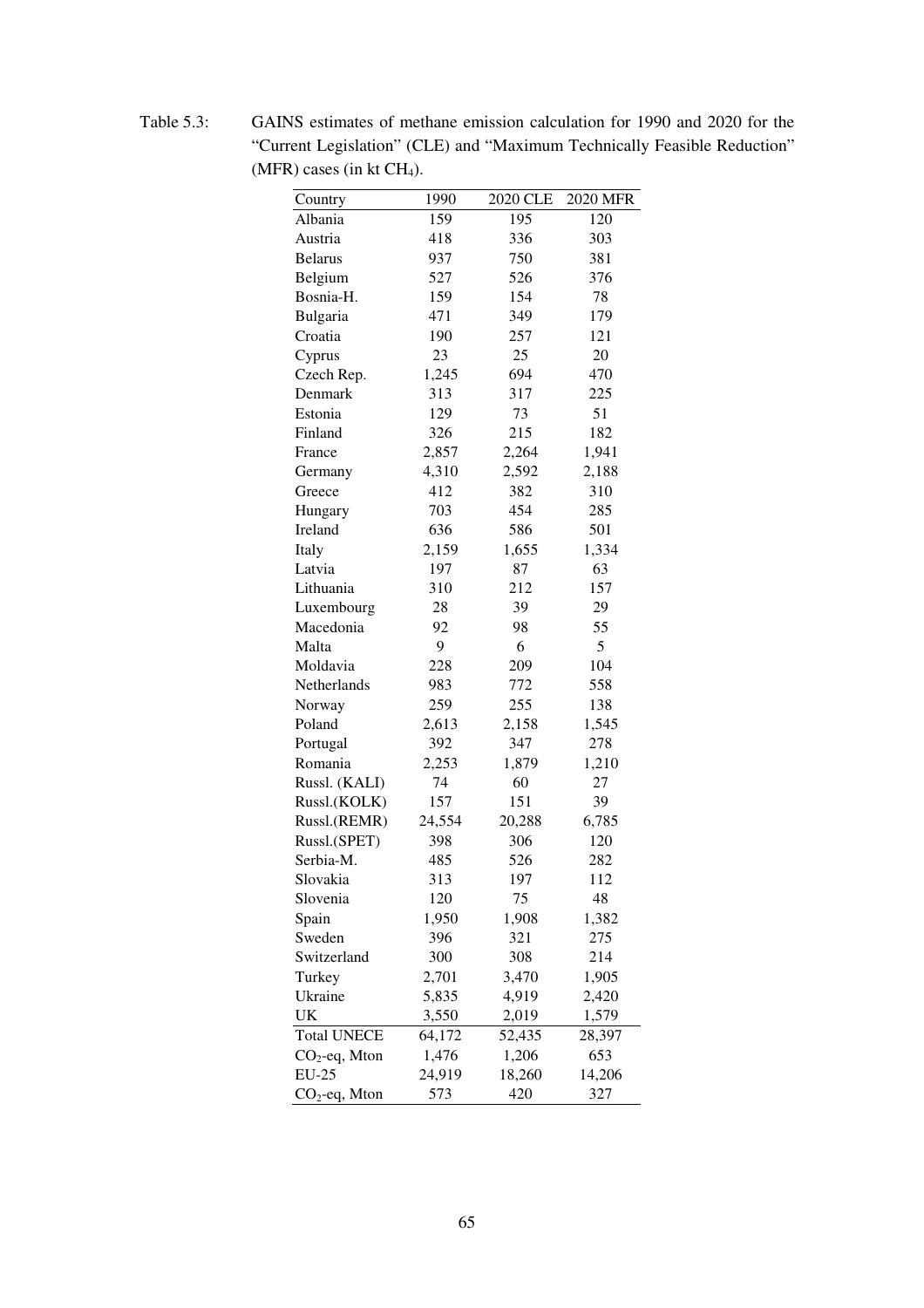

Figure 5.3: Contribution to methane emissions estimated by GAINS for the Current Legislation case for the year 2020, for the 42 European regions considered in GAINS



Figure 5.4: Contribution to methane emissions estimated by GAINS for the "Maximum Technically Feasible Reduction" case for the year 2020, for the 42 European regions considered in GAINS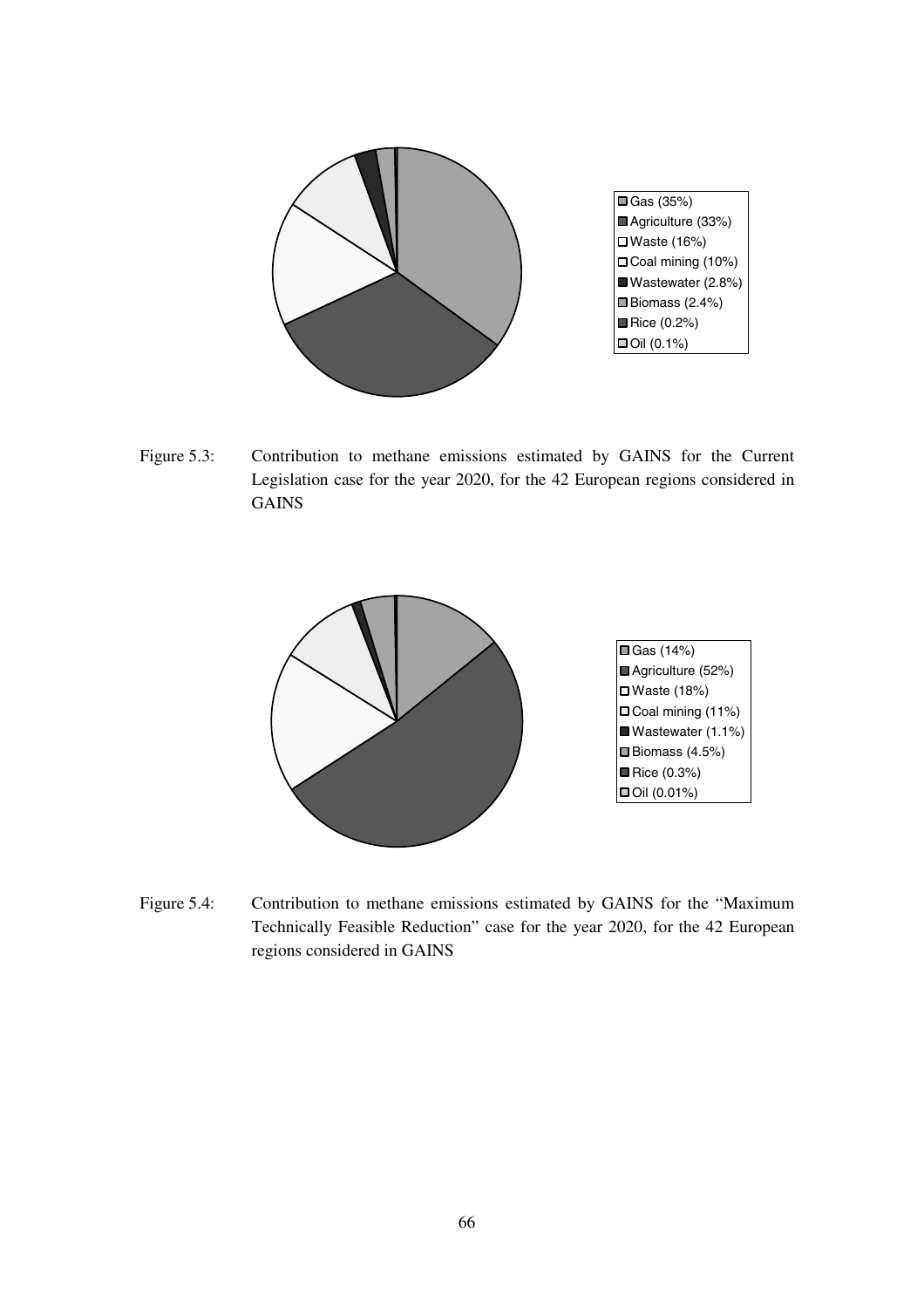

Figure 5.5: Contribution to methane emissions estimated by GAINS for the "Current Legislation" case for the year 2020, for the EU-25



Figure 5.6: Contribution to methane emissions estimated by GAINS for the "Maximum Feasible Reduction" case for the year 2020, for the EU-25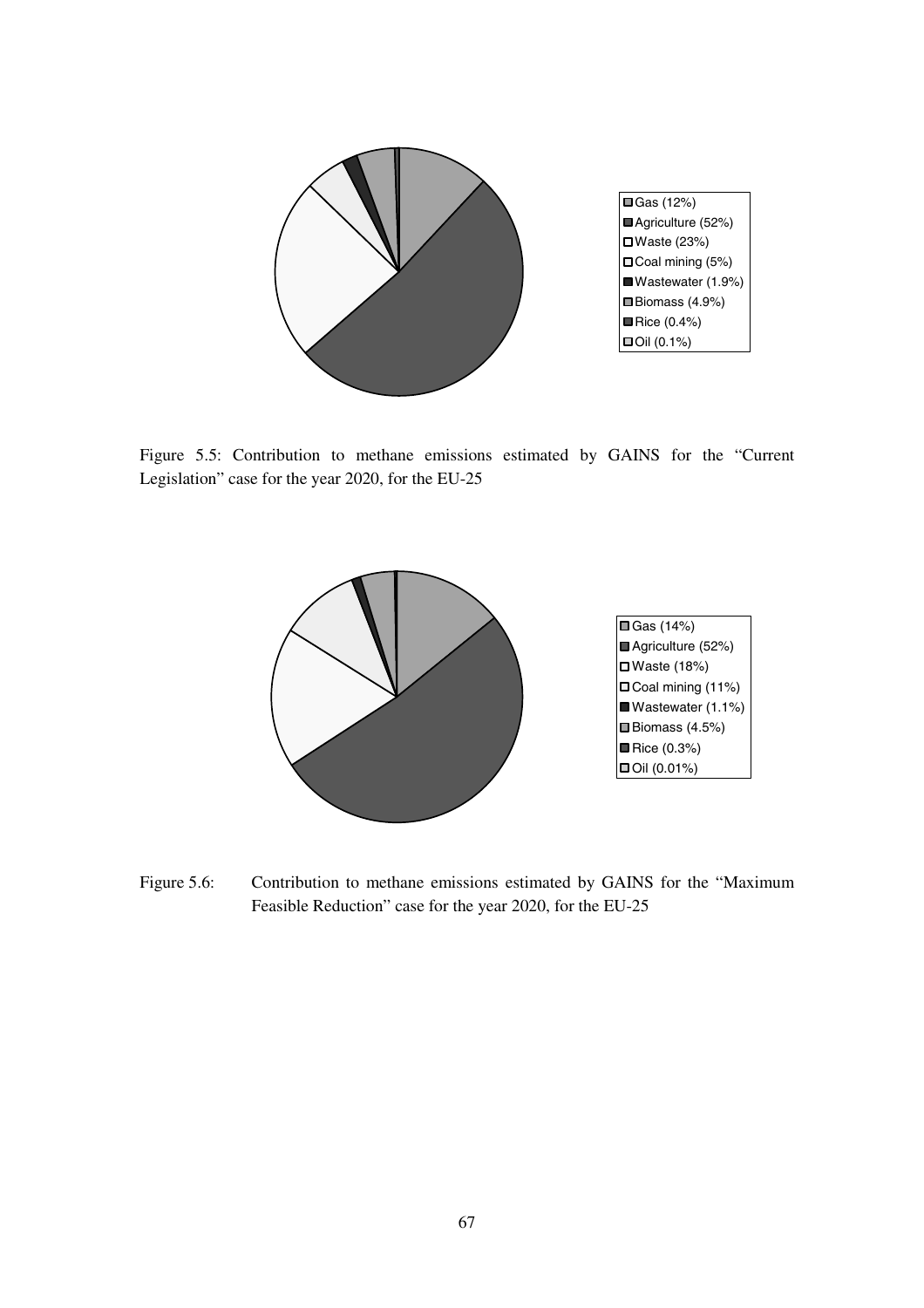Table 5.4: Sectoral changes in methane emissions of the 42 European regions (a) between 1990 and the "Current Legislation" case in 2020, and (b) the technical potential for further reductions beyond "Current Legislation"

| Sector                    | Emission change      | Additional technically feasible reductions |
|---------------------------|----------------------|--------------------------------------------|
|                           | between 1990 and CLE | beyond CLE                                 |
|                           | [kt $CH_4$ /year]    | [kt $CH_4$ /year]                          |
| Agriculture               | $-3562$              | $-2699$                                    |
| <b>Biomass</b>            | $+290$               | $\Omega$                                   |
| <b>Gas</b>                | $-3186$              | $-14304$                                   |
| Coal mining               | $-3177$              | $-2578$                                    |
| Oil                       | $+2$                 | $-62$                                      |
| Rice cultivation          | $+10$                | $-29$                                      |
| Biodegradable solid waste | $-2226$              | $-3236$                                    |
| Wastewater                | $+110$               | $-1130$                                    |
| Total change              | $-11738$             | $-24038$                                   |

## Table 5.5: Sectoral changes in methane emissions of the EU-25 (a) between 1990 and the "Current Legislation" case in 2020, and (b) the technical potential for further reductions beyond "Current Legislation"

| Sector                    | Emission change      | Additional technically feasible reductions |
|---------------------------|----------------------|--------------------------------------------|
|                           | between 1990 and CLE | beyond CLE                                 |
|                           | [kt $CH_4$ /year]    | [kt $CH_4$ /year]                          |
| Agriculture               | $-1674$              | $-1688$                                    |
| <b>Biomass</b>            | $+309$               | $\Omega$                                   |
| Gas                       | $+179$               | $-1636$                                    |
| Coal mining               | $-3138$              | $-325$                                     |
| Oil                       | $+3$                 | $-20$                                      |
| Rice cultivation          | $\Omega$             | $-21$                                      |
| Biodegradable solid waste | $-2337$              | $-111$                                     |
| Wastewater                | +6                   | $-242$                                     |
| Total change              | $-6659$              | $-4043$                                    |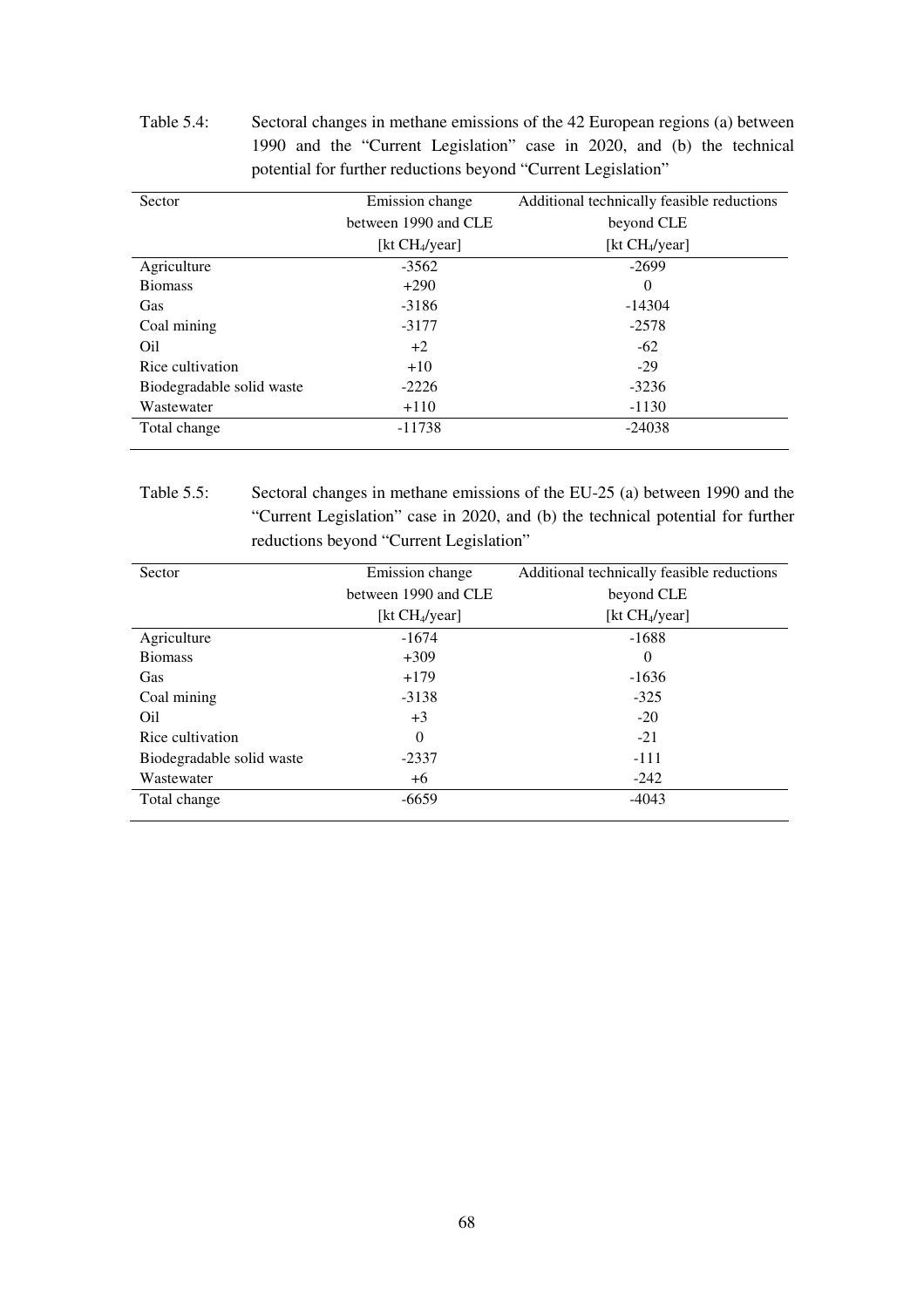#### Table 5.6: Sectoral changes in methane emissions of the EU-25 (a) between 1990 and the "Current Legislation" case in 2020, and (b) the technical potential for further reductions beyond "Current Legislation"

| Sector                    | Emission change      | Additional technically feasible reductions |
|---------------------------|----------------------|--------------------------------------------|
|                           | between 1990 and CLE | beyond CLE                                 |
|                           | [kt $CH_4$ /year]    | [kt $CH_4$ /year]                          |
| Agriculture               | $-1569$              | $-1451$                                    |
| <b>Biomass</b>            | $+290$               | $\Omega$                                   |
| Gas                       | $-34$                | $-931$                                     |
| Coal mining               | $-1980$              | $-72$                                      |
| Oil                       | $-3$                 | $-20$                                      |
| Rice cultivation          | $\Omega$             | $-20$                                      |
| Biodegradable solid waste | $-1703$              | $-97$                                      |
| Wastewater                | $+20$                | $-227$                                     |
| Total change              | $-4979$              | $-2817$                                    |

Table 5.7: Changes in methane emissions in 2010 in EU-15 compared to 1990 emissions  $(kt CH<sub>4</sub>).$ 

| Emissions<br>kt/year | <b>GAINS</b> |            | <b>ECOFYS</b> |            | AEAT       |            |
|----------------------|--------------|------------|---------------|------------|------------|------------|
|                      | <b>CLE</b>   | <b>MFR</b> | <b>CLE</b>    | <b>MFR</b> | <b>CLE</b> | <b>MFR</b> |
| 1990 baseline        | 19.257       |            | 23,742        |            | 23,349     |            |
| 2010                 | 14,447       | 11.420     | 17,338        | 11,386     | 21,348     | 16,153     |
| Reduction            | $-25\%$      | $-41\%$    | $-26\%$       | $-50\%$    | $-9\%$     | $-31\%$    |
| 1990-2010            |              |            |               |            |            |            |

Table 5.8: Sectoral changes in methane emissions of the EU-25 (a) between 1990 and the "Current Legislation" case in 2010, and (b) the technical potential for further reductions beyond "Current Legislation"

| Sector                    | Emission change      | Additional technically feasible reductions |  |
|---------------------------|----------------------|--------------------------------------------|--|
|                           | between 1990 and CLE | beyond CLE                                 |  |
|                           | [kt $CH_4$ /year]    | [kt $CH_4$ /year]                          |  |
| Agriculture               | $-1436$              | $-1170$                                    |  |
| <b>Biomass</b>            | $+90$                | $\theta$                                   |  |
| Gas                       | $+144$               | $-1246$                                    |  |
| Coal mining               | $-1728$              | $-160$                                     |  |
| Oil                       | $+3$                 | $-25$                                      |  |
| Rice cultivation          | $\Omega$             | $-20$                                      |  |
| Biodegradable solid waste | $-1900$              | $-181$                                     |  |
| Wastewater                | $+18$                | $-225$                                     |  |
| Total change              | $-4810$              | $-3027$                                    |  |
|                           |                      |                                            |  |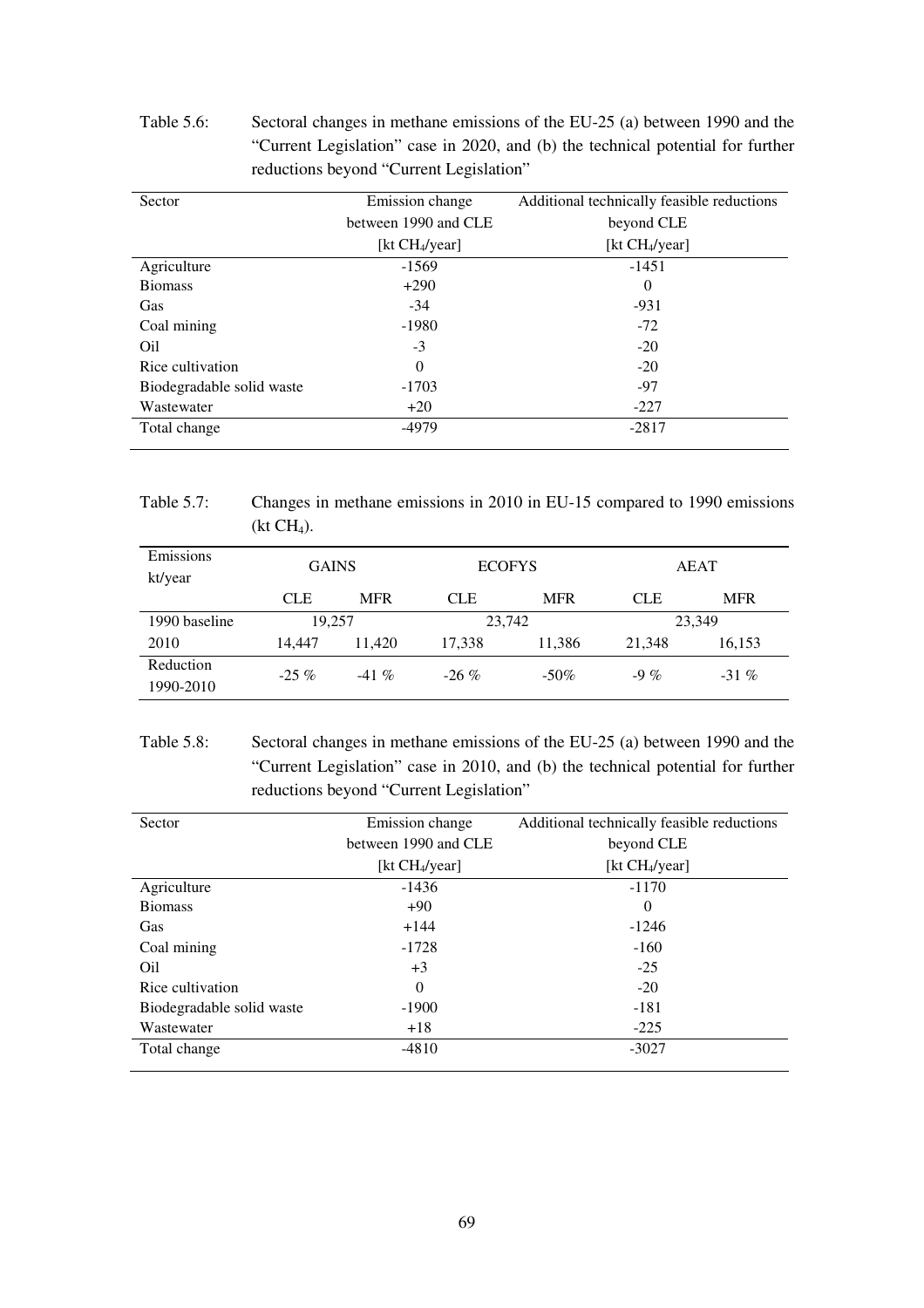# **5.3 Estimates of emission control costs**

In Table 4.21, the different control options were ranked by the average cost expressed as the mean over all years and all countries. In Table 5.9, the ranking of the options has been repeated, but now accompanied by the maximum feasible emission reductions (MFR) achievable by the control measures in 2020 when these are applied on top of the measures required under current legislation (CLE). The result shows that maximum technically feasible application of the presently available control measures would reduce  $CH_4$  emissions by  $24,000$ kt in the year 2020, i.e., by 46 percent below CLE.

GAINS estimates that about 18,400 kt  $CH<sub>4</sub>/year$  can be reduced at an annual total cost of 1.7 billion € or less than 1150 €/t CH<sub>4</sub> (i.e. 50 €/t CO<sub>2</sub>-equiv.). An additional reduction of 5,000 kt CH<sub>4</sub>/year can be achieved at a total cost of 12 billion  $\epsilon$ /year.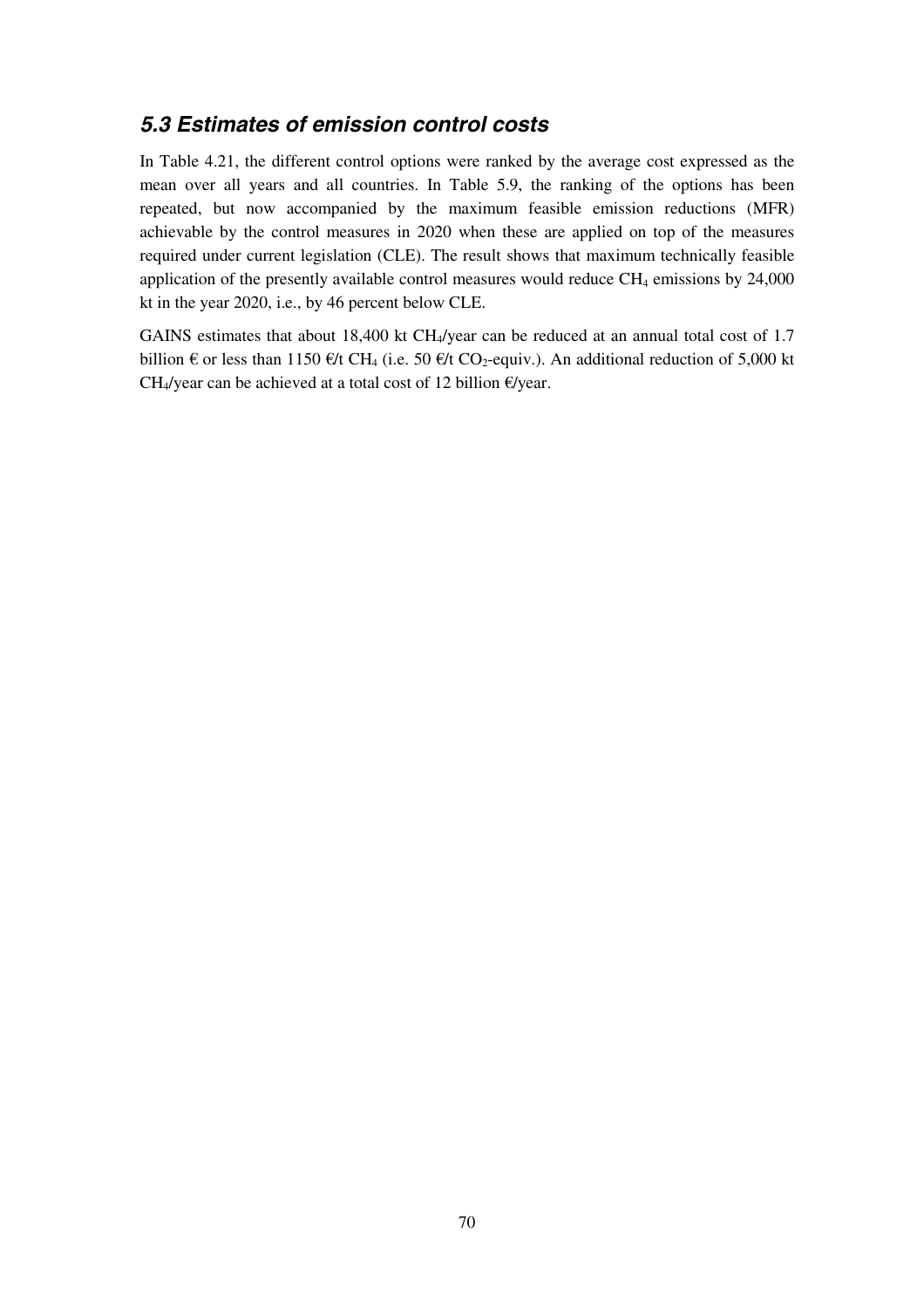| Control option                                                              | <b>GAINS</b>    | Marginal         | MFR 2020 Costs for |                  |
|-----------------------------------------------------------------------------|-----------------|------------------|--------------------|------------------|
|                                                                             | technology      | cost             | [ $kt CH4]r$       | <b>MFR</b>       |
|                                                                             | abbreviation    | (mean)           |                    | 2020             |
|                                                                             |                 | $[E/t \, CH_4]$  |                    | M€/year          |
| Baseline (CLE) emissions 1990                                               |                 |                  | 64,172             |                  |
| Current legislation emission level (CLE) in 2020                            |                 |                  | 52,435             | $\boldsymbol{0}$ |
|                                                                             |                 |                  |                    |                  |
| Enteric ferm: Repl. roughage for concentrates -dairy cows E.Europe          | <b>CONCENTR</b> | $-6,194$         | 65.1               | $-316.4$         |
| Enteric ferm: Increased feed intake -dairy cows E.Europe                    | <b>INCRFEED</b> | $-4,615$         | 68.7               | $-217.5$         |
| Waste: Paper recycling                                                      | PAP_REC         | -445             | 537.6              | $-33.9$          |
| Waste: utilization of gas from paper waste deposited on capped landfill     | PAP_USE1        | -70              | $\boldsymbol{0}$   | $\boldsymbol{0}$ |
| Waste: utilization of gas from organic waste deposited on capped landfill   | ORG_USE1        | -70              | $\boldsymbol{0}$   | $\boldsymbol{0}$ |
| Coal mining: Upgraded gas recovery and utilization                          | CH4_REC         | $-5$             | 2577.8             | 70.4             |
| Enteric ferm: Autonomous efficiency increase in milk and meat prod.         | AUTONOM         | $\boldsymbol{0}$ | $\boldsymbol{0}$   | $\boldsymbol{0}$ |
| Manure management: Farm-scale AD -pigs/temperate                            | FARM_AD         | 17               | 418.2              | 31.2             |
| Waste: flaring of gas from paper waste deposited on capped landfill         | PAP_FLA1        | 23               | $\boldsymbol{0}$   | $\boldsymbol{0}$ |
| Waste: flaring of gas from organic waste deposited on capped landfill       | ORG_FLA1        | 23               | $\boldsymbol{0}$   | $\overline{0}$   |
| Gas transmission --Reduction at compressor stations in FSU                  | <b>COMPRESS</b> | 27               | 7934.8             | 307.6            |
| Waste: Paper incineration                                                   | PAP_INC         | 31               | 1433.9             | 54.1             |
| Manure management: Farm-scale AD -dairy cows/temperate                      | FARM_AD         | 33               | 157.6              | 21.0             |
| Manure management: Farm-scale AD -beef cattle/temperate                     | FARM_AD         | 43               | 211.7              | 35.4             |
| Rice cultivation: Alternative rice strains                                  | ALT_RICE        | 47               | 29.4               | 1.4              |
| Manure management: Farm-scale AD -pigs/cool                                 | FARM_AD         | 81               | 305.1              | 4.7              |
| Oil: Flaring instead of venting -onshore refinery                           | FLA_REF         | 81               | 1.7                | 0.1              |
| Oil and gas: Flaring instead of venting -onshore production                 | <b>FLA_PROD</b> | 81               | 1167.6             | 85.7             |
| Waste: capping of landfill and utilization of gas from paper waste          | PAP_USE2        | 130              | $-266.1^a$         | $\boldsymbol{0}$ |
| Waste: capping of landfill <i>and</i> utilization of gas from organic waste | ORG_USE2        | 130              | $-364.1a$          | $\boldsymbol{0}$ |
| Manure management: Farm-scale AD -dairy cows/cool                           | FARM_AD         | 139              | 55.3               | 1.6              |
| Manure management: Farm-scale AD -beef cattle/cool                          | FARM_AD         | 184              | 74.4               | 3.0              |
| Waste: biogasification of organic waste                                     | ORG_BIO         | 193              | 2416.5             | 515.3            |
| Waste: landfill capping of paper waste                                      | PAP_CAP         | 200              | $-12.5^{\circ}$    | $\boldsymbol{0}$ |
| Waste: landfill capping of organic waste                                    | ORG_CAP         | 200              | $-2.1^{\circ}$     | $\boldsymbol{0}$ |
| Wastewater: Gas recovery and utilization                                    | GAS_USE         | 207              | 484.8              | 96.6             |
| Waste: composting of organic waste                                          | ORG_COMP        | 210              | 1733.9             | 269.8            |
| Waste: capping of landfill <i>and</i> flaring of gas from paper waste       | PAP_FLA2        | 223              | $789.4^a$          | $\boldsymbol{0}$ |
| Waste: capping of landfill and flaring of gas from organic waste            | ORG_FLA2        | 223              | 799.7 <sup>a</sup> | $\boldsymbol{0}$ |
| Oil and gas: Flaring instead of venting -offshore production                | <b>FLA_PROD</b> | 232              | 196.0              | 44.6             |
| Gas distribution: Doubling leak control frequency E. Europe                 | CONT_NET        | 258              | 507.1              | 123.7            |
| Waste: Organic waste incineration                                           | ORG_INC         | 322              | $-652.1^{\circ}$   | $\boldsymbol{0}$ |
| Agricultural waste burning: Ban                                             | <b>BAN</b>      | 500              | 0.05               | 0.02             |
| Enteric fermentation: Propionate precursors -dairy cows                     | <b>PROPPREC</b> | 527              | 547.5              | 288.5            |
| Gas distribution: Doubling leak control frequency W. Europe                 | CONT_NET        | 891              | 63.5               | 53.0             |
| Enteric fermentation: Propionate precursors -beef cattle                    | <b>PROPPREC</b> | 1,100            | 271.8              | 299.0            |
| Gas distribution: Replacement grey cast iron networks W. Europe             | REPL_NET        | 1,869            | 794.3              | 1456.9           |
| Gas distribution: Replacement grey cast iron networks E. Europe             | REPL_NET        | 1,897            | 3700.8             | 7094.3           |
| Enteric ferm.: Change to NSC diet -dairy cows E. and W. Europe              | <b>NSCDIET</b>  | 1,945            | 201.4              | 244.6            |
| Enteric ferm: Change to NSC diet-beef cattle E. and W. Europe               | <b>NSCDIET</b>  | 3,963            | 198.3              | 677.7            |
| Enteric ferm: Repl. roughage for concentr. -beef cattle E. Europe           | <b>CONCENTR</b> | 4,475            | 32.9               | 148.8            |
| Enteric ferm: Increased feed intake -beef cattle E. Europe                  | <b>INCRFEED</b> | 7,698            | 32.9               | 254.9            |
| Manure management: Housing adaptation -pigs/liquid manure                   | HO_ADAP         | 38,150           | 58.3               | 2224.25          |
| Wastewater: Integrated sewage system                                        | <b>INT_SYS</b>  | >1M              | 645.0              | 645048.7         |
| Sum of emission reduction and costs                                         |                 |                  | 24038              | 657542           |

#### Table 5.9: Maximum feasible emission reduction (on top of CLE reduction) and associated costs for 2020 for the whole of the analyzed area of 42 regions.

<sup>a</sup> Additional emissions reductions are negative, because the application of these control options in the current legislation case (CLE) are substituted for other options in order to attain the maximum feasible reduction case (MFR).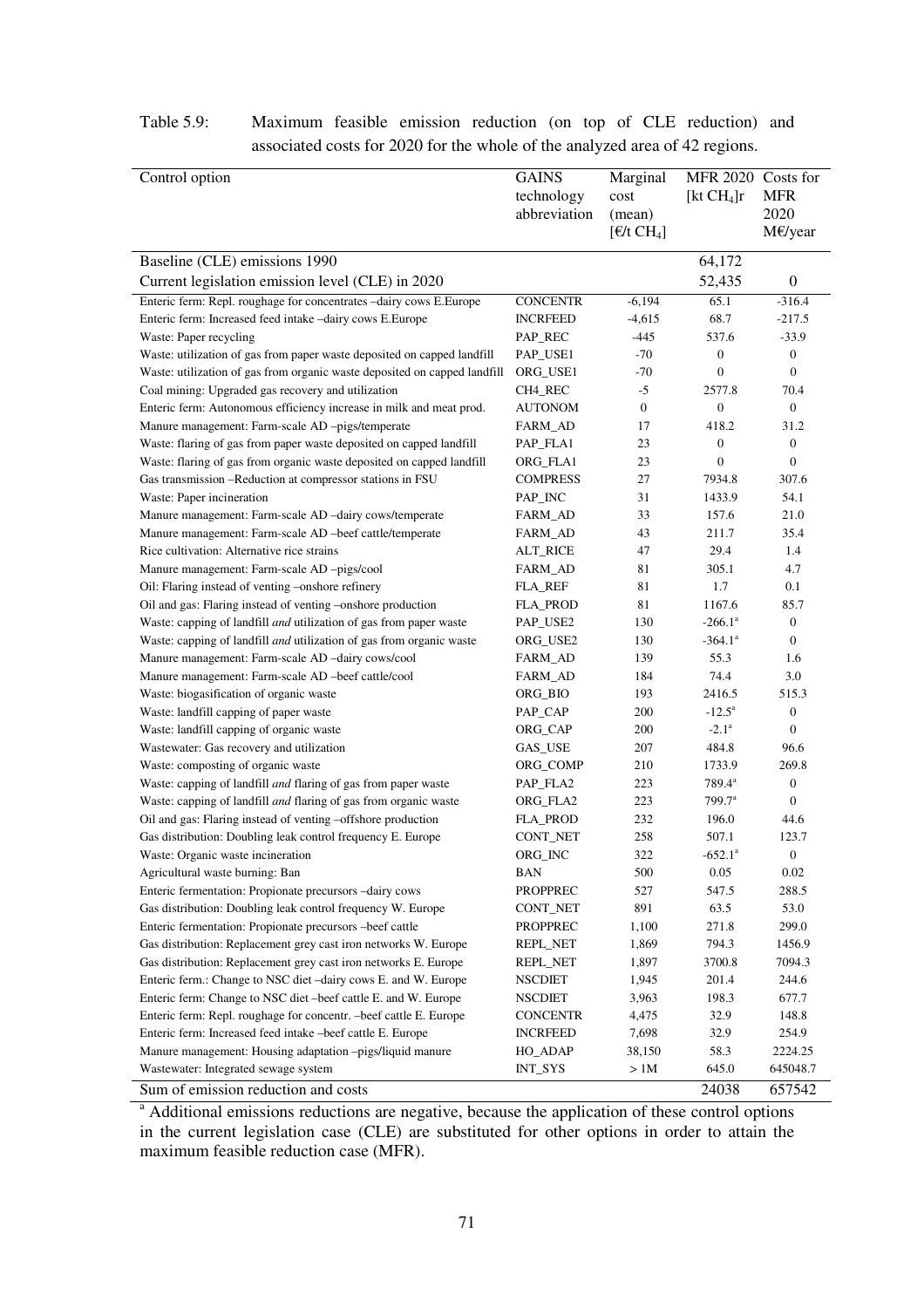## **5.4 Interactions with other emissions.**

A number of cases have been identified where emissions of methane and related emission control options influence emissions of other greenhouse gases and air pollutants, and vice versa. During treatment of manure,  $N_2O$  and  $NH_3$  are emitted together with methane. When wastewater is discharged, methane and nitrous oxide  $(N_2O)$  emissions are released. Waste disposal, gas production, distribution and consumption, and oil production and refining are processes during which both methane and volatile organic compounds (VOC) are emitted. Agricultural waste burning causes emissions of methane, particulate matter (PM), nitrogen oxides  $(NO<sub>x</sub>)$  and VOC. It will be important to capture these interactions when the findings of this study are implemented together with the other pollutants in the GAINS optimization model.

| Sector                | Interactions with other                   |                                    |
|-----------------------|-------------------------------------------|------------------------------------|
|                       | gases                                     |                                    |
| Agriculture           | <b>Enteric fermentation</b>               |                                    |
|                       | Manure management                         | NH <sub>3</sub> , N <sub>2</sub> O |
|                       | Rice cultivation                          |                                    |
| Waste                 | Solid waste                               | <b>VOC</b>                         |
|                       | Wastewater                                | $N_2O$                             |
| Fugitive emissions in | Gas production, processing and            |                                    |
| energy sector         | distribution                              | VOC, CO <sub>2</sub>               |
|                       | Coal mining                               | CO <sub>2</sub>                    |
|                       | Oil production and refinery               | VOC, CO <sub>2</sub>               |
| Biomass burning       | Field burning of agricultural<br>residues | $PM$ , NO <sub>x</sub> , VOC       |
|                       | Residential bio-fuel combustion           | CO2                                |

Table 5.10: Methane emitting sectors and major interactions with emissions of other air pollutants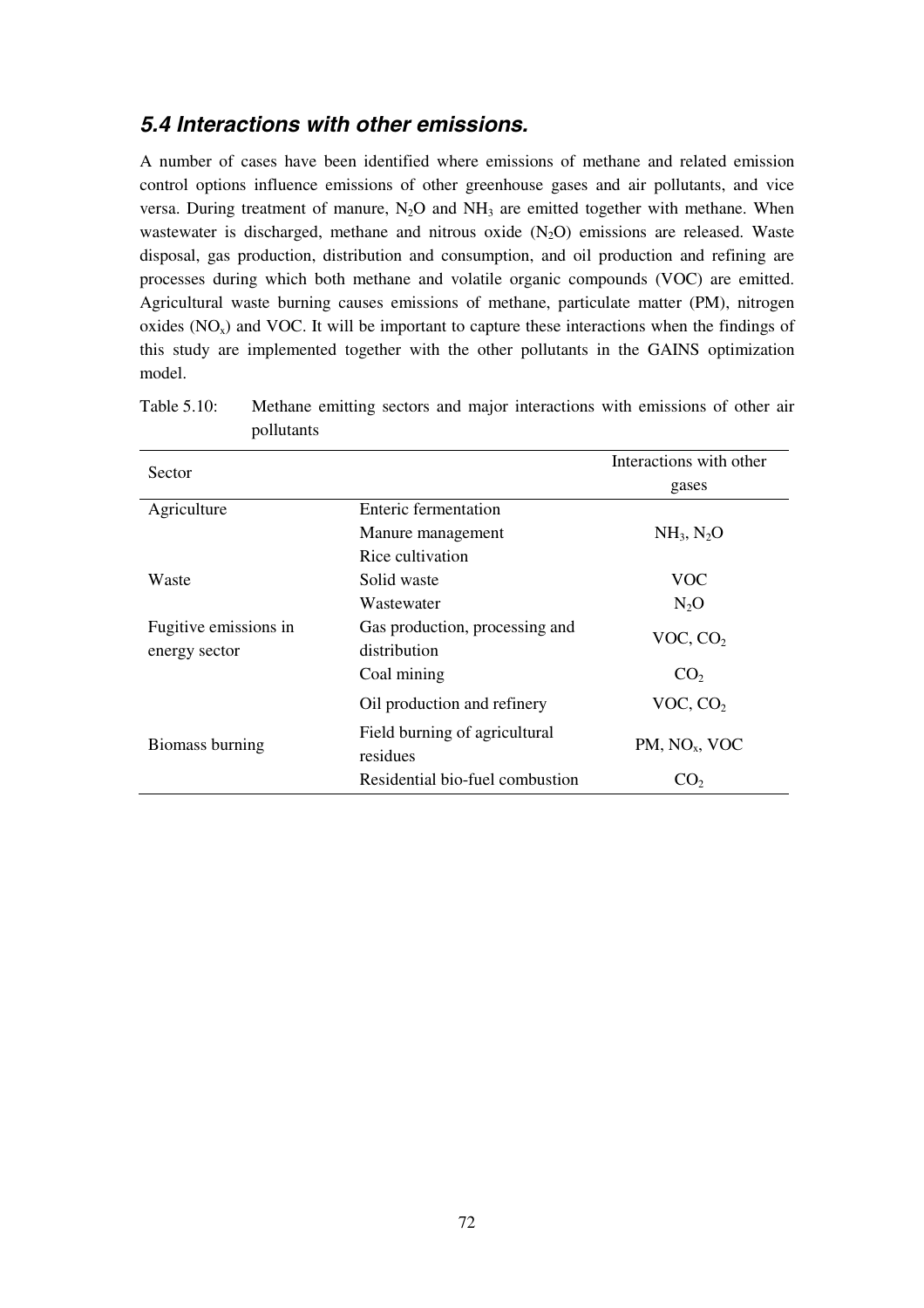# **6 Conclusions**

This report estimates the current and future emissions of methane in 42 regions in Europe, whereof 38 are countries and four are regions in the European part of Russia. The possibilities to reduce emissions are investigated by examining applicability, removal efficiency and costs of the available control options. 28 measures for reducing  $CH_4$  emissions have been identified, ranging from animal feed changes and waste management options to gas recovery and utilization.

For 1990 emissions are estimated at 64,200 kt/year (i.e., 1476 Mt CO<sub>2</sub>-equiv.) for the total area of the 39 countries analyzed. For the EU-25, emissions are estimated at 24,900 kt/year (i.e., 573 Mt CO<sub>2</sub>-equiv.), and for EU-15 at 19,300 kt/year (i.e., 443 Mt CO<sub>2</sub>-equiv.).

Assuming implementation of the current legislation on emission controls, by the year 2020 CH<sub>4</sub> emissions are estimated to decline by 11,700 kt (or 18 percent) in the total area, by 6,700 kt (or 27 percent) in the EU-25, and by 5,000 kt (or 26 percent) in the EU-15. The higher reductions in the EU are primarily caused by the implementation of the Landfill Directive, which requires increased diversion of waste away from landfills and extended recovery of gas from landfills.

With maximum application of the currently available control technologies, methane emissions in 2020 could be reduced by an additional 24,000 kt/year. A reduction of about 18,000 kt/year can be achieved at a cost of 1.7 billion  $\epsilon$ /year or less than 50  $\epsilon$ /t CO<sub>2</sub>-equiv. An additional 5,000 kt/year can be reduced at a total cost of 12 billion  $\epsilon$ /year. Thus, large emission reductions are identified at relatively low cost. However, once these low-cost options have been exhausted, costs increase at a fast rate.

In 1990, four sectors make dominant contributions to European methane emissions: gas (34 percent), agriculture (33 percent), solid waste (17 percent) and coal mining (13 percent). Minor contributors are biomass burning, wastewater treatment, rice cultivation and oil production and refining. In the EU-25, largest emissions come from agriculture, waste and coal mining, while emissions from gas distribution are less important with only eight percent of total emissions.

Present legislation will reduce  $CH_4$  emissions in 2020 by 11,700 kt  $CH_4$ /year (i.e., by 18 percent). Major reductions stem from autonomous productivity increases coupled with livestock reductions in milk production, improved distribution nets for gas in Western Europe, the phase-out of coal mining in Western Europe, and the Landfill Directive in the EU countries. Further emission reductions would be technically feasible through, in particular, reduced gas leakages from gas transmission pipelines and distribution networks, extended waste diversion and higher landfill standards in non-EU countries. There is only little potential for further reductions in emissions from enteric fermentation and manure management in the agricultural sector.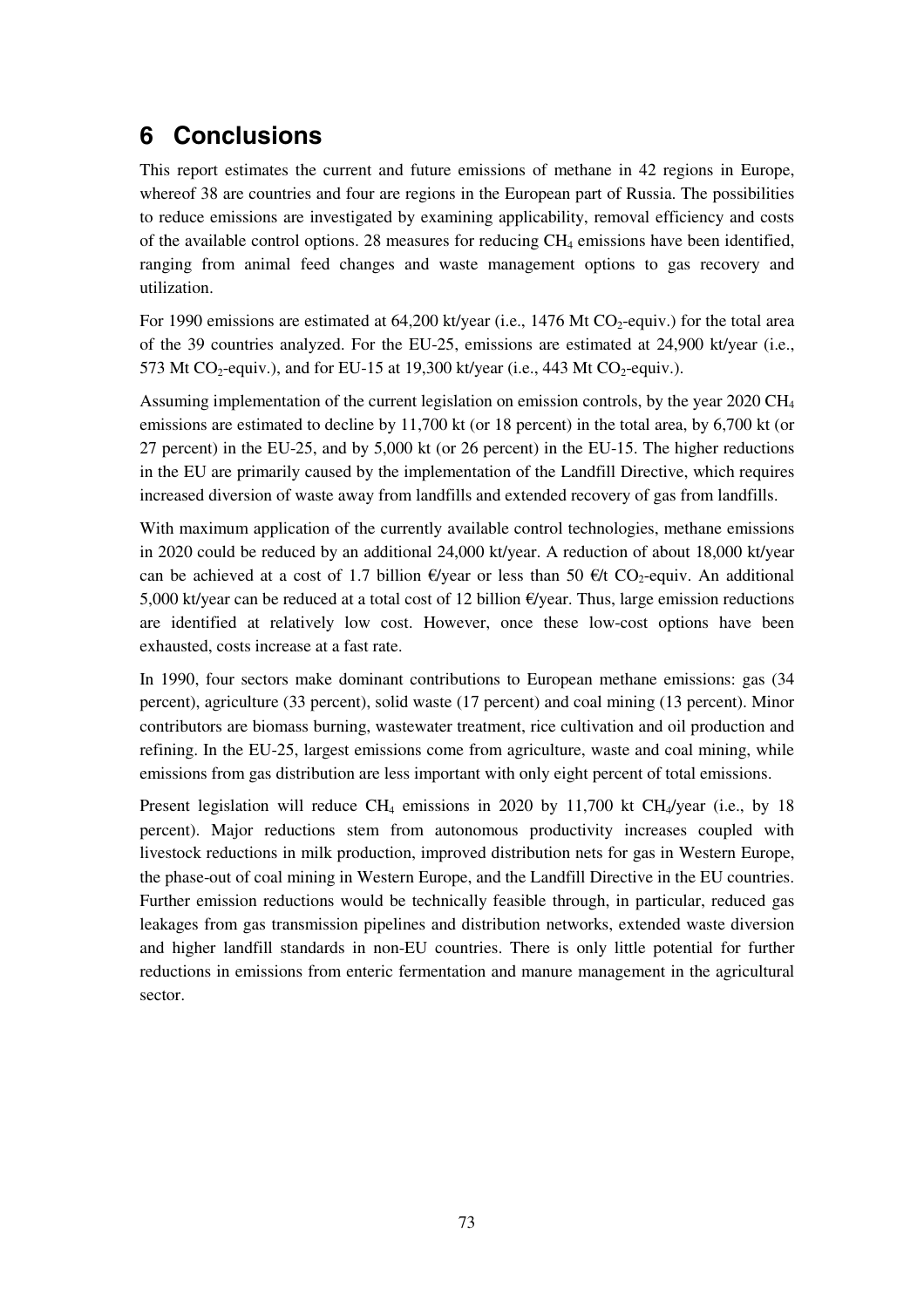# **References**

- AEAT (1998). Options to Reduce Methane Emissions. A Report produced for DGXI, AEA Technology Environment.
- AEAT (2001a), "Economic Evaluation of Emission Reductions of Nitrous Oxides and Methane in Agriculture in the EU", AEA Technology Environment, February 2001, Report prepared for DG Environment, European Commission.
- AEAT (2001b), "Economic Evaluation of Emission Reductions of Methane in the Waste Sector in the EU", AEA Technology Environment, March 2001, Report prepared for DG Environment, European Commission.
- AEAT (2001c), "Economic Evaluation of Methane Emission Reduction in the Extraction, Transport and Distribution of Fossil Fuels in the EU", Ecofys and AEA Technology Environment, January 2001, Report prepared for DG Environment, European Commission.
- Amann, M. and Makowski, M. (2001). Assessment of air quality. In: A. Wierzbicki, M. Makowski and J. Wessels (ed.) Model-based decision support methodology with environmental applications. Kluwer Academic Publishers, Dordrecht, Boston, London.
- Bresky, J. (2004), Oral information received on 6 Sept 2004 from Jan Bresky, Stora Enso Environment, Falun, Sweden.
- Brink, C. (2003), "Modelling cost-effectiveness of interrelated emission reduction strategies the case of agriculture in Europe", PhD thesis, Wageningen University, the Netherlands.
- CEPI (2002), "Annual Statistics 2002 \_Part 2, Detailed country data", Confederation of European Paper Industries.
- CEPI (2003), "Special Recycling 2002 Statistics", October 2003, Confederation of European Paper Industries.
- ECCP (2003), "Mitigation potential of Greenhouse Gases in the Agricultural Sector", Final Report by Working Group 7 –Agriculture, Agriculture Directorate-General, European Commission.
- EDGAR (2004) http:/arch.rivm.nl/env/int/coredata/edgar
- European Communities (2001), "Waste Management Options and Climate Change", Final Report to the European Commission, DG Environment, European Commission.
- European Commission (2003), "European Energy and Transport Trends to 2030", Directorate-General for Energy and Transport, January 2003.
- European Commission (2004a), Directorate-General for Agriculture, http://europa.eu.int/comm/agriculture/capreform/index\_en.htm.
- European Commission (2004b), Directorate-General for Agriculture, http://europa.eu.int/comm/agriculture/publi/prices/archive/index\_en.htm.
- European Commission (2004c), "Urban Wastewater Treatment", available from the Internet: http://europa.eu.int/comm/environment/water/water-urbanwaste/index\_en.html.
- Eurostat (2003), "Statistical Yearbook on Candidate Countries", European Commission.
- FAO (2002). World Agriculture: towards 2015/2030. Summary report. Rome.
- FAO (2004), FAO Statistical Databases (FAOSTAT), available from the Internet: http://faostat.fao.org.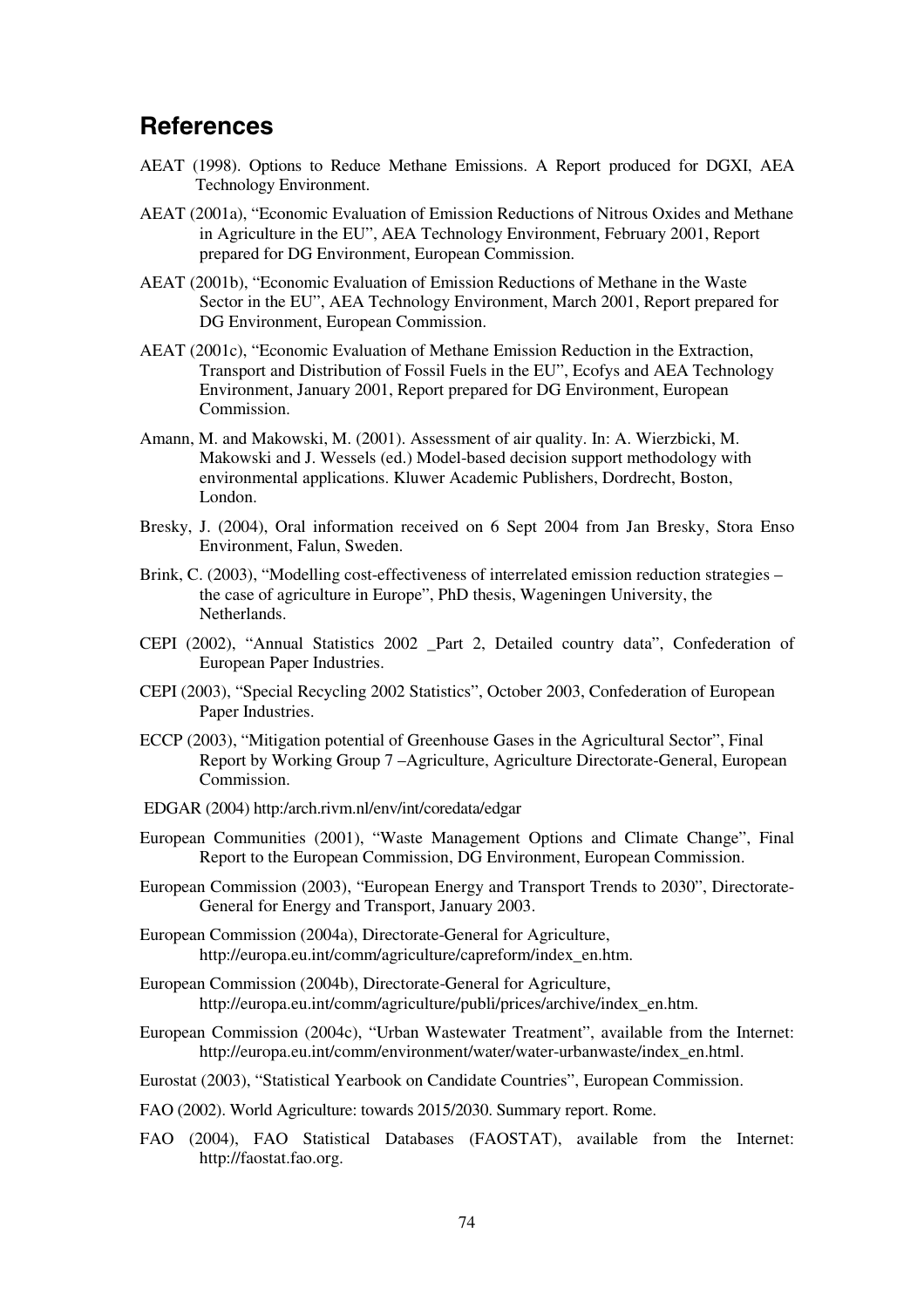Gazprom (2002), "Annual Report 2002", available from the Internet: http://www.gazprom.ru.

- Gerbens, S. (1998), "Cost-effectiveness of methane emission reduction from enteric fermentation of cattle and buffalo", Draft Report, August 5, 1998, Department of Agricultural, Environmental and Systems Technology (AEST), Agricultural University Wageningen, the Netherlands.
- Grinsenko, A. I., N. A. Krylov, V. V. Alenin and V. P. Stupakov, "Oil and gas of Russia in the xxi century: forecast of production and development of the resource base", www.geoinform.ru, 2004.
- Hendriks, C. A., D. de Jager and K. Blok (1998). Emission Reduction Potential and Costs for Methane and Nitrous Oxide in the EU-15. Utrecht, Ecofys.
- Hogg, D., E. Favoino and N. Nielsen. (2002). Economic analysis of options for managing biodegradable municipal waste. Final report to the European Commission. Bristol, Eunomia.
- Houghton, T., L.G. Meira Filho, B. Lim, K. Tréanton, I. Mamaty, Y. Bonduki, D.J. Griggs and B.A. Callander (eds.)(1997a). Revised 1996 IPCC Guidelines for National Greenhouse Gas Inventories. Vol. 2: Workbook. Paris, IPCC/OECD/IEA.
- Houghton, T., L.G. Meira Filho, B. Lim, K. Tréanton, I. Mamaty, Y. Bonduki, D.J. Griggs and B.A. Callander (eds.).(1997b). Revised 1996 IPCC Guidelines for National Greenhouse Gas Inventories. Vol. 3: Greenhouse Gas Inventory Reference Manual. Paris, IPCC/OECD/IEA.
- Houghton, J. T., Y. Ding, D.J. Griggs, M. Noguer, P.J. van der Linden, X. Dai, K. Maskell, C.A. Johnson eds. (2001). Climate Change 2001: The Scientific Basis. Contribution of Working Group I to the Third Assessment Report of the Intergovernmental Panel on Climate Change.
- IEA (2002a) Energy balances of oecd countries 1960 2000, CD-ROM, IEA/OECD, Paris.
- IEA (2002b) Energy balances of non-oecd countries 1971 2000, CD-ROM, IEA/OECD, Paris.
- IEA-GHG (1998), "Abatement of Methane Emissions", June 1998, International Energy Agency- Greenhouse Gas R&D Programme.
- IEA-GHG (2003), "Building the Cost Curves for the Industrial Sources of Non-CO2 Greenhouse Gases", Report Number PH4/25, October 2003, International Energy Agency- Greenhouse Gas R&D Programme.
- IFS (2004), IMF Financial Statistics.
- IPCC (1996), "Climate Change 1995: The Science of Climate Change", Intergovernmental Panel on Climate Change (IPCC), Cambridge University Press, Cambridge, United Kingdom.
- ILO (2004), International Labour Office database on labour statistics (LABORSTA), available from the Internet: http://laborsta.ilo.org.
- Kaert, O., E. Rihma, S. Toelp, T. Kaart (2003), "Dry matter intake of the first-parity cows bred in Estonia at the beginning of lactation", Veterinarija ir Zootechnika, Vol. 22(44), pp.53-57.
- Klaassen, G. et al. (2004), "The Extension of the RAINS Model to Greenhouse Gases", IIASA Interim Report IR-04-015, March 2004, IIASA.
- Klimont, Z., M. Amann and J. Cofala (2000). Estimating Costs for Controlling Emissions of Volatile Organic Compounds (VOC) from Stationary Sources in Europe. Laxenburg, IR-00-51, IIASA.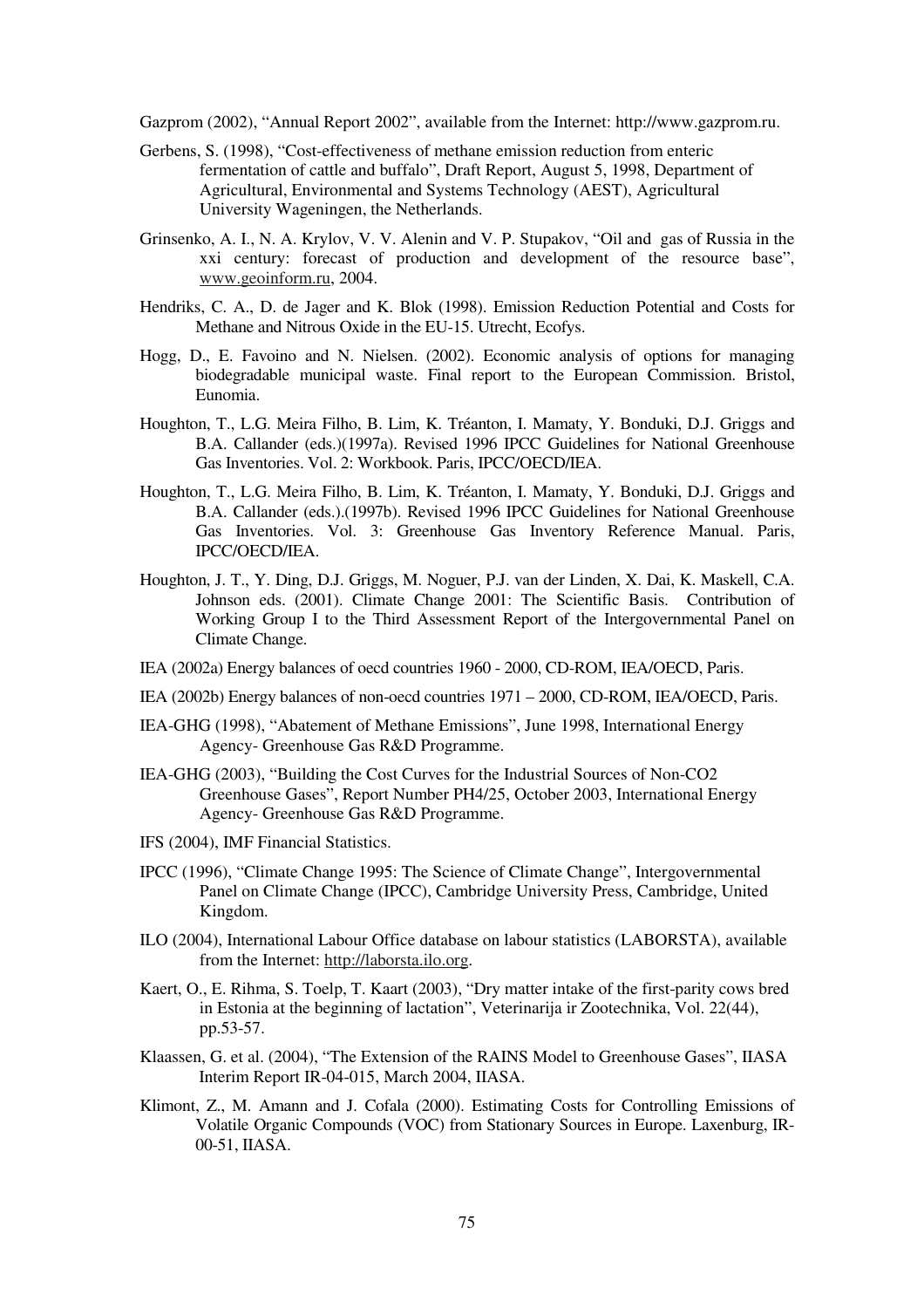- Klimont, Z., J. Cofala, I. Bertok, M. Amann, C. Heyes, F. Gyarfas (2002) Modeling Particulate Emissions in Europe. A Framework to Estimate Reduction Potential and Control Costs. IR-02-076, IIASA, Laxenburg.
- Klimont, Z. and C. Brink (2003), "The RAINS model update of the ammonia module and introduction of agricyltural greenhouse gases", Final report to the Royal Ministry of the Environment, Norway, Project No.02562300, International Institute for Applied Systems Analysis (IIASA), Laxenburg, Austria.
- Kononov, Y. (2003), "Price impact on Russian gas production and export", *International Journal of Global Energy Issues*, forthcoming.
- Makarov, A.A. and V. L. Likhachev (2002), "Diversification of Russian gas export routes", *International Journal of Global Energy Issues*, Vol. 18, No. 1.
- Masui, T., Y. Matsuoka and T. Morita (2001). Development of Land Use Model for IPCC New Emission Scenarios (SRES). Present and Future of Modeling Global Environmental Change: Toward Integrated Modeling. T. Matsuno and H. Kida, Terrapub: 441-448.
- Matthews, E. (2002). Global methane emissions: historical trends, controlling factors, and future prospects. In Hansen, J.E. (ed), Air Pollution As Climate Forcing, Honolulu, April 29- May 3, 2002.
- Micales, J.A. and K.E. Skog (1997), "The Decomposition of Forest Products in Landfills", International Biodeterioration & Biodegradation, Vol.39, pp. 145-158.
- Olivier, J.G.J., A.F. Bouwman, C.W.M. van der Maas, J.J.M. Berdowski, C. Veldt, J.P.J. Bloos, A.J.H. Visschedijk, P.Y.J. Zandveld and J.L. Haverlag (1996). Description of EDGAR Version 2.0: A set of global emission inventories of greenhouse gases and ozonedepleting substances for all anthropogenic and most natural sources on a per country basis and on 1ox1o grid. National Institute of Public Health and the Environment (RIVM) report no. 771060 002 / TNO-MEP report no. R96/119.
- Olivier, J., and J. Berdowski (2001) Global emissions sources and sinks. In: Berdowski, J., Guicherit, R. and B.J. Heij (eds.) The climate system, A.A. Balkema Publishers/Swets & Zeitlinger Publishers, Lisse (the Netherlands), pp. 33-78.
- Patel, N. and I. Higham (1996), "Municipal Solid Waste Combustion: Economics and Projections for Energy Recovery to the Year 2000", Institute of Waste Management Proceedings, April 1996, the UK.
- Pulp and Paper International (1998), "International Fact and Price Book".
- RAINS (2004), database available on the internet: http://www.iiasa.ac.at/webapps/tap/RainsWeb, IIASA, Laxenburg, Austria.
- Renzetti, S. and J. Kushner (2004), "Full Cost Accounting for Water Supply and Sewage Treatment: Concepts and Case Application", Canadian Water Resources Journal, Vol. 29(1), pp.13-22.
- Russian Federation Ministry of Energy (2003), "Energy Strategy for Russia for the Period up to the year 2020", 28 august 2003, No. 1234-p, available from the Internet: http:/www.mte.gov.ru.
- Schöpp, W., Amann, M., Cofala, J., Heyes, Ch., Klimont, Z. (1999) Integrated assessment of European air pollution emission control strategies. *Environmental Modelling & Software* 14, 1-9.
- Smink, W., W.F. Pellikaan, L.J. van der Kolk, and K.W. van der Hoek (2004), "Methaanproductie als gevolg van pensfermentatie bij rundvee berekend middles de IPCC-GPG tier 2 methode", Rapportnummer FIS: FS 0412, Feed Innovation Services, the Netherlands.
- Statistics Norway (2003), "Avfallstatistikk", available from the Internet: http://www.ssb.no.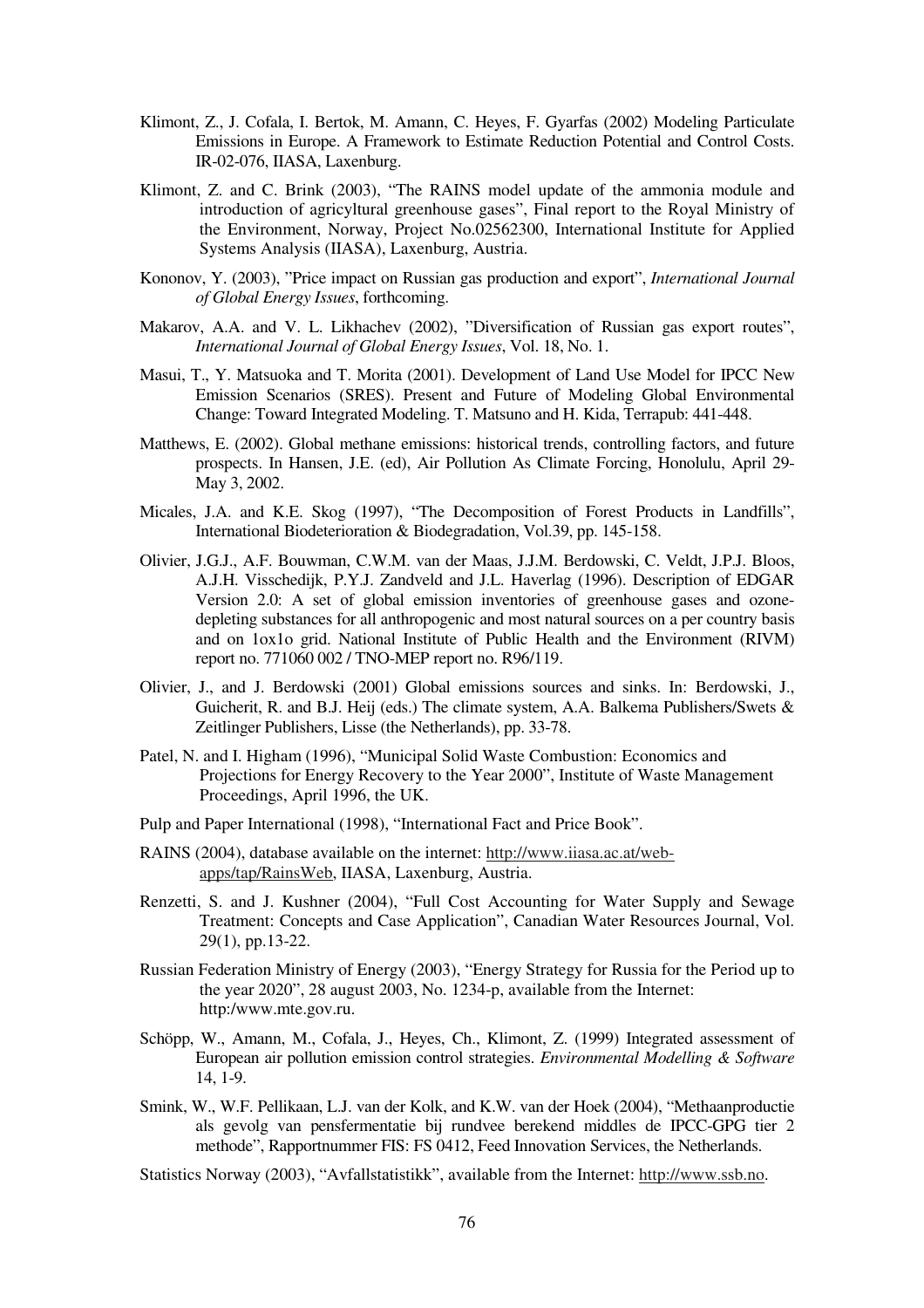Swart, R., Amann, M., Raes, F. and Tuinstra, W. (2004) *A Good Climate for Clean Air: Linkages between Climate Change and Air Pollution. An Editorial Essay.* Climatic Change 66(3): 263-269.

Teagasc (2004), information available on the internet: http://www.teagasc.ie/publications/2003/organicfarming, Irish Agriculture and Food Development Authority.

- Umwelt Schweiz (2001), "Stoffe und Abfalle" in *Statistiken und Analysen*, Bundesamt fuer Statistik, Neuchatel, Switzerland.
- Umwelt Schweiz (2002), "Abfallmengen und recycling 2000 im ueberblick", Swiss Agency for the Environment, Forests and Landscape.
- USEPA (1999). U.S. Methane Emissions 1990-2020: Inventories, Projections, and Opportunities for Reductions. Washington, DC, US. EPA.
- UNFCCC (2003) National Communications http://unfccc.int/text/resource/natcom/nctable.html
- UNFCCC (2004) Greenhouse gas inventory database (GHG), http://ghgh.unfccc.int.
- Woodhill (1994), *Methane emissions from Oil and Gas production in the UK,* Report 1196 for the Department of the Environment, the UK.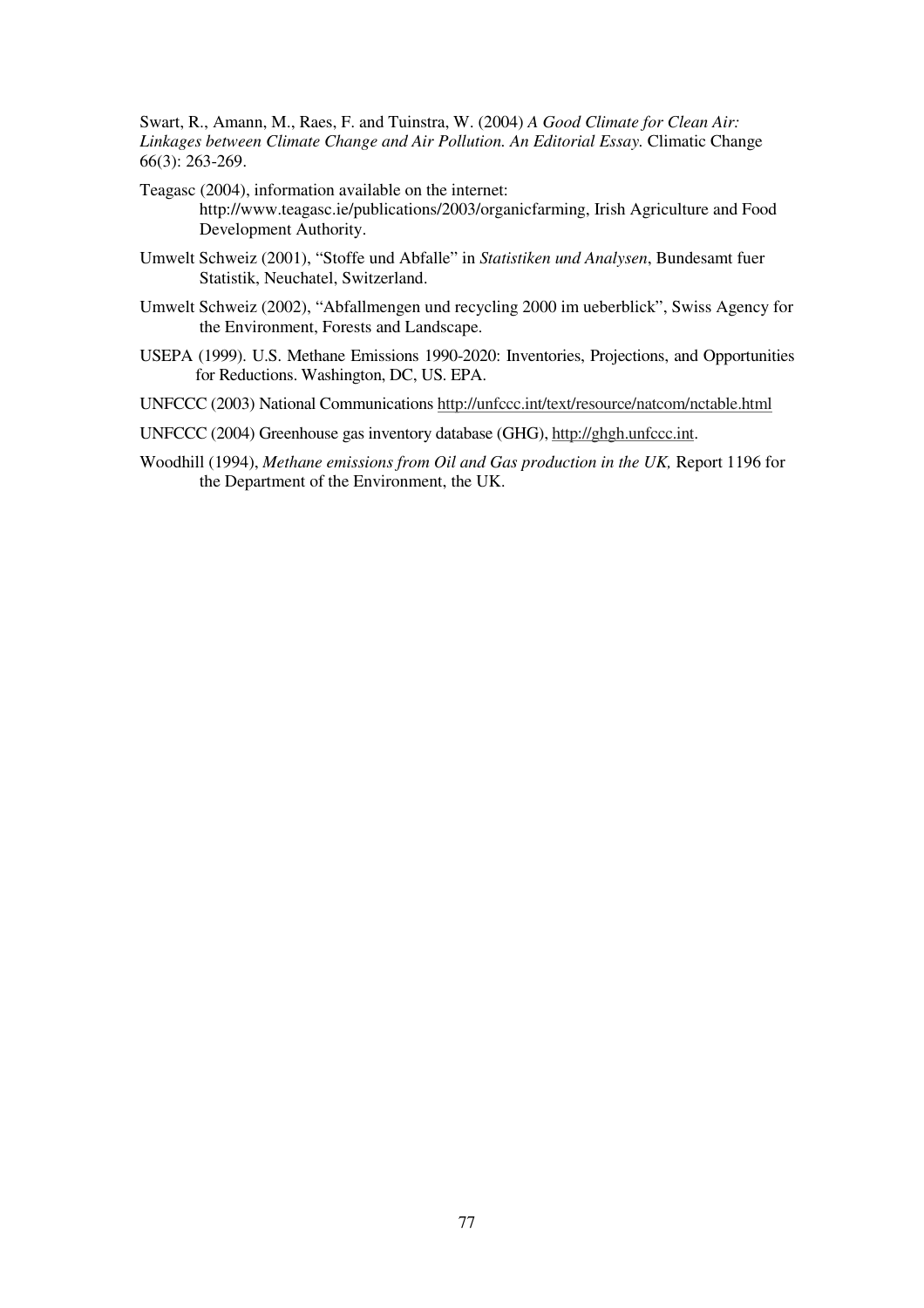#### **APPENDIX: DRAFT Minutes from the GAINS review meeting on CH4**

September 30, 2004, Laxenburg

Present: Martha van Eerdt (RIVM) - ME, Chris Hendriks (Ecofys) - CH, Martin Adams (AEAT) - MA, Ger Klaassen - GK (IIASA), Lena Höglund - LH (IIASA), Wilfried Winiwarter (IIASA) - WW

#### **Opening**

Meeting opens at 9:00 a.m. GK presents the concept and the background of RAINS/GAINS. The original RAINS has been developed and is operative as a model to cover air pollution. GAINS adds to this model to also include greenhouse gases. An important focus therefore is the interaction between gases, rather than the perfect implementation of algorithms describing just one gas.

#### **Presentation of report on** CH4 **and simultaneous discussion**

ME: Nitrates directive will affect the number of animals, at least in NL

LH will check with Zig Klimont (ammonia module), how much this has been taken into account in the RAINS animal number forecast. At least the national projections (after consultation) should have this considered.

ME: The report discriminates between "uncontrolled", "CLE" and "MFR" scenario – it is not really clear what actually is uncontrolled, and also the definition of baseline is not clear.

MA: it is also not important – suppress the mention of "NOC", and use CLE as baseline consistently. Only the difference CLE – MFR counts in the end.

Focus on CLE and MFR in the report, avoid if possible mentioning an uncontrolled (NOC) option.

#### **Presentation and discussion on enteric fermentation**

ME: options currently discussed: the replacement of roughage by concentrate and efficient, genetically improved animals. Both will come as an autonomous development. She will provide detailed forecast numbers on milk production.

Economic requirements imply that feed intake increases causing increasing CH4 emissions per cow, while simultaneously decreasing the number of cows since productivity increases.

CH: The situation in Eastern Europe may be different, as benefits of development are smaller and thus options may require additional costs (non-autonomous).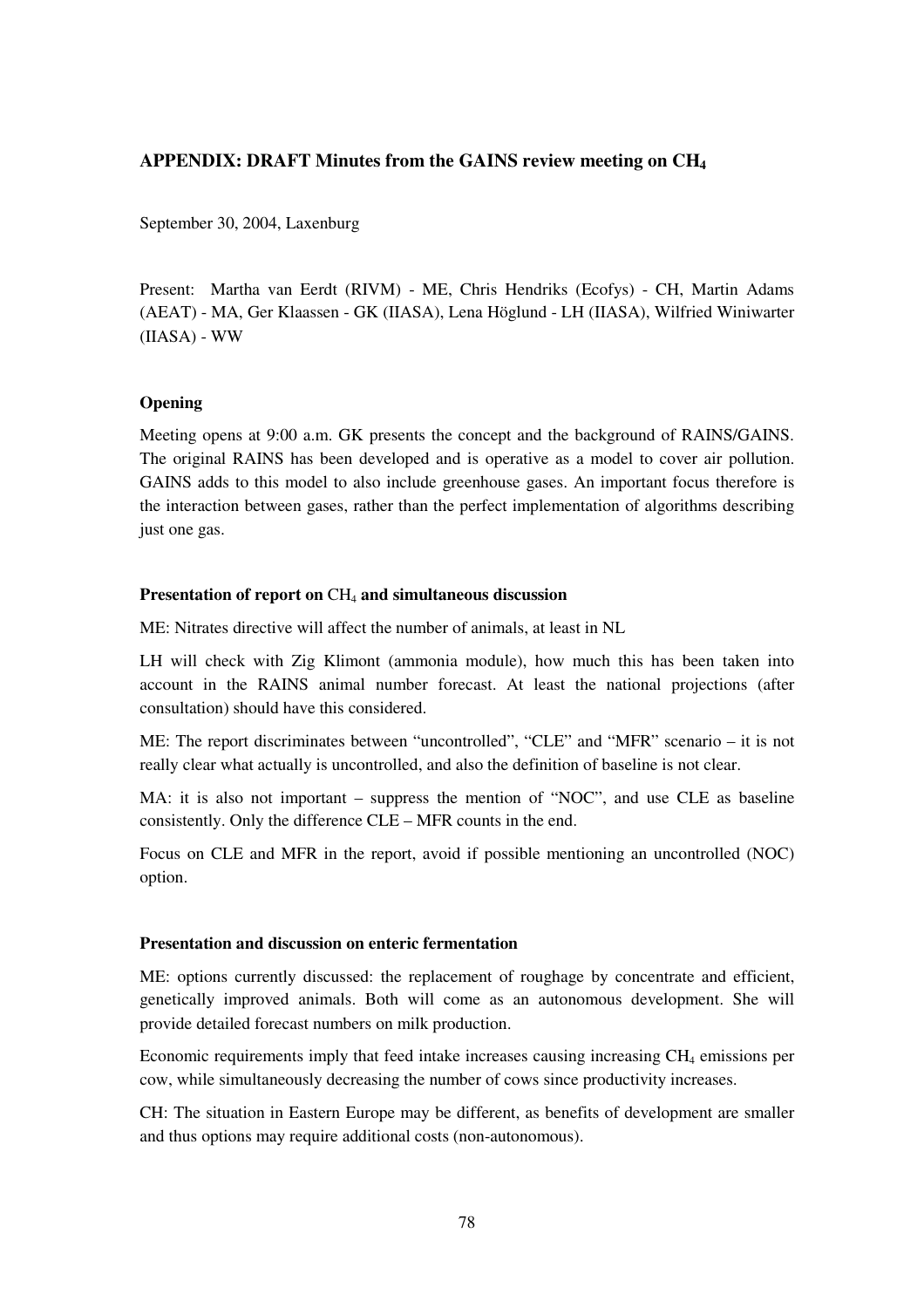IIASA will check numbers and try to accommodate these. Additionally, we will explain why we do not use meat or milk production as activity number (linkage to NH3 module, in order to cover interdependence).

#### **Detailed comments**

- ME: in NL cows are stall fed even if outside during day
- IIASA will check actual RAINS definition of "housing days".
- ME: All cattle / even stall fed / will be fed some roughage for physiological reasons. Also, 5 kg dry matter concentrates / cow / day seem too much.
- ME will provides figures to LH
- ME: Nomenclature in RAINS / GAINS should consistently refer to "dairy cows" (not "dairy cattle")
- LH to check with Zig
- MA: propionate precursors will be available in 2020 only, not in 2010.
- CH will provide workshop report to IIASA, to check this information
- ME: Some of the options presented can not be reflected in a national inventory when using the IPCC methodology (as simply the parameters will not feed in any of the equations given for emission assessment).IIASA will flag this problem in the text.

Some more detailed comments:

# CH

- page 31. Explanation for CH4 reduction is too simplistic.The text "higher emission factor per animal" does not seem logical in this context (even if the fact as such is correct)
- page 33. F is in dry matter/animal/DAY The autonomous productivity increase is 1- $2\%$ /yr in NL  $\rightarrow$  changes will have an effect on CLE
- page 34 NSC price is NOT country specific: needs to be made clear!

# MA

• section 4.9: Ban of agricultural waste burning is not sufficiently accounted for in CLE. IIASA will explain assumptions in RAINS (check with Zig!) on not-enforced regulations

ME

• EF's for sheep and goats may not be cited correctly, or not derive from the latest available IPCC emission factors. IIASA will Check IPCC guidelines and Good Practice Guidelines (2001)

#### **Manure management**

- ME: p. 39 (Tab. 4.7) cost savings should be explained. Mention also risk of anaerobic digester (possible leakages should be considered, as the total amount of  $CH<sub>4</sub>$  produced in a system is of course much higher than the emissions without digester are)
- CH: use the phrase "avoidance" rather than "removal" of emissions  $(CH_4$  is not removed, but specifically formed in the process. IIASA is to carefully rephrase – without proof of leakages no firm statement should be made.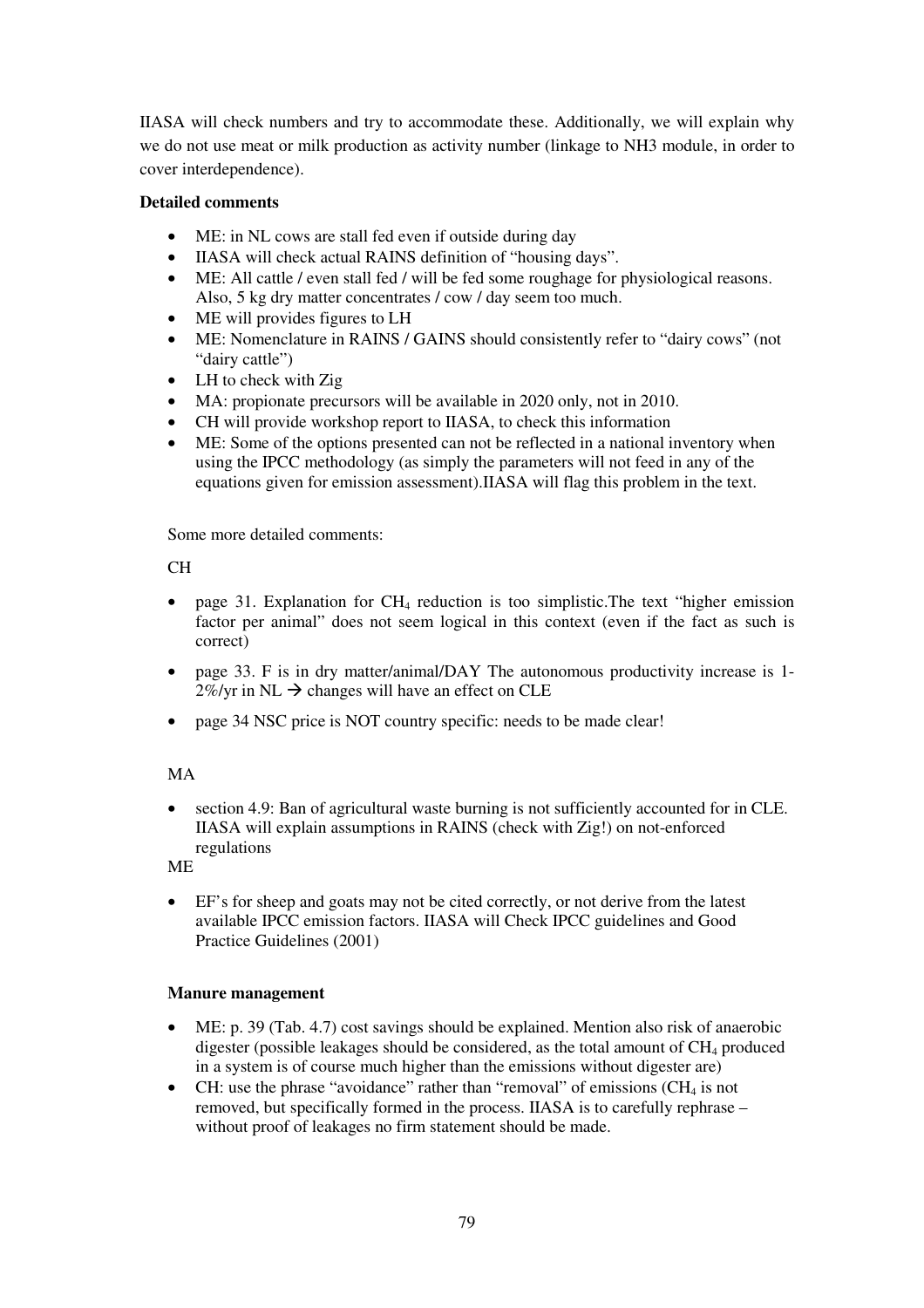- CH: 95% removal efficiency is too high refers to  $CH_4$  production in the total system, which however (see above) is much higher than  $CH_4$  emissions without digestion. In relation to  $CH_4$  emissions, removal efficiency will be closer to 50-70%.
- CH will send references to IIASA for an update of factors.
- ME:p. 38. Add option "combined waste plants" (Waste and manure plants decentralized) – much cheaper than anaerobic digesters: 70€/t CO2 eq.(See Kuikman, P.J.; Buiter, M.; Dolfing, J.; Perspectieven van co-vergisting voor beperking van emissies van broeikasgassen uit de landbouw in Nederland. Alterra-rapport, 210, Wageningen, 2000. 115 p [HAAFF 32/476(210) 2 ex.]).
- CH: In general a comparison to "sectoral objectives" study is missing costs and also order of measures are different. IIASA agrees to compare with "sectoral objectives" – adapt data or explain differences
- ME: low nitrogen feed and NSC may be independent, no side effects between NH3 and CH4 abatement measures are expected.

# **Reporting and discussion on biodegradable organic waste**

- MA: organic waste per capita possibly increases over time, does not remain constant. IIASA tries to find reference
- LH: Paper recycling how to assess costs at different level of abatement? Can the cost function as taken over from Swedish data be applied?
- CH: cost function may also consider economy of scale, i.e. cost decrease with increasing application at least in some part of the total range. IIASA to collect more empirical data to confirm the shape of the function. MA will contact AEAT waste unit.
- CH: removal efficiencies are too large (see also manure anaerobic digestion).IIASA will check for numbers in sectoral objectives study
- CH: p. 47 (middle of page): statement unclear, misleading. IIASA checks options and express more carefully – possibly check with Judith Bates and MA, possibly use an example. Or simply state "we have used emission factors as given in …" without presenting confusing details.
- CH: p.48 Tab. 4.10. IIASA to check the order of measures

# **General comments on other parts of the report:**

- MA: report nice to read. Use "new member states instead of accession countries". p.15 update UNFCCC data for 2004
- MA: data on coal production (fraction of surface mining etc.) is outdated
- MA: treatment of leakage from gas networks is unsatisfactory, improvement is not possible however.
- A: comment on this in the text
- MA: data on country level would be useful. IIASA will add information on a country level, for 1990, 2000, 2010 and 2020: emissions by country/sector+costs of CLE, MFR
- MA: Table 5.2, details per sector for some countries, shows large differences between national submissions and GAINS. IIASA to explain (and where necessary correct) differences occurring in coal mining and in waste paper; allocation of coal mining in GAINS needs to be corrected.

CH: some corrections/inconsistencies:

- p. 15 graphics is somewhat misleading (pie chart, or bars for EU vs. non-EU?)
- p. 26 venting and flaring occurs in oil, not gas production
- p. 51 numbers to be adjusted/compared to sectoral objectives study